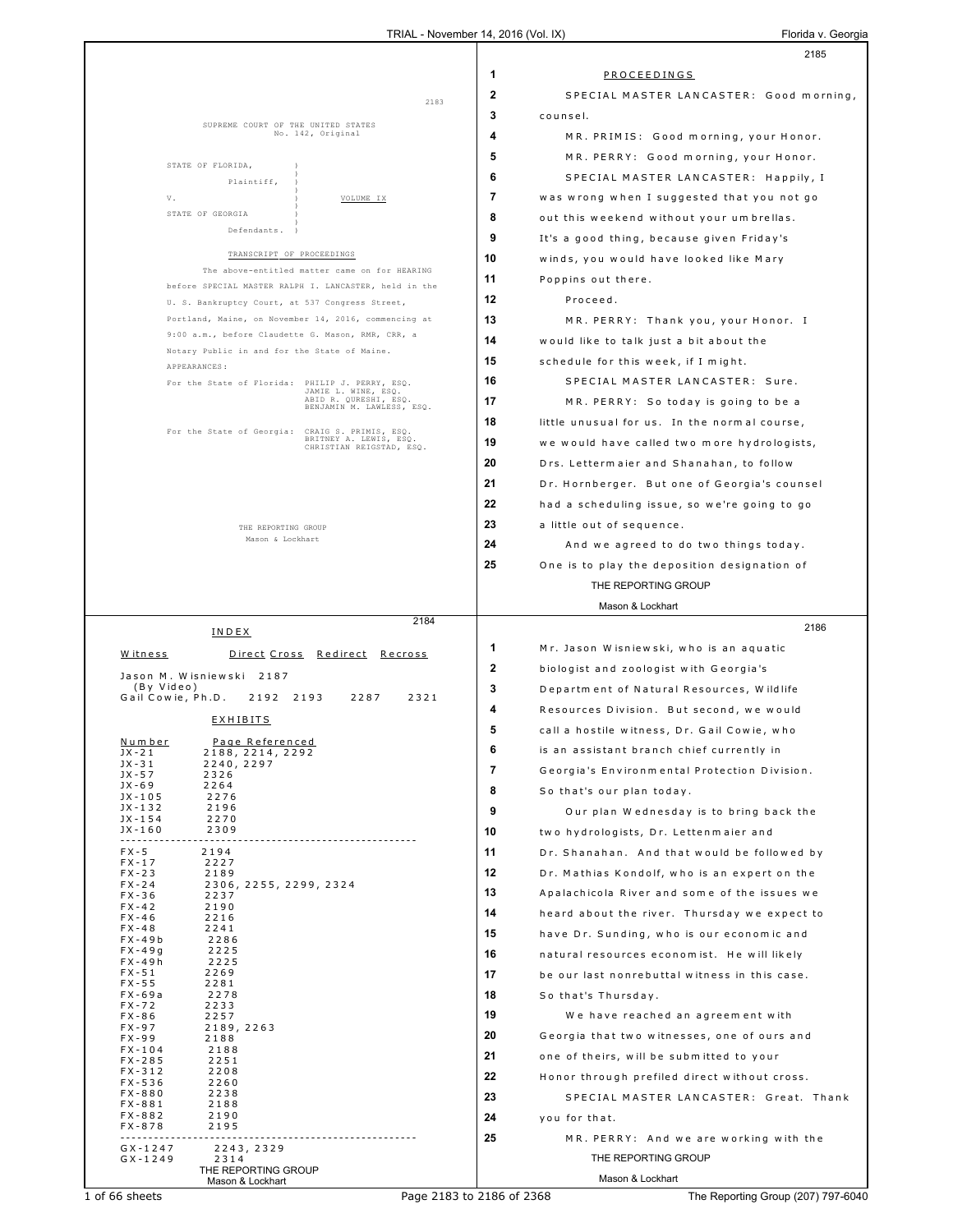|    | 2187                                          |              | 2189                                         |
|----|-----------------------------------------------|--------------|----------------------------------------------|
| 1  | Court to look at the schedule for Georgia's   | 1            | MR. PERRY: This particular clip is           |
| 2  | witnesses and to try to economize and be      | $\mathbf{2}$ | Florida Exhibit 881.                         |
| 3  | concise for the weeks after that.             | 3            | (Whereupon the video was played.)            |
| 4  | SPECIAL MASTER LANCASTER: Good.               | 4            | MR. PERRY: And this is FX-23.                |
| 5  | MR. PERRY: Okay. So, your Honor, if I         | 5            | (Whereupon the video was played.)            |
| 6  | might, I would like to start with the         | 6            | MR. PERRY: And, likewise, here we're on      |
| 7  | deposition testimony of Mr. Wisniewski.       | 7            | Florida Exhibit 23.                          |
| 8  | And if I might approach, I will hand          | 8            | (Whereupon the video was played.)            |
| 9  | $out -$                                       | 9            | MR. PERRY: We're still here, your            |
| 10 | SPECIAL MASTER LANCASTER: Please.             | 10           | Honor, on Florida Exhibit 23.                |
| 11 | MR. PERRY: -- the binders.                    | 11           | (Whereupon the video was played.)            |
| 12 | So, your Honor, as we have in the past,       | 12           | MR. PERRY: This clip, your Honor,            |
| 13 | this particular testimony is on behalf of     | 13           | remains on Florida Exhibit 23.               |
| 14 | both parties. So we are playing both our      | 14           | (Whereupon the video was played.)            |
| 15 | designations and Georgia's cross-designations | 15           | MR. PERRY: So the next group of clips        |
| 16 | at the same time.                             | 16           | relates to Florida Exhibit 97. And I'll note |
| 17 | It's on the screen, and we start in the       | 17           | that on Florida Exhibit 97, there are some   |
| 18 | first several clips with the witness's        | 18           | redactions because there are specific        |
| 19 | background.                                   | 19           | locations identified for endangered mussels  |
| 20 | (Whereupon the video was played.)             | 20           | in the State of Georgia.                     |
| 21 | MR. PERRY: Your Honor, as you might           | 21           | (Whereupon the video was played.)            |
| 22 | have heard there, one of the counsel had a    | 22           | MR. PERRY: Your Honor, this next clip        |
| 23 | cold, so I apologize for the sound quality.   | 23           | continues to relate Florida Exhibit 97. The  |
| 24 | SPECIAL MASTER LANCASTER: That's fine.        | 24           | specific focal point is the page GA 931314.  |
| 25 | MR. PERRY: So the next set of clips           | 25           | (Whereupon the video was played.)            |
|    | THE REPORTING GROUP                           |              | THE REPORTING GROUP                          |
|    | Mason & Lockhart                              |              | Mason & Lockhart                             |
|    |                                               |              |                                              |
|    | 2188                                          |              | 2190                                         |
| 1  | have to do with Georgia's endangered species  | 1            | MR. PERRY: This next clip remains on         |
| 2  | project statement, which is Florida Exhibit   | $\mathbf 2$  | Florida Exhibit 97. It's the same page, GA   |
| 3  | 104.                                          | 3            | 931314, a little bit up the page.            |
| 4  | (Whereupon the video was played.)             | 4            | (Whereupon the video was played.)            |
| 5  | MR. PERRY: Now, this clip continues to        | 5            | MR. PERRY: The next clip relates to two      |
| 6  | address Florida Exhibit 104, and the          | 6            | documents. One is Florida Exhibit 882, and   |
| 7  | particular page is GA 724353.                 | 7            | the other is Florida Exhibit 42. The first   |
| 8  | (Whereupon the video was played.)             | 8            | particular entry here is on 882.             |
| 9  | MR. PERRY: Next, your Honor, we go to         | 9            | (Whereupon the video was played.)            |
| 10 | Florida Exhibit 99, and the clip relates to a | 10           | MR. PERRY: Now, the next series of           |
| 11 | presentation by Mr. Wisniewski titled Impacts | 11           | clips actually relate to the Peterson study, |
| 12 | of Federally Listed Mussels to Georgia.       | 12           | and that's Florida Exhibit 42.               |
| 13 | (Whereupon the video was played.)             | 13           | (Whereupon the video was played.)            |
| 14 | MR. PERRY: This clip is, likewise,            | 14           | MR. PERRY: This next clip continues to       |
| 15 | Florida Exhibit 99. The page number is GA     | 15           | relate Florida Exhibit 42.                   |
| 16 | 1284553.                                      | 16           | (Whereupon the video was played.)            |
| 17 | (Whereupon the video was played.)             | 17           | MR. PERRY: Still on Florida Exhibit 42,      |
| 18 | MR. PERRY: Your Honor, the next set of        | 18           | your Honor.                                  |
| 19 | testimony -- and there are a number of clips  | 19           | (Whereupon the video was played.)            |
| 20 | here relating to Joint Exhibit 21 -- that's   | 20           | MR. PERRY: And, again, we're on Florida      |
| 21 | the 2006 plan that we talked about -- Florida | 21           | Exhibit 42 here, page 110.                   |
| 22 | Exhibit 881 and Florida Exhibit 23. This      | 22           | (Whereupon the video was played.)            |
| 23 | particular clip is the Joint Exhibit 21, the  | 23           | MR. PERRY: Still on Exhibit FX-42, your      |
| 24 | 2006 plan.                                    | 24           | Honor.                                       |
| 25 | (Whereupon the video was played.)             | 25           | (Whereupon the video was played.)            |
|    | THE REPORTING GROUP<br>Mason & Lockhart       |              | THE REPORTING GROUP<br>Mason & Lockhart      |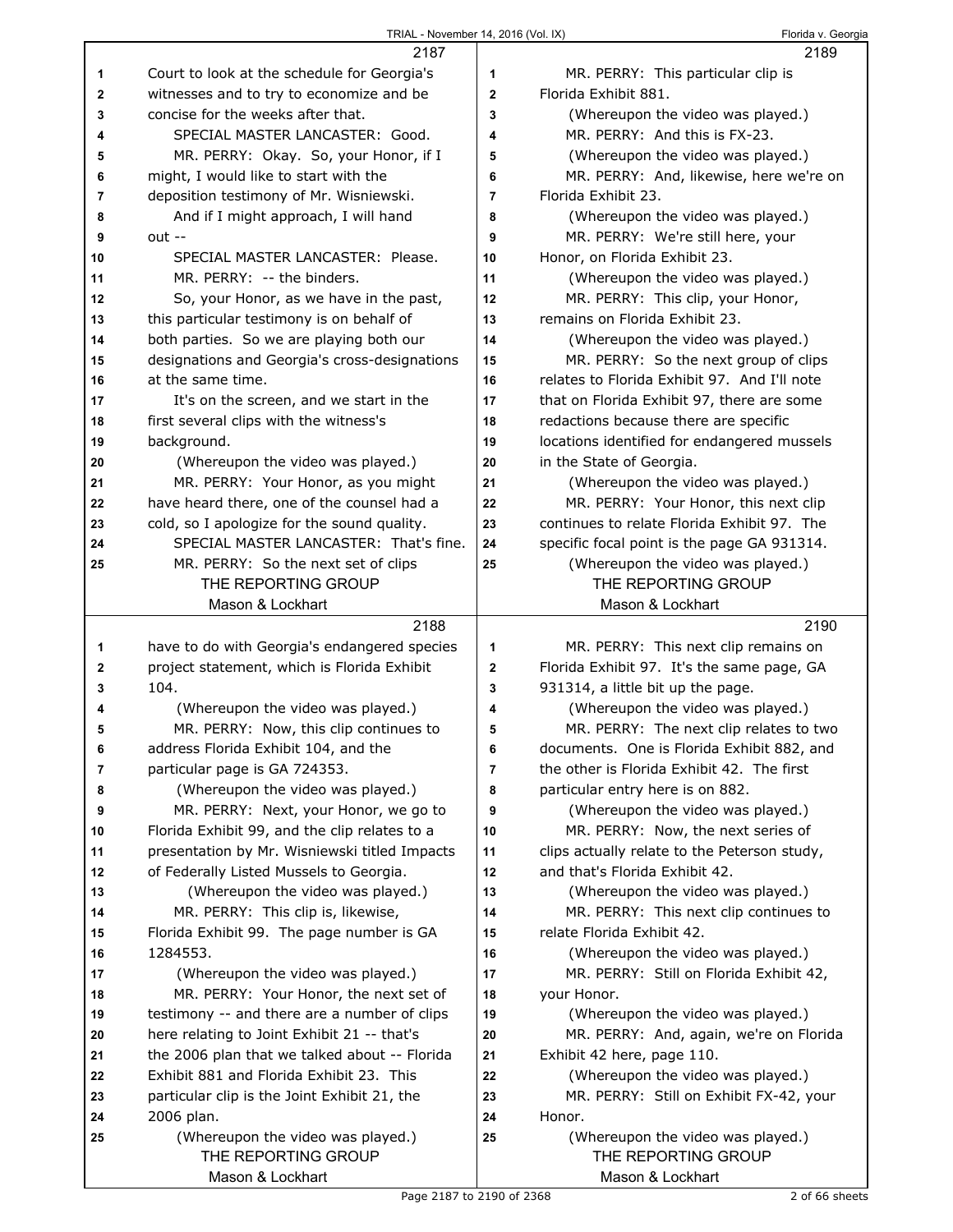## TRIAL - November 14, 2016 (Vol. IX) TRIAL - November 14, 2016 (Vol. IX)

|    | 2191                                              |             | 1, 20, 00, 00, 00 | 2193                                                      |
|----|---------------------------------------------------|-------------|-------------------|-----------------------------------------------------------|
| 1  | MR. PERRY: Your Honor, we're nearing              | 1           |                   | A. Yes, I do.                                             |
|    |                                                   |             |                   |                                                           |
| 2  | the end of these clips. And this particular       | $\mathbf 2$ |                   | Q. Thank you.                                             |
| 3  | set of clips by the parties has to do with 30     | 3           |                   | MR. PRIMIS: We'll tender the witness.                     |
| 4  | percent annual average discharge versus           | 4           |                   | CROSS-EXAMINATION.                                        |
| 5  | what's called a 7Q10 measurement of flow.         | 5           |                   | BY MR. PERRY:                                             |
| 6  | The subject matter is, again, Florida Exhibit     | 6           |                   | Q. Good morning, Dr. Cowie.                               |
| 7  | 42.                                               | 7           |                   | A. Good morning.                                          |
| 8  | (Whereupon the video was played.)                 | 8           |                   | Q. It's nice to see you again.                            |
| 9  | MR. PERRY: Same topic here, your Honor.           | 9           |                   | A. You, also.                                             |
| 10 | I believe it's page 121 of Florida Exhibit        | 10          |                   | MR. PERRY: Your Honor, may I approach                     |
| 11 | 42.                                               | 11          |                   | to hand up the binders?                                   |
| 12 | (Whereupon the video was played.)                 | 12          |                   | SPECIAL MASTER LANCASTER: Please.                         |
| 13 | MR. PERRY: We're still on Florida                 | 13          |                   | BY MR. PERRY:                                             |
| 14 | Exhibit 42, this time page 120.                   | 14          |                   | Q. Dr. Cowie, I would like to start, if I might,          |
| 15 | (Whereupon the video was played.)                 | 15          |                   | with paragraph 9 of your prefiled direct                  |
| 16 | MR. PERRY: And lastly, your Honor, this           | 16          |                   | testimony that Mr. Primis just handed you. Do             |
| 17 | is a clip about the same page of Florida          | 17          |                   | you have that open?                                       |
| 18 | Exhibit 42.                                       | 18          |                   | A. Yes.                                                   |
| 19 | (Whereupon the video was played.)                 | 19          |                   | <b>Q.</b> And just for a moment, I would like to focus on |
| 20 | MR. PERRY: Your Honor, those are the              | 20          |                   | the first sentence there, which refers to                 |
| 21 | end of the clips. And we are prepared, so         | 21          |                   | Director Reheis. You know Director Reheis; do             |
| 22 | long as Georgia is, to call Dr. Cowie as a        | 22          |                   |                                                           |
|    |                                                   |             |                   | you not?<br>A. Yes.                                       |
| 23 | hostile witness at this time.                     | 23          |                   |                                                           |
| 24 | SPECIAL MASTER LANCASTER: You may.                | 24          |                   | Q. And Director Reheis served as director from            |
| 25 | THE CLERK: Please raise your right                | 25          |                   | roughly 1991 through 2003?                                |
|    | THE REPORTING GROUP                               |             |                   | THE REPORTING GROUP                                       |
|    | Mason & Lockhart                                  |             |                   | Mason & Lockhart                                          |
|    |                                                   |             |                   |                                                           |
|    | 2192                                              |             |                   | 2194                                                      |
| 1  | hand.                                             | 1           |                   | A. Yes.                                                   |
| 2  | Do you solemnly swear that the testimony          | 2           |                   | Q. And there in paragraph 9 you write about a             |
| 3  | you shall give in the cause now in hearing        | 3           |                   | moratorium that Dr. Reheis put in place; is that          |
| 4  | shall be the truth, the whole truth, and          | 4           |                   | correct?                                                  |
| 5  | nothing but the truth, so help you God?           | 5           |                   | A. Yes.                                                   |
| 6  | THE WITNESS: I do.                                | 6           |                   | Q. Could you, please, turn with me to your tab            |
| 7  | THE CLERK: Please be seated.                      | 7           |                   | No. 2. And what I would like to do, if I might,           |
| 8  | Pull yourself right up to the microphone          | 8           |                   | is start today where Director Reheis's testimony          |
| 9  | and please state your name and spell your         | 9           |                   | two weeks ago left off. And with your eyes still          |
| 10 | last name.                                        | 10          |                   | on paragraph 9 of your prefiled direct, do you            |
| 11 | THE WITNESS: Gail Cowie, G A I L,                 | 11          |                   | see a mention there of a backlog of                       |
| 12 | COWIE.                                            | 12          |                   | applications --                                           |
| 13 | MR. PRIMIS: Good morning, your Honor.             | 13          |                   | A. Yes.                                                   |
| 14 | May I approach with the direct testimony?         | 14          |                   | $Q. -at$ the bottom?                                      |
| 15 | SPECIAL MASTER LANCASTER: Please.                 | 15          |                   | Okay. I want to talk about the backlog.                   |
| 16 | MR. PRIMIS: Your Honor, Mr. Perry has             | 16          |                   |                                                           |
| 17 | referred to Dr. Cowie as a hostile witness.       | 17          |                   | But let me, if I might, tee up my questions on            |
| 18 |                                                   | 18          |                   | this topic by referring you to FX-5, Florida              |
|    | I think you will find her to be maybe an          |             |                   | Exhibit 5, which is at tab 2. And could you look          |
| 19 | adverse witness, but far from hostile.            | 19          |                   | with me, please, down to the fourth paragraph             |
| 20 | DIRECT EXAMINATION.                               | 20          |                   | there. It starts with, I do believe, and then             |
| 21 | BY MR. PRIMIS:                                    | 21          |                   | indicates cap on water depletions. Are you with           |
| 22 | Q. And with that introduction, Dr. Cowie, I have  | 22          |                   | me?                                                       |
| 23 | placed before you your written direct testimony.  | 23          |                   | A. Yes.                                                   |
| 24 | Do you adopt this as your sworn testimony in this | 24          |                   | Q. All right. What I would like to do is talk about       |
| 25 | case?                                             | 25          |                   | the number and acreage of permits granted in              |
|    | THE REPORTING GROUP<br>Mason & Lockhart           |             |                   | THE REPORTING GROUP<br>Mason & Lockhart                   |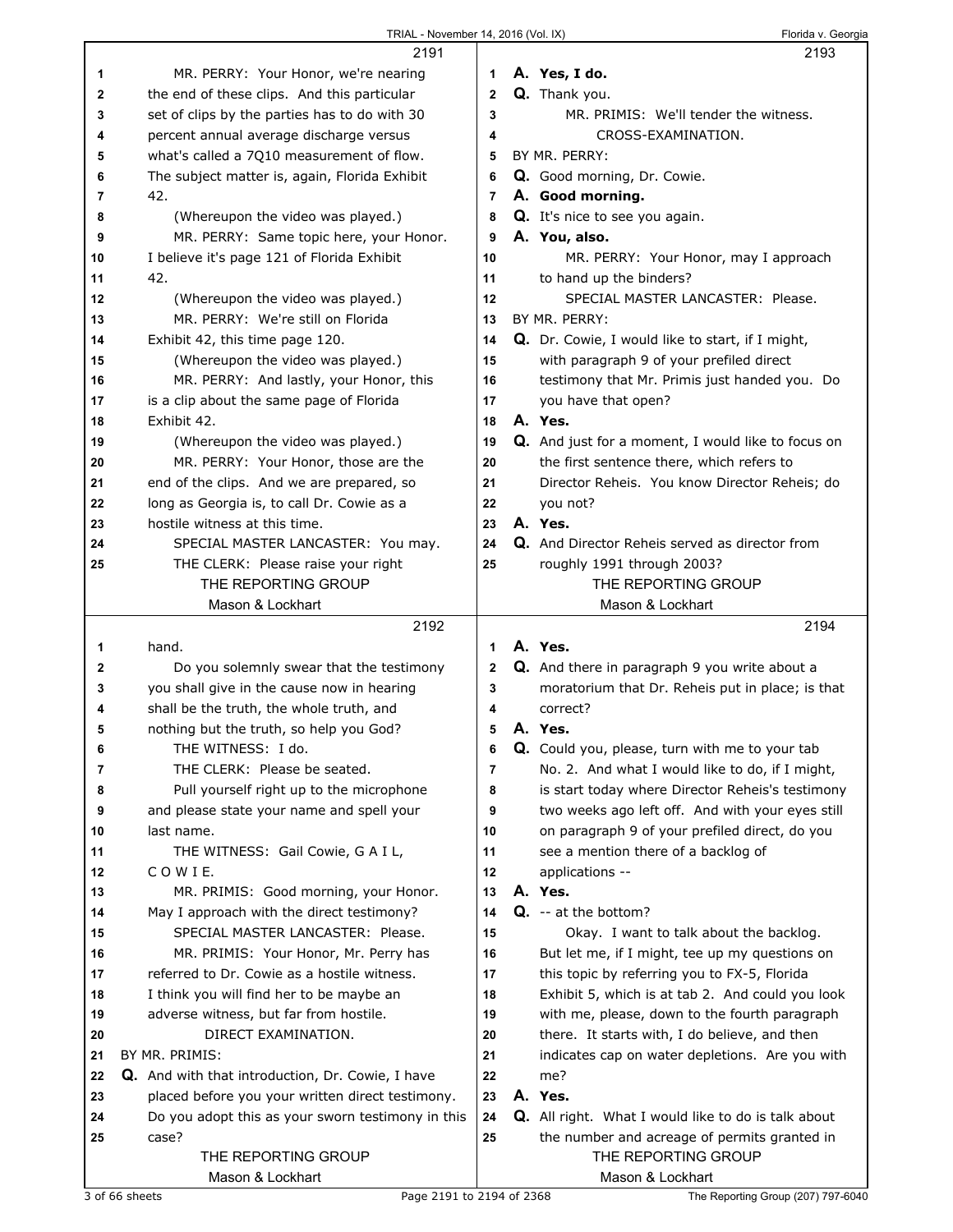|              |    | 2195                                                      |              | 2197                                                     |
|--------------|----|-----------------------------------------------------------|--------------|----------------------------------------------------------|
| 1            |    | Georgia's part of the ACF Basin since the time of         | 1            | A. Yes.                                                  |
| $\mathbf{2}$ |    | FX-5, which is dated April 16, 1999. Okay?                | $\mathbf{2}$ | MR. PRIMIS: Your Honor, I'm just going                   |
| 3            |    | A. Yes.                                                   | 3            | to simply note for the record that Florida               |
| 4            |    | Q. Okay. Could you please turn with me to tab 7 of        | 4            | asked for the courtesy of when there were                |
| 5            |    | your binder, which is Florida Exhibit 878. Do             | 5            | going to be demonstratives used from large               |
| 6            |    | you recognize tab 7?                                      | 6            | compiled databases, that we provide it to                |
| 7            |    | A. Yes, I do.                                             | 7            | them, which we did. That was not                         |
| 8            |    | Q. And that's a report on a data run from Georgia's       | 8            | reciprocated. So Dr. Cowie hasn't seen this              |
| 9            |    | agricultural permitting database. Is that                 | 9            | before, and neither have I. But we'll do our             |
| 10           |    | correct?                                                  | 10           | best to answer the questions that Mr. Perry              |
| 11           |    | A. Yes.                                                   | 11           | has.                                                     |
| 12           | Q. | Do you see the name at the bottom, T. Coppage?            | 12           | SPECIAL MASTER LANCASTER: Thank you,                     |
| 13           | А. | Yes.                                                      | 13           | counsel.                                                 |
| 14           |    | Q. Could you describe who that is?                        | 14           | MR. PERRY: I might respond that we're                    |
| 15           | А. | Tammy Coppage is a data analyst in our                    | 15           | engaging in the same course of conduct that              |
| 16           |    | agricultural permitting unit.                             | 16           | we have seen in the last few days.                       |
| 17           |    | Q. Did you request that she do this analysis?             | 17           | SPECIAL MASTER LANCASTER: Thank you.                     |
| 18           |    | A. I did not request it. I did receive it from the        | 18           | BY MR. PERRY:                                            |
| 19           |    | permitting unit.                                          | 19           | Q. So let's start, if we could, at 1999. And if we       |
| 20           |    | <b>Q.</b> And you believe the numbers on this page FX-878 | 20           | look down the row -- the columns, do you see             |
| 21           |    | to be an accurate depiction as of the time this           | 21           | number of permits there?                                 |
| 22           |    | was run; is that correct?                                 | 22           | A. Yes.                                                  |
| 23           |    | A. Yes.                                                   | 23           | Q. And then you see acres beside it?                     |
| 24           |    | Q. I would like to talk a little bit about the            | 24           | A. Yes.                                                  |
| 25           |    | numbers that can be obtained from the                     | 25           | Q. Okay. So have you endeavored to do this type of       |
|              |    | THE REPORTING GROUP                                       |              | THE REPORTING GROUP                                      |
|              |    | Mason & Lockhart                                          |              | Mason & Lockhart                                         |
|              |    | 2196                                                      |              | 2198                                                     |
|              |    |                                                           |              |                                                          |
|              |    |                                                           |              |                                                          |
| 1            |    | agricultural permitting database year after year          | 1            | analysis yourself?                                       |
| 2            |    | after year since the 1999 moratorium. We have             | 2            | A. I have not, and so I'm trying to understand.          |
| 3            |    | actually used the agricultural permitting                 | 3            | Let me just make sure I'm understanding what's           |
| 4            |    | database, which is at Joint Exhibit 132, to do            | 4            | shown here. These are numbers of permits issued          |
| 5            |    | such a run. And I would invite your attention,            | 5            | in a year, and these are the permitted acres             |
| 6            |    | if I might, to tab 8, please, where you will find         | 6            | associated with those permits. Is that what this         |
| 7            |    | a demonstrative and a date accomplished.                  | 7            | table shows?                                             |
| 8            |    | So what I would like to do, if I could,                   | 8            | <b>Q.</b> That's exactly right. And it's consistent with |
| 9            |    | Dr. Cowie, is walk through some key dates from            | 9            | the exhibit by Ms. Coppage at tab 7.                     |
| 10           |    | your prefiled testimony using the data and                | 10           | So if we could take a look here, in your                 |
| 11           |    | material on -- at tab 8, the demonstrative.               | 11           | prefiled direct testimony you first mentioned            |
| 12           |    | MR. PERRY: And if I could, I'm going                      | 12           | 1999 as a year when Director Reheis instituted a         |
| 13           |    | to, your Honor, try to actually mark on the               | 13           | moratorium. Right?                                       |
| 14           |    | electronic copy on this on the screen, if I               | 14           | A. Yes.                                                  |
| 15           |    | could.                                                    | 15           | Q. And you see, as you read across from 1999, that       |
| 16           |    | BY MR. PERRY:                                             | 16           | there were quite a number of permits and                 |
| 17           |    | Q. I'm going to first ask you about -- I didn't do a      | 17           | permitted acres associated with 2000. In other           |
| 18           |    | very good job of making that mark; but it's the           | 18           | words, the permits were issued that year. Do you         |
| 19           |    | moratorium in 1999 that you referred to a moment          | 19           | see 104,000 acres there?                                 |
| 20           |    | ago. Do you recall that that moratorium began in          | 20           | A. Yes.                                                  |
| 21           |    | roughly November of 1999; is that correct?                | 21           | Q. And as you read down, do you see there's quite a      |
| 22           |    | A. Yes.                                                   | 22           | bit of permitting going on even up to 2006, which        |
| 23           | Q. | And can you see on the exhibit at tab 8 that              | 23           | is another relevant time period in your prefiled         |
| 24           |    | there are quite a number of permits granted after         | 24<br>25     | direct testimony. Right?                                 |
| 25           |    | the time of that moratorium?<br>THE REPORTING GROUP       |              | A. Yes.<br>THE REPORTING GROUP                           |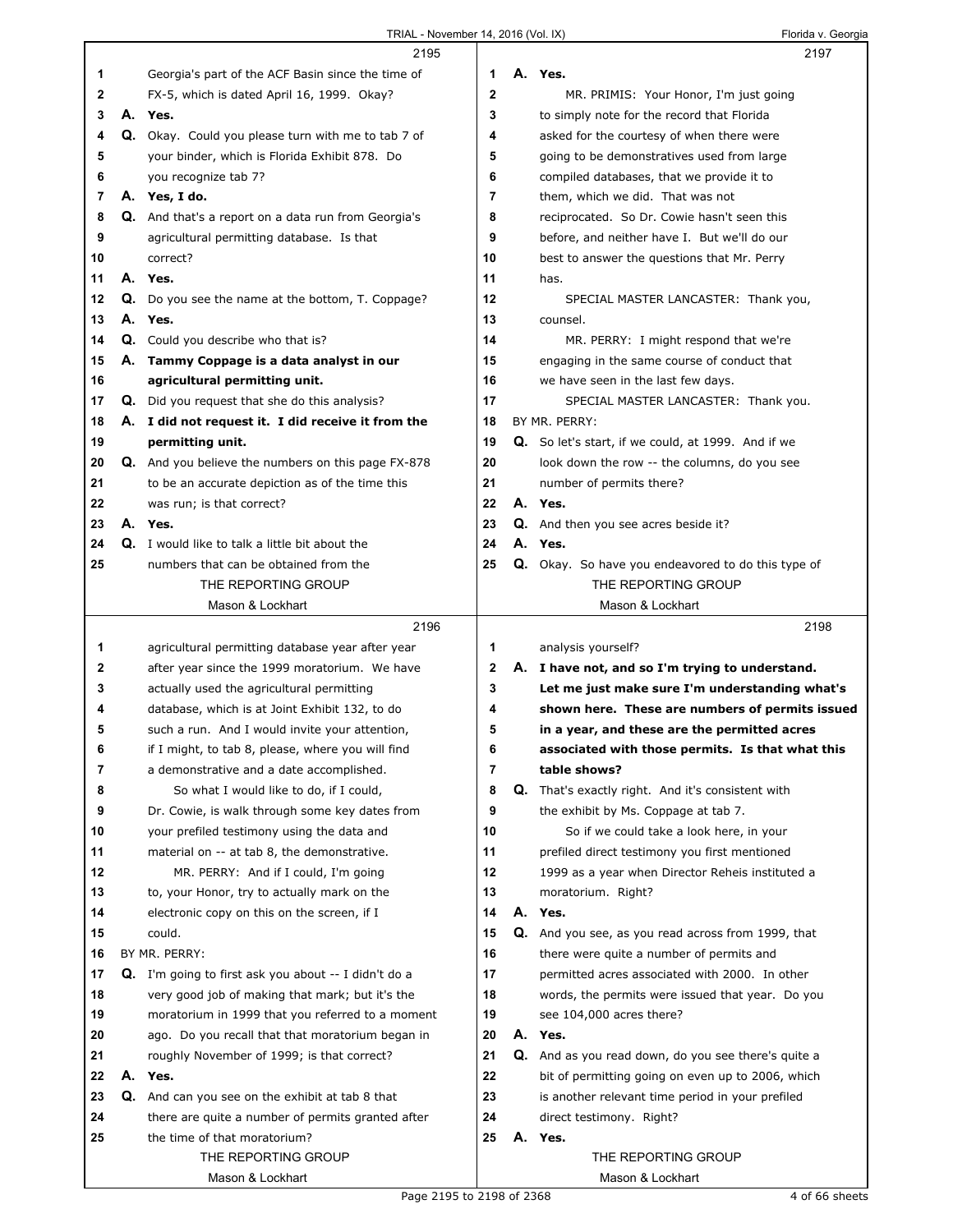| TRIAL - November 14, 2016 (Vol. IX) |  |  |
|-------------------------------------|--|--|
|                                     |  |  |

Florida v. Georgia

|    |    | 2199                                                   |                |    | 2201                                                    |
|----|----|--------------------------------------------------------|----------------|----|---------------------------------------------------------|
| 1  |    | Q. Okay. And then 2006 was the date when the 2006      | 1              |    | the witness with a pen?                                 |
| 2  |    | Flint River Regional Conservation Plan was             | $\mathbf 2$    |    | SPECIAL MASTER LANCASTER: Please.                       |
| 3  |    | issued. Right?                                         | 3              | Α. | Thank you, I appreciate that.                           |
| 4  |    | A. Yes.                                                | 4              |    | Q. Okay. It's a good pen.                               |
| 5  | Q. | Okay. And then you see after that quite a number       | 5              | А. | Thank you.                                              |
| 6  |    | of acres of permits granted throughout the rest        | 6              |    | <b>Q.</b> Okay. Back on the exhibit -- or, pardon me,   |
| 7  |    | of the period on this graph up to 2015. Right?         | 7              |    | tab 12, if I might, which is the direct testimony       |
| 8  |    | A. Yes.                                                | 8              |    |                                                         |
|    |    |                                                        |                |    | of Mr. Judson Turner. Let me know when you're           |
| 9  |    | I can address some of these, if you would              | 9              |    | with me.                                                |
| 10 |    | like me to do so.                                      | 10             |    | A. Uh-huh.                                              |
| 11 |    | <b>Q.</b> I will a little bit later as we go forward.  | 11             |    | Q. Okay. So Judson Turner was the director from         |
| 12 |    | A. Okay.                                               | 12             |    | roughly January of 2012 until maybe June of this        |
| 13 |    | Q. Probably in about 10 minutes.                       | 13             |    | year; is that correct?                                  |
| 14 | А. | Okay.                                                  | 14             |    | A. Correct, yes.                                        |
| 15 |    | <b>Q.</b> So let's walk through here, if we could. And | 15             |    | Q. And you worked for Mr. Turner?                       |
| 16 |    | then also another relevant date in your prefiled       | 16             |    | A. Yes, I did.                                          |
| 17 |    | direct is 2012 when Director Turner in roughly         | 17             |    | <b>Q.</b> Okay. You are the -- you had responsibilities |
| 18 |    | June proposed and then executed a new moratorium;      | 18             |    | specifically for, among many other things, issues       |
| 19 |    | is that right?                                         | 19             |    | in the ACF Basin. Right?                                |
| 20 |    | A. That's correct.                                     | 20             |    | A. That's correct.                                      |
| 21 | Q. | And you see there from 2012 to the end there are       | 21             | Q. | Can you please turn with me to page 37 of that          |
| 22 |    | another 75,000 acres worth of permits; is that         | 22             |    | prefiled direct testimony for former Director           |
| 23 |    | right?                                                 | 23             |    | Turner. And there I would like to invite you to         |
| 24 |    | A. Yes.                                                | 24             |    | read to yourself paragraph 125 to start.                |
| 25 | Q. | Now, just for ease of reference, can I invite          | 25             |    | A. I have read it.                                      |
|    |    | THE REPORTING GROUP                                    |                |    | THE REPORTING GROUP                                     |
|    |    |                                                        |                |    |                                                         |
|    |    | Mason & Lockhart                                       |                |    | Mason & Lockhart                                        |
|    |    | 2200                                                   |                |    |                                                         |
|    |    |                                                        |                |    | 2202                                                    |
| 1  |    | your attention, please, to tab 9.                      | 1              |    | <b>Q.</b> Okay. Do you see the reference there to       |
| 2  |    | And here -- here we can see a summary of the           | 2              |    | Georgia's agricultural permitting database?             |
| з  |    | acreage that's on tab 8. And do you see at the         | 3              |    | A. Yes, I do.                                           |
| 4  |    | top it says 1.1 million total acres in ACF Basin?      | 4              | Q. | And we have just been discussing that. There's          |
| 5  |    | A. Yes.                                                | 5              |    | another reference there to Georgia's wetted             |
| 6  | Q. | Okay. And then approximately 788,000 in October        | 6              |    | acreage permitting data. Are you familiar with          |
| 7  |    | 1999?                                                  | $\overline{7}$ |    | that?                                                   |
| 8  |    | A. Yes. I see that.                                    | 8              |    | A. Yes, in general terms.                               |
| 9  | Q. | And then 315,000 since that October 1999 date?         | 9              | Q. | Could you describe what that is?                        |
| 10 |    | And do you see the notation at the bottom              | 10             |    | A. It's a database that's been compiled and evolved     |
| 11 |    | that that is a 40 percent increase in all of           | 11             |    | over the years that provides snapshots depending        |
| 12 |    | permitted acres in the ACF Basin for Georgia           | 12             |    | on which iteration you look at of the estimates         |
| 13 |    | since October 1999?                                    | 13             |    | of wetted acreage in -- across the state.               |
| 14 |    | A. Yes, I do.                                          | 14             |    | <b>Q.</b> And that would be irrigated acreage?          |
|    |    |                                                        |                |    |                                                         |
| 15 |    | Q. Okay. So can I invite your attention now,           | 15             |    | A. Yes. The terms are used interchangeably              |
| 16 |    | please, to tab 12.                                     | 16             |    | generally, irrigated, wetted.                           |
| 17 |    | A. Would it be possible for me to get a pen to make    | 17             |    | Q. So the idea would be that the wetted acreage         |
| 18 |    | some notes about the things I would like to            | 18             |    | database captures the actual number of acres that       |
| 19 |    | address since you're going to be asking a series       | 19             |    | are irrigated using irrigation equipment?               |
| 20 |    | of questions before I get an opportunity to do         | 20             |    | A. It captures that. So the information is              |
| 21 |    | so?                                                    | 21             |    | collected in a couple of different ways. Some of        |
| 22 |    | Q. I have no -- I have no objection to that if your    | 22             |    | it's from -- depending on which snapshot you're         |
| 23 |    | counsel would like to -- or I can, actually,           | 23             |    | looking at, some of it was direct reports. Some         |
| 24 |    | provide you with a pen, I believe.                     | 24             |    | of it was from remote-sent images. Some of it           |
| 25 |    | MR. PERRY: May I approach to provide                   | 25             |    | was from on-the-ground mapping. So it's pieced          |
|    |    | THE REPORTING GROUP                                    |                |    | THE REPORTING GROUP                                     |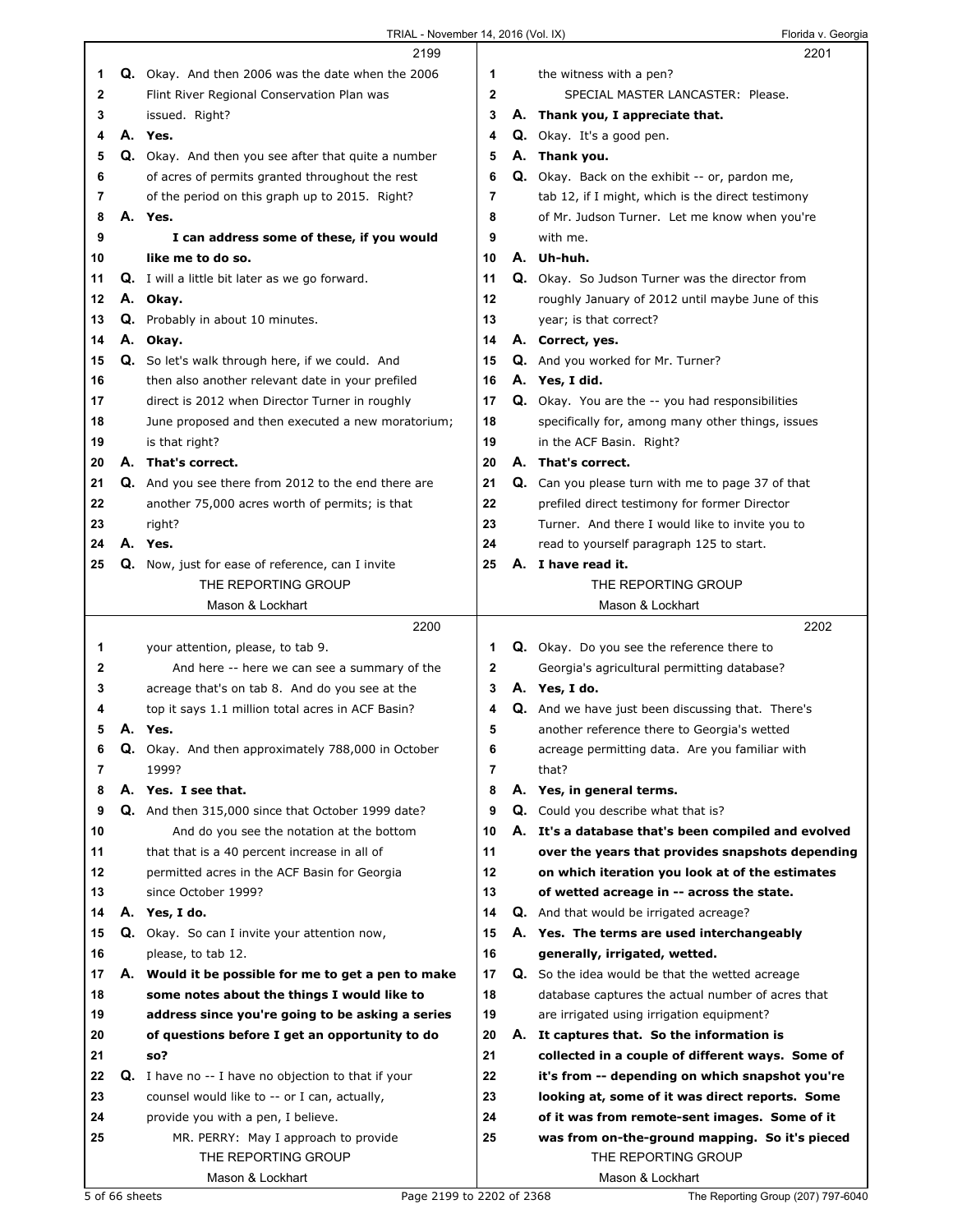|    | 2203                                                       |                | 2205                                                       |
|----|------------------------------------------------------------|----------------|------------------------------------------------------------|
| 1  | together in a couple of different ways. So it's            | 1              | report that they were being illegally irrigated?           |
| 2  | estimates.                                                 | $\mathbf 2$    | A. I'm not sure I understand your question.                |
| 3  | Q. And you're aware that Georgia's experts in this         | 3              | Q. Sure. So we talked a moment ago about the wetted        |
| 4  | case relied on that information from the wetted            | 4              | acreage permitting database. It's mentioned in             |
| 5  | acreage database?                                          | 5              | paragraph 125. And that was compared with the              |
| 6  | A. Oh, certainly, yes. It's, you know, good                | 6              | agricultural permitting database to see if there           |
| 7  | information; but it is estimates that need to be           | 7              | were discrepancies. You know that; don't you?              |
| 8  | taken into account.                                        | 8              | A. I know what I have read in the direct testimony.        |
| 9  | <b>Q.</b> Okay. Can you skip down then to paragraph 127 on | 9              | <b>Q.</b> Do you know how many actual permits had more     |
| 10 | that same page and read it to yourself.                    | 10             | irrigated acres than were permitted?                       |
| 11 | A. I have read it.                                         | 11             | A. What I know about this came from the direct             |
| 12 | <b>Q.</b> All right. So you see the reference there to the | 12             | testimony and the information here. So no, I do            |
| 13 | Governor of Georgia appointing a special task              | 13             | not.                                                       |
| 14 | force to address this question that we're talking          | 14             | Q. So you have never seen the materials that Florida       |
| 15 | about now?                                                 | 15             | has provided to Georgia's counsel and to EPD               |
| 16 | A. Yes.                                                    | 16             | reporting more than 2,500 violations?                      |
| 17 | <b>Q.</b> Okay. Are you part of that special task force?   | 17             | A. I have not seen those materials, no.                    |
| 18 | A. I am not.                                               | 18             | Q. How many total permits do you estimate have been        |
| 19 | <b>Q.</b> Can you tell us who is on that special task      | 19             | issued for irrigation in Georgia's part of the             |
| 20 | force?                                                     | 20             | <b>ACF Basin?</b>                                          |
| 21 | A. I have seen the announcement. I don't have all          | 21             | A. The -- the number that is -- yes, the number that       |
| 22 | the names in my head. I know the chair is Allen            | 22             | I have in my head right now for permits in the             |
| 23 | Barnes. I know Lucius Atkins is one of the                 | 23             | Flint Basin is about 6,600.                                |
| 24 | members. I don't recall others at this point.              | 24             | <b>Q.</b> How about the entire ACF Basin, including the    |
| 25 | <b>Q.</b> Are any members of the agricultural permitting   | 25             | Chattahoochee?                                             |
|    | THE REPORTING GROUP                                        |                | THE REPORTING GROUP                                        |
|    | Mason & Lockhart                                           |                | Mason & Lockhart                                           |
|    |                                                            |                |                                                            |
|    | 2204                                                       |                | 2206                                                       |
| 1  | unit within EPD on that task force?                        | 1              | A. I'm talking about the ACF Basin.                        |
| 2  | A. Not to my knowledge, no.                                | $\overline{2}$ | Q. Okay.                                                   |
| 3  | Q. So a few sentences down in the paragraph you            | 3              | A. I'm sorry. I thought that's what you asked for.         |
| 4  | read -- 127 is the paragraph number -- in                  | 4              | Q. I thought you said the Flint which is --                |
| 5  | Director Turner's prefiled direct testimony,               | 5              | A. No. I was talking about the ACF Basin.                  |
| 6  | there is a reference to EPD issuing 30 notices of          | 6              | Q. Okay. But you -- do you have any other --               |
| 7  | violation. Do you see that?                                | 7              | SPECIAL MASTER LANCASTER: That                             |
| 8  | A. Yes.                                                    | 8              | microphone needs to be right in front of you.              |
| 9  | Q. Do you know who is responsible for issuing those        | 9              | THE WITNESS: Okay.                                         |
| 10 | notices?                                                   | 10             | SPECIAL MASTER LANCASTER: Thank you.                       |
| 11 | A. I believe the notices were issued either by the         | 11             | BY MR. PERRY:                                              |
| 12 | agricultural permitting unit or by the compliance          | 12             | Q. Okay. So you have no role in these 30 notices of        |
| 13 | unit at the watershed protection branch. It was            | 13             | violation, nor do you have any knowledge of the            |
| 14 | within the watershed protection branch.                    | 14             | violations that Florida has reported to Georgia;           |
| 15 | SPECIAL MASTER LANCASTER: Excuse me,                       | 15             | is that correct?                                           |
| 16 | counsel.                                                   | 16             | A. No. I do not have responsibility for                    |
| 17 | Could you move the microphone.                             | 17             | enforcement.                                               |
| 18 | THE WITNESS: Yes, sir. I apologize.                        | 18             | Q. Okay. Can you turn with me, please, to tab 13.          |
| 19 | SPECIAL MASTER LANCASTER: Thank you.                       | 19             | And there is a copy with the name redacted of an           |
| 20 | BY MR. PERRY:                                              | 20             | agricultural permit. Do you see that?                      |
| 21 | Q. So, Dr. Cowie -- I'm sorry.                             | 21             | A. I do.                                                   |
| 22 | So, Dr. Cowie, were you involved in any way                | 22             | <b>Q.</b> All right. Is this a -- the type of document you |
| 23 | in issuing those 30 notices of violation?                  | 23             | would be familiar with?                                    |
| 24 | A. No. That's not part of my direct responsibility.        | 24             | A. I'm familiar with the permits in general, yes.          |
| 25 | Q. Do you know how many permits were subject to the        | 25             | Q. Okay. If I might invite your attention to the           |
|    | THE REPORTING GROUP                                        |                | THE REPORTING GROUP                                        |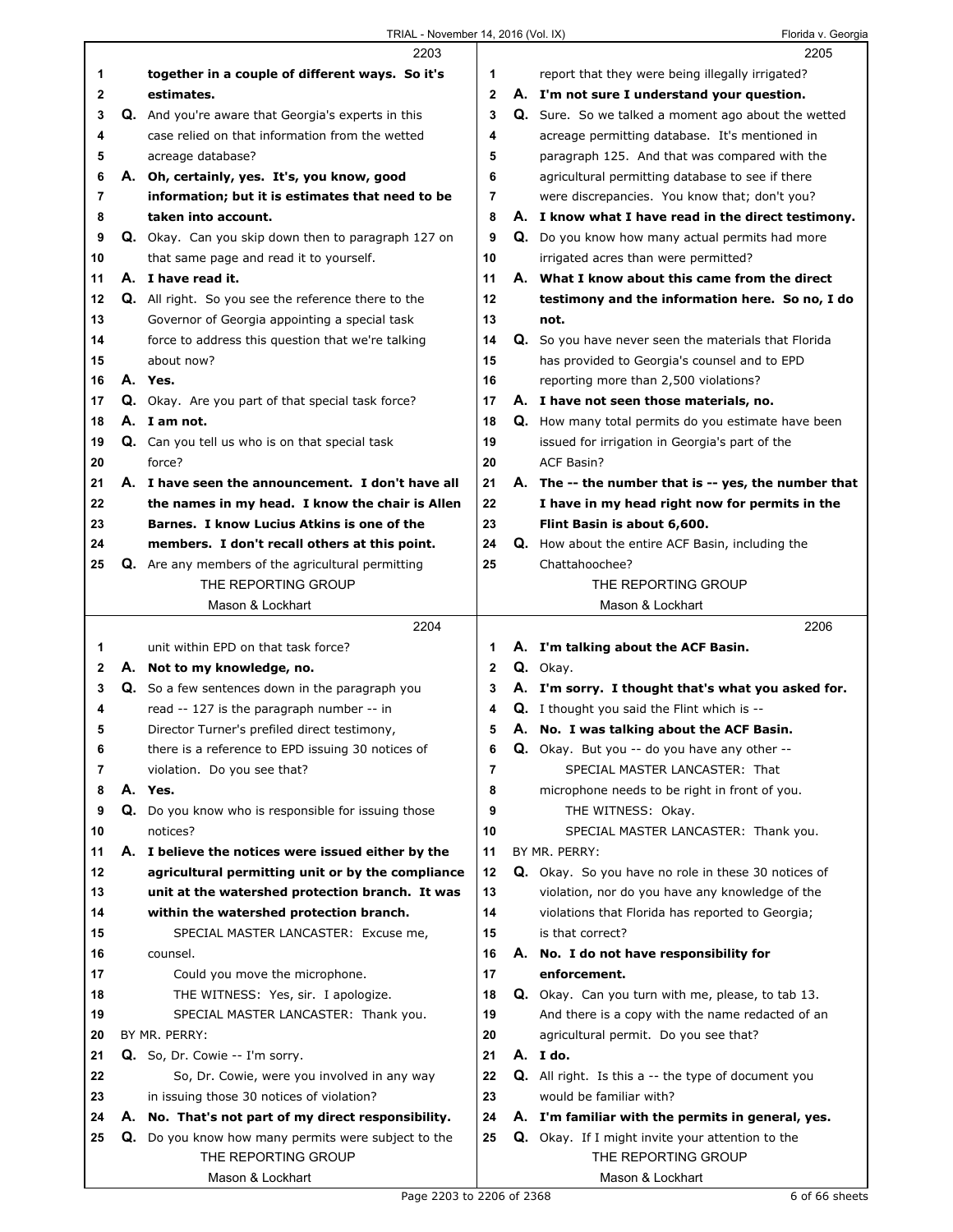TRIAL - November 14, 2016 (Vol. IX) Florida v. Georgia

|                |    | 2207                                                       |              | 2209                                                                 |
|----------------|----|------------------------------------------------------------|--------------|----------------------------------------------------------------------|
| 1              |    | last paragraph on the first page where it says             | 1            | Q. And then unpermitted acres, 34?                                   |
| 2              |    | usage, do you see that?                                    | $\mathbf{2}$ | A. Yes.                                                              |
| 3              |    | A. Yes.                                                    | 3            | Q. Okay. Have you ever seen this particular                          |
| 4              |    | Q. And then in the second line, do you see an              | 4            | document we're looking at?                                           |
| 5              |    | indication that the maximum area for irrigation            | 5            | A. I have not.                                                       |
| 6              |    | under this permit would be 100 acres?                      | 6            | Q. Okay. Now, are you -- do you have any                             |
| $\overline{7}$ |    | A. Yes.                                                    | 7            | understanding of how many acres in Spring Creek                      |
| 8              |    | <b>Q.</b> Okay. Do you see this is a permit for irrigation | 8            | these 2,500 illegal permits may affect?                              |
| 9              |    | in Spring Creek?                                           | 9            | A. I have no information on that. I do know that                     |
|                |    |                                                            | 10           |                                                                      |
| 10             |    | A. In the Spring Creek watershed, yes.                     |              | there is a step that needs to be taken to -- as I                    |
| 11             |    | Q. Using drawing from the Floridan Aquifer, do you         | 11           | said, these wetted -- this wetted acre database                      |
| 12             |    | see that in the second paragraph?                          | 12           | is a snapshot in time. The agricultural                              |
| 13             |    | A. Yes.                                                    | 13           | permitting database gets updated on a very                           |
| 14             |    | Q. Okay. Could you turn with me to the second page         | 14           | regular basis. So there is a step that needs to                      |
| 15             |    | of that permit, please.                                    | 15           | be taken to identify and resolve any                                 |
| 16             |    | And under Standard Conditions, do you see the              | 16           | discrepancies between those --                                       |
| 17             |    | second item, Use Limitations?                              | 17           | $Q.$ Yes.                                                            |
| 18             |    | A. Yes.                                                    | 18           | A. -- to ensure that there isn't information that --                 |
| 19             |    | <b>Q.</b> And an indication that the use of groundwater is | 19           | some of these changes may have been in the                           |
| 20             |    | limited to the quantity and purpose specified in           | 20           | pipeline -- some of the changes may have been in                     |
| 21             |    | this permit?                                               | 21           | the pipeline, that would mean some of these are                      |
| 22             |    | A. Yes.                                                    | 22           | in compliance, not necessarily aren't. Like,                         |
| 23             |    | Q. Do you see that?                                        | 23           | maybe a portion of them; I don't know. But I                         |
| 24             |    | Now, if you could look down the page with me               | 24           | don't know -- I don't have the kind of details                       |
| 25             |    | to Revocability, do you see that?                          | 25           | you're talking about. I haven't seen this                            |
|                |    | THE REPORTING GROUP                                        |              | THE REPORTING GROUP                                                  |
|                |    | Mason & Lockhart                                           |              | Mason & Lockhart                                                     |
|                |    | 2208                                                       |              | 2210                                                                 |
|                |    |                                                            |              |                                                                      |
| 1              |    | A. Yes.                                                    | 1            | information before.                                                  |
| 2              |    | <b>Q.</b> And at C it reads, noncompliance with any        | $\mathbf 2$  | Q. And on Thursday, Dr. Sunding can explain how he                   |
| 3              |    | condition of this permit.                                  | 3            | looked at both databases to compile this                             |
| 4              |    | You agree with me, don't you, that it's                    | 4            | information.                                                         |
| 5              |    | within EPD's authority to revoke permits for               | 5            | A. But that -- the point is one database changes                     |
| 6              |    | agricultural irrigation for noncompliance with             | 6            | regularly. The other is a snapshot, and it                           |
| 7              |    | acreage limits. Right?                                     | 7            | doesn't change regularly. So looking at both is                      |
| 8              |    | A. Yes.                                                    | 8            | not going to address that problem.                                   |
| 9              |    | Q. Okay. Could you turn with me, please, to tab 14.        | 9            | Q. Do you know when the wetted acreage database was                  |
| 10             |    | And I -- I would invite your attention to the              | 10           | produced to Florida in this case?                                    |
| 11             |    | last line on tab 14. These are examples, only 30           | 11           | A. I do not.                                                         |
| 12             |    | of the 2,500 examples of unpermitted irrigation            | 12           | Q. In February? Do you know that?                                    |
| 13             |    | acres. But that last line is labeled                       | 13           | A. I do not know.                                                    |
| 14             |    | A-98-100-0564. Do you see that?                            | 14           | Q. Okay. So let's, if we could, please go to                         |
| 15             |    | A. Yes.                                                    | 15           | tab 16.                                                              |
| 16             |    | <b>Q.</b> And if you could page back to tab 13, which is   | 16           | And I'm sorry to say, this is a little bit                           |
| 17             |    | Exhibit FX-312, do you see that's the permit               | 17           | challenging to read because the type is so small.                    |
| 18             |    | number of the particular permit we were looking            | 18           | But this is an organization chart for the                            |
| 19             |    | at?                                                        | 19           | Environmental Protection Division. Is that                           |
| 20             |    | A. Yes, I see that.                                        | 20           | right?                                                               |
| 21             | Q. | Now, if you could with me, please, run your eyes           | 21           | A. That's correct.                                                   |
| 22             |    |                                                            | 22           |                                                                      |
|                |    | across the page -- and I'm going to try to draw            | 23           | Q. And do you see your name in the upper left corner<br>there?       |
| 23             |    | again with my finger on the screen. Do you see             | 24           | A. Yes.                                                              |
| 24             |    | where it says total wetted acreage, 134?                   |              |                                                                      |
| 25             | А. | Yes.<br>THE REPORTING GROUP                                | 25           | Q. Okay. And I would like to focus just for a<br>THE REPORTING GROUP |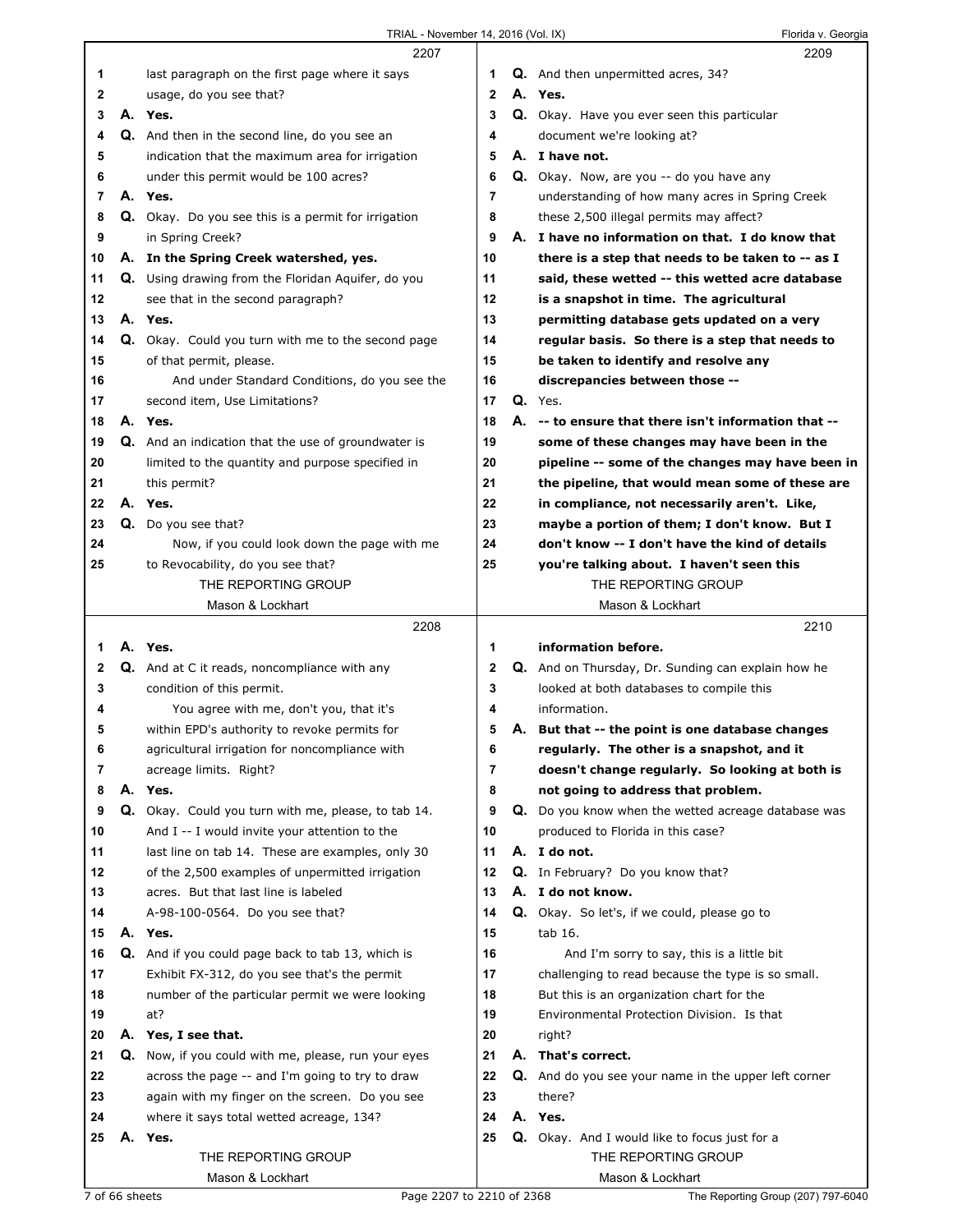|              |    | 2211                                                                                            |                |    | 2213                                                                                             |
|--------------|----|-------------------------------------------------------------------------------------------------|----------------|----|--------------------------------------------------------------------------------------------------|
| 1            |    | little while on the agricultural permitting unit                                                | 1              |    | Georgia was from August of 2016. Do you recall                                                   |
| $\mathbf{2}$ |    | you identified before, which is in the third                                                    | $\mathbf{2}$   |    | seeing that?                                                                                     |
| 3            |    | column.                                                                                         | 3              |    | A. I'm sorry. Could you repeat that question,                                                    |
| 4            |    | MR. PERRY: Thank you.                                                                           | 4              |    | please?                                                                                          |
| 5            |    | BY MR. PERRY:                                                                                   | 5              |    | Q. I can, but it's perhaps easier to go back to                                                  |
| 6            |    | Q. On the screen Mr. Walton has enlarged it.                                                    | 6              |    | tab 12, page 37. And I'm in particular referring                                                 |
| 7            |    | Is it still the case that roughly six                                                           | $\overline{7}$ |    | to paragraph 125. Do you see the reference to                                                    |
| 8            |    | individuals are affiliated with the agricultural                                                | 8              |    | early August 2016?                                                                               |
| 9            |    | permitting unit?                                                                                | 9              |    | A. Yes.                                                                                          |
| 10           |    | A. There are now eight.                                                                         | 10             |    | Q. It's been about three months since then. It's                                                 |
| 11           |    | <b>Q.</b> There are eight. And how many permits --                                              | 11             |    |                                                                                                  |
| 12           |    |                                                                                                 | 12             |    | the case, isn't it, that nobody within EPD knew                                                  |
| 13           |    | agricultural permits are there in the entire                                                    | 13             |    | about this particular issue we're discussing with                                                |
|              |    | State of Georgia that this group of eight people                                                |                |    | illegally irrigated acres until Florida disclosed                                                |
| 14           |    | has authority to address.                                                                       | 14             |    | it to Georgia in August 2016?                                                                    |
| 15           |    | A. There are approximately 21,000.                                                              | 15             |    | A. I cannot answer about the -- who at EPD knew                                                  |
| 16           |    | <b>Q.</b> Okay. And not all of the people on this list                                          | 16             |    | about that. As I said, enforcement is not part                                                   |
| 17           |    | actually do enforcement; is that correct?                                                       | 17             |    | of my direct responsibility. So I'm not aware of                                                 |
| 18           | А. | That's correct.                                                                                 | 18             |    | what was known or what actions were taken on                                                     |
| 19           | Q. | Only three or four of them do enforcement; is                                                   | 19             |    | that.                                                                                            |
| 20           |    | that correct?                                                                                   | 20             |    | <b>Q.</b> Did you -- pardon me. I didn't mean to interrupt                                       |
| 21           | А. | The compliance -- to be precise, the enforcement                                                | 21             |    | you.                                                                                             |
| 22           |    | responsibilities -- I want to draw a distinction                                                | 22             |    | A. That's fine. I'm finished.                                                                    |
| 23           |    | between compliance and enforcement. So                                                          | 23             |    | <b>Q.</b> Did you hear anything at all about these types of                                      |
| 24           |    | compliance, identifying actions that need to be                                                 | 24             |    | issues prior to August of 2016?                                                                  |
| 25           |    | taken to determine whether or not someone is in                                                 | 25             |    | A. Yes. I have heard of enforcement activities for                                               |
|              |    | THE REPORTING GROUP                                                                             |                |    | THE REPORTING GROUP                                                                              |
|              |    | Mason & Lockhart                                                                                |                |    | Mason & Lockhart                                                                                 |
|              |    |                                                                                                 |                |    |                                                                                                  |
|              |    | 2212                                                                                            |                |    | 2214                                                                                             |
| 1            |    | compliance, those responsibilities rest with the                                                | 1              |    | folks who are either irrigating without permits                                                  |
| 2            |    | agricultural permitting unit. When enforcement                                                  | 2              |    | or irrigating beyond the limits of their permits.                                                |
| 3            |    | action needs to be taken following the steps in                                                 | 3              |    | <b>Q.</b> And when I asked you during the deposition                                             |
| 4            |    | the statute, that gets transferred to the                                                       | 4              |    | whether anybody had been subject to that type of                                                 |
| 5            |    | compliance unit.                                                                                | 5              |    | enforcement, you told me no. Correct?                                                            |
| 6            | Q. | Okay. And how many people are in the compliance                                                 | 6              | Α. | I believe I mentioned that I was aware of notices                                                |
| 7            |    | unit?                                                                                           | 7              |    | of violation being issued.                                                                       |
| 8            | А. | So that watershed compliance program is in the                                                  | 8              | Q. | Not in any recent time period. Correct?                                                          |
| 9            |    | next column over, and you can see the people                                                    | 9              | А. | I believe I said I wasn't aware -- I wasn't sure                                                 |
| 10           |    | listed there.                                                                                   | 10             |    | what the time period was.                                                                        |
| 11           |    | <b>Q.</b> And which element of the watershed compliance                                         | 11             | Q. | Okay. So I would like to invite your attention                                                   |
| 12           |    | unit are you talking about?                                                                     | 12             |    | now to the 2006 plan, which is at Exhibit 17 --                                                  |
| 13           | А. | So the program manager there, Louis Hayes, would                                                | 13             |    | or pardon me, tab 17. It's Joint Exhibit 21.                                                     |
| 14           |    | assign that to specific individuals depending on                                                | 14             |    | Now, you did have a role in preparing this                                                       |
| 15           |    | the workload at the time.                                                                       | 15             |    | plan; did you not?                                                                               |
| 16           |    |                                                                                                 | 16             |    |                                                                                                  |
| 17           |    | <b>Q.</b> Which of those specific individuals are on the<br>Governor's task force at this time? | 17             |    | A. I did not have a role in preparing the plan. I<br>have had a role in helping to implement it. |
|              |    |                                                                                                 |                |    |                                                                                                  |
| 18           |    | A. None, but the EPD staff is assisting that task                                               | 18             |    | Q. Okay. And your testimony relates in several                                                   |
| 19           |    | force and its work.                                                                             | 19             |    | paragraphs to how this plan was developed and                                                    |
| 20           |    | <b>Q.</b> And the agricultural permitting unit, that is                                         | 20             |    | then implemented. Right?                                                                         |
| 21           |    | assisting that task force?                                                                      | 21             |    | A. Yes.                                                                                          |
| 22           | А. | Cliff Lewis is the point contact. The agency as                                                 | 22             |    | Q. Okay. If -- if I can ask you to turn again to                                                 |
| 23           |    | a whole is available to assist that task force.                                                 | 23             |    | tab 18 for a moment, there's a letter there                                                      |
| 24           | Q. | Okay. So the disclosure that we were reading in                                                 | 24             |    | from the U.S. Fish and Wildlife Service dated                                                    |
| 25           |    | the prefiled direct testimony from Florida to                                                   | 25             |    | January 13, 2006. Do you see that?                                                               |
|              |    | THE REPORTING GROUP<br>Mason & Lockhart                                                         |                |    | THE REPORTING GROUP<br>Mason & Lockhart                                                          |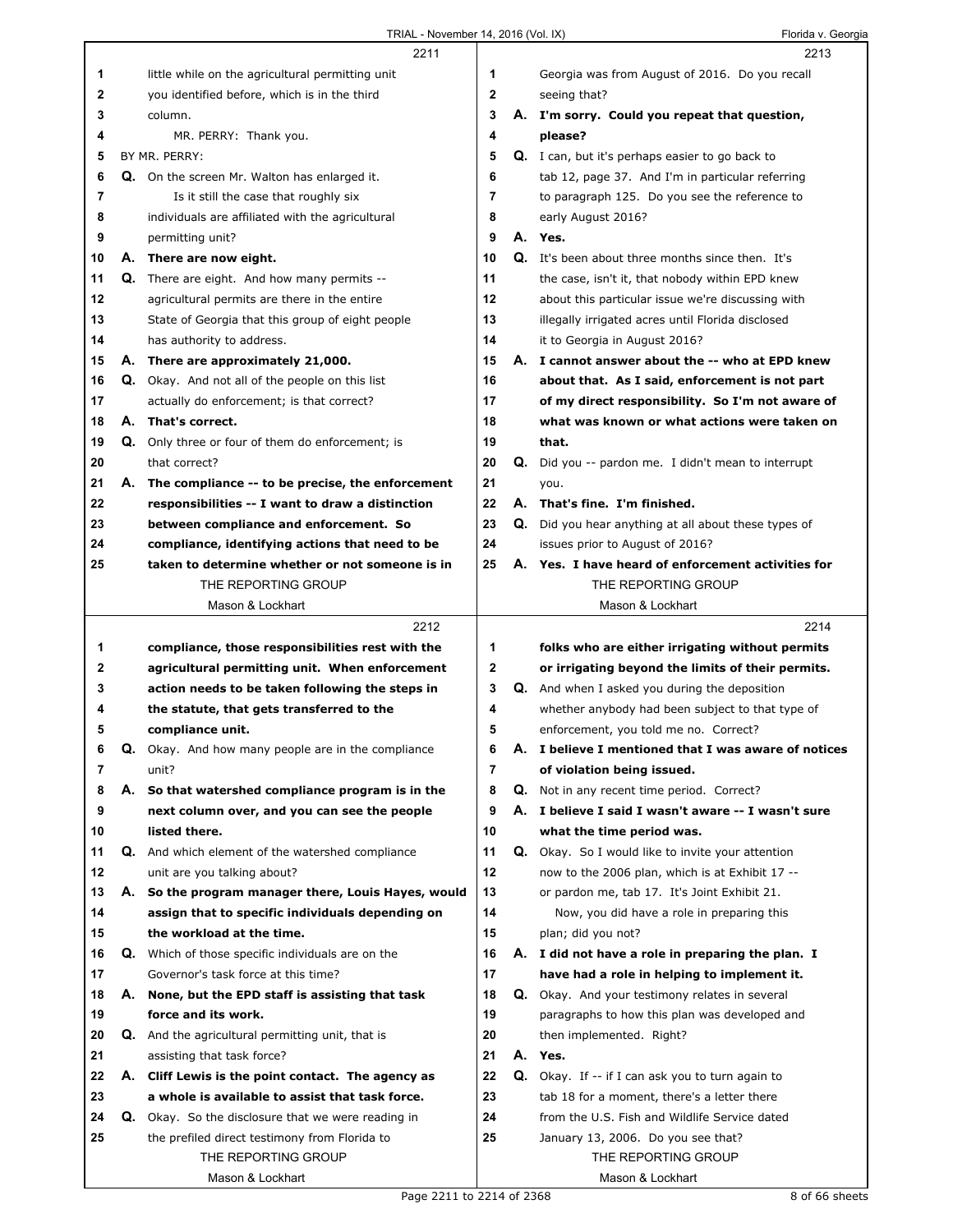|              | 2215                                                        |              | 2217                                                      |
|--------------|-------------------------------------------------------------|--------------|-----------------------------------------------------------|
| 1            | A. I do.                                                    | 1            | refer to too many water users simultaneously              |
| $\mathbf{2}$ | Q. And have you seen this letter before?                    | $\mathbf{2}$ | withdrawing water?                                        |
| 3            | A. I have.                                                  | 3            | A. I'm not sure I have heard it used in that way.         |
| 4            | Q. It was in your files when you came to EPD; is            | 4            | So, I mean, if you want to use it in that way.            |
| 5            | that correct?                                               | 5            | Q. All right. Can you turn with me to the                 |
| 6            |                                                             | 6            |                                                           |
|              | A. It was in the files I received from my                   |              | conclusion section of Florida Exhibit 46 at               |
| 7            | predecessor in my current position.                         | 7            | tab 18. It's labeled Summary Comments.                    |
| 8            | <b>Q.</b> We have had a fair amount of testimony about this | 8            | And in particular, I'm interested in the very             |
| 9            | letter, including in the deposition designations            | 9            | last page where that carries over to the last             |
| 10           | of Director Turner and from former Director                 | 10           | paragraph before Ms. Tucker's signature. And do           |
| 11           | Reheis, so I won't spend a lot of time with you             | 11           | you see the first full sentence there that begins         |
| 12           | on this. But I would like to ask you a few                  | 12           | more fundamentally, however?                              |
| 13           | questions, if I might, starting with page 2 of              | 13           | A. I do.                                                  |
| 14           | this letter.                                                | 14           | Q. Okay. Now, the 2006 plan, Joint Exhibit 21, does       |
| 15           | MR. PERRY: And I will on that page invite                   | 15           | not affect water use under pre-existing permits;          |
| 16           | Mr. Walton to highlight where it says Reasonable            | 16           | does it?                                                  |
| 17           | Use Doctrine in the second paragraph about midway           | 17           | A. Permits in place at the time, that's correct.          |
| 18           | down.                                                       | 18           | Q. In place in 2006. Correct?                             |
| 19           | BY MR. PERRY:                                               | 19           | A. Correct.                                               |
| 20           | <b>Q.</b> And, Dr. Cowie, I would invite you to read the    | 20           | <b>Q.</b> And it's fair to say, isn't it, that in issuing |
| 21           | sentence that includes Reasonable Use Doctrine,             | 21           | the 2006 plan, Director Couch did not take the            |
| 22           | once you find it.                                           | 22           | advice of U.S. Fish and Wildlife with respect to          |
| 23           | A. I have read it.                                          | 23           |                                                           |
|              | Q. Are you with me?                                         | 24           | eliminating some of the over-allocation in the            |
| 24           |                                                             |              | Flint River Basin?                                        |
| 25           | This is going to be a little bit complicated                | 25           | A. The concerns raised by Fish and Wildlife Service       |
|              | THE REPORTING GROUP                                         |              | THE REPORTING GROUP                                       |
|              | Mason & Lockhart                                            |              | Mason & Lockhart                                          |
|              |                                                             |              |                                                           |
|              | 2216                                                        |              | 2218                                                      |
| 1            | because we're turning between a couple exhibits.            | 1            | in this letter were part of the consideration in          |
| 2            | But with that concept in mind, could you please             | 2            | the development of the plan. So that was among            |
| 3            | turn to page 43 of tab 17, which is JX-21. And              | 3            | the deliberations that led to the recommendations         |
| 4            | do you see the third paragraph on page 43 of tab            | 4            | in the plan and the permitting provisions that            |
| 5            | 17, JX-21, where there is a reference to                    | 5            | were applied to new permits that went beyond              |
| 6            | Regulated Riparian State?                                   | 6            | the -- the restrictions placed on new permits             |
| 7            | A. Yes.                                                     | 7            | that went beyond those that were already in               |
| 8            | Q. Could you read that paragraph to yourself for a          | 8            | place.                                                    |
| 9            | moment, please.                                             | 9            | <b>Q.</b> We'll get to the new permits in a little bit.   |
| 10           | A. I have read it.                                          | 10           | But I'm focused now on the pre-existing permits           |
| 11           | Q. Okay. Now, if you could turn back to tab 18 to           | 11           | and the concept that they themselves, without any         |
| 12           |                                                             | 12           | new permits, were an over-allocation of                   |
|              | the second page that we were looking at, and just           |              |                                                           |
| 13           | below, on that second page, the word reasonable             | 13           | groundwater and surface water. And in                     |
| 14           | use doctrine, there is another reference to the             | 14           | particular, I would like to frame this next               |
| 15           | current over-allocation of water in the next                | 15           | question by referring you to page 4 of this U.S.          |
| 16           | sentence. Could you read that sentence to                   | 16           | Fish and Wildlife letter, if I could, please.             |
| 17           | yourself, please.                                           | 17           | And in particular on that page I refer you to the         |
| 18           | A. I have read it.                                          | 18           | section that says Recommendation for Regulatory           |
| 19           | Q. Now, do you have an understanding of the term            | 19           | Reform. Do you see that section?                          |
| 20           | over-allocation?                                            | 20           | A. I do.                                                  |
| 21           | A. I mean, I understand what the dictionary                 | 21           | Q. And in particular, recommendation No. 2. Now,          |
| 22           | definition is. I'm not sure I understand                    | 22           | it's true, is it not, that Director Couch in 2006         |
| 23           | precisely what is meant in this letter.                     | 23           | did not accept U.S. Fish and Wildlife's                   |
| 24           | <b>Q.</b> Okay. Is it fair to say that an over-allocation   | 24           | recommendation to modify current, then-existing           |
| 25           | is often used in a riparian rights context to               | 25           | permits to eliminate over-allocation of water.            |
|              | THE REPORTING GROUP                                         |              | THE REPORTING GROUP                                       |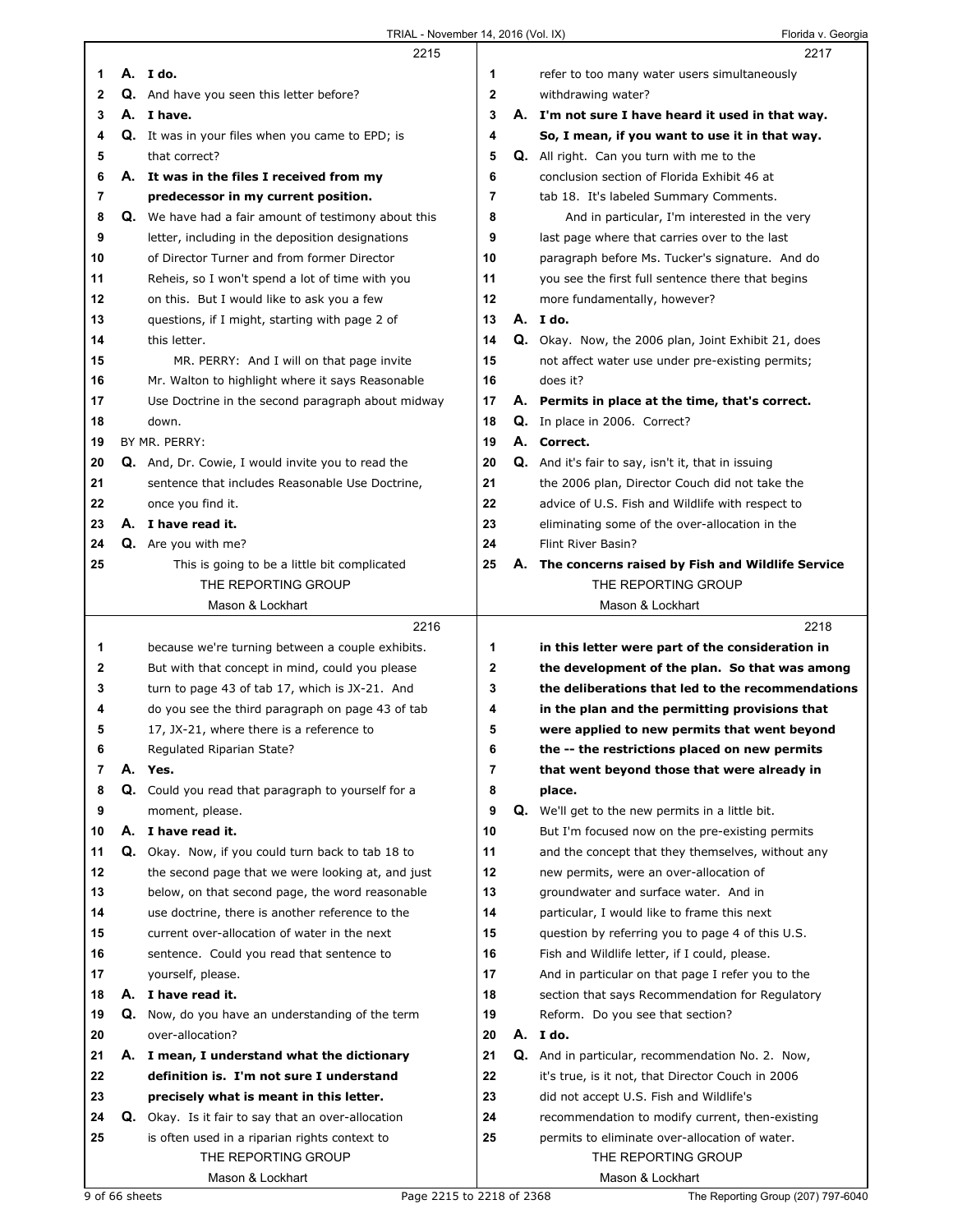$\Gamma$ 

|              |    | 2219                                                      |                |    | 2221                                                                                                  |
|--------------|----|-----------------------------------------------------------|----------------|----|-------------------------------------------------------------------------------------------------------|
| 1            |    | Right?                                                    | 1              |    | authorized additional permits to be granted?                                                          |
| 2            |    | A. Correct. The permits were not modified.                | $\mathbf{2}$   |    | A. With the restrictions specified in the plan,                                                       |
| 3            |    | Q. Okay. Now, if you could turn back one page to          | 3              |    | correct.                                                                                              |
| 4            |    | page 3, please. And there I would like to refer           | 4              |    | Q. And we'll talk about those restrictions in a                                                       |
| 5            |    | you to the paragraph titled Strategies for                | 5              |    | little bit. But the rationale in part for                                                             |
| 6            |    | Management. Do you see that?                              | 6              |    | allowing existing -- or allowing new permits to                                                       |
| 7            |    | A. I do.                                                  | $\overline{7}$ |    | be granted was the anticipated use of the Flint                                                       |
| 8            |    | <b>Q.</b> And I'm particularly interested in the last     | 8              |    | River Drought Protection Act in severe drought                                                        |
| 9            |    | sentence, and I would ask you to read it to               | 9              |    | years. Correct?                                                                                       |
| 10           |    | yourself, please.                                         | 10             |    | A. That's one of the technical findings in the plan                                                   |
| 11           |    | A. The last sentence of that paragraph with that          | 11             |    | is not one of the permitting and management                                                           |
| 12           |    | label?                                                    | 12             |    | actions specified.                                                                                    |
| 13           |    | <b>Q.</b> Thank you. That's correct. I'm sorry I was      | 13             |    | <b>Q.</b> Okay. So if we might, let's go to the                                                       |
| 14           |    | ambiguous.                                                | 14             |    | stakeholder recommendations, which you will find                                                      |
| 15           |    | Actually, I should ask you to read the last               | 15             |    | at pages 55 through 56. Are you familiar with                                                         |
| 16           |    | two sentences, please.                                    | 16             |    | who the stakeholders were and who they                                                                |
| 17           |    | A. I have read it.                                        | 17             |    | represented?                                                                                          |
| 18           |    | Q. It's true, isn't it, that Georgia lost a once          | 18             |    | A. Yes. There was -- in a general sense. It was                                                       |
| 19           |    | large and viable mussel population in the middle          | 19             |    | water users and water-related interests in the                                                        |
| 20           |    | reaches of Spring Creek despite having a                  | 20             |    | basin. The names of the individuals are included                                                      |
| 21           |    | moratorium on new water withdrawal permits?               | 21             |    | in the plan.                                                                                          |
| 22           |    | A. The population is not lost. Subsequent to this         | 22             |    | Q. On page 48 to 49, is that right?                                                                   |
| 23           |    | letter with Fish and Wildlife Service as an               | 23             |    | A. Yes. I would have to look at the page to be able                                                   |
| 24           |    | active partner, we have implemented an                    | 24             |    | to recall it. So I assume you have.                                                                   |
| 25           |    | augmentation system to maintain that population.          | 25             |    | <b>Q.</b> I would invite you to look at it.                                                           |
|              |    | THE REPORTING GROUP                                       |                |    | THE REPORTING GROUP                                                                                   |
|              |    | Mason & Lockhart                                          |                |    | Mason & Lockhart                                                                                      |
|              |    |                                                           |                |    |                                                                                                       |
|              |    | 2220                                                      |                |    | 2222                                                                                                  |
| 1            |    | And Ms. Tucker was one of the leads on that.              | 1              |    |                                                                                                       |
| $\mathbf{2}$ |    | <b>Q.</b> Now, that augmentation system is just in Spring | $\mathbf{2}$   |    | Do you see the reference on page 48 to<br>farmers and agribusiness representatives and the            |
| 3            |    | Creek; is it not?                                         | 3              |    | like?                                                                                                 |
| 4            |    | A. It is in Spring Creek. It's specifically on the        | 4              |    | A. Yes.                                                                                               |
| 5            |    | population she's addressing.                              | 5              |    | Q. Now, back to page 55. And I'm going to ask you                                                     |
| 6            | Q. | So a little bit later I would like to show you a          | 6              |    | in particular about an item under the heading                                                         |
| 7            |    | photograph of what you're calling an augmentation         | 7              |    | 2.9, Stakeholder Recommendations for Regulatory                                                       |
| 8            |    | system. So we'll do that in about an hour.                | 8              |    | and Statutory Reform. And that item is on page                                                        |
| 9            |    | But now, I would like to invite your                      | 9              |    | 56. It's item 4. And I would ask you to read                                                          |
| 10           |    | attention back to the same page, page 3. And do           | 10             |    | that to yourself, please. It's on page 56 of tab                                                      |
| 11           |    | you see the next to last paragraph where it says,         | 11             |    | 17, Joint Exhibit 21.                                                                                 |
| 12           |    | the strategy to reduce irrigation by 20 percent           | 12             |    | A. I have read it.                                                                                    |
| 13           |    | during a drought year?                                    | 13             |    |                                                                                                       |
| 14           |    | A. I do.                                                  | 14             |    | Q. Do you see where it says, the funding should be<br>expanded for the Flint River Drought Protection |
| 15           |    | Q. And do you see where it says, the minimum flows        | 15             |    | Act to pay higher per acre prices?                                                                    |
| 16           |    | will continue to be significantly lower despite           | 16             |    | A. I do.                                                                                              |
| 17           |    | that strategy?                                            | 17             |    | <b>Q.</b> That never happened; did it?                                                                |
| 18           |    | A. I do.                                                  | 18             |    | A. Not to my knowledge.                                                                               |
| 19           | Q. | All right. Can you turn with me, please, to               | 19             | Q. | Now, if I could invite your attention to the end                                                      |
| 20           |    | page 23 of the 2006 plan, which is Joint Exhibit          | 20             |    | of the page, same page, same share -- excuse me,                                                      |
| 21           |    | 21 at tab 17. And, again, it was page 23. I'm             | 21             |    | stakeholder recommendations, this time item 10.                                                       |
| 22           |    | looking at paragraph 6. Now -- are you with me,           | 22             |    | Are you with me, Dr. Cowie?                                                                           |
| 23           |    | ma'am?                                                    | 23             |    | A. Yes.                                                                                               |
| 24           | А. | I am, yes.                                                | 24             |    | <b>Q.</b> It says there, alternatives to issuing permits                                              |
| 25           |    | Q. Now, it's true, isn't it, that the 2006 plan           | 25             |    | based on rated pump capacity. Up to this point                                                        |
|              |    | THE REPORTING GROUP                                       |                |    | THE REPORTING GROUP                                                                                   |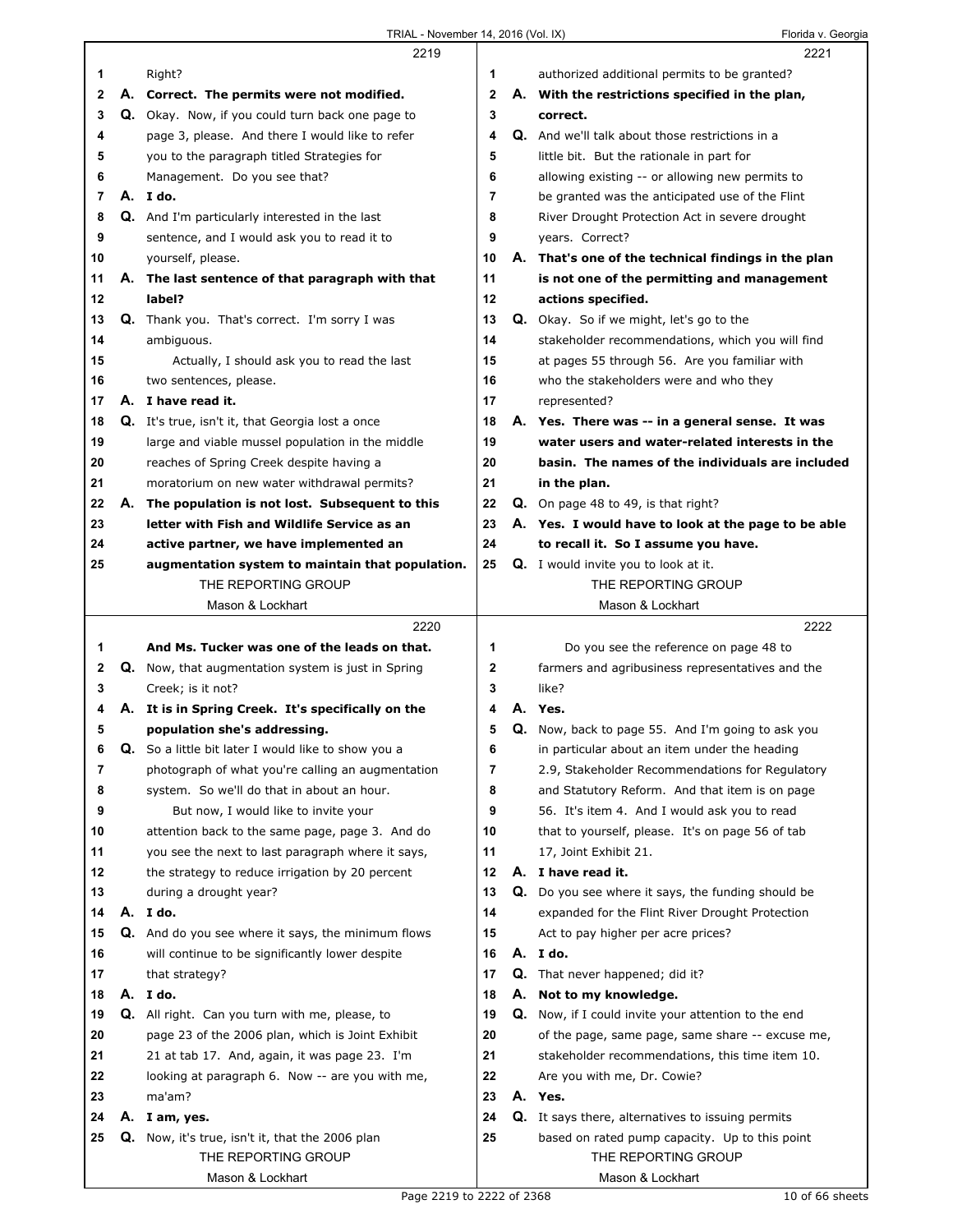| A. Ido.<br>in time -- in fact, up to now, all permits for<br>1<br>1                                                                         | 2225 |
|---------------------------------------------------------------------------------------------------------------------------------------------|------|
|                                                                                                                                             |      |
| $\overline{2}$<br>$\mathbf{2}$<br>Q. Can you turn the page with me to the discussion<br>agricultural water use allowed withdrawers,         |      |
| 3<br>3<br>farmers, to pump as much as their pumps will<br>of that committee on the next page, page 50 of                                    |      |
| Joint Exhibit 21. And I would invite your<br>4<br>allow. Isn't that right?<br>4                                                             |      |
| 5<br>5<br>A. They -- yes, that's correct. The permits specify<br>attention to the sentence on the -- in the top                             |      |
| 6<br>6<br>pump capacity and acreage limitations.<br>paragraph. It's the next to last sentence that                                          |      |
| Q. And there is no way that a particular farmer<br>7<br>7<br>begins with, experts who were selected who were                                |      |
| 8<br>8<br>could apply that much water to any crop; isn't<br>specialists in their field. Do you see that?                                    |      |
| 9<br>A. Ido.<br>9<br>that right?                                                                                                            |      |
| A. Would apply. I mean, they -- because of the --<br>10<br>Q. And those names there include Dr. Steve Golladay.<br>10                       |      |
| 11<br>11<br>it would damage the crop. I mean, it doesn't<br>You know Dr. Golladay; don't you?                                               |      |
| 12<br>make good business sense. They wouldn't do it<br>12<br>A. Ido.                                                                        |      |
| 13<br>13<br>for that reason.<br><b>Q.</b> And Mr. Woody Hicks from the Jones Ecological                                                     |      |
| 14<br>14<br><b>Q.</b> It's a huge amount of water that can physically<br>Research Center. Do you see that name?                             |      |
| 15<br>be pumped from one of these pumping mechanisms;<br>15<br>A. Yes.                                                                      |      |
| 16<br>16<br>Q. Okay. Now, could I invite your attention at this<br>isn't it?                                                                |      |
| 17<br>17<br>A. I mean, if you ran a pump 24 hours a day, but<br>point to Exhibit -- or pardon me -- to tab 19,                              |      |
| 18<br>there is no reason one would do that.<br>18<br>which contains Exhibit FX-49g and h. Now, FX-49g                                       |      |
| 19<br>Q. It's true, isn't it, that the State of Georgia<br>19<br>is titled Indicators of Long-Term Hydrologic                               |      |
| 20<br>has never limited the amount of irrigation water<br>20<br>Change in the Flint River. Have you ever seen                               |      |
| 21<br>21<br>this document before?<br>that can be applied per acre by any farmer?                                                            |      |
| 22<br>22<br>Right?<br>A. I may have. I don't recall it.                                                                                     |      |
| 23<br>23<br>A. The -- the permits specify pump capacity and<br><b>Q.</b> And you see the names of the same gentlemen I                      |      |
| 24<br>acreage, so in the sense of a pump capacity<br>24<br>mentioned a moment ago, Dr. Golladay and                                         |      |
| 25<br>25<br>limit, but not in other ways.<br>Mr. Hicks. Right?                                                                              |      |
| THE REPORTING GROUP<br>THE REPORTING GROUP                                                                                                  |      |
| Mason & Lockhart<br>Mason & Lockhart                                                                                                        |      |
| 2224                                                                                                                                        | 2226 |
| <b>Q.</b> There's no particular per acre limit on the<br>A. Uh-huh, yes.<br>1<br>1                                                          |      |
| $\mathbf{2}$<br>$\mathbf{2}$<br>amount of inches of water that can be applied to<br><b>Q.</b> Okay. And there's a note near the top of that |      |
| 3<br>3<br>any crop in Georgia at this time. Right?<br>page that reads, 2013 Georgia Water Resources                                         |      |
| A. That's correct.<br>4<br>Conference at UGA. Do you see that?<br>4                                                                         |      |
|                                                                                                                                             |      |
| Q. All right. And you are aware, are you not, that<br>5<br>5<br>A. Yes.                                                                     |      |
| 6<br>Florida actually does, in its part of the ACF<br><b>Q.</b> Did you attend that conference?<br>6                                        |      |
| 7<br>Basin, have a specific restriction on the number<br>7<br>A. Yes.                                                                       |      |
| 8<br>of inches of water that can be applied to crops<br>8<br><b>Q.</b> All right. Were you present for the presentation                     |      |
| 9<br>9<br>in that area?<br>of this material?                                                                                                |      |
| A. I'm not aware.<br>10<br>10<br>A. I don't recall it. I may have. There's a lot                                                            |      |
| Q. Okay.<br>11<br>11<br>that goes on at those conferences, but I don't                                                                      |      |
| 12<br>12<br>MR. PERRY: Your Honor --<br>recall this particular paper.                                                                       |      |
| 13<br>13<br>SPECIAL MASTER LANCASTER: Would this be<br>Q. And Georgia's Environmental Protection Division                                   |      |
| 14<br>14<br>a convenient time?<br>sponsored that conference; is that correct?                                                               |      |
| 15<br>15<br>A. They were among the organizations that sponsor<br>MR. PERRY: Yes, your Honor.                                                |      |
| 16<br>SPECIAL MASTER LANCASTER: Thank you.<br>16<br>it, yes.                                                                                |      |
| 17<br>(Time Noted: 10:36 a.m.)<br>17<br>Q. Okay. Might I invite your attention and ask you                                                  |      |
| 18<br>(Recess Called)<br>18<br>to read the last portion of the abstract which                                                               |      |
| (Time Noted: 10:50 a.m.)<br>19<br>19<br>begins with, our results indicate that human                                                        |      |
| BY MR. PERRY:<br>20<br>water use is causing increased severity and<br>20                                                                    |      |
| 21<br>duration of low flows.<br>21<br>Q. So, Dr. Cowie, I am still on tab 17, which is                                                      |      |
| A. I have read it.<br>22<br>Joint Exhibit 21, the 2006 plan. And I invite<br>22                                                             |      |
| 23<br>23<br>your attention now to page 49, please. And in<br>Q. And do you see towards the end of that section of                           |      |
| 24<br>24<br>particular, do you see 2.3, Technical Advisory<br>the abstract the phrase, current rates of water                               |      |
| 25<br>25<br>use are likely unsustainable?<br>Committee, at the bottom of that page?                                                         |      |
| THE REPORTING GROUP<br>THE REPORTING GROUP<br>Mason & Lockhart<br>Mason & Lockhart                                                          |      |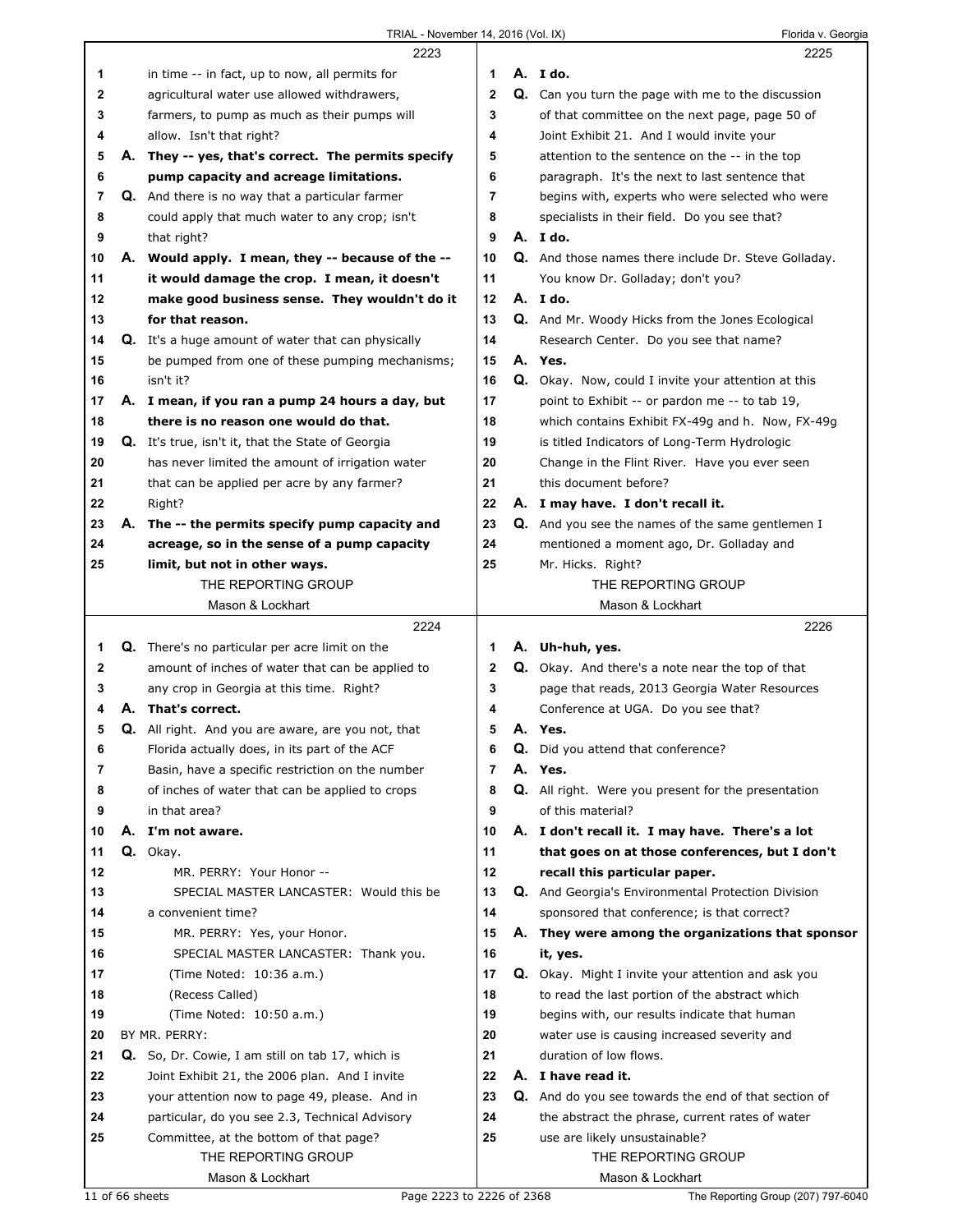|              |          | 2227                                                     |                |    | 2229                                                       |  |
|--------------|----------|----------------------------------------------------------|----------------|----|------------------------------------------------------------|--|
| 1            |          | A. I do.                                                 | 1              |    | begins with more fundamentally?                            |  |
| $\mathbf{2}$ |          | Q. Okay. And that, as you understand it, applied to      | 2              |    | A. Yes.                                                    |  |
| 3            |          | rates of water use in the Flint Basin. Right?            | 3              |    | Q. And it was your understanding at this time that         |  |
| 4            |          | A. Presumably that's the analysis that they are          | 4              |    | U.S. Fish and Wildlife believed EPD was not                |  |
| 5            |          |                                                          | 5              |    | sufficiently providing for sustainable flow and            |  |
|              |          | reporting on, yes.                                       |                |    |                                                            |  |
| 6            |          | Q. Okay. Now, in the very next set of pages which        | 6              |    | reasonable use and that EPD should make changes            |  |
| 7            |          | are labeled FX-49h, there are a series of                | $\overline{7}$ |    | to the way it managed agricultural locations.              |  |
| 8            |          | PowerPoint slides. Do you see those?                     | 8              |    | Right?                                                     |  |
| 9            |          | A. I'm sorry. Where -- where are you going?              | 9              |    | A. I was reading. I'm going to have to ask you to          |  |
| 10           |          | Q. Well, it's tab 19.                                    | 10             |    | repeat that. I apologize.                                  |  |
| 11           |          | A. I don't have those in my notebook. I don't have       | 11             |    | <b>Q.</b> Okay. Let me focus on a particular sentence. It  |  |
| 12           |          | any PowerPoint slides.                                   | 12             |    | reads, quote, more fundamentally, however -- do            |  |
| 13           |          | <b>Q.</b> Okay. Well, we'll fix that and come back to it | 13             |    | you see that sentence?                                     |  |
| 14           |          | then.                                                    | 14             |    | A. I do.                                                   |  |
| 15           |          | A. Okay.                                                 | 15             |    | <b>Q.</b> -- It's our belief, U.S. Fish and Wildlife, that |  |
|              |          |                                                          |                |    |                                                            |  |
| 16           | Q.       | Do you remember a PowerPoint presentation from           | 16             |    | water conservation to provide for sustainable              |  |
| 17           |          | Mr. Hicks and Dr. Golladay?                              | 17             |    | flow and reasonable use will not be achieved               |  |
| 18           |          | A. From -- I have seen a number of PowerPoint            | 18             |    | without significant changes to current water use.          |  |
| 19           |          | presentations from them, so I'm not sure what you        | 19             |    | Do you see that?                                           |  |
| 20           |          | would be referring to.                                   | 20             |    | A. I do.                                                   |  |
| 21           |          | <b>Q.</b> Okay. We'll come back to that.                 | 21             |    | Q. You were aware of U.S. Fish and Wildlife's              |  |
| 22           |          | A. Okay.                                                 | 22             |    | position in 2008. Were you not?                            |  |
| 23           | Q.       | So I would like now, if I might, to refer to             | 23             |    | A. I was not. As I said, I was not directly                |  |
| 24           |          | tab 22, please, which is FX-17. And you have             | 24             |    | involved in ACF Basin management issues on a               |  |
| 25           |          | seen the letter from the U.S. Fish and Wildlife          | 25             |    | day-to-day basis at that time.                             |  |
|              |          | THE REPORTING GROUP                                      |                |    | THE REPORTING GROUP                                        |  |
|              |          | Mason & Lockhart                                         |                |    | Mason & Lockhart                                           |  |
|              |          |                                                          |                |    |                                                            |  |
|              |          |                                                          |                |    |                                                            |  |
|              |          | 2228                                                     |                |    | 2230                                                       |  |
| 1            |          | at FX -- Florida Exhibit -- 47 before. Right?            | 1              |    | Q. Okay. Can you turn with me back to your prefiled        |  |
| 2            |          | A. I have.                                               | $\mathbf{2}$   |    | direct testimony for a moment, please.                     |  |
| 3            |          | Q. And this is in your files?                            | 3              |    | A. Yes.                                                    |  |
| 4            |          | A. Yes. It was in, again, the files that I received      | 4              |    | Q. And there I would like you to turn to                   |  |
| 5            |          | from my predecessor when I came into my current          | 5              |    | paragraph 19 of that testimony. It's on page 7.            |  |
| 6            |          | position.                                                | 6              |    | And the particular paragraph I'm interested in             |  |
| 7            |          | Q. So let's frame this a little bit in time, if we       | $\overline{7}$ |    | is titled Low Flow Protection Plans. I believe             |  |
| 8            |          | might. 2007 was a severe drought in Georgia;             | 8              |    | you mentioned low flow protection plans a little           |  |
| 9            |          | wasn't it?                                               | 9              |    | bit earlier today. Am I right?                             |  |
| 10           | А.       | That's correct.                                          | 10             |    | A. I don't know if I did explicitly. I did mention         |  |
| 11           |          | As was at least a portion of 2008. Correct?              | 11             |    |                                                            |  |
| 12           | Q.<br>А. | Yes.                                                     | 12             |    | the restrictions that were placed in the '06               |  |
| 13           | Q.       | And do you recall Ms. Tucker of Fish and Wildlife        | 13             | Q. | plan.                                                      |  |
|              |          |                                                          |                |    | Okay. So that's what I would like to talk about            |  |
| 14           |          | writing to Director Couch and complaining that           | 14             |    | is the restriction in the '06 plan. And in this            |  |
| 15           |          | EPD had not implemented the 2006 plan                    | 15             |    | particular paragraph, which is titled Low Flow             |  |
| 16           |          | appropriately?                                           | 16             |    | Protection Plans, there's a reference to surface           |  |
| 17           |          | A. I heard reference to it. I was not directly           | 17             |    | water withdrawal permits in the first line. Do             |  |
| 18           |          | involved in the -- in a day-to-day way with ACF          | 18             |    | you see that?                                              |  |
| 19           |          | Basin issues at the time.                                | 19             |    | A. Yes.                                                    |  |
| 20           |          | <b>Q.</b> And the Flint River Drought Protection Act was | 20             |    | Q. And then a few lines down, there's a reference to       |  |
| 21           |          | not exercised in either 2007 or 2008. Right?             | 21             |    | 25 percent average annual discharge. And that 25           |  |
| 22           | А.       | That's correct.                                          | 22             |    | percent average annual discharge under the 2006            |  |
| 23           | Q.       | Can you turn with me to the last page of FX-47,          | 23             |    | plan applied to new surface water permits; isn't           |  |
| 24           |          | please. And do you see the sentence in that last         | 24             |    | that right?                                                |  |
| 25           |          | paragraph -- the last multi-line paragraph that          | 25             | А. | That's correct.                                            |  |
|              |          | THE REPORTING GROUP                                      |                |    | THE REPORTING GROUP                                        |  |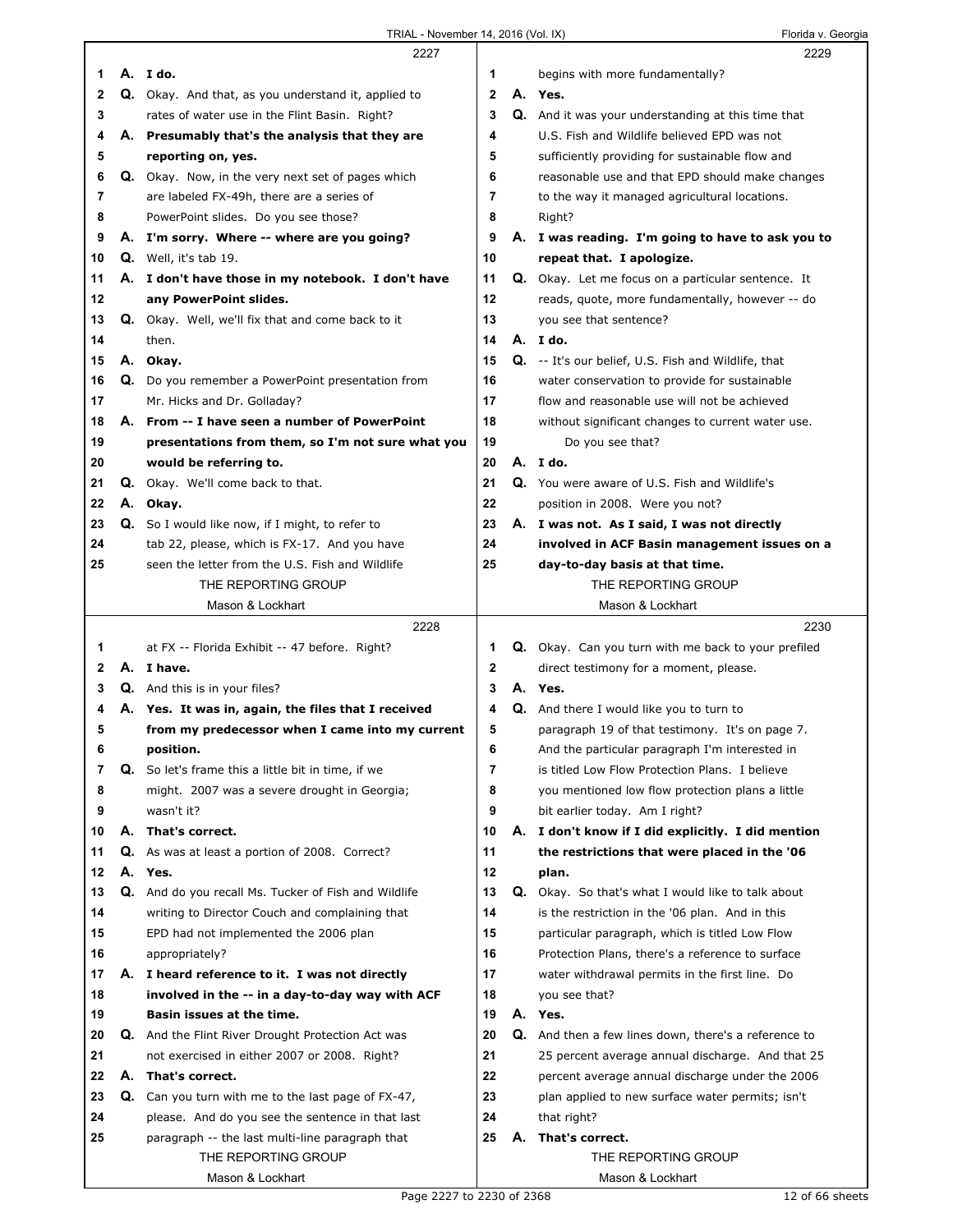|    |    | TRIAL - November 14, 2016 (Vol. IX)                       |              |    | Florida v. Georgia                                        |
|----|----|-----------------------------------------------------------|--------------|----|-----------------------------------------------------------|
|    |    | 2231                                                      |              |    | 2233                                                      |
| 1  |    | <b>Q.</b> How many of those permits are there?            | 1.           |    | A. Do you have a tab number, sir?                         |
| 2  |    | A. I don't have a precise number. It's less than          | $\mathbf{2}$ |    | <b>Q.</b> Yes. It's tab 23.                               |
| 3  |    | 30.                                                       | 3            |    | And do you see there an e-mail from Cliff                 |
| 4  |    | <b>Q.</b> Less than 30 out of 8,000 permits in the basin? | 4            |    | Lewis?                                                    |
| 5  |    | A. I don't believe there are 8,000 permits in the         | 5            |    | A. I do.                                                  |
| 6  |    | basin, but it's less than 30.                             | 6            |    | Q. Do you see your name there?                            |
| 7  |    | Q. It's less than one-half of 1 percent of all the        | 7            |    | A. Yes.                                                   |
| 8  |    | permits in the basin?                                     | 8            |    | <b>Q.</b> Cliff Lewis is with the agricultural permitting |
| 9  |    | A. It's a very small number, yes.                         | 9            |    | unit; is that correct?                                    |
| 10 |    | Q. Okay. So those permits in particular are meant         | 10           |    | A. He manages that unit, yes.                             |
| 11 |    | when a specific low flow is meant to cut off              | 11           |    | <b>Q.</b> Okay. And do you see a number of U.S. gaging    |
| 12 |    | irrigation as to those particular surface water           | 12           |    | stations listed in the text of the e-mail?                |
| 13 |    | users; is that correct?                                   | 13           |    | A. Yes.                                                   |
| 14 |    | A. Could you repeat that? I'm sorry.                      | 14           |    | <b>Q.</b> And then a column for 25 percent AAD?           |
| 15 |    | Q. Sure. Let's focus for a moment on the 25 percent       | 15           |    | A. Yes.                                                   |
| 16 |    | average annual discharge requirement, and I want          | 16           |    | Q. And I'm going to show you a few gage readings          |
| 17 |    | to make sure that we understand exactly what that         | 17           |    | just to see if the particular streams that we're          |
| 18 |    | is. So for these less than 30 surface water               | 18           |    | talking about here are actually meeting the 25            |
| 19 |    | permits, those individuals are not allowed to             | 19           |    | percent AAD requirement we discussed. But the             |
| 20 |    | irrigate. They must stop pumping water from               | 20           |    | first is for permit 02353500. It's about five             |
| 21 |    | rivers when flows get to 25 percent of average            | 21           |    | entries down. Do you see that?                            |
| 22 |    | annual discharge; is that correct?                        | 22           |    | A. So it would be the gage numbers, not permit            |
| 23 | А. | That's the low flow threshold applied to those            | 23           |    | numbers.                                                  |
| 24 |    | new permits in those watersheds. For other                | 24           |    | Q. You're right. I made a mistake.                        |
| 25 |    | permits, the older permits, they have a different         | 25           |    | A. All right. Just to clarify.                            |
|    |    | THE REPORTING GROUP                                       |              |    | THE REPORTING GROUP                                       |
|    |    | Mason & Lockhart                                          |              |    | Mason & Lockhart                                          |
|    |    | 2232                                                      |              |    | 2234                                                      |
| 1  |    | low flow threshold. It is lower, but they do              | 1            |    | Q. It's gage number. Thank you for correcting me.         |
| 2  |    | have a low flow threshold unless they're a very           | $\mathbf{2}$ |    | And this is in 2014 that this information is              |
| 3  |    | small stream.                                             | 3            |    | listed. Correct?                                          |
| 4  |    | <b>Q.</b> And you're referring to a lower flow threshold  | 4            |    | A. Yes. That's correct.                                   |
| 5  |    | than 7Q10?                                                | 5            |    | Q. Okay. Do you see that number 2353500?                  |
| 6  |    | A. That's correct.                                        | 6            |    | A. Yes.                                                   |
| 7  |    | Q. And how many permits have 7Q10 as a low flow           | 7            | Q. | Can you turn with me to -- to tab 24. Now, on             |
| 8  |    | threshold?                                                | 8            |    | tab 24 -- you may recall this from your                   |
| 9  |    | A. I don't have that number.                              | 9            |    | deposition -- we marked for the last eight or so          |
| 10 | Q. | We believe it's about 64.                                 | 10           |    | years since the 2006 plan how frequently that 25          |
| 11 | А. | If that's from the electronic database, that will         | 11           |    | percent AAD requirement had been violated. You            |
| 12 |    | not reflect the permits. They're in the paper             | 12           |    | would agree with me, wouldn't you, that that              |
| 13 |    | files. Not all of those conditions have been              | 13           |    | happened very frequently in dry to drought years?         |
| 14 |    | entered into the electronic database --                   | 14           | А. | The -- there's a -- the violation word confuses           |
| 15 |    | Q. Okay.                                                  | 15           |    | me because a requirement is applied to individual         |
| 16 |    | A. -- which is partly why I don't have that number.       | 16           |    | water withdrawal permit holders. And so it means          |
| 17 |    | Q. Okay. Do you believe that number is more than          | 17           |    | that when the streamflow drops below that level,          |
| 18 |    | 100?                                                      | 18           |    | they need to cease withdrawing. If they cease             |
| 19 |    | A. I don't know. I don't have any estimate because        | 19           |    | withdrawing, there is no violation.                       |
| 20 |    | of the paper file versus electronic file issue.           | 20           |    | Q. Okay.                                                  |
| 21 |    | <b>Q.</b> And how old is the paper file?                  | 21           |    | A. It's not the streamflow itself that's a                |
| 22 | А. | It goes back to the start of the permitting               | 22           |    | violation.                                                |
| 23 |    | program.                                                  | 23           |    | Q. Let me rephrase that question so we can talk           |
| 24 |    | Q. All right. So can you turn with me, please, to         | 24           |    | about what's actually happening on this river.            |
| 25 |    | FX-72.                                                    | 25           |    | So in every one of those yellow boxes you                 |
|    |    | THE REPORTING GROUP                                       |              |    | THE REPORTING GROUP                                       |
|    |    | Mason & Lockhart                                          |              |    | Mason & Lockhart                                          |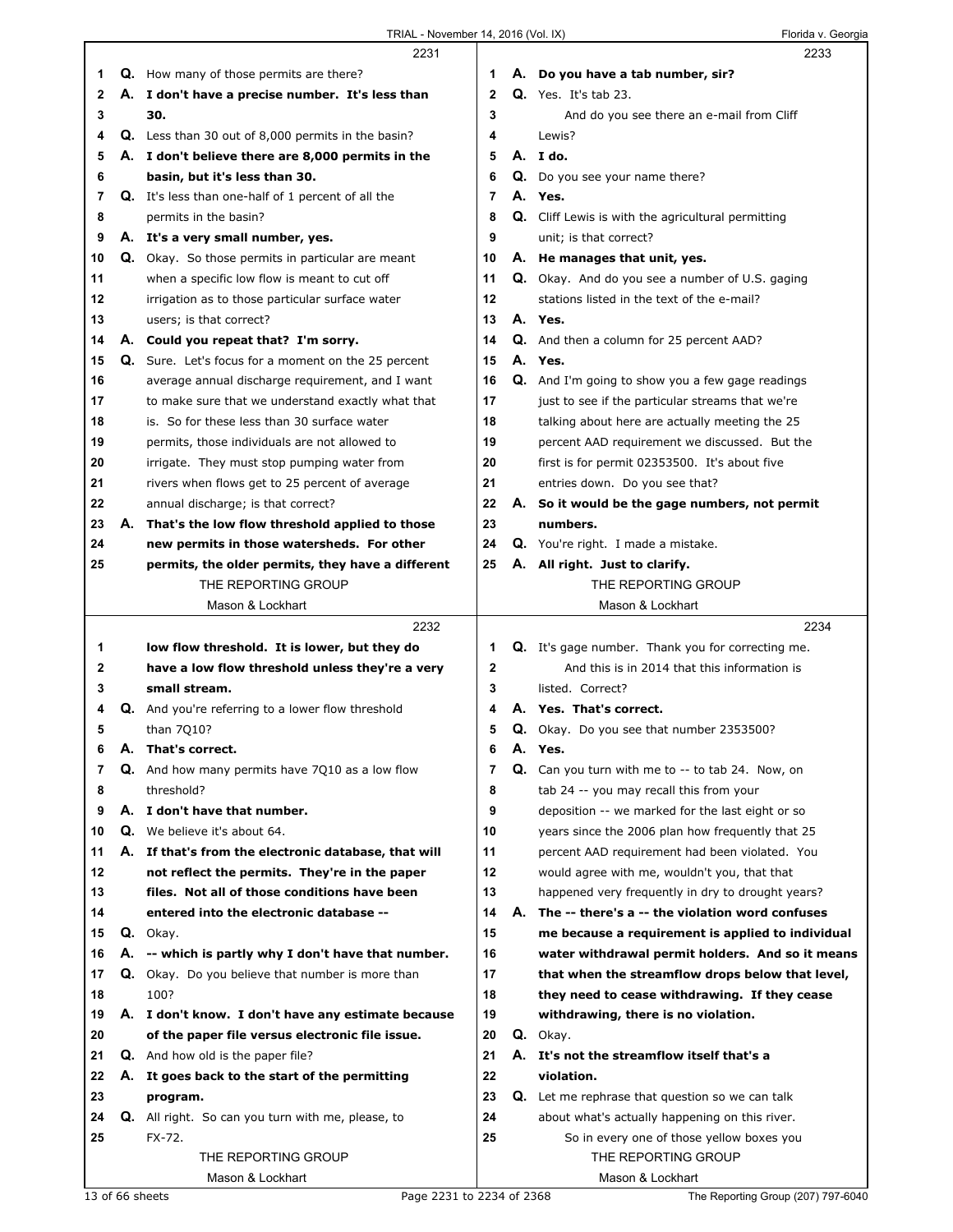|    |    | 2235                                                        |                |    | 2237                                                       |
|----|----|-------------------------------------------------------------|----------------|----|------------------------------------------------------------|
| 1. |    | would agree with me that the low flow threshold             | 1              |    | <b>Q.</b> That was the average flow in August of 2011,     |
| 2  |    | for 25 percent average annual discharge is not              | $\mathbf 2$    |    | monthly mean.                                              |
| 3  |    | met?                                                        | 3              |    | And then in September, zero; and in October,               |
| 4  | А. | The flow is below 25 percent annual average                 | 4              |    | zero; and in November, zero. Do you see all                |
| 5  |    | discharge. That threshold is specified -- the               | 5              |    | those?                                                     |
| 6  |    | flows below 25 percent annual average discharge             | 6              |    | A. I do. That's why, as I said earlier, it was a           |
|    |    |                                                             |                |    |                                                            |
| 7  |    | as a monthly mean, those are the data you have              | 7              |    | dry record in the basin.                                   |
| 8  |    | put in front of me, I absolutely agree with that.           | 8              |    | <b>Q.</b> Now, let's go to the next tab, might we, tab 26. |
| 9  |    | Q. Okay.                                                    | 9              |    | And this is for Spring Creek farther south near            |
| 10 |    | A. The threshold is specified as a short-term flow          | 10             |    | Lake Seminole, near Reynoldsville, Georgia. And            |
| 11 |    | for permitting purposes for that individual to              | 11             |    | do you see the same phenomenon in 2011 and 2012            |
| 12 |    | cease withdrawing. So they're two different                 | 12             |    | there?                                                     |
| 13 |    | streamflow parameters.                                      | 13             |    | A. The same phenomenon being --                            |
| 14 |    | Q. Well, with --                                            | 14             |    | Q. The monthly --                                          |
| 15 | А. | And it's not a threshold for flow in the stream             | 15             |    | A. -- the flows below 25 percent?                          |
| 16 |    | on a monthly mean basis.                                    | 16             |    | Q. Yes.                                                    |
| 17 |    | <b>Q.</b> And do you see in 2011 that there were six months | 17             |    | A. Average annual discharge, yes.                          |
| 18 |    | on Ichawaynochaway Creek at Milford in which that           | 18             |    | <b>Q.</b> Okay. Now, I would like to invite your           |
| 19 |    | threshold is not met?                                       | 19             |    | attention, if I might, to FX-36 which is at tab            |
| 20 |    | A. I see that there are six months in which the             | 20             |    | 27. You have seen this document before; haven't            |
| 21 |    | flow -- monthly mean flow is below 25 percent               | 21             |    | you?                                                       |
| 22 |    | annual average discharge, yes.                              | 22             |    | A. Yes.                                                    |
| 23 |    | Q. And you see that there are seven such months in          | 23             |    | <b>Q.</b> This is a study or a recommended method to       |
| 24 |    | 2012. Correct?                                              | 24             |    | protect in-streamflows by Georgia's Department of          |
| 25 |    | A. I do see that, yes.                                      | 25             |    | Natural Resources Wildlife Resources Division?             |
|    |    | THE REPORTING GROUP                                         |                |    | THE REPORTING GROUP                                        |
|    |    | Mason & Lockhart                                            |                |    | Mason & Lockhart                                           |
|    |    |                                                             |                |    |                                                            |
|    |    |                                                             |                |    |                                                            |
|    |    | 2236                                                        |                |    | 2238                                                       |
| 1. | Q. | Now, can you turn with me, please, to tab 25.               | 1              |    | A. Sorry. I went to the wrong tab. Let me catch up         |
| 2  |    | A. Okay.                                                    | $\mathbf 2$    |    | with you.                                                  |
| 3  | Q. | This tab contains the same 25 percent AAD low               | 3              |    | Q. That's all right. It's FX-36 at tab 27.                 |
| 4  |    | flow criteria that we have been discussing. And             | 4              |    | A. I'm there now. Thank you.                               |
| 5  |    | you see, don't you, that 2011 and 2012 for many             | 5              |    | <b>Q.</b> Thank you for alerting me to that.               |
| 6  |    | months are quite a bit below that 25 percent AAD            | 6              | А. | And I have seen this document before, yes.                 |
| 7  |    | criteria?                                                   | $\overline{7}$ |    | Q. Okay. Thank you.                                        |
| 8  | А. | So I will point out again that that criteria in             | 8              |    | Now, the Wildlife Resources Division is                    |
| 9  |    | the plan is based on a short-term basis. These              | 9              |    | responsible for ensuring the health of aquatic             |
| 10 |    | are monthly means, and it's applied to individual           | 10             |    | species, among others. Right?                              |
| 11 |    | withdrawal permits.                                         | 11             |    | A. Managing, yes, correct.                                 |
| 12 |    | <b>Q.</b> And that criteria is even below the monthly mean. | 12             |    | Q. And if you could turn with me in the executive          |
| 13 |    | Right?                                                      | 13             |    | summary there -- it's on the very first page of            |
| 14 |    | Excuse me. The monthly mean is even below                   | 14             |    | text -- to the first paragraph. And if you could           |
| 15 |    | that criteria. In other words, the average of               | 15             |    | read that paragraph to yourself, I would                   |
| 16 |    | all flows in these yellow monthly mean boxes is             | 16             |    | appreciate it.                                             |
| 17 |    | below the criteria you're specifying?                       | 17             |    | A. I've read it.                                           |
| 18 |    | A. The monthly mean is below 25 percent of annual           | 18             |    | Q. All right. Do you see the first reference in            |
| 19 |    | average discharge in these -- in these tables.              | 19             |    | that paragraph to 7Q10 in about the fifth or               |
| 20 |    | Correct.                                                    | 20             |    | sixth line?                                                |
| 21 |    |                                                             | 21             |    | A. Yes.                                                    |
| 22 |    | Q. Okay. So let's look in particular on this table          | 22             |    |                                                            |
| 23 |    | which is at tab 25. It's for Spring Creek near              | 23             |    | Q. And you mentioned 7Q10 just a little bit ago.           |
|    |    | Iron City. And do you see the flows in 2011 in              |                |    | Didn't you?                                                |
| 24 |    | August, 5?                                                  | 24             |    | A. Yes.                                                    |
| 25 | А. | Yes.                                                        | 25             |    | Q. And do you see there that the authors of this           |
|    |    | THE REPORTING GROUP<br>Mason & Lockhart                     |                |    | THE REPORTING GROUP<br>Mason & Lockhart                    |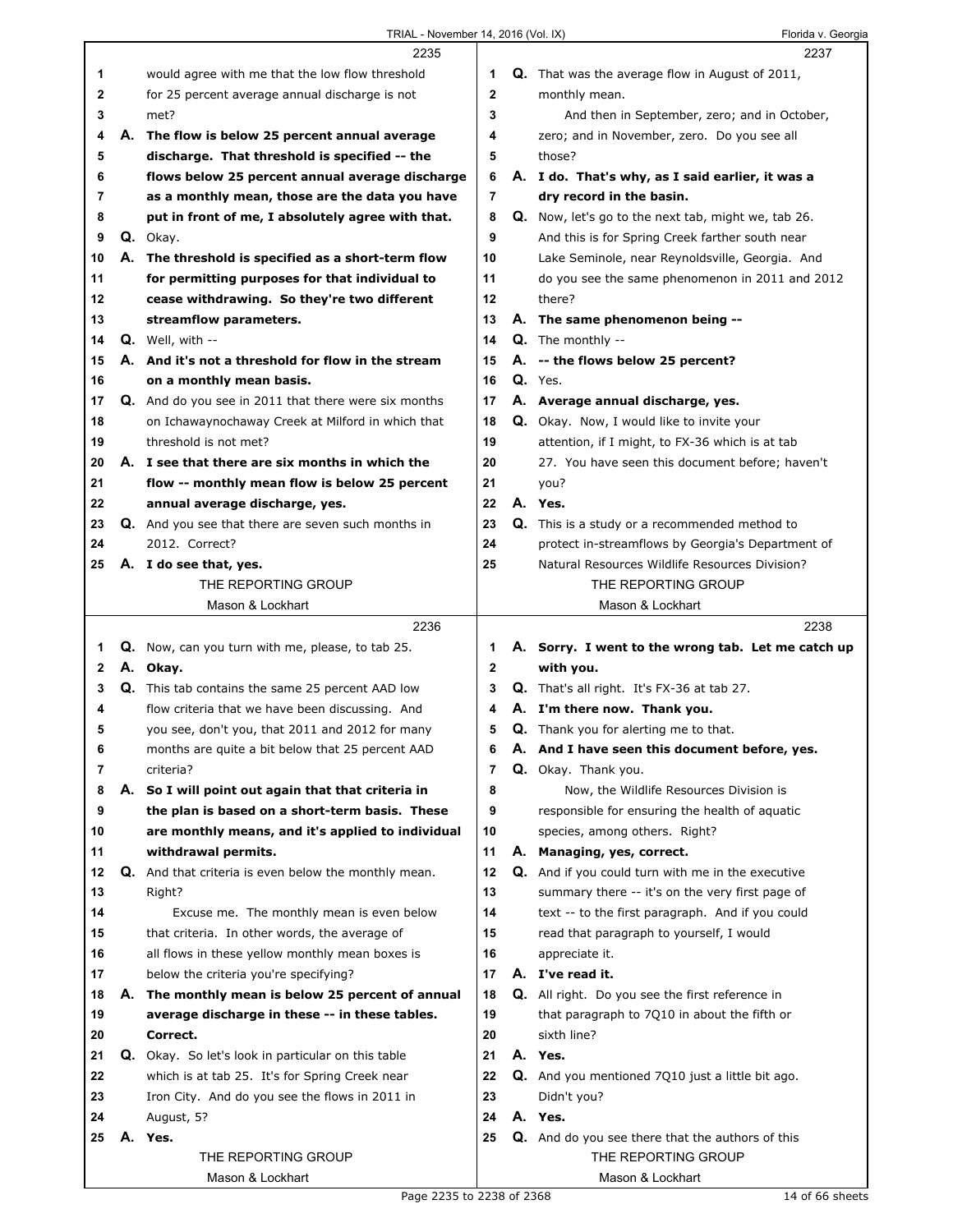| TRIAL - November 14, 2016 (Vol. IX) |  |  |
|-------------------------------------|--|--|
|                                     |  |  |

Florida v. Georgia

|    | 2239                                                  |                | 2241                                                      |
|----|-------------------------------------------------------|----------------|-----------------------------------------------------------|
| 1  | document from the Wildlife Resources Division in      | 1              | each of those planning regions and approve or             |
| 2  | Georgia indicate there's an overwhelming              | $\mathbf 2$    | require changes; is that correct?                         |
| 3  | consensus among aquatic resource managers that        | 3              | A. That's correct.                                        |
| 4  | higher flows are necessary to support fish and        | 4              | Q. Okay. So let's, if we could, look, please, at          |
| 5  | wildlife?                                             | 5              | U.S. Fish and Wildlife's comments before the              |
| 6  | A. Yes. I see that.                                   | 6              | plans were adopted. And you will find that at             |
| 7  | Q. Okay. Can you turn with me to Roman IV, which is   | 7              | tab 29. It's FX-48. Are you with me?                      |
| 8  | only a few more pages. Are you with me?               | 8              | A. Iam.                                                   |
| 9  | A. Yes, I am.                                         | 9              | <b>Q.</b> So this is a June 23, 2011, letter. I presume   |
| 10 | Q. Okay. There's a table there, isn't there?          | 10             | you have seen it before?                                  |
| 11 | A. Yes.                                               | 11             | A. I have.                                                |
| 12 | Q. Okay.                                              | 12             | Q. Okay. And do you see the first sentence                |
| 13 | A. I see it.                                          | 13             | indicates that this document is providing                 |
| 14 | Q. I'm sorry. I may not have heard you. I             | 14             | comments on the initial draft regional water              |
| 15 | apologize.                                            | 15             | plans?                                                    |
| 16 | And do you see the heading in the table               | 16             | A. Ido.                                                   |
| 17 | Recommended Protective Flow from the Wildlife         | 17             | Q. Okay. And beginning on page 2, there are a list        |
| 18 | Resources Division?                                   | 18             | of general concerns in this U.S. Fish and                 |
| 19 | A. Yes.                                               | 19             | Wildlife letter from 2011. And I would invite             |
| 20 | Q. And do you see 30 percent average annual           | 20             | your attention to No. 1. Do you see that?                 |
| 21 | discharge --                                          | 21             | A. Ido.                                                   |
| 22 | A. I do.                                              | 22             | Q. Do you recall that U.S. Fish and Wildlife was          |
| 23 | <b>Q.</b> -- for unregulated streams?                 | 23             | concerned that the Georgia water planning process         |
| 24 | A. Ido.                                               | 24             | did not adequately protect natural water systems?         |
| 25 | <b>Q.</b> And then for regulated streams, a series of | 25             | A. I mean, I see that in front of me.                     |
|    | THE REPORTING GROUP                                   |                | THE REPORTING GROUP                                       |
|    | Mason & Lockhart                                      |                | Mason & Lockhart                                          |
|    |                                                       |                |                                                           |
|    | 2240                                                  |                | 2242                                                      |
| 1  | requirements by date, 30 percent, 60 percent,         | 1              | <b>Q.</b> And referring to the last paragraph, is it your |
| 2  | 40 percent?                                           | $\mathbf 2$    | recollection that U.S. Fish and Wildlife was, in          |
| 3  | A. Yes, I do.                                         | 3              | particular, concerned sustained inadequate low            |
| 4  | Q. Okay. Now, I would like to move, if I could, to    | 4              | flow may result in long-term changes in fish,             |
| 5  | discussion of another issue that you identified       | 5              | mussel, and other aquatic species distribution            |
| 6  | in your prefiled direct testimony. And it's           | 6              | and abundance?                                            |
| 7  | Georgia's Comprehensive Statewide Water               | $\overline{7}$ | A. I can see that in front of me as well.                 |
| 8  | Management Plan. And you will find that at tab        | 8              | Q. Okay. Then I would ask you to turn with me to          |
| 9  | 28, and it's Joint Exhibit 31.                        | 9              | page 7, and I'm focusing now on item 7 on that            |
| 10 | And here I would invite your attention to             | 10             | page. And there you agree, don't you, that                |
| 11 | page 38. Now, in Georgia there are a number of        | 11             | Georgia's water doctrine is one of reasonable             |
| 12 | water planning regions; are there not?                | 12             | use. Right?                                               |
| 13 | A. That's correct. There are 11.                      | 13             | A. That's the underlying doctrine in the state, yes.      |
| 14 | Q. And there is a particular water planning region    | 14             | Q. And that means that water users must not use           |
| 15 | for the Upper Flint. Right?                           | 15             | water to the extent downstream users cannot also          |
| 16 | A. Yes.                                               | 16             | make reasonable use of that -- of water available         |
| 17 | Q. And for the Lower Flint-Ochlockonee?               | 17             | to them; is that right?                                   |
| 18 | A. Yes.                                               | 18             | A. I think those are the guiding approaches, yes.         |
| 19 | Q. And for the Middle Chattahoochee?                  | 19             | Q. And do you see a little bit farther down that          |
| 20 | A. Yes.                                               | 20             | paragraph a reference to estuary commercial               |
| 21 | Q. And do you see a map of those planning regions at  | 21             | fishermen being the type of downstream users that         |
| 22 | page 39?                                              | 22             | U.S. Fish and Wildlife was particularly concerned         |
| 23 | A. I do.                                              | 23             | about?                                                    |
| 24 | Q. And Georgia's Environmental Protection Division    | 24             | A. I mean, that's among the list of users, yes.           |
| 25 | was required to review recommended plans from         | 25             | Q. Okay. Could I invite your attention, please, to        |
|    | THE REPORTING GROUP                                   |                | THE REPORTING GROUP                                       |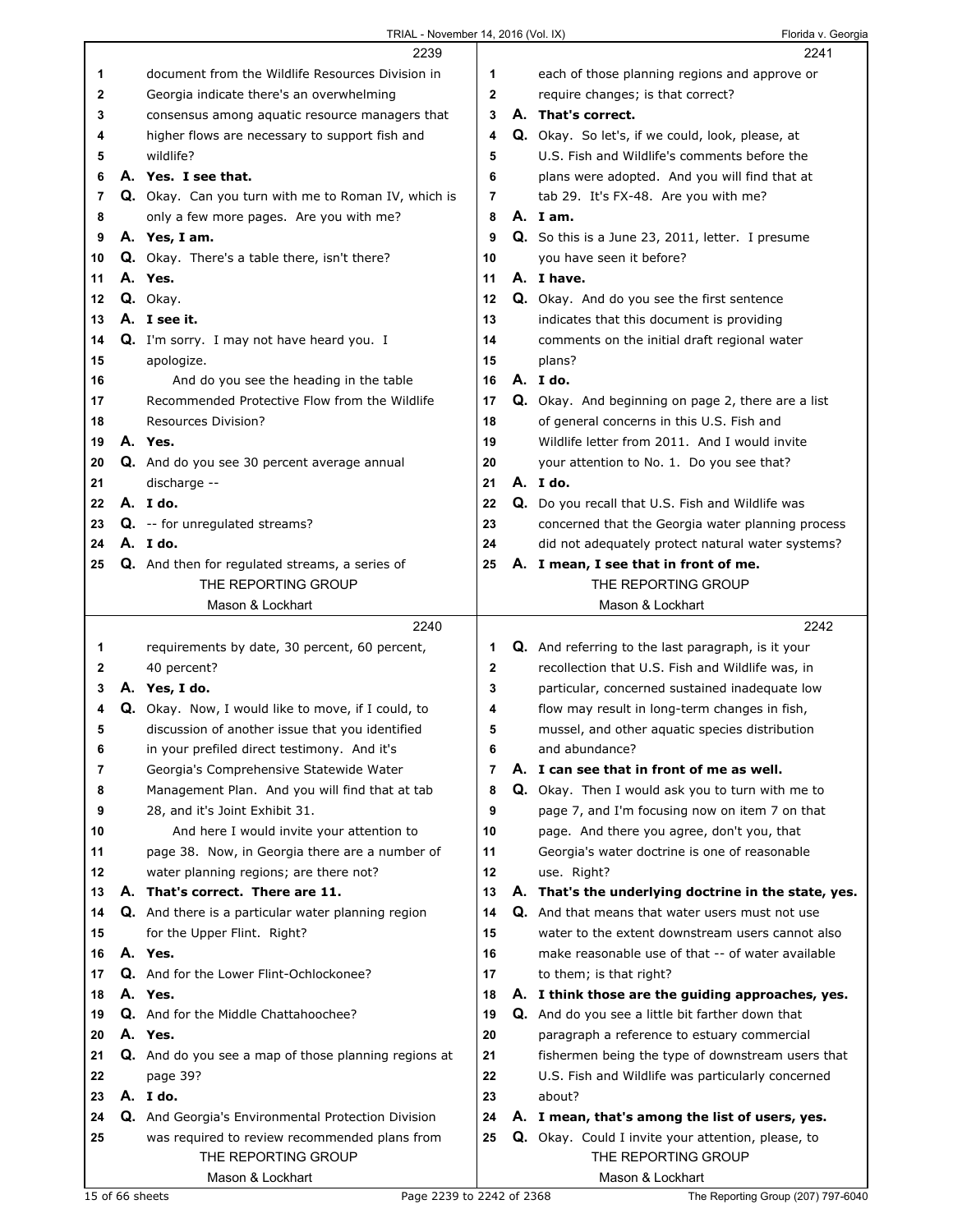|    |    | 2243                                                      |              |    | 2245                                                       |
|----|----|-----------------------------------------------------------|--------------|----|------------------------------------------------------------|
| 1  |    | page 9 of this same document.                             | 1            |    | Q. Yes.                                                    |
| 2  |    | And here I'm interested in the very last                  | $\mathbf{2}$ |    | A. Okay.                                                   |
| 3  |    | paragraph.                                                | 3            |    | Q. Do you see the maximum shortfall for the                |
| 4  |    | You know Sandy Tucker; don't you?                         | 4            |    | Bainbridge Gage --                                         |
| 5  |    | A. Ido.                                                   | 5            |    | A. Okay.                                                   |
| 6  |    | Q. Do you recall communications with her about this       | 6            |    | Q. -- calculated with the model was 1,295 cubic feet       |
| 7  |    | time where she expressed the view written here in         | 7            |    | per second?                                                |
| 8  |    | this letter that over-allocation of groundwater           | 8            |    | A. Yes.                                                    |
| 9  |    | in the Lower Flint requires immediate attention?          | 9            |    | Q. And you would agree with me that that's a               |
| 10 |    | A. I'm sorry. I was reading, I believe, a different       | 10           |    | substantial shortfall at the Bainbridge Gage.              |
| 11 |    | paragraph than you were trying to point me to.            | 11           |    | Wouldn't you?                                              |
| 12 |    | What is the paragraph?                                    | 12           | А. | That was a shortfall that was identified on one            |
| 13 |    | <b>Q.</b> It's the very last two sentences on page 9.     | 13           |    | day in a modeling exercise.                                |
| 14 |    | A. Oh, I was looking at the last full paragraph.          | 14           |    | Q. It was -- I'm sorry. Please.                            |
| 15 |    | I'm sorry.                                                | 15           |    | A. I was just going to say it was a shortfall              |
| 16 |    | Okay.                                                     | 16           |    | identified on one day in a modeling exercise that          |
| 17 |    | <b>Q.</b> And it's the paragraph that refers to immediate | 17           |    | had some artificially high demand placed for the           |
| 18 |    | attention.                                                | 18           |    | purposes of this planning exercise. So with                |
| 19 |    | A. I do not recall such communication with her, no.       | 19           |    | those caveats, a substantial amount of water.              |
| 20 |    | Q. Okay. Let's look at one of the regional water          | 20           |    | Q. Do you know what the flows were at the Bainbridge       |
| 21 |    | plans, if we could. And I would like to start             | 21           |    | Gage in the summer of 2012?                                |
| 22 |    | with the Upper Flint, please. And that's                  | 22           | А. | Not off the top of my head, no. But this model             |
| 23 |    | Georgia's Exhibit 1247. It's at tab 30.                   | 23           |    | was not intended to replicate what actually                |
| 24 |    | A. I'm there.                                             | 24           |    | occurred on the river.                                     |
| 25 |    | Q. Now, I'm going to ask you an incredibly obvious        | 25           |    | <b>Q.</b> Well, let's talk about what actually occurred on |
|    |    | THE REPORTING GROUP                                       |              |    | THE REPORTING GROUP                                        |
|    |    | Mason & Lockhart                                          |              |    | Mason & Lockhart                                           |
|    |    | 2244                                                      |              |    | 2246                                                       |
| 1  |    | question, but I feel compelled to do it. The              | 1            |    | the river for a moment, if we could.                       |
| 2  |    | Upper Flint River flows into the Lower Flint              | 2            |    | That particular 1,295 flow criteria which is               |
| 3  |    | River. Right?                                             | 3            |    | the sustainability requirement was based on a              |
| 4  | А. | That's correct.                                           | 4            |    | particular flow calculated for that day for                |
| 5  |    | <b>Q.</b> Okay. And I would like to invite your attention | 5            |    | sustainability purposes of 2,506 cfs. Right?               |
| 6  |    | to page 5-1, if I might.                                  | 6            |    | A. See, I don't understand that question.                  |
| 7  |    | Now, Bainbridge is a town in the Lower Flint.             | 7            |    | Q. Okay. I'll tell you what. We'll look at the             |
| 8  |    | Right?                                                    | 8            |    | graph in just a little bit. But if you could               |
| 9  |    | A. That's correct.                                        | 9            |    | turn to the next page for me -- I'm sorry, page            |
| 10 |    | Q. And it's affected by the Upper Flint?                  | 10           |    | 5-6.                                                       |
| 11 | А. | The flow in the Lower Flint River is affected by          | 11           |    | A. 5-6, okay.                                              |
| 12 |    | flow in the Upper Flint River; that's correct.            | 12           |    | <b>Q.</b> And do you see in section 5.4 on that page --    |
| 13 |    | <b>Q.</b> And there is a USGS United States Geological    | 13           |    | A. Yes.                                                    |
| 14 |    | Survey, flow gage at Bainbridge. Isn't there?             | 14           |    | Q. -- in the second bullet there's a reference to a        |
| 15 |    | A. Correct.                                               | 15           |    | substantial shortfall in meeting EPA's                     |
| 16 |    | Q. Okay. Now, you're aware, aren't you, that there        | 16           |    | sustainability criteria?                                   |
| 17 |    | is a significant shortfall that modeled results           | 17           |    | A. Yes. That's the modeled result.                         |
| 18 |    | showed for flows at the Bainbridge Gage. Right?           | 18           |    | <b>Q.</b> Okay. Now, I would like to talk for a little     |
| 19 | А. | There -- the modeled results showed a shortfall           | 19           |    | bit, if I can now, about the means that the                |
| 20 |    | at the Bainbridge Gage; that's correct.                   | 20           |    | regional water plan identified to try to remedy            |
| 21 |    | <b>Q.</b> And if you take a look at the second full       | 21           |    | that problem. All right?                                   |
| 22 |    | paragraph on page 5-1, it says, 1200 -- I'm               | 22           |    | So could you turn with me, please, to page                 |
| 23 |    | sorry. Have I lost you?                                   | 23           |    | 6-6, and table 6-1. Do you see that?                       |
| 24 |    | A. I'm not sure exactly where you are. So 5-1,            | 24           |    | A. I do.                                                   |
| 25 |    | surface water availability comparison?                    | 25           |    | Q. Okay. So do you see the item at the top of that         |
|    |    |                                                           |              |    |                                                            |
|    |    | THE REPORTING GROUP                                       |              |    | THE REPORTING GROUP                                        |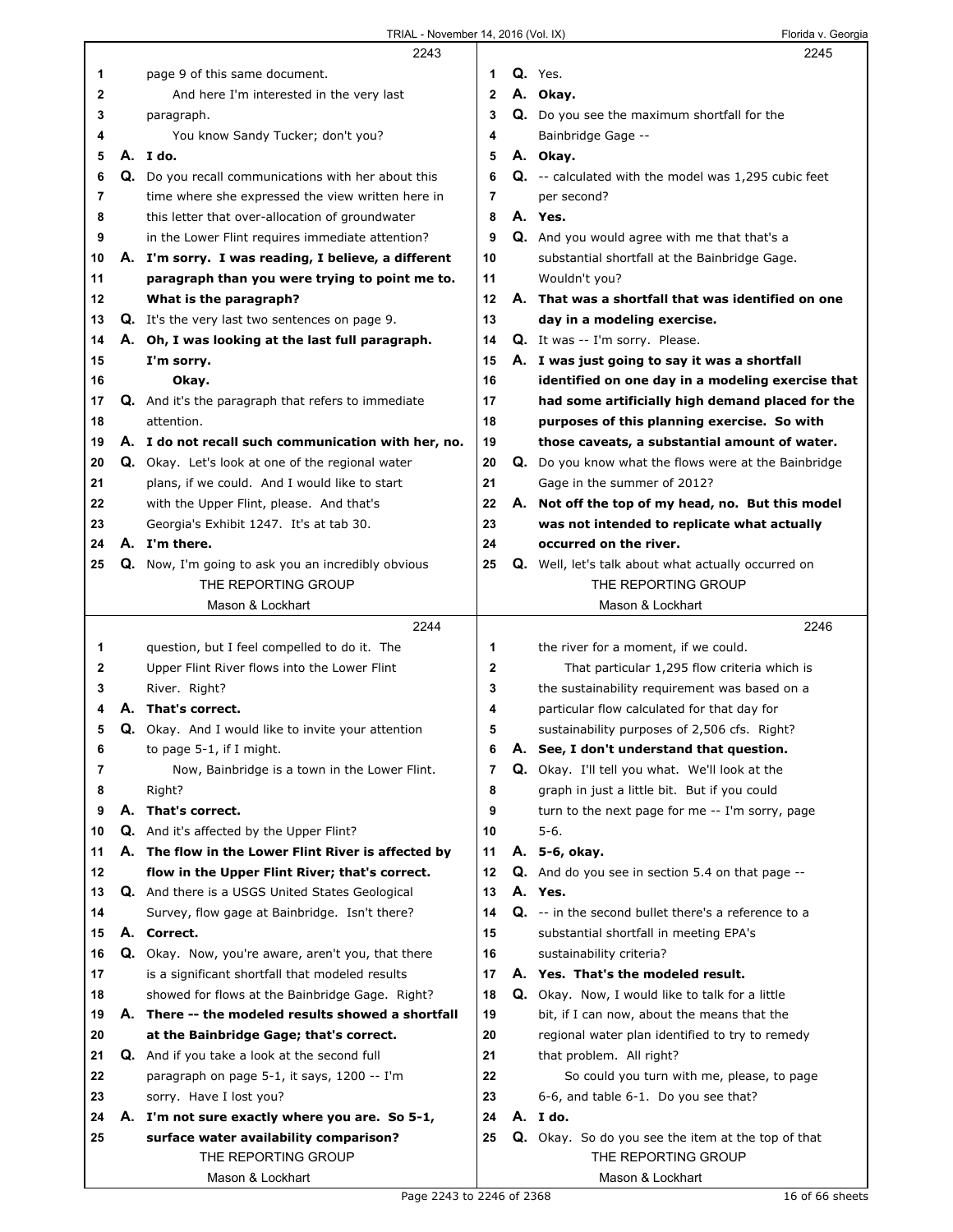|        |    | 2247                                                                   |             |    | 2249                                                                                            |
|--------|----|------------------------------------------------------------------------|-------------|----|-------------------------------------------------------------------------------------------------|
| 1      |    | page in the left column that says, high priority                       | 1           |    | <b>Q.</b> And your testimony is, isn't it, that you don't                                       |
| 2      |    | management practice?                                                   | $\mathbf 2$ |    | yet know despite 25 years of study what the                                                     |
| 3      | А. | I do.                                                                  | 3           |    | appropriate level of flow is to ensure                                                          |
| 4      | Q. | This is listed in September of 2011; isn't it?                         | 4           |    | appropriate biological response. Right?                                                         |
| 5      | А. | That's correct.                                                        | 5           |    | A. I was actually speaking about something                                                      |
| 6      |    | Q. Okay. And it relates to storage options in the                      | 6           |    | different.                                                                                      |
| 7      |    | Upper Flint, which are essentially the                                 | 7           |    | Q. Okay.                                                                                        |
| 8      |    | possibility of reservoirs or cofferdams. Is that                       | 8           | А. | So we were talking specifically about the                                                       |
| 9      |    | right?                                                                 | 9           |    | management practice here and implementing                                                       |
| 10     |    | A. It would be either new reservoirs or utilizing                      | 10          |    | streamflow augmentation for more narrowly-defined                                               |
| 11     |    | existing reservoirs more effectively.                                  | 11          |    | purposes.                                                                                       |
| 12     |    | Q. Okay. Can you see where it says, eliminating the                    | 12          |    | Q. Okay. But let me focus on what I was just asking                                             |
| 13     |    | modeled gap in the first bullet?                                       | 13          |    | you, if I might, please. There is no particular                                                 |
| 14     |    | A. Yes.                                                                | 14          |    | low flow criteria to protect aquatic health at                                                  |
| 15     |    | <b>Q.</b> And it indicates that that would require the                 | 15          |    | this time in Georgia; is there?                                                                 |
| 16     |    | addition of storage to augment supply and flows?                       | 16          |    | A. We have an in-stream flow policy that was adopted                                            |
| 17     |    | A. Yes.                                                                | 17          |    | for that general purpose. It is a general                                                       |
| 18     |    | <b>Q.</b> And that has not happened; has it?                           | 18          |    | statewide policy.                                                                               |
| 19     |    | A. We have been looking at the potential to use                        | 19          |    | <b>Q.</b> Is 7Q10 the appropriate standard that Georgia                                         |
| 20     |    | existing reservoirs for flow augmentation.                             | 20          |    | implements in almost all places for in-stream                                                   |
| 21     |    | <b>Q.</b> And if I go down one other -- one further                    | 21          |    | flow protection of aquatic species?                                                             |
| 22     |    | recommendation, it says, evaluate streamflow                           | 22          | А. | There -- that's a -- the -- what gets implemented                                               |
| 23     |    | augmentation via direct pumping from aquifers.                         | 23          |    | in different places depends on the withdrawal;                                                  |
| 24     |    | Other than the Spring Creek augmentation that                          | 24          |    | and there are -- there's a different -- there are                                               |
| 25     |    | we talked about, that has not happened either?                         | 25          |    | different approaches to 7Q10. So there is annual                                                |
|        |    | THE REPORTING GROUP                                                    |             |    | THE REPORTING GROUP                                                                             |
|        |    | Mason & Lockhart                                                       |             |    | Mason & Lockhart                                                                                |
|        |    |                                                                        |             |    |                                                                                                 |
|        |    |                                                                        |             |    |                                                                                                 |
|        |    | 2248                                                                   |             |    | 2250                                                                                            |
| 1      |    | A. The evaluation of it has. That's exactly what                       | 1           |    | 7Q10, monthly 7Q10. So it's not a simple answer.                                                |
| 2      |    | the Spring Creek project is giving us.                                 | 2           |    | <b>Q.</b> Now, you remember just a bit ago when we talked                                       |
| 3<br>4 |    | Q. So there is a study. But other than the Spring                      | 3<br>4      | А. | about 7Q10 and the Wildlife Resources Division?<br>Yes.                                         |
| 5      |    | Creek augmentation -- and we'll look at a photo                        | 5           |    |                                                                                                 |
| 6      |    | later -- that has not been implemented anywhere<br>in the Flint Basin? |             |    | Q. All right. Okay. Now, there's not currently an                                               |
| 7      | А. |                                                                        | 6<br>7      |    | effort to replace surface water withdrawals in<br>the Flint Basin with groundwater withdrawals. |
| 8      |    | The study is important for us to understand how                        | 8           |    |                                                                                                 |
| 9      |    | this works, both from a biologic and hydrologic<br>standpoint.         | 9           | А. | Right?<br>It specifies, as you can see on the page in front                                     |
| 10     | Q. | Are you familiar with the term comprehensive                           | 10          |    | of you, that management -- that recommendation or                                               |
| 11     |    | plan?                                                                  | 11          |    | management practices applies where feasible. And                                                |
| 12     |    | A. Yes.                                                                | 12          |    | there is detailed work underway right now by                                                    |
| 13     |    | Q. Comprehensive study?                                                | 13          |    | where it's feasible.                                                                            |
| 14     | А. | Oh, the ACF comprehensive study?                                       | 14          |    | <b>Q.</b> So a study is underway. Is that right?                                                |
| 15     |    | <b>Q.</b> When did that start?                                         | 15          |    | A. It's a necessary first step to be able to                                                    |
| 16     | А. | In the '80's.                                                          | 16          |    | implement that management practice.                                                             |
| 17     |    | $Q.$ So that $-$                                                       | 17          |    | Q. Okay. So this recommendation here is from five                                               |
| 18     | А. | I don't know the precise year.                                         | 18          |    | years ago?                                                                                      |
| 19     | Q. | 24, 25 years ago?                                                      | 19          |    | A. That's correct.                                                                              |
| 20     | А. | Yes. Presumably, yes.                                                  | 20          |    | $Q.$ And this $-$                                                                               |
| 21     |    | Q. And Georgia is still studying?                                      | 21          | А. | This study was -- the scoping of that study was                                                 |
| 22     | А. | It's responsible water management to study the                         | 22          |    | undertaken in 2012. We have had that work under                                                 |
| 23     |    | systems and understand the effectiveness,                              | 23          |    | contract initially by -- some of the work was                                                   |
| 24     |    | particularly when you're looking at biological                         | 24          |    | contracted in 2013. We have had pieces of that                                                  |
| 25     |    | response.                                                              | 25          |    | work underway since. Again, it's -- these are                                                   |
|        |    | THE REPORTING GROUP                                                    |             |    | THE REPORTING GROUP                                                                             |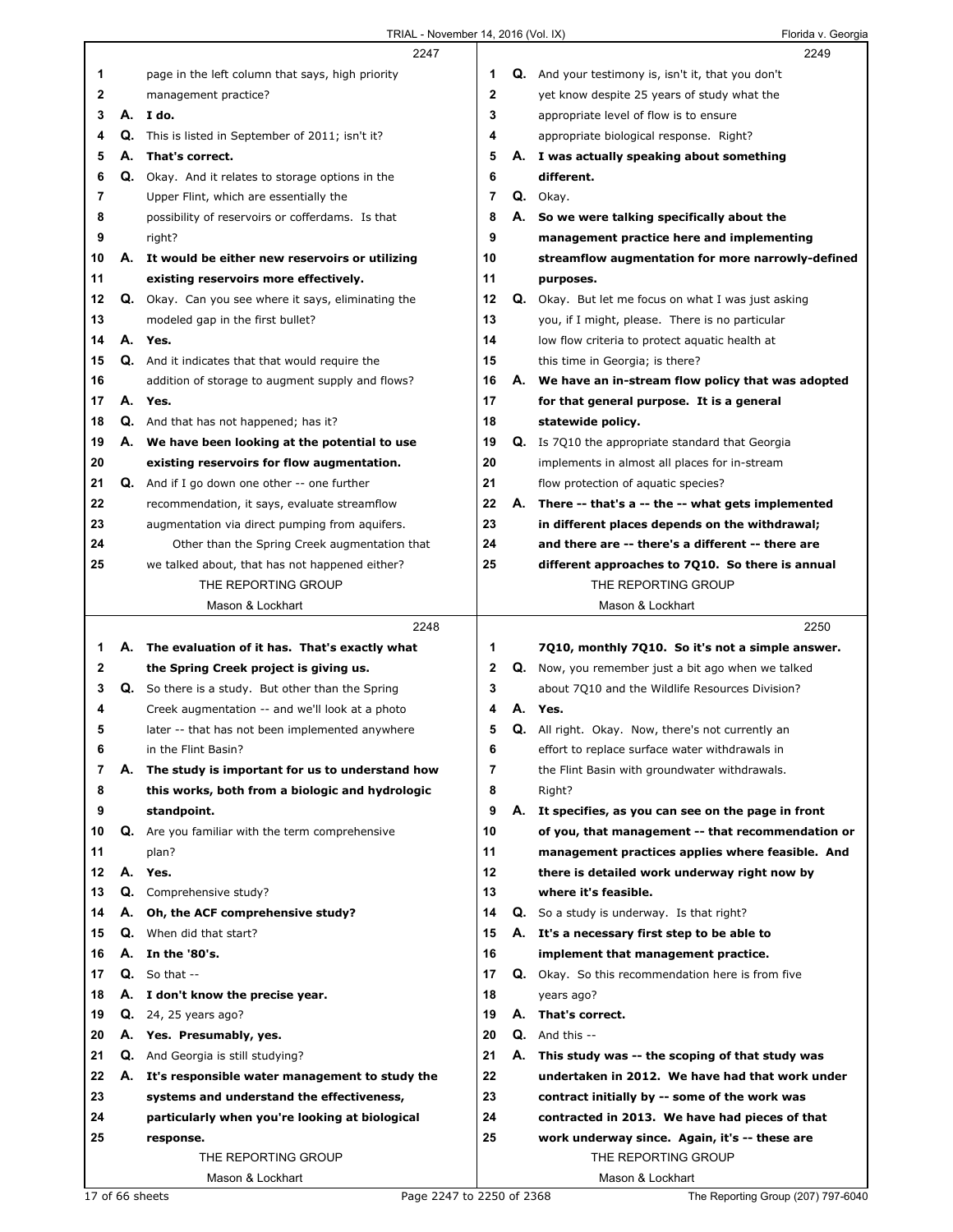|    |    | 2251                                                                                 |    | 2253                                                                                             |
|----|----|--------------------------------------------------------------------------------------|----|--------------------------------------------------------------------------------------------------|
| 1  |    | complex systems; and it is -- we're taking                                           | 1  | productive discussion if the agency that                                                         |
| 2  |    | responsible steps to understand how to implement                                     | 2  | regulated the water utilities was not in the                                                     |
| 3  |    | these effectively.                                                                   | 3  | room.                                                                                            |
| 4  |    | Q. By studies?                                                                       | 4  | That group continues to meet to date, and we                                                     |
| 5  |    | A. Getting information is responsible as the first                                   | 5  | have spoken with both utilities and Mr. Rogers                                                   |
| 6  |    | step to do this.                                                                     | 6  | and Mr. Emanuel about the progress that they're                                                  |
| 7  |    | Q. Okay. Might I turn with you to Exhibit 33,                                        | 7  | making.                                                                                          |
| 8  |    | please.                                                                              | 8  | MR. PERRY: Mr. Walton, could you                                                                 |
| 9  |    | MR. PRIMIS: Tab or exhibit?                                                          | 9  | please pull up the deposition testimony of                                                       |
| 10 |    | MR. PERRY: Yes, tab 33.                                                              | 10 | Mr. Rogers on this topic? It's from his                                                          |
| 11 |    | A. Yes, I'm there.                                                                   | 11 | deposition, page 146 to 148.                                                                     |
| 12 |    | Q. And it's Exhibit FX-285. You have seen this                                       | 12 | BY MR. PERRY:                                                                                    |
| 13 |    | before. Haven't you?                                                                 | 13 | <b>Q.</b> I can provide you with the full transcript if you                                      |
| 14 |    | A. I have.                                                                           | 14 | would like.                                                                                      |
| 15 |    |                                                                                      | 15 | A. That's fine. I mean, I can't see this; so you                                                 |
|    |    | <b>Q.</b> And this is issued by American Rivers and Flint<br>River. Is that correct? | 16 | will have to --                                                                                  |
| 16 |    | A. That's correct.                                                                   | 17 | Q. It's on your screen. Can you see your screen?                                                 |
| 17 |    |                                                                                      |    |                                                                                                  |
| 18 |    | Q. And you know Gordon Rogers; don't you?                                            | 18 | Now, I'm going to start -- and I'll try to do                                                    |
| 19 |    | A. I do.                                                                             | 19 | it quickly because I don't want to belabor the                                                   |
| 20 |    | Q. We have just looked at the plan for the Upper                                     | 20 | point. Following along with this transcript from                                                 |
| 21 |    | Flint a little bit ago from the Regional Water                                       | 21 | page 146, line 23, to 148, line 6, are you with                                                  |
| 22 |    | Council; and now I would like to look with you,                                      | 22 | me in the transcript?                                                                            |
| 23 |    | please, at page 10 of this report. And do you                                        | 23 | A. Yes.                                                                                          |
| 24 |    | see the reference to the Flint flows at the fall                                     | 24 | Q. Okay. Thank you.                                                                              |
| 25 |    | line suffering a 70 percent decline in the upper                                     | 25 | And in particular, I would start on page 147                                                     |
|    |    | THE REPORTING GROUP                                                                  |    | THE REPORTING GROUP                                                                              |
|    |    | Mason & Lockhart                                                                     |    | Mason & Lockhart                                                                                 |
|    |    | 2252                                                                                 |    | 2254                                                                                             |
| 1  |    | right-hand paragraph of this report?                                                 | 1  | where the question is, could you describe the                                                    |
| 2  |    | A. I do.                                                                             | 2  | nature of that input?                                                                            |
| 3  |    | <b>Q.</b> Now, from time to time you have worked with                                | 3  | It's a reference to input from EPD.                                                              |
| 4  |    | Mr. Gordon Rogers; haven't you?                                                      | 4  | Answer. Yes. Back when we originally met                                                         |
| 5  |    | A. I have.                                                                           | 5  | with Linda McGregor, who then worked at EPD, and                                                 |
| 6  | Q. | And he's the Flint riverkeeper; is that right?                                       | ь  | Gail Cowie about the work we were getting ready                                                  |
| 7  | А. | That's correct.                                                                      | 7  |                                                                                                  |
| 8  |    |                                                                                      |    | to do, you remember me referring to that, they                                                   |
| 9  |    | Q. Has he ever expressed his view to you that EPD is                                 | 8  | told us very frankly that if changes were going                                                  |
|    |    | the problem and not the solution to the Upper                                        | 9  | to occur in the Upper Flint or the Lower Flint,                                                  |
| 10 |    | Flint issues?                                                                        | 10 | that that was going to be a bottom-up political                                                  |
| 11 |    | A. I don't know if I have heard it put in those                                      | 11 | process, meaning that we needed to engage local                                                  |
| 12 |    | terms.                                                                               | 12 | stakeholders, whether that be upper or Lower                                                     |
| 13 |    | <b>Q.</b> Have you ever attempted to work with him in the                            | 13 | Flint, and push for change from the bottom up                                                    |
| 14 |    | localities on these Upper Flint issues?                                              | 14 | politically. So we did that and here's the                                                       |
| 15 | А. | We -- the -- as -- after this report was                                             | 15 | evidence. We're also doing it in the Lower                                                       |
| 16 |    | published, American Rivers and Flint riverkeeper                                     | 16 | Flint, though not in as formal a way. He didn't                                                  |
| 17 |    | convened the water utilities in the basin to talk                                    | 17 |                                                                                                  |
| 18 |    | about next steps. EPD was initially invited to                                       | 18 | stop working from the top down, which means the<br>Governor's office and the legislature, but we |
| 19 |    |                                                                                      | 19 | took their advice and went to work.                                                              |
|    |    | that meeting and then was disinvited.                                                |    |                                                                                                  |
| 20 |    | <b>Q.</b> And you don't recall Mr. Rogers explaining to you                          | 20 | And when we began to produce results, EPD                                                        |
| 21 |    | why EPD was disinvited?                                                              | 21 | wanted to have a representative at our meeting                                                   |
| 22 |    | A. It was not Mr. Rogers who was contacting us. It                                   | 22 | almost immediately. We asked the group and they                                                  |
| 23 |    | was the American Rivers representative, Ben                                          | 23 | did not want EPD in the room. They viewed EPD as                                                 |
| 24 |    | Emanuel. And he did explain to me why we were                                        | 24 | the source of the problem.                                                                       |
| 25 |    | disinvited. They felt like it would be a more                                        | 25 | Now, this goes to be supposing that they all                                                     |
|    |    | THE REPORTING GROUP<br>Mason & Lockhart                                              |    | THE REPORTING GROUP<br>Mason & Lockhart                                                          |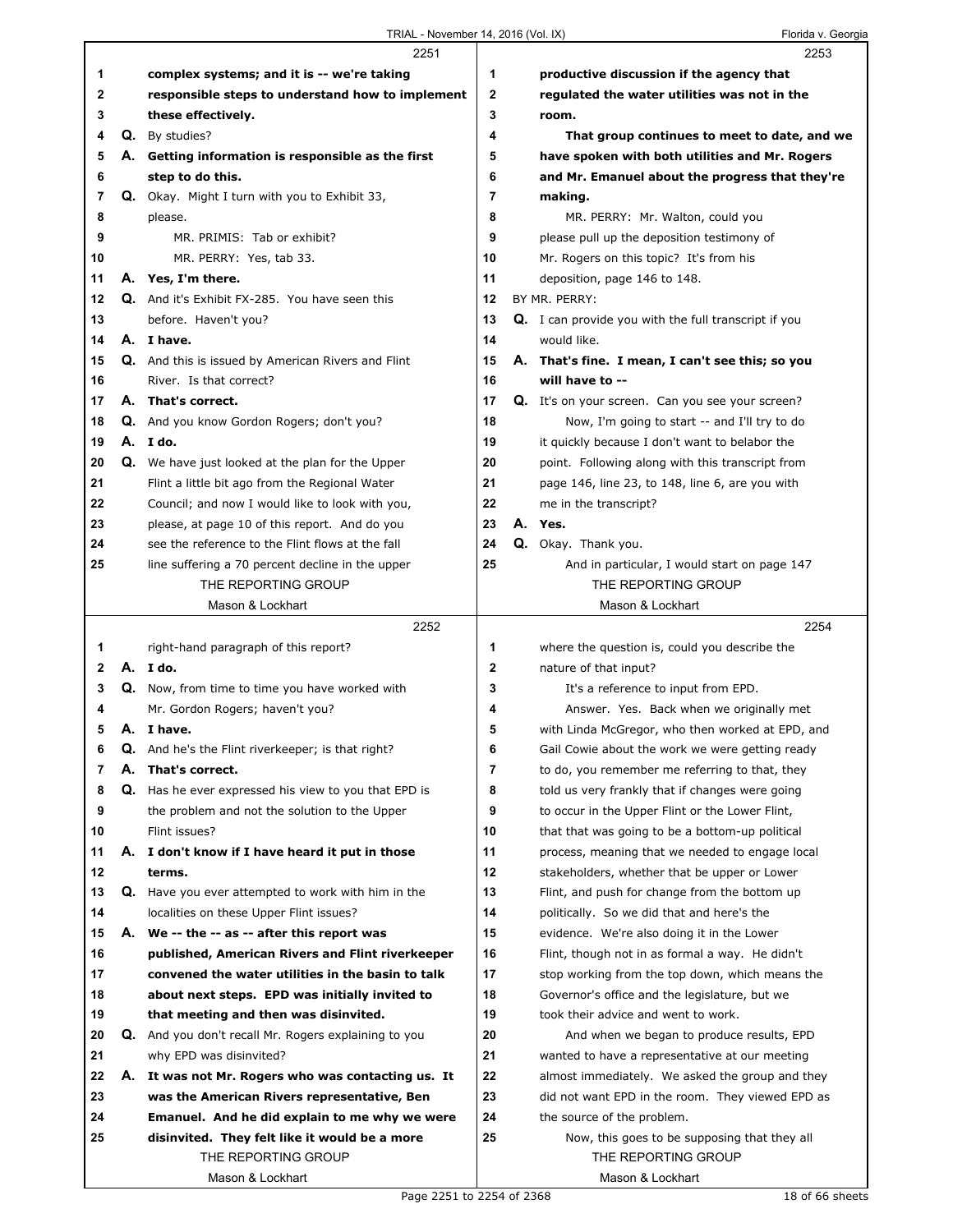|    |    | 2255                                                             |                | 2257                                                       |
|----|----|------------------------------------------------------------------|----------------|------------------------------------------------------------|
| 1  |    | think that. I'm just talking about the vocal                     | 1              | will be below that metric.                                 |
| 2  |    | ones.                                                            | $\mathbf{2}$   | Q. The annual 7010 that has been calculated is based       |
| 3  |    | Are we talking about your membership now --                      | 3              | on an historical amount of flow. Is it not?                |
| 4  |    | that's a question. And the answer is, no. We're                  | 4              | A. It's based on the historical record, yes.               |
| 5  |    | talking about all these stakeholders.                            | 5              | Q. And that annual 7Q10 is 2,500 cfs; is it not?           |
| 6  |    | Do you see that?                                                 | 6              | A. I don't know that number. So I'll take your word        |
| 7  |    | A. I do.                                                         | 7              | for it.                                                    |
| 8  |    | Q. Now, has Gordon Rogers, Mr. Rogers, ever                      | 8              | Q. Okay. So -- for Bainbridge. So let's, if we             |
| 9  |    | indicated to you that he thinks EPD is                           | 9              | could please, go to tab 37 which is FX-85.                 |
| 10 |    | chronically underfunded and incapable of                         | 10             | And you did --                                             |
| 11 |    | regulating in the Upper Flint or Lower Flint?                    | 11             | A. I'm there. I'm sorry.                                   |
| 12 |    |                                                                  | 12             | Q. That's fine. Thank you very much.                       |
|    |    | A. I have heard Mr. Rogers and other colleagues of               |                |                                                            |
| 13 |    | his publicly state that they think EPD is                        | 13             | And FX-85 is an exhibit you recognize. Isn't               |
| 14 |    | underfunded.                                                     | 14             | it?                                                        |
| 15 |    | Q. Okay. Can we go, please, to tab 35. And there                 | 15             | A. Yes.                                                    |
| 16 |    | in particular I'm talking about page 3-6 in                      | 16             | <b>Q.</b> This was prepared by Mr. Napoleon Caldwell.      |
| 17 |    | Florida Exhibit 24. Now, Dr. Cowie, a moment ago                 | 17             | Right?                                                     |
| 18 |    | we talked about a shortfall at Bainbridge of                     | 18             | A. That's correct.                                         |
| 19 |    | 1,295. And I would invite your attention to the                  | 19             | <b>Q.</b> And he is -- he oversees the agricultural        |
| 20 |    | Bainbridge Gage listed on table 3-1 on this                      | 20             | permitting unit within EPD. Doesn't he?                    |
| 21 |    | chart. Are you with me?                                          | 21             | A. He did formerly. He's retired.                          |
| 22 |    | A. Yes.                                                          | 22             | <b>Q.</b> Okay. When I deposed him, he was still an        |
| 23 |    | <b>Q.</b> And do you see a shortfall there of 1,376 cfs?         | 23             | employee. Right?                                           |
| 24 |    | A. Yes.                                                          | 24             | A. I assume so.                                            |
| 25 |    | Q. And do you see a flow regime target of 2,506 --               | 25             | <b>Q.</b> Now, I'd like to invite your attention to the    |
|    |    | THE REPORTING GROUP                                              |                | THE REPORTING GROUP                                        |
|    |    | Mason & Lockhart                                                 |                | Mason & Lockhart                                           |
|    |    |                                                                  |                |                                                            |
|    |    | 2256                                                             |                | 2258                                                       |
| 1  |    | A. Yes.                                                          | 1              | second page where it says Options. You know this           |
| 2  |    | Q. -- listed there?                                              | $\mathbf 2$    |                                                            |
| 3  |    |                                                                  | 3              | document was prepared in early 2012. Right?<br>A. Yes.     |
| 4  |    | And do you know that at Bainbridge, the flows                    | 4              |                                                            |
|    |    | were substantially less than that number through                 |                | <b>Q.</b> And it was prepared for purposes of a discussion |
| 5  |    | 2011 and 2012 in many months?                                    | 5              | about what to do about the Flint River Drought             |
| 6  | Α. | The flow regime target that is in this table is                  | 6              | Protection Act in 2012. Right?                             |
| 7  |    | related to the single day on which that maximum                  | $\overline{7}$ | A. That's correct.                                         |
| 8  |    | shortfall occurred. It's not specified as a                      | 8              | Q. And it's fair to say, isn't it, that                    |
| 9  |    | target for the river in any particular day.                      | 9              | Mr. Caldwell's advice at that time was, quote, be          |
| 10 |    | Q. There is data, however, specifying every day's                | 10             | forthright. Right?                                         |
| 11 |    | target for the river; is there not?                              | 11             | A. Mr. Caldwell was not offering advice in this            |
| 12 |    | A. There is the -- the target that was applied in                | 12             | document. He was laying out ideas as part of an            |
| 13 |    | the modeling exercise. That is correct. And                      | 13             | initial brainstorming collecting of ideas for              |
| 14 |    | there is data that applies to every day within                   | 14             | consideration -- discussion by staff and                   |
| 15 |    | that modeling exercise, yes.                                     | 15             | consideration by the branch chief leading to a             |
| 16 |    | Q. And is it not true that in 2011 and 2012 for many             | 16             | conversation with the director.                            |
| 17 |    | months in a row the actual flows were far below                  | 17             | Q. Okay. So he was laying out potential advice that        |
| 18 |    | that modeled criteria?                                           | 18             | the director be forthright about the results of            |
| 19 |    | A. That wouldn't surprise me.                                    | 19             | the Flint River Drought Protection Act matrix.             |
| 20 |    | Q. Okay.                                                         | 20             | Right?                                                     |
| 21 |    | A. It was a severe drought year, so that would be                | 21             | A. That's one of the pieces of the -- one of the           |
| 22 |    | expected.                                                        | 22             | options he's laid out. Correct.                            |
| 23 |    | Q. Has that ever occurred prior to 1990?                         | 23             | <b>Q.</b> And also be forthright about the lack of         |
| 24 |    | A. Well, the modeled criteria is a monthly 7Q10. By              | 24             | available funds to implement the Flint River               |
| 25 |    | definition, there are periods in which the flow                  | 25             | Drought Protection Act. Right?                             |
|    |    | THE REPORTING GROUP                                              |                | THE REPORTING GROUP                                        |
|    |    | Mason & Lockhart<br>Page 2255 to 2258 of 2368<br>19 of 66 sheets |                | Mason & Lockhart<br>The Reporting Group (207) 797-6040     |

Г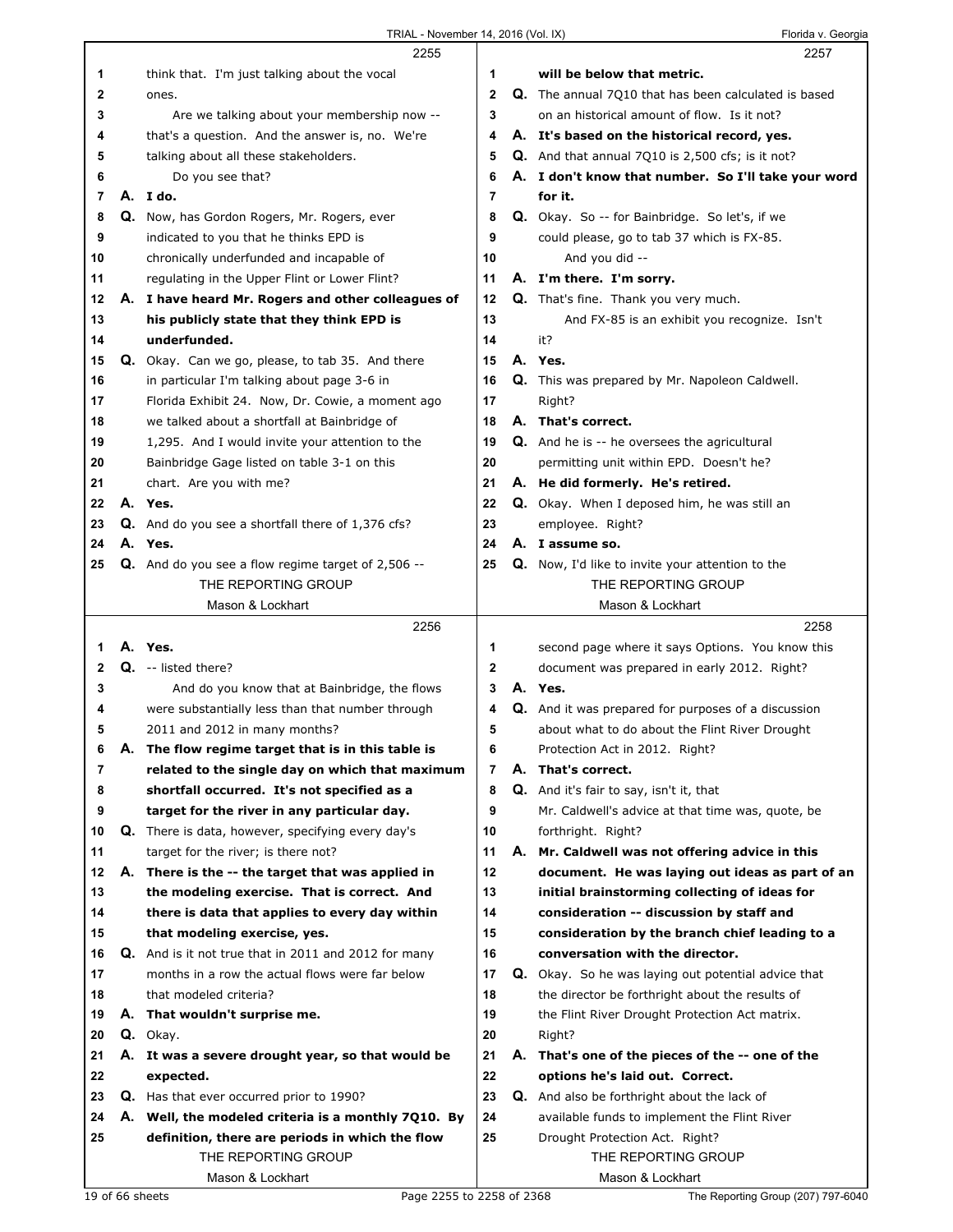|              |    | 2259                                                    |              |    | 2261                                                     |
|--------------|----|---------------------------------------------------------|--------------|----|----------------------------------------------------------|
| 1            |    | A. Correct.                                             | 1            |    | says Kennedy's Modifications?                            |
| $\mathbf{2}$ |    | Q. And then he identifies in paragraph 1 that there     | $\mathbf{2}$ |    | A. I do.                                                 |
| 3            |    | are likely other considerations other than being        | 3            |    | <b>Q.</b> And that's Jim Kennedy?                        |
| 4            |    | forthright. Do you remember what those other            | 4            |    | A. That's correct.                                       |
| 5            |    | considerations were?                                    | 5            |    | <b>Q.</b> He's the state geologist?                      |
| 6            |    | A. I'm not sure he's saying other than being            | 6            |    | A. That's correct.                                       |
| 7            |    | forthright.                                             | 7            |    | <b>Q.</b> Okay. Let's pause on the Kennedy Modifications |
| 8            |    | Q. Okay. Do you remember --                             | 8            |    | if we might. And I would invite your attention           |
| 9            | А. | I don't think that's what that sentence says.           | 9            |    | four paragraphs down to the paragraph that begins        |
| 10           | Q. | Do you remember any other considerations?               | 10           |    | along those tributaries. Do you see that?                |
| 11           |    | A. Well, I think what he's saying is there's the        | 11           |    | A. I do.                                                 |
| 12           |    | drought protection matrix which lays out specific       | 12           |    | <b>Q.</b> Okay. Could you read that to yourself, please. |
| 13           |    | criteria to evaluate; and then there's other            | 13           |    | A. I've read it.                                         |
| 14           |    | factors that may need to be looked at.                  | 14           |    | Q. And you recall, don't you, that EPD internally        |
| 15           | Q. | What other factors?                                     | 15           |    | concluded that there would indeed be flow                |
| 16           |    | A. Well, I know one other factor that was looked at     | 16           |    | benefits associated with suspending irrigation in        |
| 17           |    | was a consideration of what may happen going            | 17           |    | certain areas of the Flint River Basin. Right?           |
| 18           |    | forward with streamflows given how low the              | 18           |    | A. I actually do not recall that. I was involved in      |
| 19           |    | groundwater levels already were because we were         | 19           |    | some of the initial conversations. I was --              |
| 20           |    | in the second year of a drought.                        | 20           |    | there was a portion of the technical analysis I          |
| 21           | Q. | 2011 was the first year of that drought?                | 21           |    | was not involved in. And then I was involved in          |
| 22           | А. | That is correct.                                        | 22           |    | some of the discussions with the people in the           |
| 23           |    | Q. And in 2011 the Flint River Drought Protection       | 23           |    | basin after the decision was made to not to              |
| 24           |    | Act was not -- or at least the irrigation auction       | 24           |    | declare a drought. In my involvement, I did              |
| 25           |    | was not triggered; is that right?                       | 25           |    | not -- do not recall.                                    |
|              |    | THE REPORTING GROUP                                     |              |    | THE REPORTING GROUP                                      |
|              |    | Mason & Lockhart                                        |              |    | Mason & Lockhart                                         |
|              |    |                                                         |              |    |                                                          |
|              |    | 2260                                                    |              |    | 2262                                                     |
| 1            | А. | That's correct.                                         | 1            |    | <b>Q.</b> And you know where Ichawaynochaway Creek is.   |
| 2            | Q. | All right. So Options, item 2, do you see that          | 2            |    | Don't you?                                               |
| 3            |    | Mr. Caldwell advises that EPD recognize the             | 3            |    | A. Ido.                                                  |
| 4            |    | implications of current major commodity prices?         | 4            | Q. | It's in the Lower Flint Basin?                           |
| 5            |    | Do you see that?                                        | 5            |    | A. Yes.                                                  |
| 6            | А. | Yes, I do.                                              | 6            |    | Q. Okay. Now, there's a parenthetical in the middle      |
| 7            | Q. | And those would be the implications for the             | 7            |    | of that paragraph. Do you see that?                      |
| 8            |    | irrigation auction under the Flint River Drought        | 8            |    | A. Yes.                                                  |
| 9            |    | Protection Act. Right?                                  | 9            |    | Q. And do you see it refers, towards the end, to         |
| 10           | А. | That's correct.                                         | 10           |    | involuntary suspension of Ag water use?                  |
| 11           |    | Q. Okay. Now, could you turn with me, please, to        | 11           |    | A. I do.                                                 |
| 12           |    | tab 38, which is Exhibit FX-536.                        | 12           | Q. | Do you recall any discussion of that from this           |
| 13           |    | A. I'm there.                                           | 13           |    | time period?                                             |
| 14           |    | Q. And do you see the title there where it says         | 14           |    | A. There was some discussion of that. I know I           |
| 15           |    | Wei's Modifications?                                    | 15           |    | contributed to that because there was a question         |
| 16           |    | A. I do.                                                | 16           |    | about if there was an auction -- so the mechanism        |
| 17           |    | Q. Who is Wei?                                          | 17           |    | in the law is there is an ability to                     |
| 18           | А. | Dr. Wei Zeng. He's the head of our hydrology            | 18           |    | involuntarily suspend irrigation for a portion of        |
| 19           |    | unit.                                                   | 19           |    | permit holders that -- but what's required for           |
| 20           |    | <b>Q.</b> And this is a draft press release. Is it not? | 20           |    | that is triggering the auction. There was a              |
| 21           |    | A. I'm not sure. I don't recall seeing it before.       | 21           |    | question about how many permit holders that would        |
| 22           |    | I may have seen it.                                     | 22           |    | affect.                                                  |
| 23           |    | Q. You didn't see this during your deposition?          | 23           | Q. | Okay. And do you see the last sentence of this           |
| 24           |    | A. I don't believe I did. If so, I don't recall it.     | 24           |    | paragraph where it indicates that Georgia's              |
| 25           |    | Q. Can you turn to the next page? Do you see it         | 25           |    | drought protection fund doesn't contain the              |
|              |    | THE REPORTING GROUP<br>Mason & Lockhart                 |              |    | THE REPORTING GROUP<br>Mason & Lockhart                  |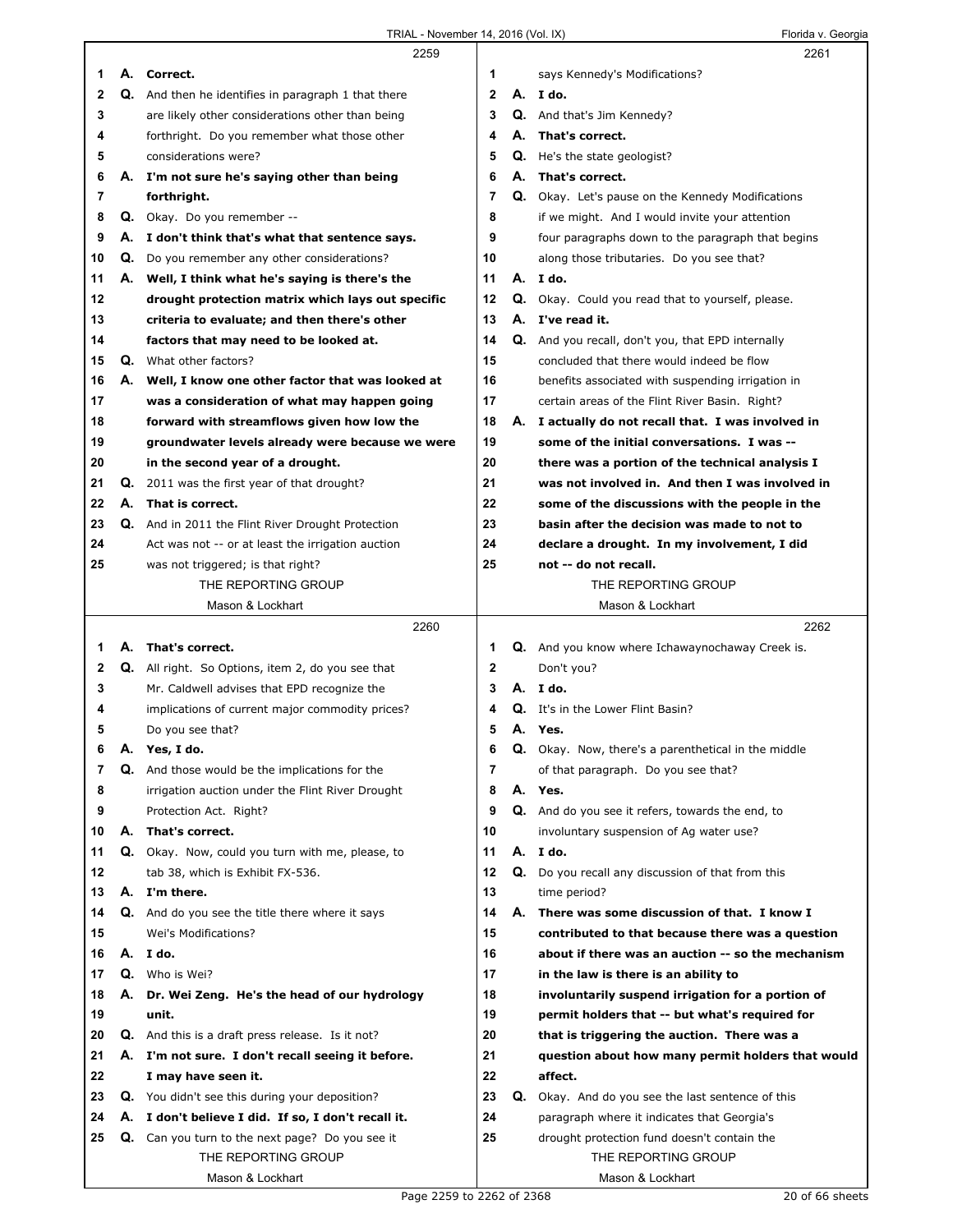|    | 2263                                                     |             | 2265                                                        |
|----|----------------------------------------------------------|-------------|-------------------------------------------------------------|
| 1  | financial resources necessary to finance                 | 1           | <b>Q.</b> It's a press release about deciding not to invoke |
| 2  | suspension?                                              | $\mathbf 2$ | the Flint River Drought Protection Act auction in           |
| 3  | A. I do.                                                 | 3           | 2012. Isn't it?                                             |
| 4  | Q. Yes. And even if an involuntary suspension was        | 4           | A. To not declare a severe drought, correct. And it         |
| 5  | invoked, that would require payment?                     | 5           | describes conditions in the basin in relation to            |
| 6  | A. It does; correct.                                     | 6           | that decision.                                              |
| 7  | Q. All right. Now, I would like to invite your           | 7           | Q. And there was a decision made not to invoke the          |
| 8  | attention, please, to tab 39, which is FX-97.            | 8           | act with respect to Ichawaynochaway Creek.                  |
| 9  | And, Dr. Cowie, were you here when we played the         | 9           | Right?                                                      |
| 10 | deposition excerpts from Mr. Wisniewski this             | 10          | A. Well, it applies -- the decision applies to the          |
| 11 | morning?                                                 | 11          | whole basin, so yes, because Ichawaynochaway                |
| 12 | A. For part of the time.                                 | 12          | Creek is in the basin, yes.                                 |
| 13 | Q. And you know Mr. Wisniewski. Don't you?               | 13          | <b>Q.</b> Okay. Do you see the third paragraph there where  |
| 14 | A. Ido.                                                  | 14          | there's a reference to no funds currently                   |
| 15 | Q. Okay. In this particular document, I would like       | 15          | appropriated for the Flint River Basin?                     |
| 16 | to invite your attention to the page that is             | 16          | A. I do.                                                    |
| 17 | labeled at the bottom, GA 45746. Do you see              | 17          | Q. Okay. And do you see at the bottom paragraph of          |
| 18 | that?                                                    | 18          | the press release it says, there's no doubt we              |
| 19 | At the top it's No. 3, Ichawaynochaway.                  | 19          | need a viable management tool, quoting former               |
| 20 | A. Yes. I see it.                                        | 20          | <b>Director Turner?</b>                                     |
| 21 | Q. Have you seen this particular page before?            | 21          | A. I do.                                                    |
| 22 | A. Yes, I have.                                          | 22          | Q. Okay. And it's your view at this time when this          |
| 23 | <b>Q.</b> And you would agree with me -- you would agree | 23          | press release was issued that there was no viable           |
| 24 | with me, wouldn't you, that Ichawaynochaway Creek        | 24          | management tool to manage drought in the Flint              |
| 25 | may be critical to the -- let me rephrase that --        | 25          | River Basin?                                                |
|    | THE REPORTING GROUP                                      |             | THE REPORTING GROUP                                         |
|    | Mason & Lockhart                                         |             | Mason & Lockhart                                            |
|    |                                                          |             |                                                             |
|    | 2264                                                     |             | 2266                                                        |
| 1  | that the flow of Ichawaynochaway Creek may be            | 1           | A. It's my view that the drought conditions in 2012         |
| 2  | critical to the recovery of certain listed               | 2           | gave us new information about the way in which --           |
| 3  | mussels?                                                 | 3           | ways in which the tools we had did not work and             |
| 4  | Correct. Yes.                                            | 4           | that that new information pointed us in                     |
| 5  | $Q.$ Now $-$                                             | 5           | directions of improvements that were needed and             |
| 6  | MR. PRIMIS: I'm sorry, Mr. Perry. I                      | 6           | that we have been working on those since then.              |
| 7  | may just not have the right document. Is it              | 7           | Q. How long had you known before 2012 that there            |
| 8  | FX-97 that you're in?                                    | 8           | were no appropriated funds to conduct an                    |
| 9  | Okay. I might have different Bates                       | 9           | irrigation auction?                                         |
| 10 | numbers. Where are you looking? I'm sorry.               | 10          | A. The -- I mean, I can't answer that because I             |
| 11 | MR. PERRY: Your Honor, if I may have a                   | 11          | don't have that direct engagement with the                  |
| 12 | moment to help counsel find the document.                | 12          | funding. But that's not the new information I               |
| 13 | SPECIAL MASTER LANCASTER: Sure.                          | 13          | was referencing. It was the hydrologic                      |
| 14 | MR. PERRY: I've resolved the issue.                      | 14          | conditions in the basin and the -- the effect of            |
| 15 | BY MR. PERRY:                                            | 15          | the multi-year droughts.                                    |
| 16 | Q. And so, Dr. Cowie, I invite your attention now to     | 16          | <b>Q.</b> Can you turn with me, please, to tab 41 where we  |
| 17 | JX-69, which is at tab 40.                               | 17          | can look at what happened in Ichawaynochaway                |
| 18 | A. I'm sorry. Tab what? I'm sorry.                       | 18          | Creek after the Flint River Drought Protection              |
| 19 | Q. Four-zero.                                            | 19          | Act was not implemented.                                    |
| 20 | Now, I would like you to look through this               | 20          | A. I'm there.                                               |
| 21 | page, this press release, at tab 40 and see if           | 21          | Q. Okay. And do you see in the -- near the top              |
| 22 | you find any reference to Ichawaynochaway Creek.         | 22          | there is a reference to proceedings of the 2015             |
| 23 | A. The -- there is not a specific reference to           | 23          | Georgia Water Resources Conference?                         |
| 24 | Ichawaynochaway Creek. It's a general press              | 24          | A. Ido.                                                     |
| 25 | release about conditions in the basin.                   | 25          | Q. Okay. Did you attend that?                               |
|    | THE REPORTING GROUP<br>Mason & Lockhart                  |             | THE REPORTING GROUP<br>Mason & Lockhart                     |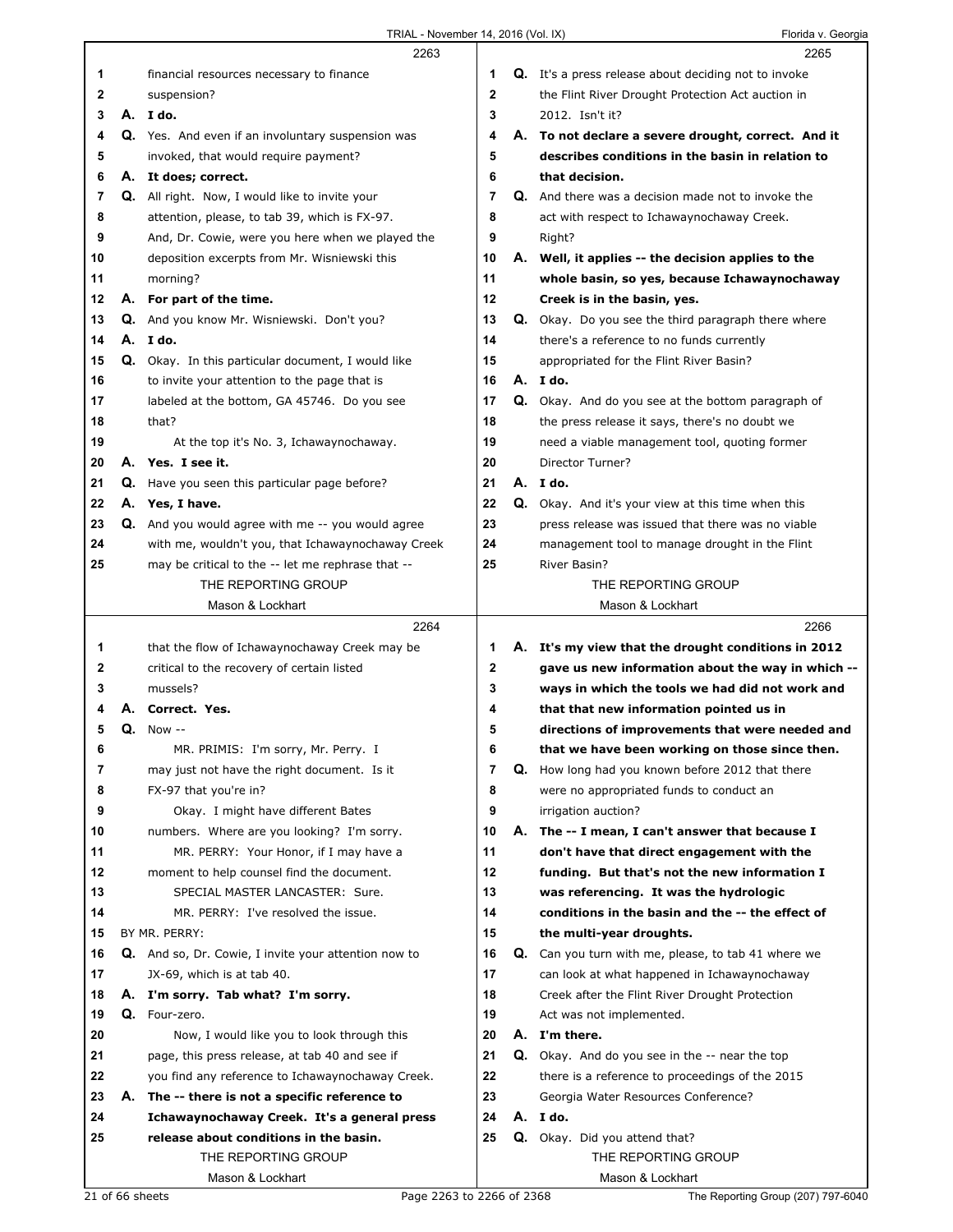|    |    | 2267                                                   |              | 2269                                                      |  |
|----|----|--------------------------------------------------------|--------------|-----------------------------------------------------------|--|
| 1  |    | A. I did.                                              | 1            | the endangered mussels of not invoking the Flint          |  |
| 2  |    | Q. All right. Now, do you know Mr. McCormick and       | 2            | River Drought Protection Act in 2012, I would             |  |
| 3  |    | Ms. Baron?                                             | 3            | invite your attention to tab 43. And there we             |  |
| 4  |    | A. I know Mr. McCormick.                               | 4            | have Florida Exhibit 51, another study. And in            |  |
| 5  |    | <b>Q.</b> Now, I would invite your attention here to a | 5            | particular I would invite your attention to               |  |
| 6  |    | couple photographs on page 3 of Ichawaynochaway        | 6            | page 4. Let me start with the Conclusion                  |  |
| 7  |    | Creek.                                                 | 7            | section.                                                  |  |
| 8  |    | MR. PERRY: And, Mr. Walton, might you                  | 8            | Are you with me, Dr. Cowie?                               |  |
| 9  |    | put those up on the screen.                            | 9            | A. Yes, I am.                                             |  |
| 10 |    | BY MR. PERRY:                                          | 10           | Q. Do you see where it says, the minimum one-day          |  |
| 11 |    | Q. The photographs are enlarged -- there you go.       | 11           | flow of record on Ichawaynochaway Creek was in            |  |
| 12 |    | Now, you're aware, aren't you, that the                | 12           | July of 2012?                                             |  |
| 13 |    | historic pre-irrigation flows for November of --       | 13           | A. I do.                                                  |  |
| 14 |    | pardon me -- the historic pre-irrigation flows on      | 14           | <b>Q.</b> All right. And can you see the chart on the     |  |
| 15 |    | Ichawaynochaway Creek were quite a bit higher          | 15           | upper right side of the page for mussel                   |  |
| 16 |    | than what we saw in July of 2012. Is that right?       | 16           | abundance?                                                |  |
| 17 |    | A. Yes. There's a -- depending on how                  | 17           | A. Ido.                                                   |  |
| 18 |    | pre-irrigation is defined, that post-irrigation        | 18           | <b>Q.</b> All right. And that has -- that reflects both   |  |
| 19 |    | period includes more frequent and to some extent       | 19           | Spring and Ichawaynochaway Creeks; doesn't it?            |  |
| 20 |    | more severe droughts. So you see that effect as        | 20           | A. Yes.                                                   |  |
| 21 |    | well.                                                  | 21           | Q. Have you seen data about the impacts of low flows      |  |
| 22 |    | Q. In particular, in 2012 after the Flint River        | 22           | in Ichawaynochaway Creek on the critical                  |  |
| 23 |    | Drought Protection Act was not implemented for         | 23           | population of endangered mussels there?                   |  |
| 24 |    | Ichawaynochaway Creek. Right?                          | 24           | A. Not before this, no.                                   |  |
| 25 | А. | I'm not sure what the question is, sir.                | 25           | Q. Okay.                                                  |  |
|    |    | THE REPORTING GROUP                                    |              | THE REPORTING GROUP                                       |  |
|    |    | Mason & Lockhart                                       |              | Mason & Lockhart                                          |  |
|    |    |                                                        |              |                                                           |  |
|    |    | 2268                                                   |              | 2270                                                      |  |
| 1  |    | Q. Okay. Let me ask it again.                          | 1            | MR. PERRY: Your Honor, it's about eight                   |  |
| 2  |    | There were particularly low flows, were there          | $\mathbf{2}$ | minutes to noon, and I've got maybe 20                    |  |
| 3  |    | not, in the summer of 2012 after the Flint River       | 3            | minutes left. I'm happy to continue, or we                |  |
| 4  |    | Drought Protection Act was not invoked for             | 4            | can do it after lunch.                                    |  |
| 5  |    | Ichawaynochaway Creek?                                 | 5            | SPECIAL MASTER LANCASTER: We'll recess.                   |  |
| 6  | Α. | That is correct.                                       | 6            | (Time Noted: 11:51 a.m.)                                  |  |
| 7  | Q. | All right. And could you please direct your            | 7            | (Recess Called)                                           |  |
| 8  |    | attention to page 3 where it says Conclusions and      | 8            | (Time Noted: 12:58 a.m.)                                  |  |
| 9  |    | Future Work. And if you could, please read the         | 9            | MR. PERRY: Good afternoon, your Honor.                    |  |
| 10 |    | top two bullets in that section.                       | 10           | SPECIAL MASTER LANCASTER: Good                            |  |
| 11 |    | A. I have read them.                                   | 11           | afternoon, Mr. Perry.                                     |  |
| 12 | Q. | Now, you would agree, wouldn't you, that               | 12           | BY MR. PERRY:                                             |  |
| 13 |    | increased agricultural water demand has caused a       | 13           | Q. Good afternoon, Dr. Cowie.                             |  |
| 14 |    | 20-fold reduction in the flows of Ichawaynochaway      | 14           | A. Good afternoon.                                        |  |
| 15 |    | Creek from the pre-irrigation era?                     | 15           | Q. Dr. Cowie, if you could turn to tab 45 of your         |  |
| 16 | А. | That goes to the point I just made that there's        | 16           | binder, and there find Joint Exhibit 154, please.         |  |
| 17 |    | the influence of more frequent dry and drought         | 17           | A. Yes.                                                   |  |
| 18 |    | years in the -- what this paper would term the         | 18           | Q. Okay. This is a document you created. Correct?         |  |
| 19 |    | post-irrigation era. So you have both factors          | 19           | A. That's correct.                                        |  |
| 20 |    | affecting those flows.                                 | 20           | <b>Q.</b> And it's a meeting summary from what's called a |  |
| 21 |    | Q. You agree with me, don't you, that agricultural     | 21           | stakeholder meeting. Is that right?                       |  |
| 22 |    | pumping for irrigation purposes has exacerbated        | 22           | A. That's right.                                          |  |
| 23 |    | the impact of drought in recent years?                 | 23           | <b>Q.</b> And this meeting involved both people from the  |  |
| 24 |    | A. Yes.                                                | 24           | Georgia Environmental Protection Division and a           |  |
| 25 |    | Q. Okay. Now, continuing to look at the effect on      | 25           | number of people from southwest Georgia.                  |  |
|    |    | THE REPORTING GROUP<br>Mason & Lockhart                |              | THE REPORTING GROUP<br>Mason & Lockhart                   |  |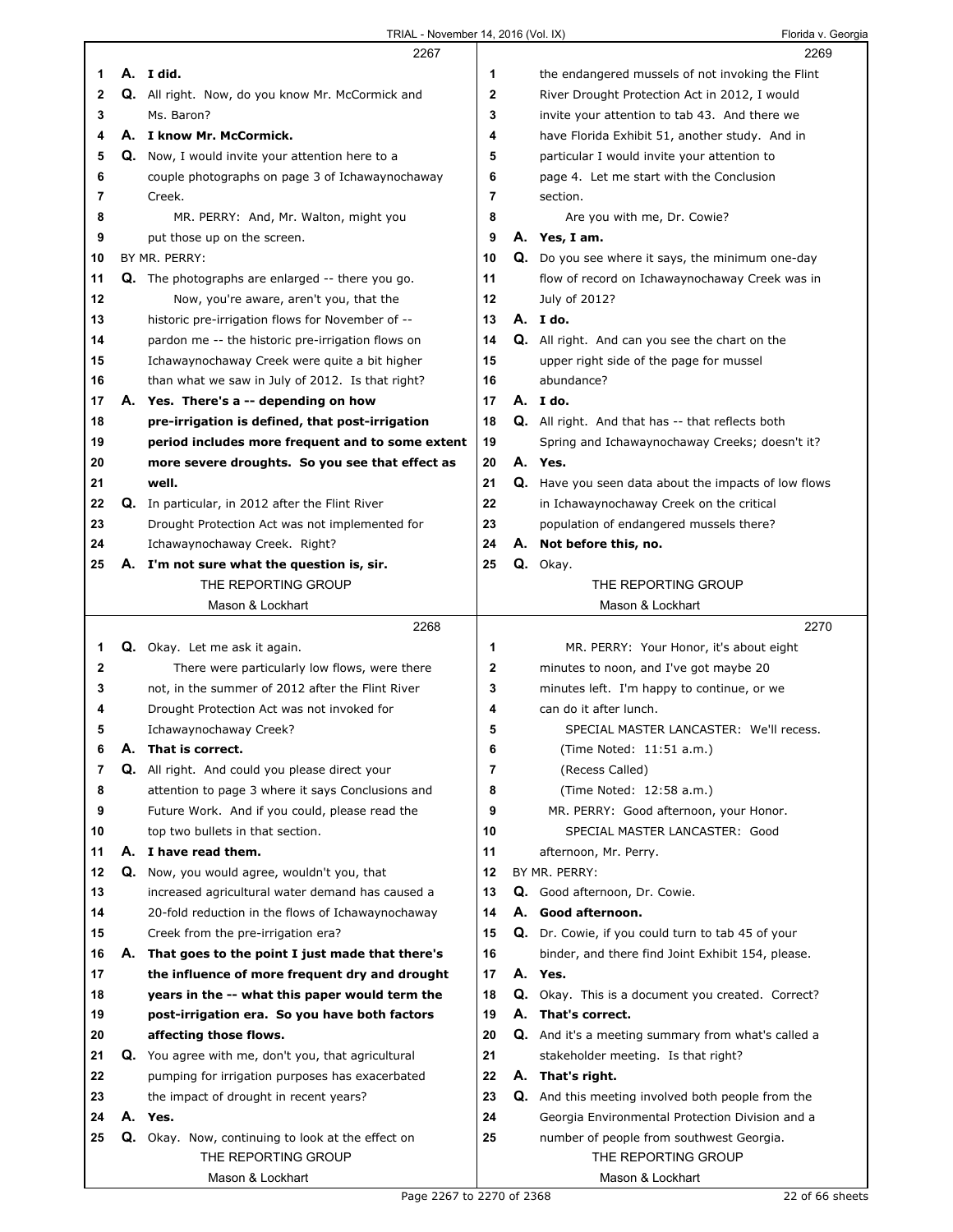|              |    | 2271                                                     |                |    | 2273                                                       |
|--------------|----|----------------------------------------------------------|----------------|----|------------------------------------------------------------|
| 1            |    | Correct?                                                 | 1              |    | deeper aquifers that wouldn't have an immediate            |
| 2            | А. | That's correct.                                          | $\overline{2}$ |    | impact on the rivers. Is that right?                       |
| 3            |    | <b>Q.</b> And you attended this meeting; didn't you?     | 3              |    | A. Rivers or streams, correct.                             |
| 4            |    | A. Yes. And there were people from other parts of        | 4              |    | <b>Q.</b> Okay. And augmenting streamflow from groundwater |
| 5            |    | the state as well.                                       | 5              |    | would have a similar effect; wouldn't it?                  |
| 6            |    | <b>Q.</b> And Director Turner attended the meeting, too. | 6              |    | A. It would be intended to support low flows during        |
| 7            |    | Right?                                                   | 7              |    | droughts. So in that sense, yes, it would have a           |
| 8            |    | A. That's correct.                                       | 8              |    | similar effect.                                            |
| 9            |    | <b>Q.</b> And Cliff Lewis from EPD attended the meeting. | 9              |    | <b>Q.</b> And there you would be drilling down to deeper   |
| 10           |    | Right?                                                   | 10             |    | aquifers and not the Upper Floridan Aquifer that           |
| 11           |    | A. That is correct.                                      | 11             |    | impacts the Flint and its tributaries?                     |
| 12           |    | Q. Okay. Could I invite your attention, please, to       | 12             |    | A. That would be the preferred approach, yes.              |
| 13           |    | the bottom of the first page. And there you              | 13             |    | Q. Okay. Now, aquifer storage and recovery is a            |
| 14           |    | write, Florida's equitable apportionment                 | 14             |    | method for creating essentially underground                |
| 15           |    | action -- do you see that clause?                        | 15             |    | reservoirs. Right?                                         |
| 16           |    | A. Uh-huh.                                               | 16             |    | A. That's probably not the way I would describe it.        |
| 17           |    | Q. -- can be a challenge and can seem overwhelming.      | 17             |    | I think some people probably describe it that              |
| 18           |    | You wrote those words; didn't you?                       | 18             |    | way. It's an approach of taking water during               |
| 19           |    | A. They were a summary of some of the statements         | 19             |    | drier periods and storing it or injecting it into          |
| 20           |    | Director Turner made at the meeting.                     | 20             |    | aquifers for use -- I'm sorry. Taking water                |
| 21           |    | Q. And in the next sentence it's accurately              | 21             |    | during wetter periods, storing it, injecting it            |
| 22           |    | depicting the fact that Director Turner                  | 22             |    | in aquifers for storage for use in drier periods.          |
| 23           |    | emphasized the importance of taking steps today          | 23             |    | <b>Q.</b> Okay. So supplementing flows in dry periods with |
| 24           |    | rather than freezing to see what happens to              | 24             |    | water that was excess or not needed during wet             |
| 25           |    | address issues in the Flint River Basin.                 | 25             |    | periods; is that right?                                    |
|              |    | THE REPORTING GROUP                                      |                |    | THE REPORTING GROUP                                        |
|              |    | Mason & Lockhart                                         |                |    | Mason & Lockhart                                           |
|              |    |                                                          |                |    |                                                            |
|              |    | 2272                                                     |                |    | 2274                                                       |
| 1            |    | Correct?                                                 | 1              |    | A. It could be used to supplement flows. It could          |
| $\mathbf{2}$ |    | A. That's correct.                                       | $\mathbf{2}$   |    | be used for other purposes as well.                        |
| 3            |    | Q. Now, if you could move down that second page of       | 3              |    | Q. Now, acquiring easements for permanent removal          |
| 4            |    | Exhibit JX-154 with me. Do you see where it              | 4              |    | from irrigation, that's buying out permanently             |
| 5            |    | says, EPD's initial analysis, there?                     | 5              |    | irrigation rights; isn't it?                               |
| 6            | А. | Yes.                                                     | 6              |    | A. So we don't have irrigation rights in that sense        |
| 7            |    | Q. Okay. And then there's a list of potential            | 7              |    | in Georgia. It would be people either getting              |
| 8            |    | measures that Georgia could take to address low          | 8              |    | tax benefits or direct payment for any ante-legal          |
| 9            |    | flows in the Flint River Basin during drought            | 9              |    | agreement to either take their land out of                 |
| 10           |    | years. Right?                                            | 10             |    | agricultural production entirely or take their             |
| 11           | А. | That's correct.                                          | 11             |    | land out of irrigated production.                          |
| 12           | Q. | Some of them actually apply beyond drought years.        | 12             |    | <b>Q.</b> And that's something that Georgia is actively    |
| 13           |    | Right?                                                   | 13             |    | considering to address Flint River low flow                |
| 14           |    | A. Yeah. I mean, you can think about them as what's      | 14             |    | issues; is that correct?                                   |
| 15           |    | called drought mitigation. So you take steps in          | 15             |    | A. That is correct.                                        |
| 16           |    | advance to decrease drought impacts.                     | 16             | Q. | Now, temporary removal of land from irrigation is          |
| 17           | Q. | So the first one is transferring water users to          | 17             |    | what the Flint River Drought Protection Act would          |
| 18           |    | deeper aquifers. That would, I take it, mean             | 18             |    | have done. Right?                                          |
| 19           |    | that people in certain parts of the Lower Flint          | 19             |    | A. That's correct.                                         |
| 20           |    | would no longer be drawing water from the Upper          | 20             | Q. | Now, none of these things that I have just                 |
| 21           |    | Floridan Aquifer. Is that correct?                       | 21             |    | mentioned have been implemented. Have they?                |
| 22           |    | A. Yes, surface water or Floridan Aquifer users.         | 22             | А. | Well, we're -- as I referenced earlier, we're              |
| 23           | Q. | Okay. That's fair. I should have mentioned that          | 23             |    | undertaking the technical studies that are the             |
| 24           |    | would transfer potential surface water                   | 24             |    | essential first steps for the transferring water           |
| 25           |    | withdrawals from the river itself potentially to         | 25             |    | users to deeper aquifers and for using those               |
|              |    | THE REPORTING GROUP                                      |                |    | THE REPORTING GROUP                                        |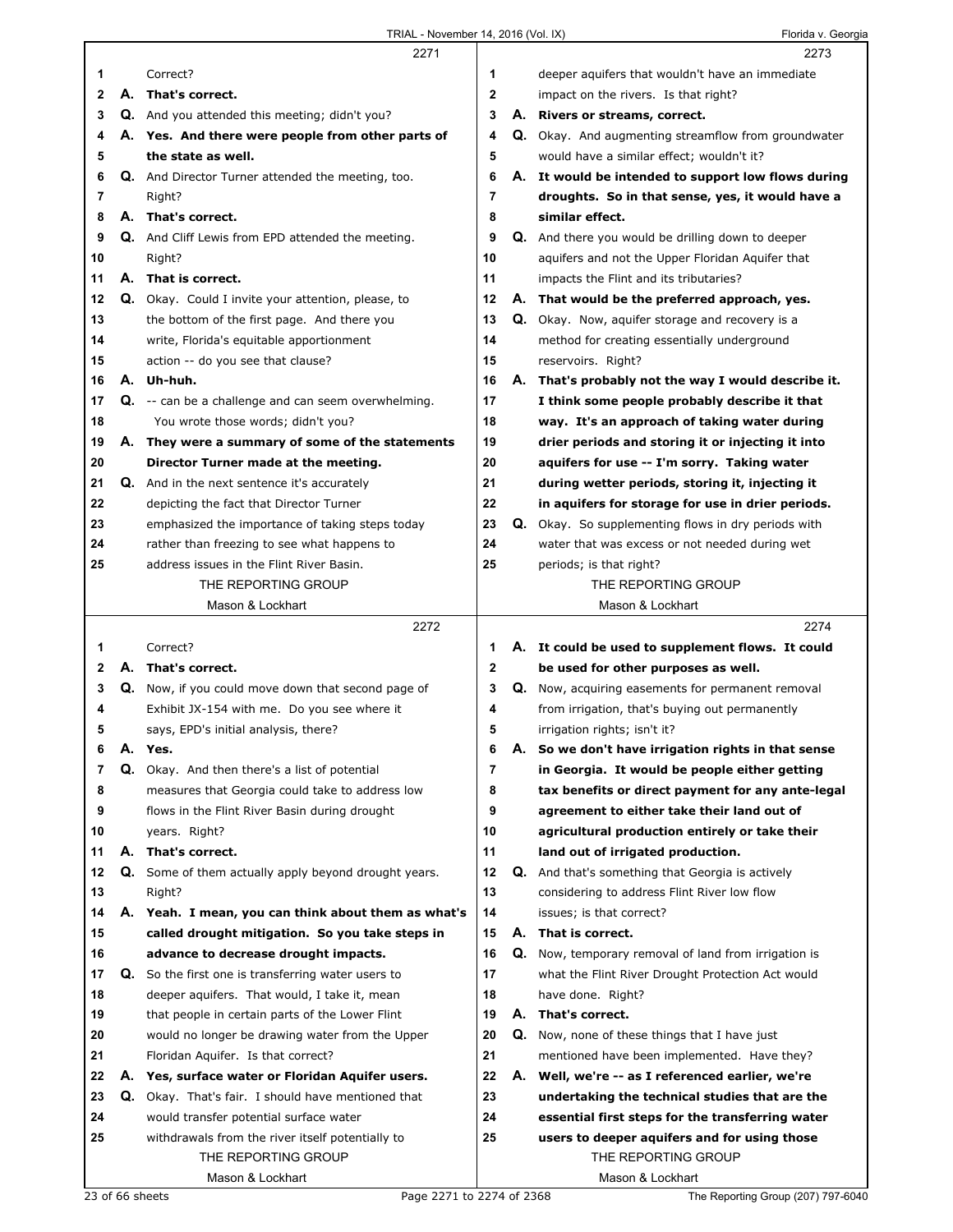$\Gamma$ 

|    |    | 2275                                                        |              | 2277                                                      |
|----|----|-------------------------------------------------------------|--------------|-----------------------------------------------------------|
| 1  |    | deeper aquifers for the other purposes there                | 1            | the basin.                                                |
| 2  |    | augmenting streamflow.                                      | $\mathbf 2$  | Q. Now, let me just ask. I have not seen any press        |
| 3  |    | Q. Now, in your deposition you told me, didn't you,         | 3            | release in 2015 or 2016 evaluating whether or not         |
| 4  |    | that a number of those technical studies would              | 4            | to invoke the Flint River Drought Protection Act.         |
| 5  |    | have been complete by this summer.                          | 5            | Was any such evaluation done in either of those           |
| 6  |    | A. That was our target date. There were a couple of         | 6            | years?                                                    |
| 7  |    | reasons why we were unable to meet that target              | 7            | A. The conditions in the basin were evaluated, yes.       |
| 8  |    | date.                                                       | 8            | Q. So there was an evaluation as there was in 2011        |
| 9  |    | Q. Okay. Now, can I invite your attention back to           | 9            | and 2012 and the like?                                    |
| 10 |    | the first page of this same meeting summary.                | 10           | A. There was an evaluation of conditions in the           |
| 11 |    | And there at the bottom of the page there's a               | 11           | basin. I am not aware of whether there was a              |
| 12 |    | reference to Director Turner. Do you see that?              | 12           | documented application of the matrix or not in            |
| 13 |    | A. A couple -- yes.                                         | 13           | the same manner.                                          |
| 14 |    | Q. It's the last paragraph.                                 | 14           | <b>Q.</b> And has the matrix changed since 2011 and 2012? |
| 15 |    | A. Okay.                                                    | 15           | A. The matrix has not changed, no.                        |
| 16 |    | <b>Q.</b> And then there's a reference to amendments to the | 16           | Q. And isn't it true that the state geologist, Jim        |
| 17 |    | Flint River Drought Protection Act. Do you see              | 17           | Kennedy, suggested that the matrix be changed in          |
| 18 |    | that?                                                       | 18           | 2011?                                                     |
| 19 |    | A. I do.                                                    | 19           | A. Jim Kennedy developed a groundwater-based              |
| 20 |    | Q. And do you see it says, he, Director Turner,             | 20           | methodology and suggested that that might be an           |
| 21 |    | described the 2014 amendments to the Drought                | 21           | alternative.                                              |
| 22 |    | Protection Act as modest steps?                             | 22           | Q. Okay. Now, if you could look with me, please, in       |
| 23 |    | A. Ido.                                                     | 23           | section 4(b) on page 3 of Joint Exhibit 105; and          |
| 24 |    | Q. You agree with that; don't you?                          | 24           | it reads, quote, if severe drought conditions are         |
| 25 |    | A. Yes.                                                     | 25           | predicted or otherwise declared, the Division may         |
|    |    | THE REPORTING GROUP                                         |              | THE REPORTING GROUP                                       |
|    |    | Mason & Lockhart                                            |              | Mason & Lockhart                                          |
|    |    | 2276                                                        |              | 2278                                                      |
| 1  |    | Q. So let's turn, if we could, to the 2014                  | 1            | determine the total number of acres to be subject         |
| 2  |    | amendments to the Flint River Drought Protection            | $\mathbf{2}$ | to an irrigation auction.                                 |
| 3  |    | Act, which you will find at tab 46, which is                | 3            | Do you see that?                                          |
| 4  |    | JX-105, Joint Exhibit 105.                                  | 4            | A.Ido.                                                    |
| 5  |    | Now, I just want to make clear, this is                     | 5            | Q. And there again, the word will has been stricken       |
| 6  |    | Senate Bill 213. Right?                                     | 6            | and replaced with may. Right?                             |
| 7  |    | A. Yes.                                                     | 7            | A. That's correct.                                        |
| 8  |    | <b>Q.</b> And that's -- these are the amendments to the     | 8            | Q. All right. Now, I would like to invite your            |
| 9  |    | Flint River Drought Protection Act in 2014.                 | 9            | attention to tab 48, please. And there you see            |
| 10 |    | Right?                                                      | 10           | an e-mail from Cliff Lewis to you?                        |
| 11 | А. | That's correct.                                             | 11           | A. I do.                                                  |
| 12 |    | Q. Okay. Can you turn with me, please, in JX-105 to         | 12           | Q. And that was attaching Cliff Lewis's notes from        |
| 13 |    | page 3, and in particular section 4 of the Flint            | 13           | the same November 21, 2014, meeting that was the          |
| 14 |    | River Drought Protection Act. And I'm looking               | 14           | subject matter of JX-154 at tab 45. Is that               |
| 15 |    | specifically at page 3, section 4(a) there. Do              | 15           | right?                                                    |
| 16 |    | you see where it says, on or before March 1 of              | 16           | A. Yes.                                                   |
| 17 |    | each year the Division may issue?                           | 17           | Q. And you asked him for these notes to aid you in        |
| 18 |    | A. I do.                                                    | 18           | preparing your summary of the meeting. Didn't             |
| 19 |    | <b>Q.</b> And that was a change from will issue?            | 19           | you?                                                      |
| 20 | А. | That's correct.                                             | 20           | A. That's correct.                                        |
| 21 | Q. | So this has become discretionary in 2014 rather             | 21           | <b>Q.</b> And he attended the meeting. Right?             |
| 22 |    | than mandatory. Right?                                      | 22           | A. That's correct.                                        |
| 23 |    | A. That's correct. That -- that's the learning from         | 23           | Q. Okay. Can you turn -- this is tab 48, FX-69a.          |
| 24 |    | the 2012 drought that this tool was not                     | 24           | And I would like to invite your attention to the          |
| 25 |    | appropriate under all hydrologic conditions in              | 25           | bottom of the first page under the heading                |
|    |    | THE REPORTING GROUP                                         |              | THE REPORTING GROUP                                       |
|    |    | Mason & Lockhart                                            |              | Mason & Lockhart                                          |
|    |    |                                                             |              |                                                           |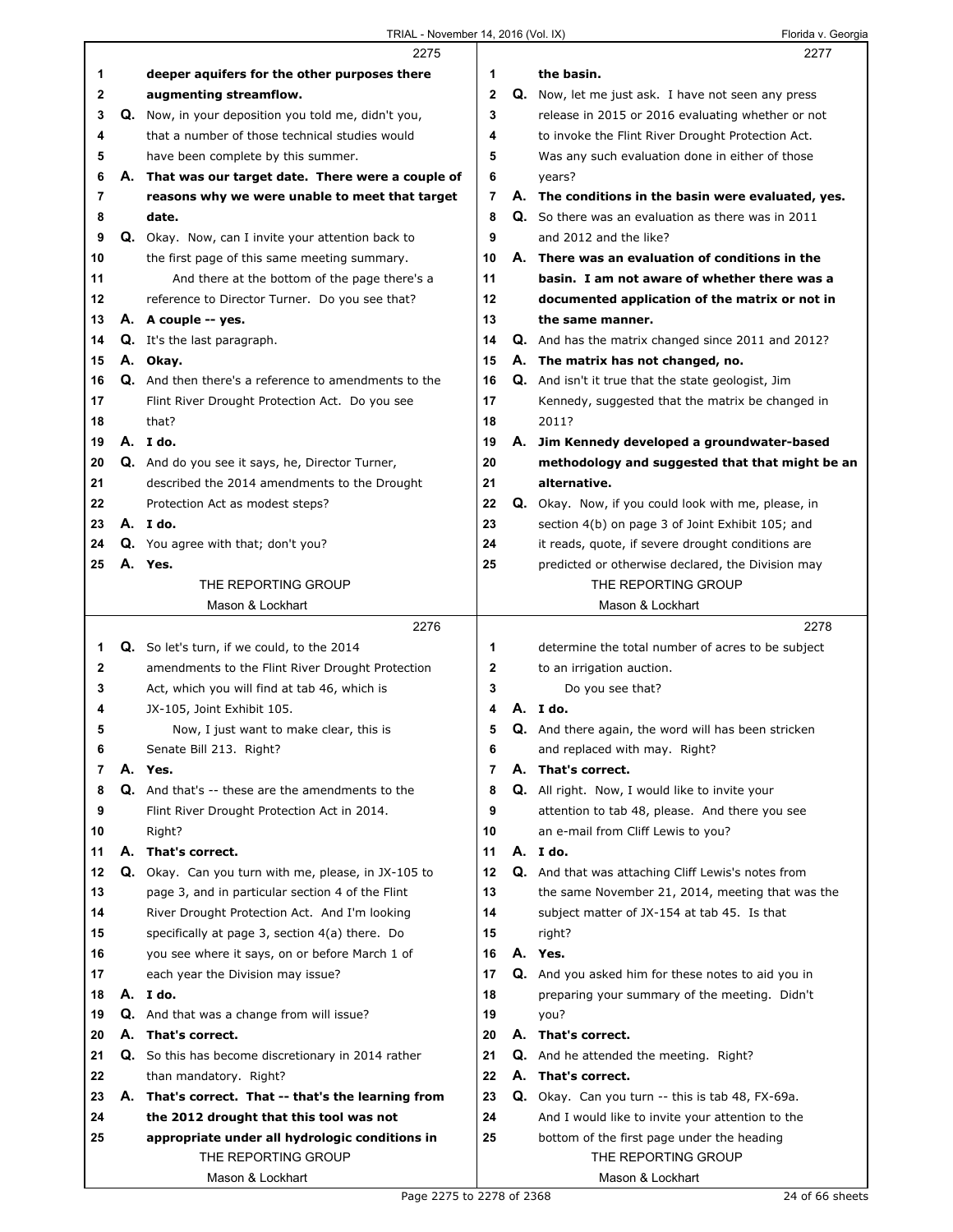|    |    | 2279                                                     |              | 2281                                                      |
|----|----|----------------------------------------------------------|--------------|-----------------------------------------------------------|
| 1  |    | Drought Protection in the Flint EPD Actions. Do          | 1            | Do you see that?                                          |
| 2  |    | you see that?                                            | $\mathbf{2}$ | A. Yes.                                                   |
| 3  |    | A. Ido.                                                  | 3            | Q. Do you recall Mr. Newberry making that comment?        |
| 4  |    | Q. Now, Mr. Lewis is with the agricultural               | 4            | A. I don't specifically. Again, I see it on the           |
| 5  |    | permitting unit at EPD. Right?                           | 5            | page. I don't recall him specifically making              |
| 6  |    | A. That's correct.                                       | 6            | that comment.                                             |
| 7  |    | Q. And he writes, quote, we have to manage our house     | 7            | Q. All right. Can you turn with me, please, to            |
| 8  |    | together or a federal judge will do it for us,           | 8            | tab 51 and Florida Exhibit 55.                            |
| 9  |    | unquote. Do you remember that statement at the           | 9            | A. I'm there.                                             |
| 10 |    | meeting?                                                 | 10           | Q. Okay. First, let's look and see what the Spring        |
| 11 |    | A. I see it in the notes here. I don't have a            | 11           | Creek augmentation project looks like. And I              |
| 12 |    | specific recall of it.                                   | 12           | would invite your attention in Florida Exhibit 55         |
| 13 |    | Q. Okay. Can you turn with me on FX-69a to the page      | 13           | to GA 946289. It's a picture titled Spring Creek          |
| 14 |    | that's numbered on the bottom GA 291505. Are you         | 14           | Augmentation Project. Are you with me?                    |
| 15 |    | with me?                                                 | 15           | A. Yes.                                                   |
| 16 |    | A. Yes. I'm sorry.                                       | 16           | <b>Q.</b> Is that the Spring Creek Augmentation Project?  |
| 17 |    | Q. Okay. Do you see the heading there Funding?           | 17           | A. That's the pipe that delivers the water to the         |
| 18 |    | A. Yes.                                                  | 18           | stream. There are two wells associated with it            |
| 19 |    | <b>Q.</b> That was a discussion of how to fund potential | 19           | and about 800 feet or probably 700 feet of hose           |
| 20 |    | actions to improve low flows in the Lower Flint          | 20           | that runs to that pipe.                                   |
| 21 |    | Basin?                                                   | 21           | Q. Okay. Now, could you turn, please, to the second       |
| 22 |    | A. It was a discussion about how those actions might     | 22           | page of FX-55, which is GA 946279, please.                |
| 23 |    | be funded, yes.                                          | 23           | A. I'm there.                                             |
| 24 |    | Q. And do you know Doug Wilson?                          | 24           | Q. I'm interested in particular in the last               |
| 25 |    | A. Yes.                                                  | 25           | paragraph in the first bullet there.                      |
|    |    | THE REPORTING GROUP                                      |              | THE REPORTING GROUP                                       |
|    |    | Mason & Lockhart                                         |              | Mason & Lockhart                                          |
|    |    |                                                          |              |                                                           |
|    |    | 2280                                                     |              | 2282                                                      |
| 1  |    | Q. Doug Wilson is affiliated with the policy             | 1            | A. The paragraph at the top of the page, sir? I'm         |
| 2  |    | center --                                                | $\mathbf 2$  | sorry.                                                    |
| 3  |    | A. The Georgia Water Planning and Policy Center at       | 3            | <b>Q.</b> I'm sorry. It's the last paragraph on the page. |
| 4  |    | <b>Albany State University.</b>                          | 4            | We're almost done, so I'm trying to hurry through         |
| 5  |    | <b>Q.</b> And do you recall Doug Wilson at this meeting  | 5            | here.                                                     |
| 6  |    | with EPD and stakeholders saying, quote, realize         | 6            | A. The Spring Creek augmentation paragraph?               |
| 7  |    | it will be a big number. We've been blessed and          | 7            | Q. It says, the counsel received a briefing.              |
| 8  |    | other states spent far more money than we have           | 8            | A. Oh, okay. I'm with you. I'm sorry.                     |
| 9  |    | to. We may have to, quote, afford it, unquote,           | 9            | Q. Yes, my fault. So do you see the first bullet,         |
| 10 |    | in the future.                                           | 10           | Flint River Drought Protection Act?                       |
| 11 |    | A. I don't remember him using those exact words. I       | 11           | A. Yes.                                                   |
| 12 |    | do remember him making a statement to the effect         | 12           | Q. And do you see Mark Masters listed there?              |
| 13 |    | of we have a resource here that's been beneficial        | 13           | A. I do.                                                  |
| 14 |    | to us. We haven't had to spend a lot of money on         | 14           | Q. You know Mark Masters; don't you?                      |
| 15 |    | it in the past. We may have to spend money in            | 15           | A. I do.                                                  |
| 16 |    | the future.                                              | 16           | Q. He's going to testify in this case in roughly a        |
| 17 |    | Q. Now, can you look with me to the prior page,          | 17           | week from now.                                            |
| 18 |    | which is GA 291504 of FX -- Florida Exhibit --           | 18           | All right. Now, Mark Masters was on the                   |
| 19 |    | 69a, please.                                             | 19           | Regional Water Council that did the Lower                 |
| 20 |    | A. Yes.                                                  | 20           | Flint-Ochlockonee Plan. Right?                            |
| 21 | Q. | And there you see the name Mike Newberry about           | 21           | A. Mark was staff who assisted in the development of      |
| 22 |    | three lines down?                                        | 22           | that plan.                                                |
| 23 |    | A. Yes.                                                  | 23           | Q. Okay. And then if you look at the second               |
| 24 | Q. | Now, in the second line it reads, quote, Spring          | 24           | sentence there, it reads, he also reminded them           |
| 25 |    | Creek has been augmented (Band-Aid).                     | 25           | that voluntary implementation of the Act as a way         |
|    |    | THE REPORTING GROUP                                      |              | THE REPORTING GROUP                                       |

25 of 66 sheets Page 2279 to 2282 of 2368 The Reporting Group (207) 797-6040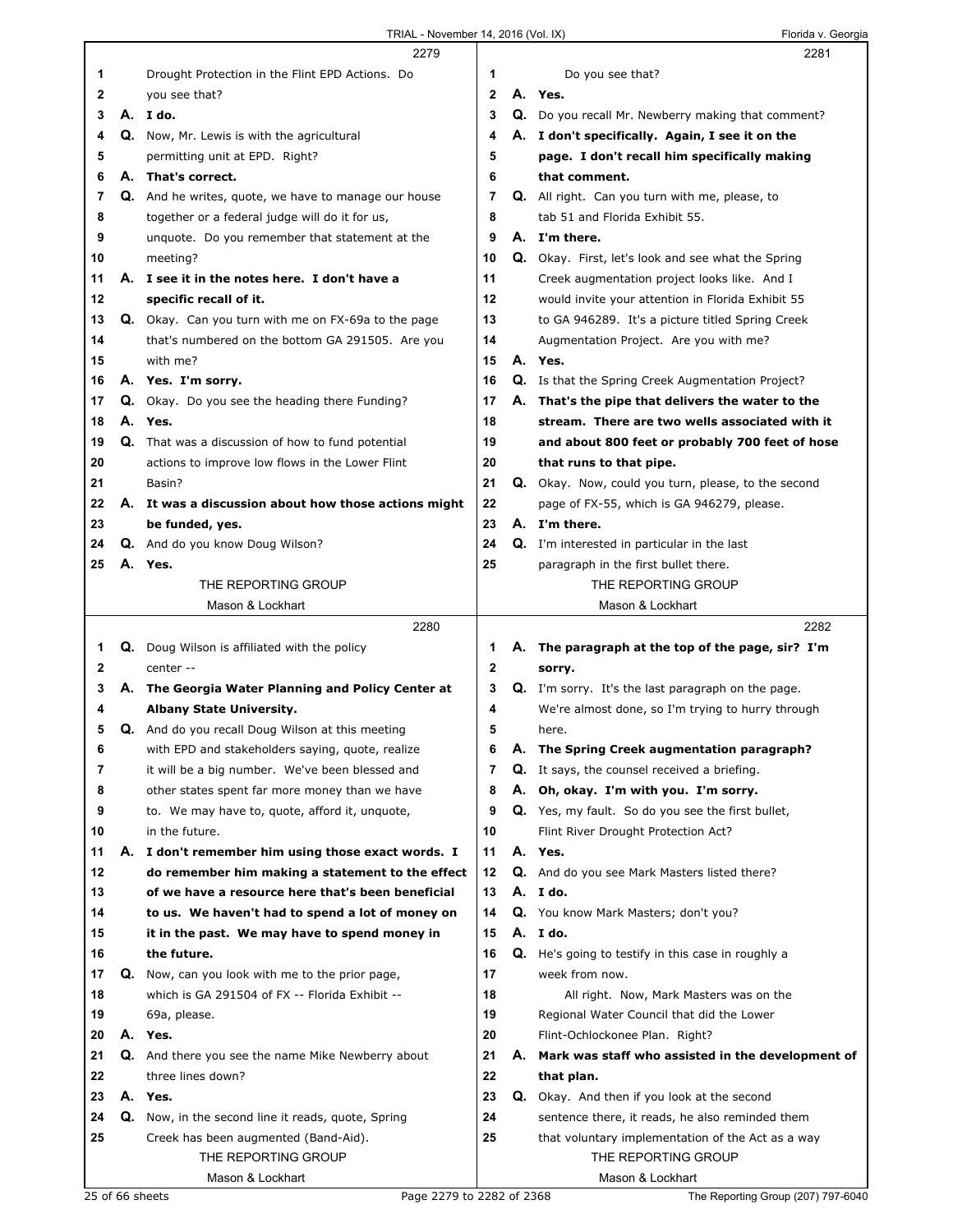|    | 2283                                                       |                | 2285                                                 |
|----|------------------------------------------------------------|----------------|------------------------------------------------------|
| 1  | to mitigate low streamflows was a central                  | 1              | solutions for low flows throughout the Flint         |
| 2  | management practice in their adopted plan.                 | $\mathbf{2}$   | Basin and elsewhere that would cost substantially    |
| 3  | Do you recall that statement from Mark                     | 3              | less than 3.5 million for each millions of           |
| 4  | Masters?                                                   | 4              | gallons of water per day?                            |
| 5  | A. I don't recall it. I can see it on the page             | 5              | A. I have seen some of those reports, yes.           |
| 6  | here.                                                      | 6              | Q. Okay. Now, earlier today we talked about          |
| 7  | Q. Okay. Now, if we could please turn to Exhibit --        | 7              | Dr. Golladay and Mr. Hicks when we talked about      |
|    |                                                            |                |                                                      |
| 8  | pardon me -- tab 54, which is Exhibit FX-880.              | 8              | the technical advisory committee to the 2006         |
| 9  | Now, were you the editor of this document?                 | 9              | plan. Do you remember that?                          |
| 10 | A. I was.                                                  | 10             | A. Yes.                                              |
| 11 | <b>Q.</b> What year was that?                              | 11             | <b>Q.</b> All right. And I was going to show you a   |
| 12 | A. I believe it was 2000.                                  | 12             | PowerPoint, which I didn't at that time have; but    |
| 13 | Q. Okay.                                                   | 13             | I now have it.                                       |
| 14 | A. 2002.                                                   | 14             | MR. PERRY: So, your Honor, if I might                |
| 15 | Q. Now, I would like to invite your attention, if I        | 15             | bring it up.                                         |
| 16 | might, to page 24 of this document.                        | 16             | A. Thank you.                                        |
| 17 | A. I'm there.                                              | 17             | Q. I believe, Dr. Cowie, you testified that you      |
| 18 | Q. Okay. Do you see figure 9?                              | 18             | attended the 2013 Georgia Water Conference where     |
| 19 | A. I do.                                                   | 19             | this was presented. Is that right?                   |
| 20 | Q. Identifying, quotes, practicable cost                   | 20             | A. I did attend the conference, yes.                 |
| 21 | alternatives with minimal environmental impact?            | 21             | Q. Do you have any memory sitting through this       |
| 22 | A. Yes.                                                    | 22             | PowerPoint presentation today?                       |
| 23 | Q. Now, this is in a section called Evaluation of          | 23             | A. I do not.                                         |
| 24 | Water Supply Alternatives. Right?                          | 24             | Q. Are you aware that this PowerPoint presentation   |
| 25 | A. Yes.                                                    | 25             | includes slides that parallel the analysis by        |
|    | THE REPORTING GROUP                                        |                | THE REPORTING GROUP                                  |
|    | Mason & Lockhart                                           |                | Mason & Lockhart                                     |
|    |                                                            |                |                                                      |
|    |                                                            |                |                                                      |
|    | 2284                                                       |                | 2286                                                 |
| 1  | <b>Q.</b> All right. Now, I would like to ask you about    | 1              | Dr. Hornberger, Florida's -- one of Florida's        |
| 2  | the next to last paragraph on this page and, in            | $\mathbf{2}$   | hydrologists in this case?                           |
| 3  | particular, the last sentence of that next to              | 3              | A. I'm not aware of that, no.                        |
| 4  | last paragraph where it refers to, quote,                  | 4              | Q. Okay. Just one more moment on the 2014 meeting    |
| 5  | practicable cost. Tell me when you've found                | 5              | that you address your meeting summary of.            |
| 6  | that.                                                      | 6              | A. Yes.                                              |
| 7  | A. I see it.                                               | $\overline{7}$ | Q. Do you recall a presentation at that meeting by   |
| 8  | Q. All right. Now, do you see the figure \$3.5             | 8              | Mr. Hicks?                                           |
| 9  | million for each million gallons of water per              | 9              | A. I recall that Mr. Hicks made a presentation, yes. |
| 10 | day?                                                       | 10             | Q. And he made it through a series of PowerPoint     |
| 11 | A. I do.                                                   | 11             | slides. Is that right?                               |
| 12 | Q. Did you write that?                                     | 12             | A. He did, yes.                                      |
| 13 | A. No. I didn't write any of these sections.               | 13             | Q. All right. Can you turn with me to tab 47 where   |
| 14 | Q. You were the editor?                                    | 14             | you will find FX-49b.                                |
| 15 | A. I edited; that's correct.                               | 15             | A. I'm there.                                        |
| 16 | <b>Q.</b> But that \$3.5 million per million gallons a day | 16             | Q. Do you recall sitting through this presentation   |
| 17 | was a number meant to apply to practicable cost            | 17             | during the November 2014 meeting with                |
| 18 | in Georgia for saving that much water?                     | 18             | stakeholders?                                        |
| 19 | A. Yes, apparently. I would have to review this in         | 19             | A. I recall seeing Mr. Hicks's presentation at that  |
| 20 | a little more detail to -- it's been some number           | 20             | meeting, yes.                                        |
| 21 | of years. So just looking at the one sentence              | 21             | MR. PERRY: Okay. Nothing further at                  |
| 22 | without reading the full context, I can't really           | 22             | this time, your Honor.                               |
| 23 | say.                                                       | 23             | SPECIAL MASTER LANCASTER: Thank you.                 |
| 24 | Q. Okay. Do you know that in this case Florida has         | 24             | MR. PRIMIS: Just a minute to get set                 |
| 25 | identified in its expert opinions a number of              | 25             | up, your Honor. I have to return some of             |
|    | THE REPORTING GROUP                                        |                | THE REPORTING GROUP                                  |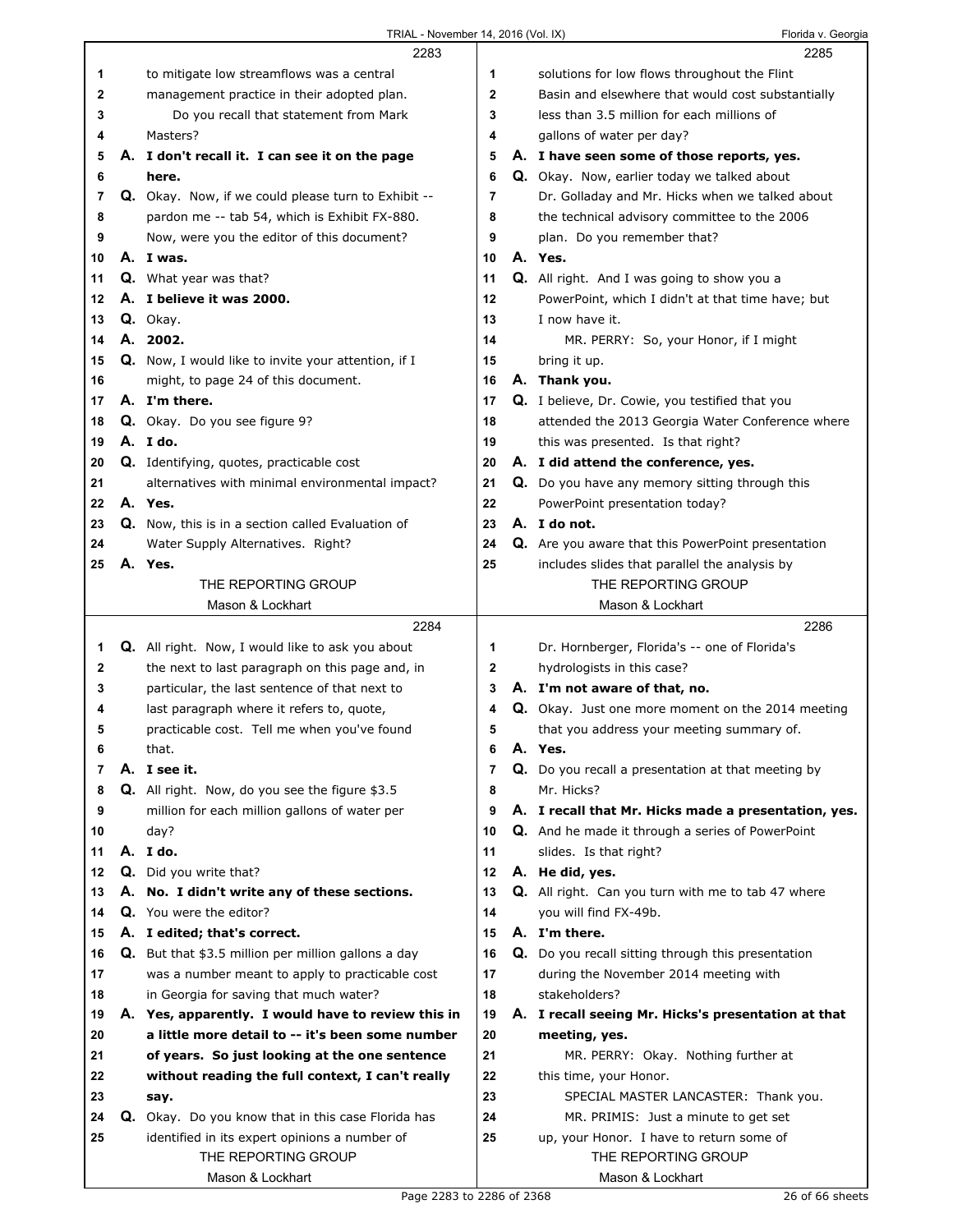|    |    | 2287                                               |              |    | 2289                                                       |
|----|----|----------------------------------------------------|--------------|----|------------------------------------------------------------|
| 1  |    | Mr. Perry's belongings.                            | 1            |    | permitting in the Flint Basin. The drivers                 |
| 2  |    | May I proceed?                                     | $\mathbf{2}$ |    | behind that were the droughts that had been                |
| 3  |    | SPECIAL MASTER LANCASTER: Please.                  | 3            |    | experienced preceding that and increase in                 |
| 4  |    | MR. PRIMIS: Thank you.                             | 4            |    | irrigation use in the basin and some scientific            |
| 5  |    | REDIRECT EXAMINATION                               | 5            |    | studies that came out in the mid-'90's that                |
| 6  |    | BY MR. PRIMIS:                                     | 6            |    | provided new information about the effects of              |
| 7  |    | Q. Good afternoon, Dr. Cowie.                      | 7            |    | irrigation use on the water resources in the               |
| 8  | А. | Good afternoon.                                    | 8            |    | basin. That suite of drivers was the impetus to            |
| 9  | Q. | Dr. Cowie, I want to follow up on some of the      | 9            |    | creating the 2006 plan.                                    |
| 10 |    | issues that Mr. Perry asked you about. But         | 10           |    | That plan was based on seven years of                      |
| 11 |    | before I do, I just want to make sure the Court    | 11           |    | scientific study, a -- an extensive set of                 |
| 12 |    | understands your own personal background. So       | 12           |    | technical modeling, surface water and groundwater          |
| 13 |    | could you briefly describe your educational        | 13           |    | modeling, and the input of the scientific and              |
| 14 |    | experience for the Court.                          | 14           |    | technical advisory committees.                             |
| 15 |    | A. Yes. I have a Bachelor's in Biology from Wells  | 15           |    | <b>Q.</b> Dr. Cowie, I just want to make sure we linked up |
| 16 |    | College. I have a Master's in Zoology from the     | 16           |    | connections because it's been some time since              |
| 17 |    | University of Georgia, and I have a Doctorate in   | 17           |    | Mr. Reheis -- Director Reheis was here. But you            |
| 18 |    | Public Administration also from the University of  | 18           |    | mentioned the 1999 moratorium. That was Director           |
| 19 |    | Georgia.                                           | 19           |    | Reheis's decision?                                         |
| 20 |    | SPECIAL MASTER LANCASTER: Thank you.               | 20           |    | A. Yes.                                                    |
| 21 |    | BY MR. PRIMIS:                                     | 21           |    | Q. And then he had mentioned something called the          |
| 22 |    | Q. And just to make sure we know where you fit in, | 22           |    | sound science initiative. Can you tie that into            |
| 23 |    | what is your position at EPD, and what are your    | 23           |    | what's going on here with the 2006 plan?                   |
| 24 |    | responsibilities?                                  | 24           |    | A. Yes. So the sound science initiative is that            |
| 25 |    | A. I'm the assistant branch chief of the watershed | 25           |    | seven years of studies that I referred to and              |
|    |    | THE REPORTING GROUP                                |              |    | THE REPORTING GROUP                                        |
|    |    | Mason & Lockhart                                   |              |    | Mason & Lockhart                                           |
|    |    |                                                    |              |    |                                                            |
|    |    | 2288                                               |              |    | 2290                                                       |
| 1  |    | protection branch at EPD. I'm responsible for      | 1            |    | then the technical modeling that was done. So              |
| 2  |    | coordinating our nonroutine water-related          | $\mathbf{2}$ |    | it's a combination of both collecting additional           |
| 3  |    | programs in the river basins in the northern and   | 3            |    | information on agricultural water use to fill one          |
| 4  |    | western half of the state. I also have             | 4            |    | of the big question marks from the prior studies           |
| 5  |    | significant responsibility for coordinating and    | 5            |    | and then -- so collection of information on                |
| 6  |    | supporting our statewide water planning            | 6            |    | agricultural water use, the response of the                |
| 7  |    | activities.                                        | 7            |    | resources to that water use, and then modeling to          |
| 8  | Q. | Dr. Cowie, I want to turn to the Flint River       | 8            |    | evaluate how that might look in the future.                |
| 9  |    | Basin Regional Water Development and Conservation  | 9            |    | Q. Dr. Cowie, did EPD lift the moratorium from 1999        |
| 10 |    | Plan that you discussed with Mr. Perry. Okay?      | 10           |    | in that 2006 plan?                                         |
| 11 | А. | Yes.                                               | 11           | А. | Yes. That decision to lift the moratorium was              |
| 12 | Q. | And is that sometimes called the 2006 plan?        | 12           |    | based on the results of those studies as                   |
| 13 | А. | Yes, it is.                                        | 13           |    | documented and summarized in that 200-page plan.           |
| 14 | Q. | Or the 2006 Flint River Plan?                      | 14           |    | It lays out the way in which additional                    |
| 15 | А. | Yes.                                               | 15           |    | permitting would be done in the basin, the                 |
| 16 | Q. | Okay. There's been a lot of discussion of that     | 16           |    | restrictions that would be applied to that                 |
| 17 |    | plan in this case; but I'm not sure the full       | 17           |    | permitting that was put on top of the provisions           |
| 18 |    | picture about that plan has come out. So I would   | 18           |    | that were already in place.                                |
| 19 |    | like you to provide some additional information    | 19           |    | Q. Now, Dr. Cowie, I don't recall if Mr. Perry did         |
| 20 |    | to the Court about that document.                  | 20           |    | so with you. But with other witnesses certainly            |
| 21 |    | First, why did EPD -- and that's Georgia's         | 21           |    | and with Mr. Reheis, he's read passages from that          |
| 22 |    | Environmental Protection Division -- why did it    | 22           |    | 2006 plan that recognize a connection between              |
| 23 |    | create the 2006 plan?                              | 23           |    | groundwater pumping and streamflows. Are you               |
| 24 | А. | The 2006 plan was undertaken in response to the    | 24           |    | familiar with those passages?                              |
| 25 |    | 1999 moratorium on agricultural water withdrawal   | 25           | А. | Yes.                                                       |
|    |    | THE REPORTING GROUP                                |              |    | THE REPORTING GROUP                                        |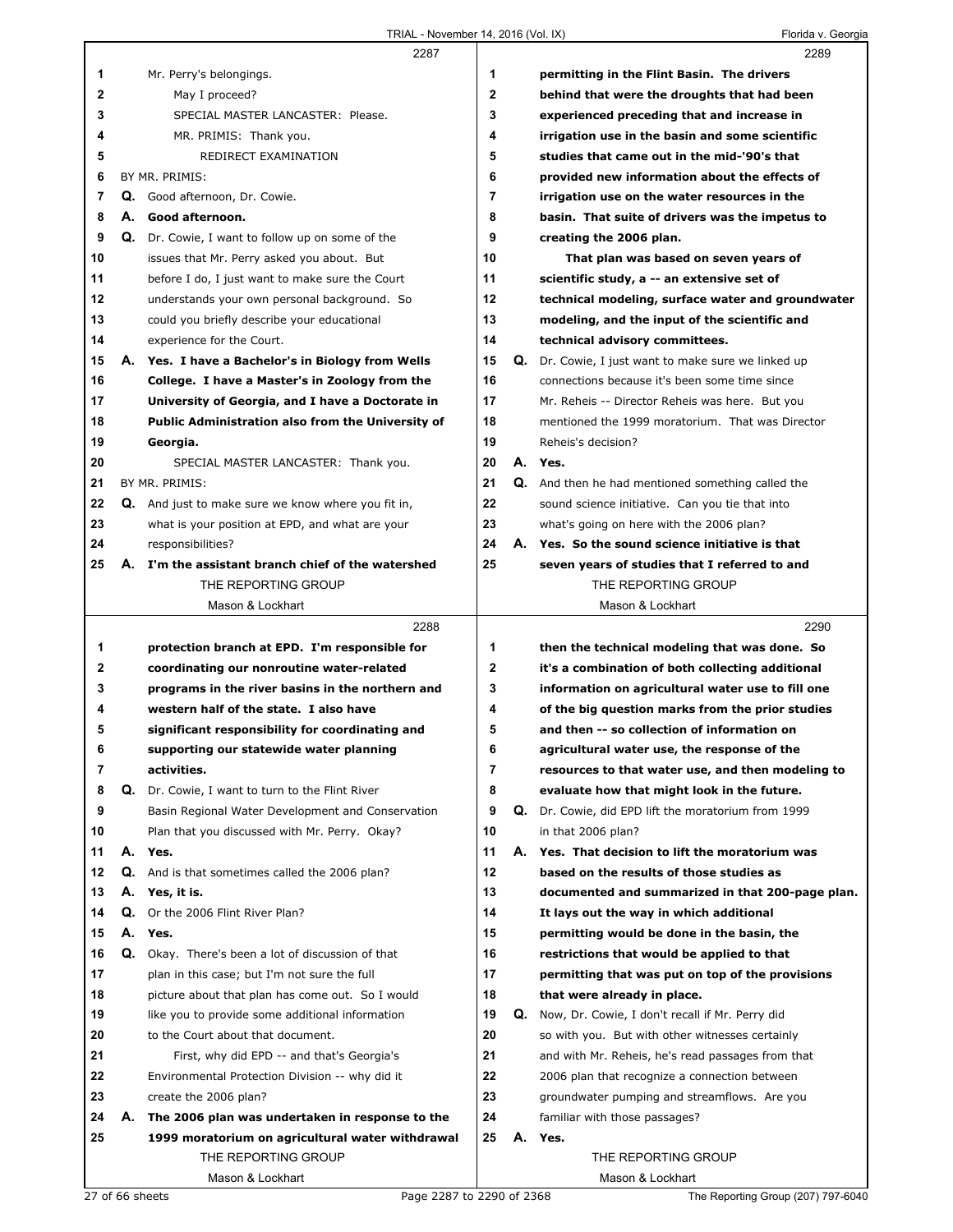|              |    | 2291                                                      |                |    | 2293                                              |
|--------------|----|-----------------------------------------------------------|----------------|----|---------------------------------------------------|
| 1            |    | <b>Q.</b> And does Georgia take the position that         | 1              |    | to describe right now.                            |
| $\mathbf 2$  |    | groundwater pumping has no impact or no potential         | $\mathbf{2}$   |    | A. And the maps I'm referencing actually start on |
| 3            |    | impact on streamflow?                                     | 3              |    | the following page, so that you can see the       |
| 4            |    | A. No. The plan does document and track some of           | 4              |    | categorization there.                             |
| 5            |    | those impacts and then provides for, as I said,           | 5              |    | So that as I said, the --                         |
| 6            |    | permitting restrictions to address those in the           | 6              |    | Q. Wait a minute.                                 |
| 7            |    | basin in the permitting going forward.                    | $\overline{7}$ |    | MR. PRIMIS: Your Honor, are you there?            |
| 8            |    | <b>Q.</b> Well, that was my next question. In light of    | 8              |    | BY MR. PRIMIS:                                    |
| 9            |    | what EPD learned through the studies and the              | 9              |    | <b>Q.</b> Okay. Please proceed, Dr. Cowie.        |
| 10           |    | technical work, why was the Division comfortable          | 10             | А. | The most sensitive of watersheds are identified   |
| 11           |    | reopening permitting in 2006 if it had been               | 11             |    | as capacity use areas. In those areas             |
| 12           |    | learned that there can be impacts on streamflow           | 12             |    | permitting -- new permits were no longer allowed  |
| 13           |    | from pumping?                                             | 13             |    | except for those permits that were already        |
| 14           | А. | So one of the results was to identify the range           | 14             |    | in-house and in the so-called backlog permits or  |
| 15           |    | of sensitivity in the watersheds in the basin to          | 15             |    | those permits that straddled the boundary into    |
| 16           |    | those pumping impacts. So depending on where              | 16             |    | the other less sensitive. So farms that were on   |
| 17           |    | pumping occurs and some of the characteristics in         | 17             |    | the boundary area, there were some allowed there. |
| 18           |    | those different watersheds, the effect of that            | 18             |    | So that's how the most sensitive watersheds,      |
| 19           |    | groundwater withdrawal on the stream may be               | 19             |    | those red ones, were handled.                     |
| 20           |    | larger or smaller. So the plan categorizes those          | 20             |    | The yellow watersheds, the next most              |
| 21           |    | watersheds into three different categories based          | 21             |    | sensitive, new permits there required four        |
| 22           |    | on that sensitivity.                                      | 22             |    | specific irrigation efficiency technologies be    |
| 23           |    | <b>Q.</b> Okay. Now, I want to ask you about those three  | 23             |    | applied to make sure that the water was used      |
| 24           |    |                                                           | 24             |    |                                                   |
|              |    | categories; but before I do, I just want to make          | 25             |    | efficiently. And then the green watersheds,       |
| 25           |    | sure I understand what you just said and see if           |                |    | which were identified as the least sensitive,     |
|              |    | THE REPORTING GROUP<br>Mason & Lockhart                   |                |    | THE REPORTING GROUP<br>Mason & Lockhart           |
|              |    |                                                           |                |    |                                                   |
|              |    |                                                           |                |    |                                                   |
|              |    | 2292                                                      |                |    | 2294                                              |
| 1            |    | you can tell me. Are you saying that different            | 1              |    | required two of those irrigation efficiency       |
| $\mathbf{2}$ |    | pumps in different locations can have different           | $\mathbf 2$    |    | technologies.                                     |
| 3            |    | impacts on the streamflow?                                | 3              |    | Q. Dr. Cowie, with this new regulatory and        |
| 4            | А. | Yes.                                                      | 4              |    | permitting regime that was adopted in 2006, were  |
| 5            |    | Q. And are some greater and some lesser depending on      | 5              |    | you comfortable with the EPD issuing new permits  |
| 6            |    | where that pump happens to be?                            | 6              |    | in the basin?                                     |
| 7            | А. | Yes.                                                      | 7              | А. | The permitting since that time has followed those |
| 8            |    | Q. Okay. Now, can you describe the zones that were        | 8              |    | provisions plus some other ones in the plan that  |
| 9            |    | set up as part of this permitting process and             | 9              |    | also include limiting permits based on            |
| 10           |    | explain the significance of those zones for the           | 10             |    | proximity -- restricting permits, actually not    |
| 11           |    | Court, please.                                            | 11             |    | allowing permits, based on proximity to streams,  |
| 12           |    | A. Yes. So the watersheds were put into three             | 12             |    | springs, and other wells. And so the permitting   |
| 13           |    | categories. One is -- the first and most                  | 13             |    | has been done under those since then.             |
| 14           |    | sensitive category is called the capacity use             | 14             |    | Q. And, again, just to be clear, the red zone was |
| 15           |    | areas. Those are colored red on the maps in the           | 15             |    | the most sensitive and the most restrictive; is   |
| 16           |    | plan, so they're all called red zones.                    | 16             |    | that right $-$                                    |
| 17           |    | <b>Q.</b> Let me pause for one second because I know the  | 17             |    | A. Yes.                                           |
| 18           |    | Court likes to know where the document addresses          | 18             |    | <b>Q.</b> -- in terms of new permits?             |
| 19           |    | that. And so $-$                                          | 19             |    | A. Yes.                                           |
| 20           | А. | It helps me, too.                                         | 20             | Q. | And then yellow and green, progressively less so  |
| 21           |    | <b>Q.</b> -- I don't want you to read the whole document. | 21             |    | as the sensitivity declined?                      |
| 22           |    | We're way past that in this case. But can you             | 22             |    | A. That's correct.                                |
| 23           |    | just turn to page 23 of tab 17, which is JX-21.           | 23             | Q. | Thank you, Dr. Cowie.                             |
| 24           |    | MR. PRIMIS: And, your Honor, that's                       | 24             |    | I would now like to ask you about one of the      |
| 25           |    | where you will find the passage she's going               | 25             |    | other provisions of the 2006 plan that Mr. Perry  |
|              |    | THE REPORTING GROUP<br>Mason & Lockhart                   |                |    | THE REPORTING GROUP<br>Mason & Lockhart           |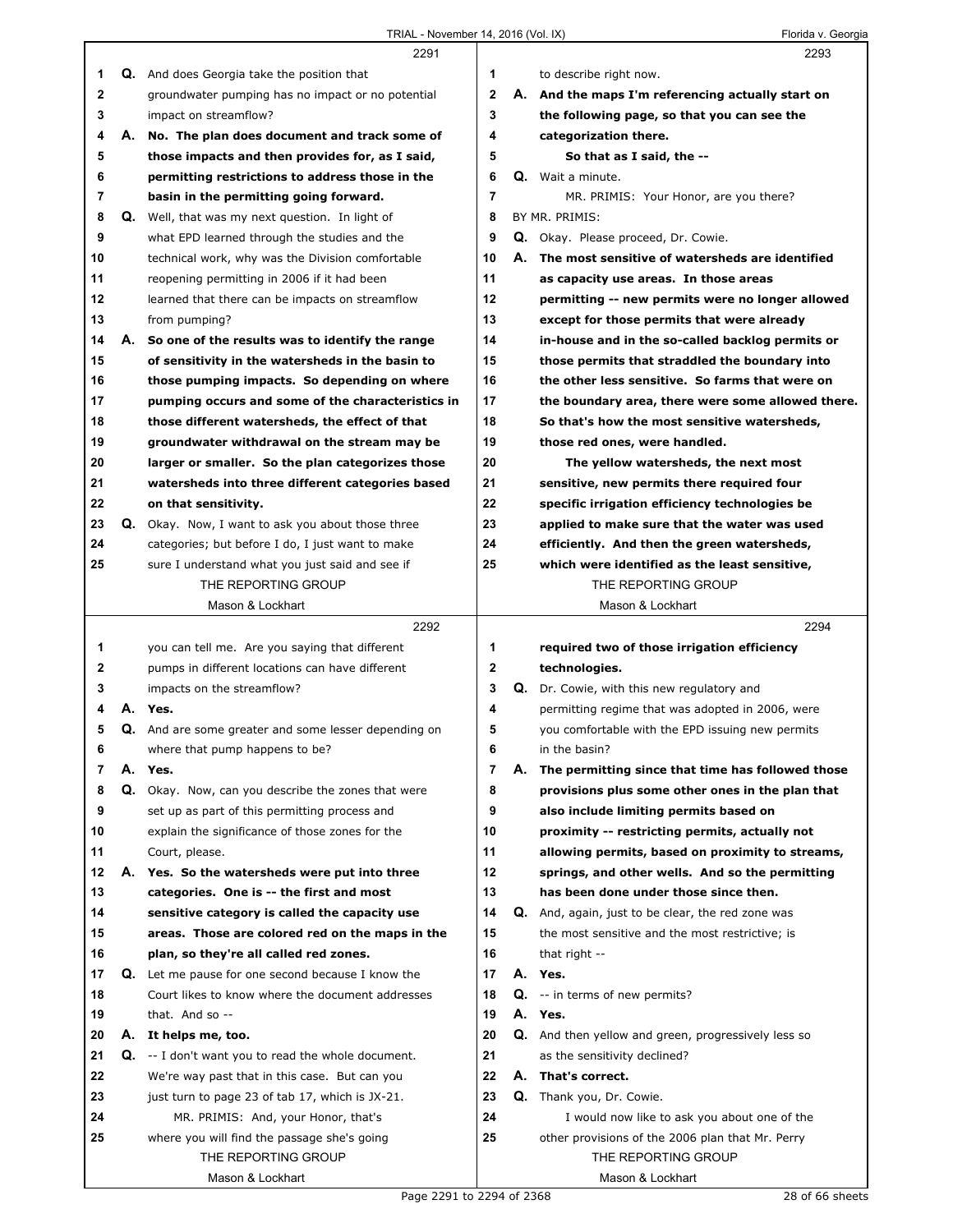|        |    | 2295                                                                                               |              | 2297                                                                                                    |
|--------|----|----------------------------------------------------------------------------------------------------|--------------|---------------------------------------------------------------------------------------------------------|
| 1      |    | asked you about. And he showed you some gage                                                       | 1            | <b>Q.</b> Dr. Cowie, I would like to switch gears now and                                               |
| 2      |    | data and talked about the average annual                                                           | $\mathbf{2}$ | talk about the state water plan. I think you may                                                        |
| 3      |    | discharge measurement. Do you recall that?                                                         | 3            | be the first witness who has really touched on                                                          |
| 4      |    | A. Ido.                                                                                            | 4            | the state water plan in Georgia. And can you                                                            |
| 5      |    | <b>Q.</b> I will confess I found that to be very                                                   | 5            | explain for the Court what that process is.                                                             |
| 6      |    | complicated when I first was introduced to this                                                    | 6            | A. So the state water plan was adopted under state                                                      |
| 7      |    | case. In plain language, English, can you                                                          | 7            | law in 2008. It establishes a comprehensive set                                                         |
| 8      |    | explain to the Court what that discussion you                                                      | 8            | of guiding policies for water management in the                                                         |
| 9      |    | were having was about?                                                                             | 9            | state and also establishes the framework for                                                            |
| 10     |    | A. Yes. So in terms of what it means in the '06                                                    | 10           | statewide regional water planning.                                                                      |
| 11     |    | plan, as I said earlier, there are low flow                                                        | 11           | MR. PRIMIS: And, your Honor, this --                                                                    |
| 12     |    | protection provisions in the water withdrawal                                                      | 12           | when we touched on it before, it appears at                                                             |
| 13     |    | permits. Those mean that when the flow drops                                                       | 13           | tab 28. It's JX-31.                                                                                     |
| 14     |    | below that level, that individual withdrawer                                                       | 14           | BY MR. PRIMIS:                                                                                          |
| 15     |    | needs to stop withdrawing so that flow can pass.                                                   | 15           | <b>Q.</b> And, Dr. Cowie, this document -- we're not going                                              |
| 16     |    | What the '06 plan did is it said in two of the                                                     | 16           | to spend a lot of time on this document because                                                         |
| 17     |    | sub-basins, the Spring Creek and the                                                               | 17           | it's kind of a formation document. Right?                                                               |
| 18     |    | Ichawaynochaway sub-basin, which were identified                                                   | 18           | A. Yes.                                                                                                 |
| 19     |    | to be the most sensitive in this basin plan, that                                                  | 19           | Q. What happened -- what flowed from this document,                                                     |
| 20     |    | that low flow protection criteria would be raised                                                  | 20           | JX-31, which is the statewide water management                                                          |
| 21     |    | so that a larger volume of flow would need to be                                                   | 21           | plan?                                                                                                   |
| 22     |    | passed by any new permit holder after 2006.                                                        | 22           | A. The development of the regional water plans                                                          |
| 23     | Q. | Now, Dr. Cowie, I think there was a bit of a                                                       | 23           | across the state.                                                                                       |
| 24     |    | debate between you and Mr. Perry as to what it                                                     | 24           | <b>Q.</b> How did -- why does Georgia have this statewide                                               |
| 25     |    | means to violate this 25 percent average annual                                                    | 25           | water planning process?                                                                                 |
|        |    | THE REPORTING GROUP                                                                                |              | THE REPORTING GROUP                                                                                     |
|        |    | Mason & Lockhart                                                                                   |              | Mason & Lockhart                                                                                        |
|        |    |                                                                                                    |              |                                                                                                         |
|        |    |                                                                                                    |              |                                                                                                         |
|        |    | 2296                                                                                               |              | 2298                                                                                                    |
| 1      |    | discharge. And can you just explain for the                                                        | 1            | A. The statewide water planning process is an                                                           |
| 2      |    | Court what your understanding -- based on the '06                                                  | 2            | essential element of the responsible water                                                              |
| 3<br>4 | А. | plan, what, if anything, is actually violated?                                                     | 3<br>4       | management that we have evolved towards. It's                                                           |
|        |    | Well, what is violated is if that individual                                                       |              | kind of the next step in our responsible water                                                          |
| 5<br>6 |    | withdrawer does not stop withdrawing when the                                                      | 5            | management program because it brings us to the<br>place where we do statewide assessment of what we     |
| 7      |    | flow is below that, the fact that the flow drops                                                   | 6<br>7       | expect to need in terms of water demand and                                                             |
|        |    | below that is not in and of itself a violation.                                                    | 8            |                                                                                                         |
| 8<br>9 |    | You actually expect that to happen because<br>there's a distribution of flows. It's like when      | 9            | wastewater discharge. It takes a look at the                                                            |
| 10     |    |                                                                                                    | 10           | capacity of resources to meet those demands. It<br>involves people -- water users from all over the     |
| 11     |    | you have an average, you expect flows to be below<br>average. This is a portion of the average. So | 11           |                                                                                                         |
| 12     |    | some flows are going to be below that.                                                             | 12           | state in talking about how to put management<br>practices in place to meet those demands in the         |
| 13     | Q. | And just to be clear, is -- is it a violation of                                                   | 13           | future. And then there's some identification of                                                         |
| 14     |    | state law of Georgia if a flow goes below 25                                                       | 14           |                                                                                                         |
| 15     |    | percent average annual discharge in those two                                                      | 15           | what the state needs to do long term as well.<br><b>Q.</b> Now, you mentioned that the state water plan |
| 16     |    | basins?                                                                                            | 16           | process proceeds through regional planning; is                                                          |
| 17     | А. | It is not.                                                                                         | 17           | that right?                                                                                             |
| 18     |    | MR. PRIMIS: And just for the Court, the                                                            | 18           | A. Yes.                                                                                                 |
| 19     |    | discussion we're having here -- and it may                                                         | 19           | Q. And with regard to the regional plans, can you --                                                    |
| 20     |    | come up in other -- with other witnesses.                                                          | 20           | just as it relates to the regions in the ACF                                                            |
| 21     |    | BY MR. PRIMIS:                                                                                     | 21           | Basin, can you tell the Court what process was                                                          |
| 22     |    | <b>Q.</b> This is -- could you just confirm, Dr. Cowie, if                                         | 22           | followed?                                                                                               |
| 23     |    | this provision is identified at page 35 of the                                                     | 23           | A. So the -- this was true of all of the regions,                                                       |
| 24     |    | 2006 plan which is JX-21.                                                                          | 24           | but in particular to the ones in the ACF Basin.                                                         |
| 25     |    | A. That is correct. It's paragraph 7A on that page.                                                | 25           | There was -- the council identified an appointed                                                        |
|        |    | THE REPORTING GROUP                                                                                |              | THE REPORTING GROUP                                                                                     |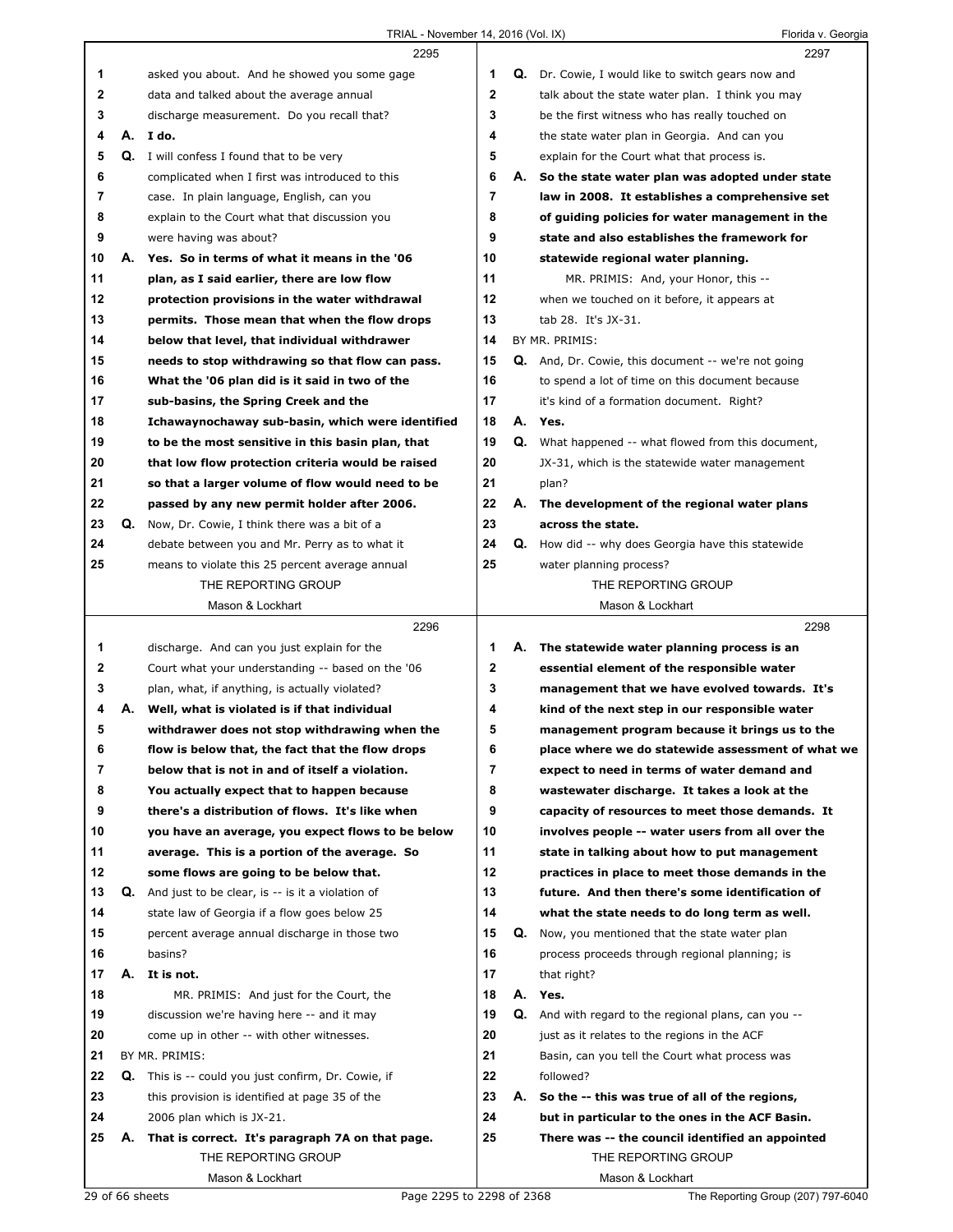Г

|    |    | 2299                                                     |              |    | 2301                                                       |
|----|----|----------------------------------------------------------|--------------|----|------------------------------------------------------------|
| 1  |    | group of 30 folks. They went through a process           | 1            |    | A. I do, yes.                                              |
| 2  |    | of developing recommended plans that specified a         | $\mathbf{2}$ |    | <b>Q.</b> Okay. What is shown here?                        |
| 3  |    | divisional goal for the region. They -- EPD              | 3            | А. | So it shows the results of the modeling exercise           |
| 4  |    | provided technical information to them on                | 4            |    | that was done to evaluate the ability of the               |
| 5  |    | projected demands in their region, the capacity          | 5            |    | surface water, in this case the rivers, in the             |
| 6  |    | of that water resources to meet those demands.           | 6            |    | Lower Flint-Ochlockonee region to meet demands.            |
| 7  |    | The council laid out the management practices            | 7            |    | <b>Q.</b> Dr. Cowie, we want -- I think Mr. Perry focused  |
| 8  |    | that fit their vision and goals for their region         | 8            |    | you on the row that said Bainbridge. Is that               |
| 9  |    | to meet those projected demands and then also            | 9            |    | right?                                                     |
| 10 |    | made recommendations to the State for what we            | 10           | А. | That's correct.                                            |
| 11 |    | needed to do to improve water management and the         | 11           |    | <b>Q.</b> And is that a reference to the Bainbridge Gage?  |
| 12 |    | planning process.                                        | 12           |    | A. Yes, the U.S. Geologic Survey gage.                     |
| 13 |    | <b>Q.</b> Dr. Cowie, I want to turn now to two concepts. | 13           |    | <b>Q.</b> Okay. And the particular column he looked at was |
| 14 |    | One is the surface water availability analysis in        | 14           |    | Maximum Shortfall in cfs. Right?                           |
| 15 |    | these plans, and then after that we're going to          | 15           |    | A. Yes.                                                    |
| 16 |    | come to groundwater sustainable yield.                   | 16           |    | $Q.$ And that was 1,376 cfs?                               |
| 17 | А. | Yes.                                                     | 17           |    | A. Yes.                                                    |
| 18 |    | Q. Right now I want to focus on surface water            | 18           |    | <b>Q.</b> And this is -- I find this complicated. And I    |
| 19 |    | availability. Is that one of the concepts that           | 19           |    | asked you if you could prepare a demonstrative             |
| 20 |    | was looked at as part of the planning process?           | 20           |    | that might be helpful to guide this discussion.            |
| 21 |    | A. Yes. That's one of the pieces of technical            | 21           |    | Did you do that?                                           |
| 22 |    | information that EPD provided to the regional            | 22           | А. | Yes.                                                       |
| 23 |    | water planning councils as the building blocks           | 23           |    | MR. PRIMIS: Okay. Can I approach, your                     |
| 24 |    | for their regional plans.                                | 24           |    | Honor?                                                     |
| 25 |    | Q. Can you turn to tab 35 in the binder that             | 25           |    | SPECIAL MASTER LANCASTER: You may.                         |
|    |    | THE REPORTING GROUP                                      |              |    | THE REPORTING GROUP                                        |
|    |    | Mason & Lockhart                                         |              |    | Mason & Lockhart                                           |
|    |    |                                                          |              |    |                                                            |
|    |    |                                                          |              |    |                                                            |
|    |    | 2300                                                     |              |    | 2302                                                       |
| 1  |    | Mr. Perry gave you. We have there FX-24. And             | 1            |    | BY MR. PRIMIS:                                             |
| 2  |    | can you describe for the Court what FX-24 is and         | 2            |    | <b>Q.</b> Okay. So, Dr. Cowie, using this demonstrative -- |
| 3  |    | how it fits into the state water planning                | 3            |    | we'll call it Cowie demonstrative 1 -- can you             |
| 4  |    | process.                                                 | 4            |    | explain to the Court what that 1,376 maximum               |
| 5  | А. | It's the final regional water plan for the Lower         | 5            |    | shortfall actually resembles or signifies?                 |
| ь  |    | Flint-Ochlockonee region. It's one of the 10             | 6            |    | It's important because counsel for Florida                 |
| 7  |    | regional water plans that was adopted in 2011.           | 7            |    | mentioned it in his opening. He's questioned               |
| 8  |    | <b>Q.</b> And geographically where is Lower              | 8            |    | witnesses about it. We just need to have a clear           |
| 9  |    | Flint-Ochlockonee?                                       | 9            |    | record of what that number actually is because             |
| 10 | А. | It's in the far southwest corner of the state.           | 10           |    | Florida is asking the Court to make decisions              |
| 11 |    | So it includes much of the Lower Flint River             | 11           |    | based on that figure.                                      |
| 12 |    | Basin and a portion of the Chattahoochee River           | 12           | А. | So the place to start is the reason that this              |
| 13 |    | Basin.                                                   | 13           |    | analysis was done. It was undertaken to identify           |
| 14 | Q. | Okay. Now, Mr. Perry focused your attention on a         | 14           |    | areas where the water planning councils should             |
| 15 |    | chart in this document; and it's on page 3-6.            | 15           |    | pay attention during the planning process. So we           |
| 16 |    | It's called table 3-1.                                   | 16           |    | were comparing demand with estimated capacity of           |
| 17 |    | MR. PRIMIS: And, your Honor, these are                   | 17           |    | the water resource and identifying those where             |
| 18 |    | oddly-paged documents. I don't know if you               | 18           |    | there may be shortfalls based on some indicators           |
| 19 |    | figured out the system yet, but they have                | 19           |    | chosen to identify potential local or regional             |
| 20 |    | sections where they repaginate each one. So              | 20           |    | impacts. These were modeling exercises. They               |
| 21 |    | we're on 3-6, table 3.1.                                 | 21           |    | were not exercises that observed conditions in             |
| 22 |    | BY MR. PRIMIS:                                           | 22           |    | the river themselves.                                      |
| 23 |    | Q. And, Dr. Cowie, what does this table show; and do     | 23           |    | Because it was being done for that planning                |
| 24 |    | you recall Mr. Perry asked you about this one            | 24           |    | purpose, this -- this assessment in particular             |
| 25 |    | specifically?                                            | 25           |    | used an artificially high demand.                          |
|    |    | THE REPORTING GROUP<br>Mason & Lockhart                  |              |    | THE REPORTING GROUP<br>Mason & Lockhart                    |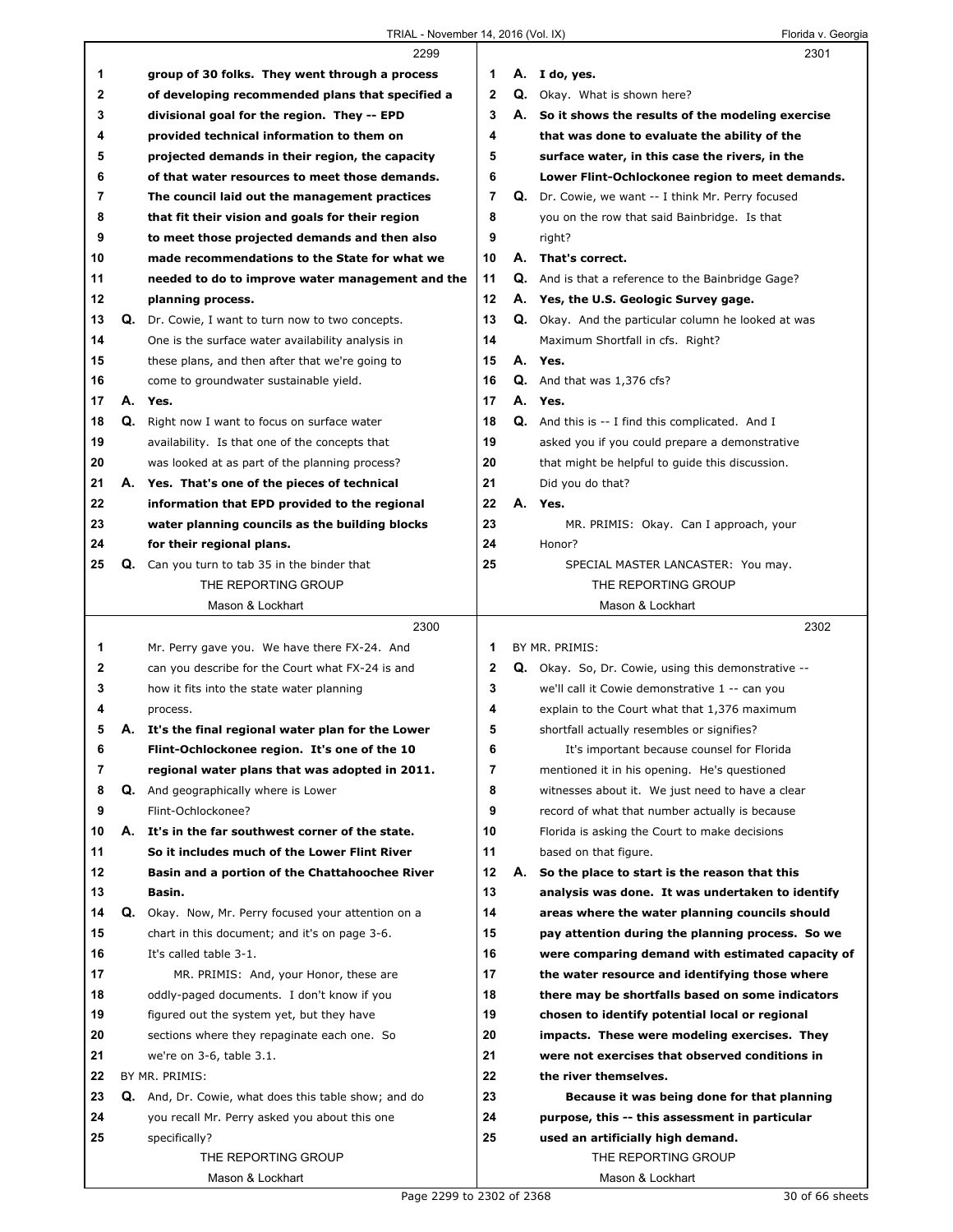|             |    | 2303                                                                                            |          |    | 2305                                                                           |
|-------------|----|-------------------------------------------------------------------------------------------------|----------|----|--------------------------------------------------------------------------------|
| 1           | Q. | Let me pause you on that. What do you mean when                                                 | 1        |    | short under, quote, Georgia's own sustainability                               |
| $\mathbf 2$ |    | you say artificially high demand?                                                               | 2        |    | requirements. Given your experience in the                                     |
| 3           |    | And what you're doing now is you're setting                                                     | 3        |    | Division and your knowledge of how this number                                 |
| 4           |    | up a demand number and then a potential supply                                                  | 4        |    | was constructed, is that true?                                                 |
| 5           |    | number, and that's going to be the maximum                                                      | 5        |    | A. It's the amount that was short in this modeling                             |
| 6           |    | shortfall. Correct?                                                                             | 6        |    | exercise. It's not an amount that was in the                                   |
| 7           |    | A. Yes. The two are compared.                                                                   | 7        |    | river. It's not a measurement of a shortfall in                                |
| 8           |    | Q. Okay. So why is it an artificially high demand                                               | 8        |    | the river, and it's not a requirement to be met                                |
| 9           |    | in this modeling exercise?                                                                      | 9        |    | in the river.                                                                  |
| 10          |    | A. The way this exercise was constructed is the                                                 | 10       |    | Q. Counsel also said in opening statement that this                            |
| 11          |    | demand that was used started with the reported                                                  | 11       |    | table -- and we can go back to it in the LFO                                   |
| 12          |    | demand over a five-year period. Each month the                                                  | 12       |    | plan -- suggests that there is, quote, not enough                              |
| 13          |    | highest demand that was seen for that month                                                     | 13       |    | water in the river. Do you agree with that?                                    |
| 14          |    | during the five years was chosen, so the highest                                                | 14       | А. | No.                                                                            |
| 15          |    | January over the five years, the highest February                                               | 15       |    | Q. Why not?                                                                    |
| 16          |    | over the five years, and so on over that -- for                                                 | 16       | А. | For the reasons I just laid out. It's not an                                   |
| 17          |    | 12 months.                                                                                      | 17       |    | assessment of the water that's in the river.                                   |
| 18          |    | So we take a constructed 12 months of demand                                                    | 18       |    | It's a modeling exercise to evaluate under the                                 |
| 19          |    | that is not like any 12 months that has ever                                                    | 19       |    | assumptions that I laid out can off-stream demand                              |
| 20          |    | occurred, but it's the highest -- each month it's                                               | 20       |    | be met with this threshold that we used.                                       |
| 21          |    | the highest it has ever been observed, and then                                                 | 21       | Q. | Under conditions that don't exist in the real                                  |
| 22          |    | apply that 12 months over the 68 years of                                                       | 22       |    | world?                                                                         |
| 23          |    | observed streamflow.                                                                            | 23       |    | A. That have not been observed in the real world.                              |
| 24          |    | So we have an artificially high demand that                                                     | 24       |    | Correct.                                                                       |
| 25          |    | is applied to the 68 years of observed                                                          | 25       |    | Q. Dr. Cowie, thank you for clarifying that.                                   |
|             |    | THE REPORTING GROUP                                                                             |          |    | THE REPORTING GROUP                                                            |
|             |    | Mason & Lockhart                                                                                |          |    | Mason & Lockhart                                                               |
|             |    | 2304                                                                                            |          |    | 2306                                                                           |
| 1           |    | streamflow. And what's recorded here as the                                                     | 1        |    | I now would like to turn to the groundwater                                    |
| 2           |    | 1,376 shortfall occurs on a single day when that                                                | 2        |    | sustainable yield analysis that's also in this                                 |
| 3           |    | artificially high demand gets compared with the                                                 | 3        |    | Lower Flint Plan. Are you familiar with that?                                  |
| 4           |    |                                                                                                 |          |    |                                                                                |
|             |    |                                                                                                 | 4        |    |                                                                                |
|             |    | 68 years of streamflow.                                                                         |          |    | A. Yes, I am.                                                                  |
| 5           | Q. | Now, the last bullet in your slide says it's not                                                | 5        |    | Q. Okay. And similar arguments have been made about                            |
| 6           |    | a sustainability requirement. What does that                                                    | 6        |    | the meaning of those numbers in a very comparable                              |
| 7           |    | mean?                                                                                           | 7        |    | way, and I want to walk through that methodology                               |
| 8<br>9      |    | A. Yes. The way a shortfall is estimated is we're<br>trying to look at the ability of the water | 8<br>9   |    | so the Court has a clear picture what the<br>groundwater sustainable yield is. |
| 10          |    | resources to meet off-stream demand and also                                                    | 10       |    |                                                                                |
|             |    | in-stream flow. We used a threshold for                                                         |          |    | For this one, let's turn to page 3-9; and                                      |
| 11<br>12    |    |                                                                                                 | 11<br>12 |    | it's table 3-3 of Exhibit FX-24. And do you<br>recognize that chart?           |
| 13          |    | in-stream flow that was adapted from the state's                                                | 13       |    |                                                                                |
| 14          |    | in-stream flow policy. That in-stream flow                                                      | 14       | Q. | A. Yes, I do.<br>Okay. Can you describe to the chart -- to the                 |
|             |    | policy is specified for individual water                                                        |          |    |                                                                                |
| 15          |    | withdrawal permit holders. We adapted it for                                                    | 15       |    | Court what this table shows?                                                   |
| 16<br>17    |    | this planning purpose to use it as a threshold to                                               | 16<br>17 |    | A. So it shows the result of the similar assessment                            |
|             |    | identify a shortfall, to say these are time                                                     |          |    | that was done for groundwater resources in the                                 |
| 18          |    | periods in which we're seeing a shortfall;                                                      | 18<br>19 |    | Lower Flint-Ochlockonee River Basin, the three                                 |
| 19          |    | planning councils, you need to pay attention to                                                 |          |    | aquifers that were evaluated as to their capacity                              |
| 20          |    | as you look at your planning for the future.                                                    | 20       |    | to meet demand.                                                                |
| 21          |    | So it's not a sustainability requirement. It                                                    | 21       |    | <b>Q.</b> And in particular, focusing on the row called                        |
| 22          |    | was a criteria used for this planning exercise.                                                 | 22       |    | Upper Floridan Aquifer, can you say what's                                     |
| 23          | Q. | Dr. Cowie, during opening statements, counsel for                                               | 23       |    | depicted there?                                                                |
| 24          |    | Florida said that this 1,376 cfs is the amount                                                  | 24       |    | A. Yes. There is estimates of current groundwater                              |
| 25          |    | of -- the amount flow on the Flint River was                                                    | 25       |    | withdrawals. And then in the second -- or the                                  |
|             |    | THE REPORTING GROUP<br>Mason & Lockhart                                                         |          |    | THE REPORTING GROUP<br>Mason & Lockhart                                        |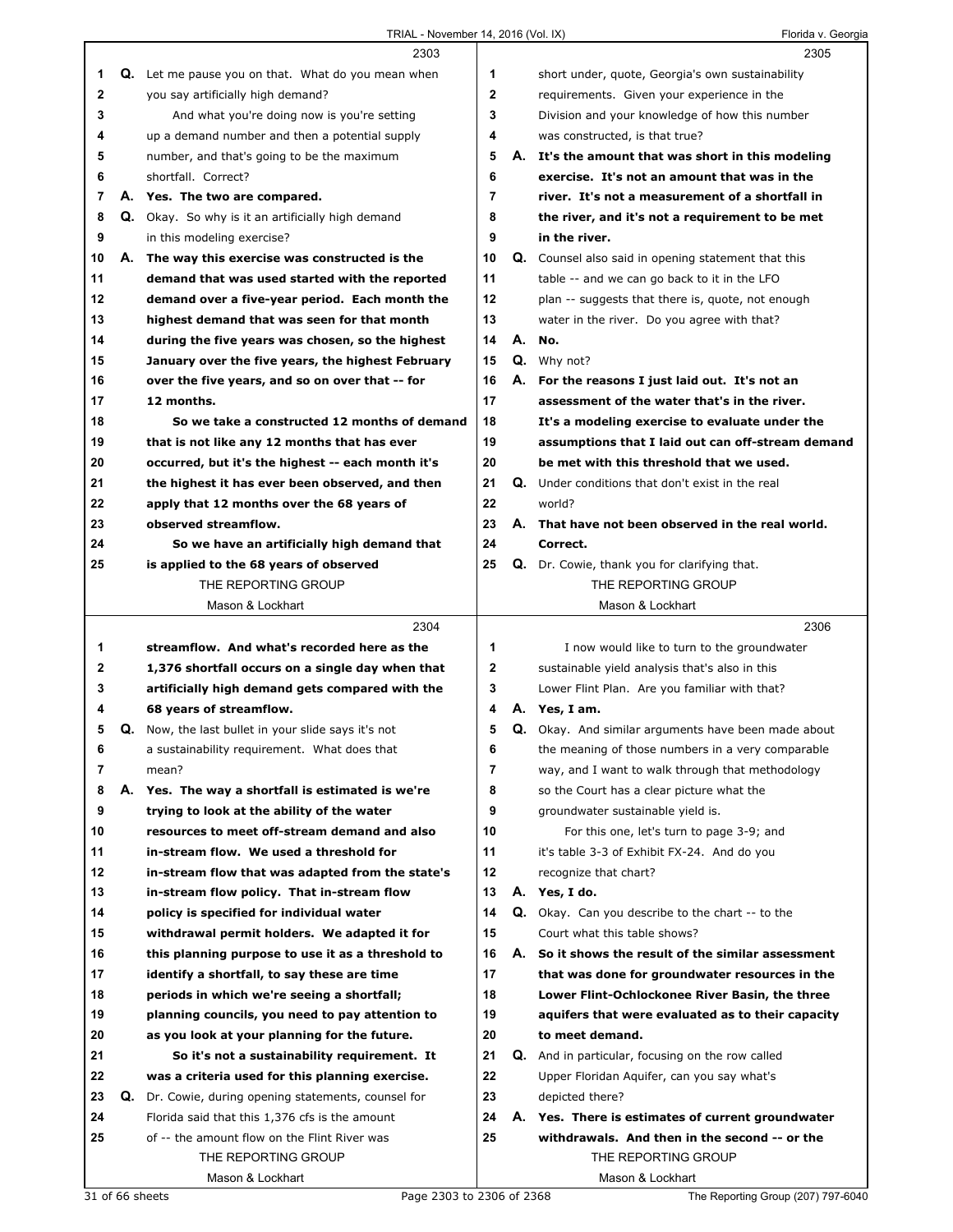|    | 2307                                                       |    | 2309                                                     |
|----|------------------------------------------------------------|----|----------------------------------------------------------|
| 1  | final column is the estimate that we produced of           | 1  | availability assessment?                                 |
| 2  | what was called sustainable yield from that                | 2  | A. Yes.                                                  |
| 3  | aquifer. Again, that was a -- in the same way              | 3  | MR. PRIMIS: May I approach, your Honor?                  |
| 4  | that the surface water analysis was done, that             | 4  | For the record, this is JX-160.                          |
| 5  | was a modeling exercise designed to identify for           | 5  | BY MR. PRIMIS:                                           |
| 6  | the councils resources that needed their                   | 6  | <b>Q.</b> And, Dr. Cowie, is there a figure in here that |
| 7  | attention during the planning process.                     | 7  | would help you explain how Georgia came up with          |
| 8  | <b>Q.</b> And I'll just point out that the estimated       | 8  | the sustainable yield number for that Upper              |
| 9  | current groundwater withdrawal for Upper                   | 9  | Floridan Aquifer on the Dougherty Plain?                 |
| 10 | Floridan, it exceeds what's reported as the                | 10 | A. Yes, there is.                                        |
| 11 | sustainable yield in this chart. Right?                    | 11 | $Q.$ Can you turn to page S-30 in there in JX-160.       |
| 12 | A. That's correct.                                         | 12 | A. The figure is immediately preceding S-30. It          |
| 13 | Q. And just -- in Mr. Perry's opening statement, he        | 13 | doesn't have a page number of its own.                   |
| 14 | played some video from Napoleon Caldwell. Do you           | 14 | MR. PRIMIS: I'll just give the Court a                   |
| 15 | know Mr. Caldwell?                                         | 15 | moment to get there because it's a map, and              |
| 16 | A. Ido.                                                    | 16 | it's important.                                          |
| 17 | Q. And there was also video deposition testimony           | 17 | Your Honor, I'm going to walk over to                    |
| 18 | that Mr. Caldwell played and where he addresses            | 18 | the map because it will be helpful, I think,             |
| 19 | this very chart. And the passage or the quote              | 19 | to Dr. Cowie. I have my microphone on my                 |
| 20 | from Mr. Caldwell that the estimated groundwater           | 20 | jacket, so hopefully that helps.                         |
| 21 | withdrawals were incongruent with sustainable              | 21 | BY MR. PRIMIS:                                           |
| 22 | yield -- and this is the rest of his quote -- as           | 22 | Q. Dr. Cowie, can you explain what this map depicts      |
| 23 | determined by the sustainable yield criteria used          | 23 | for the Court and how it contributes to setting          |
| 24 | in the groundwater assessment. When Mr. Caldwell           | 24 | that sustainable yield number?                           |
| 25 | uses that phrase, as determined by the                     | 25 | A. So the -- what the map shows -- the initial thing     |
|    | THE REPORTING GROUP                                        |    | THE REPORTING GROUP                                      |
|    | Mason & Lockhart                                           |    | Mason & Lockhart                                         |
|    |                                                            |    |                                                          |
|    |                                                            |    |                                                          |
|    | 2308                                                       |    | 2310                                                     |
| 1  | sustainable yield criteria, do you know what that          | 1  | to look at is the red line which shows the area          |
| 2  | means?                                                     | 2  | that was evaluated for the Upper Floridan Aquifer        |
| 3  | A. Yes. He's referring to the way that analysis was        | 3  | in the Dougherty Plain.                                  |
| 4  | done. So again, similar to the surface water               | 4  | Q. And even before we go there, just 101, does this      |
| 5  | analysis, we selected some criteria to identify            | 5  | show where the state lines are so we know where          |
| 6  | potential local or regional impacts to                     | 6  | we're talking about?                                     |
| 7  | identify -- highlight for the councils these are           | 7  | A. Yes. So there is a gray line near the left.           |
| 8  | areas to which you need to pay attention in the            | 8  | That shows the Alabama-Georgia line. And then            |
| 9  | planning process. So there were particular                 | 9  | four-fifths of the way to the bottom of the page         |
| 10 | criteria specified.                                        | 10 | is the gray line that shows the Georgia-Florida          |
| 11 | In the case of this aguifer, the criteria                  | 11 | line.                                                    |
| 12 | that determined the sustainable yield was a                | 12 | <b>Q.</b> And is that where I've got my pointer here?    |
| 13 | criteria based on the flow of groundwater to the           | 13 | A. I can't see over the computer.                        |
| 14 | streams and the change in that flow of                     | 14 | Q. The Georgia-Florida line --                           |
| 15 | groundwater to the streams with increase in                | 15 | A. Yes.                                                  |
| 16 | groundwater pumping.                                       | 16 | <b>Q.</b> -- runs right into the legend of the map?      |
| 17 | <b>Q.</b> Dr. Cowie, this can get very technical. Is there | 17 | A. That is.                                              |
| 18 | a technical document in the record that explains           | 18 | Q. Okay. And so I interrupted you. Can you explain       |
| 19 | this if the Court ever wants to figure it out              | 19 | to the Court how this map helps you explain the          |
| 20 | later?                                                     | 20 | sustainable yield.                                       |
| 21 | A. Yes. In March of 2010 we produced a summary of          | 21 | A. Right. So the red line that's kind of oblong          |
| 22 | those analyses and released them actually for              | 22 | that covers most of the map shows the area               |
| 23 | public comment so those who wanted to get into             | 23 | evaluated. That's where the Upper Floridan in            |
| 24 | the technical details could see them.                      | 24 | the Dougherty Plain lies. The chunks of color,           |
| 25 | <b>Q.</b> Is it the synopsis report for groundwater        | 25 | the blocks of color, show the surface water              |
|    | THE REPORTING GROUP                                        |    | THE REPORTING GROUP                                      |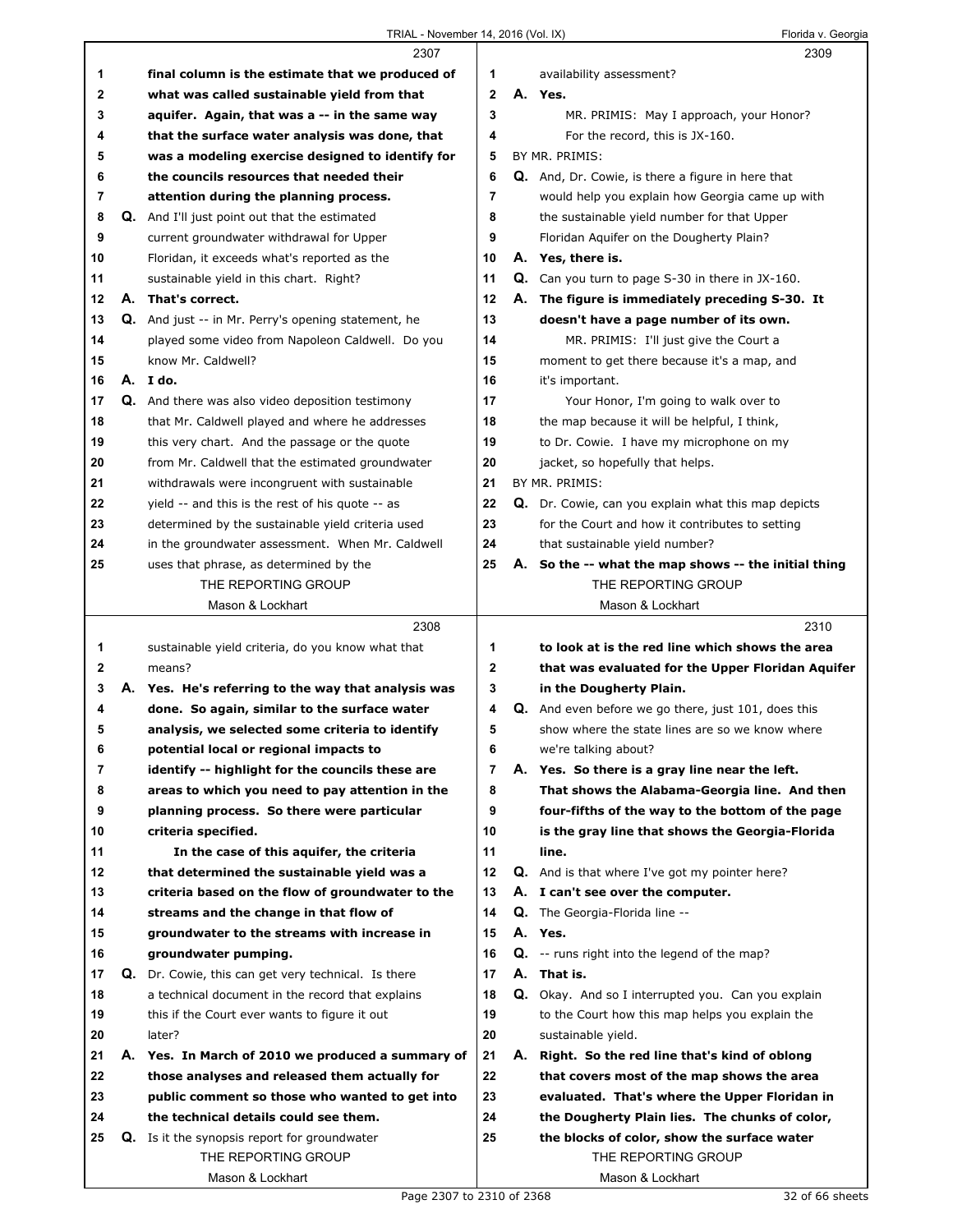|              |    | 2311                                                     |                |    | 2313                                                     |
|--------------|----|----------------------------------------------------------|----------------|----|----------------------------------------------------------|
| 1            |    | drainage areas where the different -- the change         | 1              |    | A. It's a small stream -- relatively small stream        |
| $\mathbf{2}$ |    | in groundwater flow to streamflow was evaluated.         | $\mathbf{2}$   |    | compared to the river. A change in the                   |
| 3            |    | And the colored -- the blue and the green lines          | 3              |    | baseflow -- baseflow is the groundwater flow that        |
| 4            |    | indicate the streams that are represented on the         | 4              |    | occurs -- that supports that streamflow. So a            |
| 5            |    | model.                                                   | 5              |    | change in the baseflow is a small change in a            |
| 6            |    | <b>Q.</b> Now, Dr. Cowie, where in this whole map is the | 6              |    | small stream. Compared to during -- during dry           |
| 7            |    | section of stream where the sustainable yield            | $\overline{7}$ |    | periods when you're seeing baseflow, the flow            |
| 8            |    | trigger was met, thereby setting the sustainable         | 8              |    | you're going to see in that Muckaloochee Creek           |
| 9            |    | yield number for this whole basin? Where is              | 9              |    | compared to the flow in the Flint River near the         |
| 10           |    | that?                                                    | 10             |    | state line would be less than half a percent.            |
| 11           | А. | So it shows the -- in the upper central area             | 11             | Q. | Dr. Cowie, was the sustainable yield criterion,          |
| 12           |    | right there, where it's a pattern of blue and            | 12             |    | the one that Mr. Caldwell mentioned that was used        |
| 13           |    | white hatching, is the stream segment. This              | 13             |    | to conduct this analysis, was it intended to             |
| 14           |    | analysis -- it's the stream segment that                 | 14             |    | present a limitation on groundwater availability         |
| 15           |    | triggered that sustainable yield criteria. This          | 15             |    | throughout the whole basin?                              |
| 16           |    | analysis was designed, as I said, to identify            | 16             | А. | No. It was intended to identify resources to             |
| 17           |    | potential local or regional impacts. So once             | 17             |    | which the water councils should attend in the            |
| 18           |    | that sustainable yield threshold was crossed in          | 18             |    | planning process and identify management                 |
| 19           |    | any single stream segment, that set the                  | 19             |    | practices to support those resources in the              |
| 20           |    | sustainable yield for the whole area being               | 20             |    | future.                                                  |
| 21           |    | evaluated, the whole upper Florida aquifer in the        | 21             |    | Q. And was the analysis that the state water             |
| 22           |    | Dougherty Plain.                                         | 22             |    | planning council went through, was it intended to        |
| 23           |    | Q. So this little stretch up here, what is that          | 23             |    | reflect flows at the state line based on                 |
| 24           |    | called?                                                  | 24             |    | groundwater pumping in the northern part of the          |
| 25           |    | A. Muckaloochee Creek.                                   | 25             |    | basin?                                                   |
|              |    | THE REPORTING GROUP                                      |                |    | THE REPORTING GROUP                                      |
|              |    | Mason & Lockhart                                         |                |    | Mason & Lockhart                                         |
|              |    |                                                          |                |    |                                                          |
|              |    |                                                          |                |    |                                                          |
|              |    | 2312                                                     |                |    | 2314                                                     |
| 1            |    | <b>Q.</b> And when the sustainable yield was hit for     | 1              |    | A. No. The -- actually, the model is not competent       |
| 2            |    | Muckaloochee Creek, using those criteria that            | $\mathbf{2}$   |    | to do that.                                              |
| 3<br>4       |    | Mr. Caldwell mentioned, that set the number for          | 3<br>4         |    | <b>Q.</b> And, Dr. Cowie, I wanted to go through this in |
|              |    | this whole basin?                                        |                |    | some detail because it is technical but very             |
| 5            |    | A. When the threshold -- that change in groundwater      | 5              |    | important. Did you discuss this in your written          |
| 6            |    | flow to the stream, when that threshold was hit,         | 6              |    | direct testimony?                                        |
| 7            |    | that set the lower end of the sustainable yield          | 7              |    | A. Yes.                                                  |
| 8            |    | for that whole aquifer area, yes.                        | 8              |    | Q. Is it at pages 15 to 17 of your testimony?            |
| 9            |    | Q. And in the legend, do you see where the little        | 9              |    | A. Yes.                                                  |
| 10           |    | train track type figure is, it says violated             | 10             | Q. | Dr. Cowie, you mentioned that these regional             |
| 11           |    | river baseflow criteria?                                 | 11             |    | water councils made recommendations for actions          |
| 12           | А. | Yes.                                                     | 12             |    | that could be taken. Do you recall that?                 |
| 13           | Q. | What does that mean?                                     | 13             |    | A. Yes.                                                  |
| 14           | А. | That's a shorthand statement of that sustainable         | 14             |    | <b>Q.</b> Have any of those been implemented?            |
| 15           |    | yield criteria, the one that controlled, that            | 15             |    | A. Yes.                                                  |
| 16           |    | determined the sustainable yield -- lower end            | 16             |    | <b>Q.</b> Let me hand you a document that we marked as   |
| 17           |    | sustainable yield measure.                               | 17             |    | GX-1249.                                                 |
| 18           |    | Q. Now, Muckaloochee Creek is pretty far from the        | 18             |    | Can you please identify GX-1249?                         |
| 19           |    | state line; isn't it?                                    | 19             |    | A. It's a -- slides from a presentation I made at a      |
| 20           |    | A. That's correct.                                       | 20             |    | regional water conference in 2014.                       |
| 21           | Q. | What effect does the sustainable yield criteria          | 21             |    | Q. Can you turn to slide 8 of your presentation.         |
| 22           |    | being violated up here in this little stretch            | 22             |    | MR. PRIMIS: We're on page 8, your                        |
| 23           |    | north in the basin -- what effect does that have         | 23             |    | Honor.                                                   |
| 24           |    | on streamflows down at the state line in the             | 24             |    | BY MR. PRIMIS:                                           |
| 25           |    | mainstem of the Flint?                                   | 25             |    | Q. Dr. Cowie, what is depicted at page 8 of slide 8      |
|              |    | THE REPORTING GROUP<br>Mason & Lockhart                  |                |    | THE REPORTING GROUP<br>Mason & Lockhart                  |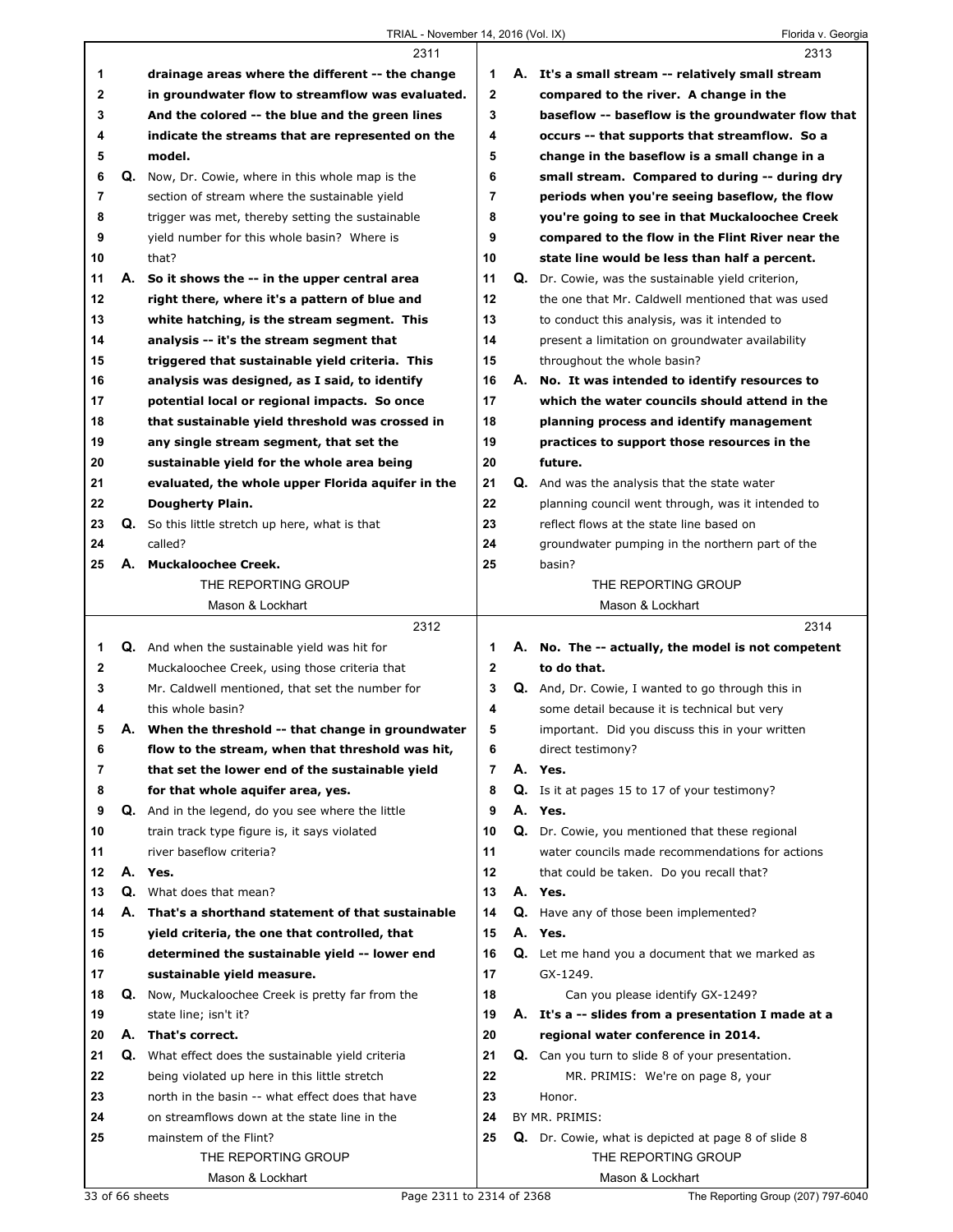|    |    | 2315                                                    |              |    | 2317                                                 |
|----|----|---------------------------------------------------------|--------------|----|------------------------------------------------------|
| 1  |    | of your October 22nd, 2014, presentation?               | 1            |    | been that many applications that have come           |
| 2  |    | A. It's a tally of the implementation activities        | $\mathbf{2}$ |    | through.                                             |
| 3  |    | that were documented in implementation status           | 3            |    | Q. So few surface water permits were actually asked  |
| 4  |    | reports produced in June of 2014.                       | 4            |    | for and given?                                       |
| 5  | Q. | The first row on this table says, demand                | 5            |    | A. Correct, yes. I mean, that -- that provision was  |
| 6  |    | management practices.                                   | 6            |    | applied to all of the permits that were issued in    |
| 7  |    | A. Yes.                                                 | 7            |    | those areas.                                         |
| 8  |    | Q. And so what does the 25 next to that under Lower     | 8            |    | Q. Dr. Cowie, one last topic, and it's an issue that |
| 9  |    | Flint-Ochlockonee mean?                                 | 9            |    | the Special Master has actually asked a number of    |
| 10 |    | A. It's the -- that the reports documented 25           | 10           |    | witnesses about; and he might have been gearing      |
| 11 |    | practices that were implemented to decrease             | 11           |    | up to ask you.                                       |
| 12 |    | demand on water resources in the Lower                  | 12           |    | MR. PRIMIS: So I'm sorry if I steal                  |
| 13 |    | Flint-Ochlockonee region.                               | 13           |    | your thunder, your Honor.                            |
| 14 |    | Q. Can you provide just one or two examples of that?    | 14           |    | BY MR. PRIMIS:                                       |
| 15 |    | A. Sure. For the municipal water users, they            | 15           |    | Q. But are you familiar with the ACF Stakeholders    |
| 16 |    | replaced waterlines and water meters in order to        | 16           |    | and their Sustainable Management Plan?               |
| 17 |    | decrease leaks. For agricultural water users,           | 17           |    | A. Yes, I am.                                        |
| 18 |    | they -- they documented \$6.1 million in                | 18           |    | <b>Q.</b> What is ACFS or ACF Stakeholders?          |
| 19 |    | cost-share funds coming into the region to              | 19           |    | A. It's a nongovernmental organization with members  |
| 20 |    | improve agricultural efficiency and for also            | 20           |    | from the array of water-interest users and           |
| 21 |    | adoption of agricultural efficiency performance         | 21           |    | interests in the Basin from all three states.        |
| 22 |    | standards in state law in the 2014 amendments to        | 22           |    | <b>Q.</b> And how did you become familiar with this  |
| 23 |    | the Flint River Drought Protection Act.                 | 23           |    | organization, ACF Stakeholders?                      |
| 24 | Q. | Dr. Cowie, the next one says water supply               | 24           | А. | They -- the ACF Stakeholders, when they became       |
| 25 |    | practices, and 14 of them for Lower Flint. Can          | 25           |    | active, invited observers from all three states.     |
|    |    | THE REPORTING GROUP                                     |              |    | THE REPORTING GROUP                                  |
|    |    | Mason & Lockhart                                        |              |    | Mason & Lockhart                                     |
|    |    |                                                         |              |    |                                                      |
|    |    | 2316                                                    |              |    | 2318                                                 |
| 1  |    | you give just an example or two of what water           | 1            |    | When I took on responsibilities for -- related to    |
| 2  |    | supply practices were done?                             | 2            |    | the ACF Basin, I became Georgia's observer to        |
| 3  |    | A. Yes. One of the practices that was documented        | 3            |    | their meetings. So I got to attend.                  |
| 4  |    | was an evaluation of the feasibility of                 | 4            |    | <b>Q.</b> And did you stop attending at some point?  |
| 5  |    | transferring surface water users -- your surface        | 5            |    | A. Yes, I did. When the ACF Stakeholders adopted     |
| 6  |    | water irrigators in the Ichawaynochaway Basin           | 6            |    | confidentiality policies, it required membership     |
| 7  |    | from surface water to groundwater. And there was        | 7            |    | and signing those confidentiality policies. They     |
| 8  |    | also a demonstration project conducted to assess        | 8            |    | don't -- they intentionally do not have              |
| 9  |    | the feasibility of aquifer storage and recovery         | 9            |    | governmental -- state governmental members. So I     |
| 10 |    | in southwest Georgia.                                   | 10           |    | was unable to sign those confidentiality             |
| 11 | Q. | Dr. Cowie, you -- I wanted to ask you just one          | 11           |    | policies, and I stopped attending.                   |
| 12 |    | question I forgot to ask. When we were talking          | 12           | Q. | Did you stay abreast of the general goings-on of     |
| 13 |    | about the average annual discharge provision of         | 13           |    | the stakeholders?                                    |
| 14 |    | the new permits after 2006, do you recall that          | 14           |    | A. Informally, as much as I could. Their             |
| 15 |    | discussion?                                             | 15           |    | confidentiality policies were rather stringent,      |
| 16 |    | A. Yes.                                                 | 16           |    | and they were respected by the folks I spoke         |
| 17 |    | Q. And I think Mr. Perry asked you how many permits     | 17           |    | with. So it was informal.                            |
| 18 |    | had that, and you said 30.                              | 18           | Q. | Are you familiar with the Sustainable Management     |
| 19 |    | A. I said less than 30.                                 | 19           |    | Plan that ACFS issued?                               |
| 20 |    | <b>Q.</b> Less than 30. And there was a suggestion that | 20           |    | A. Yes. I read it when it came out.                  |
| 21 |    | that was very few. And I just wanted to ask you         | 21           |    | <b>Q.</b> And what is the plan?                      |
| 22 |    | why are there fewer than 30 permits with the AAD        | 22           | А. | It's the document that they adopted by consensus     |
| 23 |    | requirement?                                            | 23           |    | to, in their view, move the basin -- with            |
| 24 |    | A. Well, surface water is actually not a preferred      | 24           |    | recommendations that in their view would move        |
| 25 |    | resource in the basin. So there just haven't            | 25           |    | towards more sustainable management that meets       |
|    |    | THE REPORTING GROUP                                     |              |    | THE REPORTING GROUP                                  |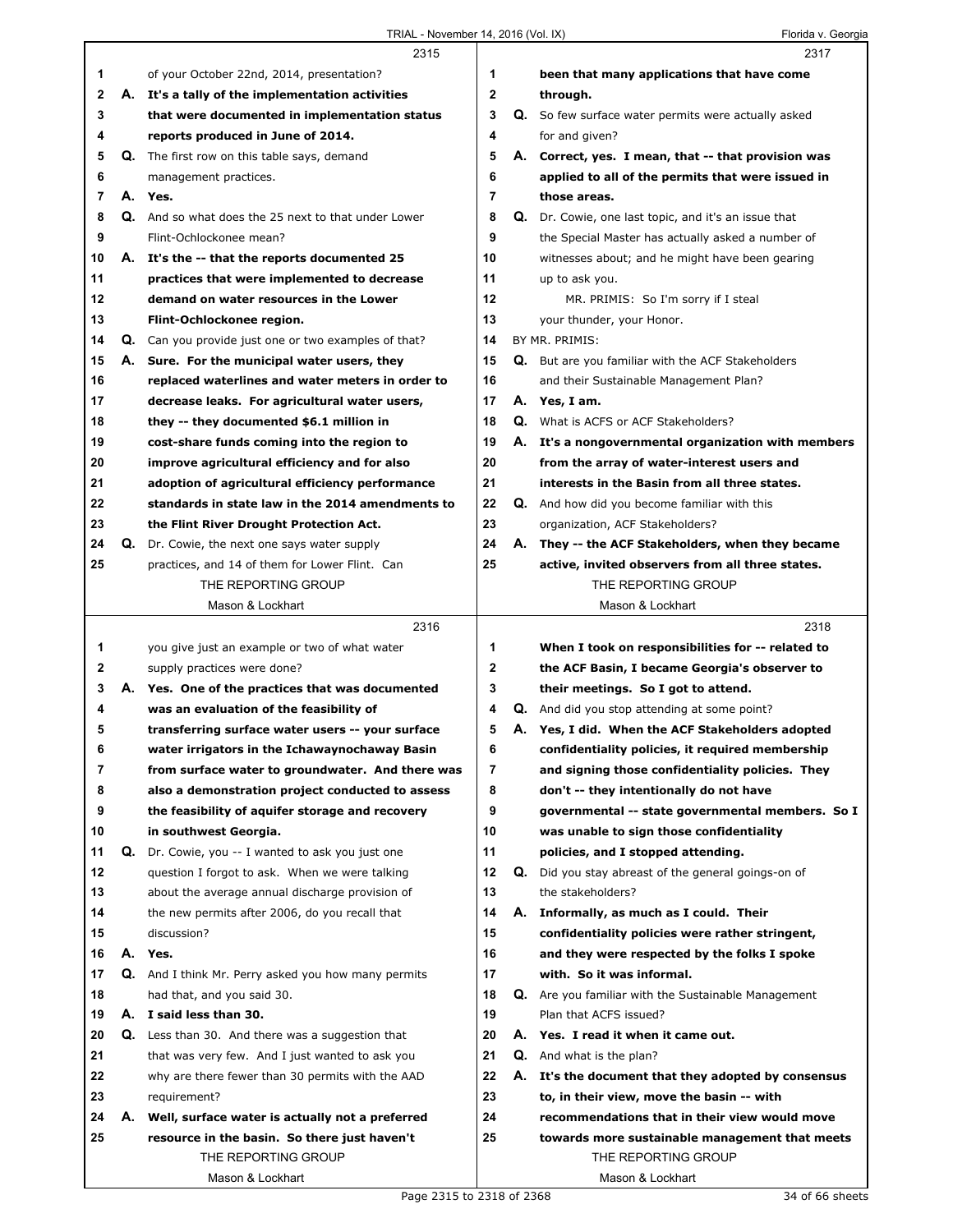|          |    | 2319                                                                                                  |                   |    | 2321                                                                                                      |
|----------|----|-------------------------------------------------------------------------------------------------------|-------------------|----|-----------------------------------------------------------------------------------------------------------|
| 1        |    | the goals of multiple water-use sectors.                                                              | 1                 |    | Q. Okay.                                                                                                  |
| 2        |    | Q. Dr. Cowie, having been a participant at the                                                        | $\mathbf{2}$      |    | MR. PRIMIS: And Dr. Zeng will be here                                                                     |
| 3        |    | meetings, can you just comment on your view of                                                        | 3                 |    | next week, your Honor, we hope.                                                                           |
| 4        |    | the process that was employed by the stakeholder                                                      | 4                 |    | I have no further questions for                                                                           |
| 5        |    | group?                                                                                                | 5                 |    | Dr. Cowie.                                                                                                |
| 6        |    | A. Yes. It was -- they invested a lot of time in                                                      | 6                 |    | SPECIAL MASTER LANCASTER: Recross,                                                                        |
| 7        |    | listening to each other, hearing about other                                                          | 7                 |    | Mr. Perry?                                                                                                |
| 8        |    | people's realities in terms of how they used the                                                      | 8                 |    | MR. PERRY: Yes, your Honor. Yes.                                                                          |
| 9        |    | water, what they relied upon, what they                                                               | 9                 |    | RECROSS-EXAMINATION                                                                                       |
| 10       |    | experienced. They set a very high bar for                                                             | 10                |    | BY MR. PERRY:                                                                                             |
| 11       |    | themselves because of the consensus rule that                                                         | 11                |    | Q. So, Dr. Cowie, let's just pick up with this                                                            |
| 12       |    | they adopted. And they were able to weather                                                           | 12                |    | discussion of the ACF Stakeholders process.                                                               |
| 13       |    | through that -- the decision-making that was                                                          | 13                |    | Katherine Zitsch was involved in that; wasn't                                                             |
| 14       |    | required to reach that very high bar to produce                                                       | 14                |    | she?                                                                                                      |
| 15       |    | that plan. And I think that was a very admirable                                                      | 15                |    | A. Yes, she was.                                                                                          |
| 16       |    | accomplishment.                                                                                       | 16                |    | Q. And she's affiliated with the Atlanta Regional                                                         |
| 17       |    | Q. And do you have a view on people across states                                                     | 17                |    | Council of Government?                                                                                    |
| 18       |    | talking to each other?                                                                                | 18                |    | A. That's correct.                                                                                        |
| 19       |    | A. Yes. That -- that's actually what I researched                                                     | 19                |    | <b>Q.</b> And Ms. Zitsch opposed throughout the process any                                               |
| 20       |    | for my dissertation because I think it's a really                                                     | 20                |    | consumption cap on Georgia. Didn't she?                                                                   |
| 21       |    | interesting way to change policy. It's a -- it's                                                      | 21                |    | A. I don't know.                                                                                          |
| 22       |    | a good thing to -- it's a way to advance resource                                                     | 22                |    | Q. It was a consensus process. And if she opposed                                                         |
| 23       |    | management, to share those kinds of information                                                       | 23                |    | that, then you couldn't reach a consensus on                                                              |
| 24       |    | on realities.                                                                                         | 24                |    | consumption caps; could you?                                                                              |
| 25       | Q. | Now, Dr. Cowie, did you have any views when you                                                       | 25                |    | A. So let me be very clear. I was an observer                                                             |
|          |    | THE REPORTING GROUP                                                                                   |                   |    | THE REPORTING GROUP                                                                                       |
|          |    | Mason & Lockhart                                                                                      |                   |    | Mason & Lockhart                                                                                          |
|          |    |                                                                                                       |                   |    |                                                                                                           |
|          |    | 2320                                                                                                  |                   |    | 2322                                                                                                      |
| 1        |    |                                                                                                       | 1                 |    | through part of the process. I was not a                                                                  |
|          |    | finally got to read the end product about the                                                         |                   |    |                                                                                                           |
| 2<br>3   |    | plan?                                                                                                 | $\mathbf{2}$<br>3 |    | participant. So the part of the process that I                                                            |
| 4        |    | A. Yes, I did. I think there's -- the plan included                                                   | 4                 |    | observed, there was a lot of back-and-forth among<br>all the water users -- all the stakeholders. I       |
| 5        |    | some parts that had very straightforward                                                              | 5                 |    |                                                                                                           |
| 6        |    | recommendations. It was easy to see how they                                                          | 6                 |    | say water users because I mean everyone who has<br>an interest in different kinds of water use.           |
| 7        |    | could -- the base rationale and how they could<br>improve the resources. There were some other        | 7                 |    |                                                                                                           |
|          |    | parts of the plan that the -- there were some                                                         |                   |    | But anyway, there was a lot of back-and-forth                                                             |
| 8<br>9   |    | ambiguity; and it was less clear to me what the                                                       | 8<br>9            |    | on all the different perspectives. You can<br>approach management this way. You can do it this            |
| 10       |    | base rationale or the benefits to the resource                                                        | 10                |    | way. You can do that.                                                                                     |
| 11       |    | might be.                                                                                             | 11                |    |                                                                                                           |
| 12       |    | So it's a thick plan, a lot of information in                                                         | 12                |    | Once the confidentiality provisions went into<br>place, I could no longer observe. So I'm not             |
| 13       |    | it; but there were definitely some ambiguities                                                        | 13                |    | aware of some of the final negotiations. Sounds                                                           |
| 14       |    | and some question marks that I was left with.                                                         | 14                |    |                                                                                                           |
| 15       |    |                                                                                                       | 15                |    | like you may be talking about some of those.<br><b>Q.</b> Well -- and we can talk to Mr. Masters and some |
| 16       |    | Q. Did the plan mention the Army Corps of Engineers<br>at all?                                        | 16                |    | others about those when he arrives.                                                                       |
|          |    |                                                                                                       | 17                |    |                                                                                                           |
| 17       |    | A. Yes. There is a very key set of recommendations                                                    | 18                |    | But let's talk about a part of it that was                                                                |
| 18<br>19 |    | related to the Army Corps of Engineers.<br><b>Q.</b> Does it involves Army Corps involvement?         | 19                |    | public for a moment, and that's the<br>recommendations. Now, it's true, isn't it, that                    |
| 20       |    | A. Operation change, yes.                                                                             | 20                |    | the ACF Stakeholders recommended that additional                                                          |
| 21       |    |                                                                                                       | 21                |    | flows come down the Apalachicola River. Right?                                                            |
| 22       |    | Q. And over at EPD, are you the Army Corps person;<br>or is there someone else that we should talk to | 22                | А. | There were some specific recommendations about                                                            |
| 23       |    |                                                                                                       | 23                |    |                                                                                                           |
|          |    | about that part of the plan?                                                                          |                   |    | flows related to the Apalachicola River as part                                                           |
| 24<br>25 |    | A. I am definitely not the Army Corps person.                                                         | 24<br>25          |    | of the -- what they recommended be treated as a                                                           |
|          |    | Dr. Wei Zeng is.<br>THE REPORTING GROUP                                                               |                   |    | complete package.<br>THE REPORTING GROUP                                                                  |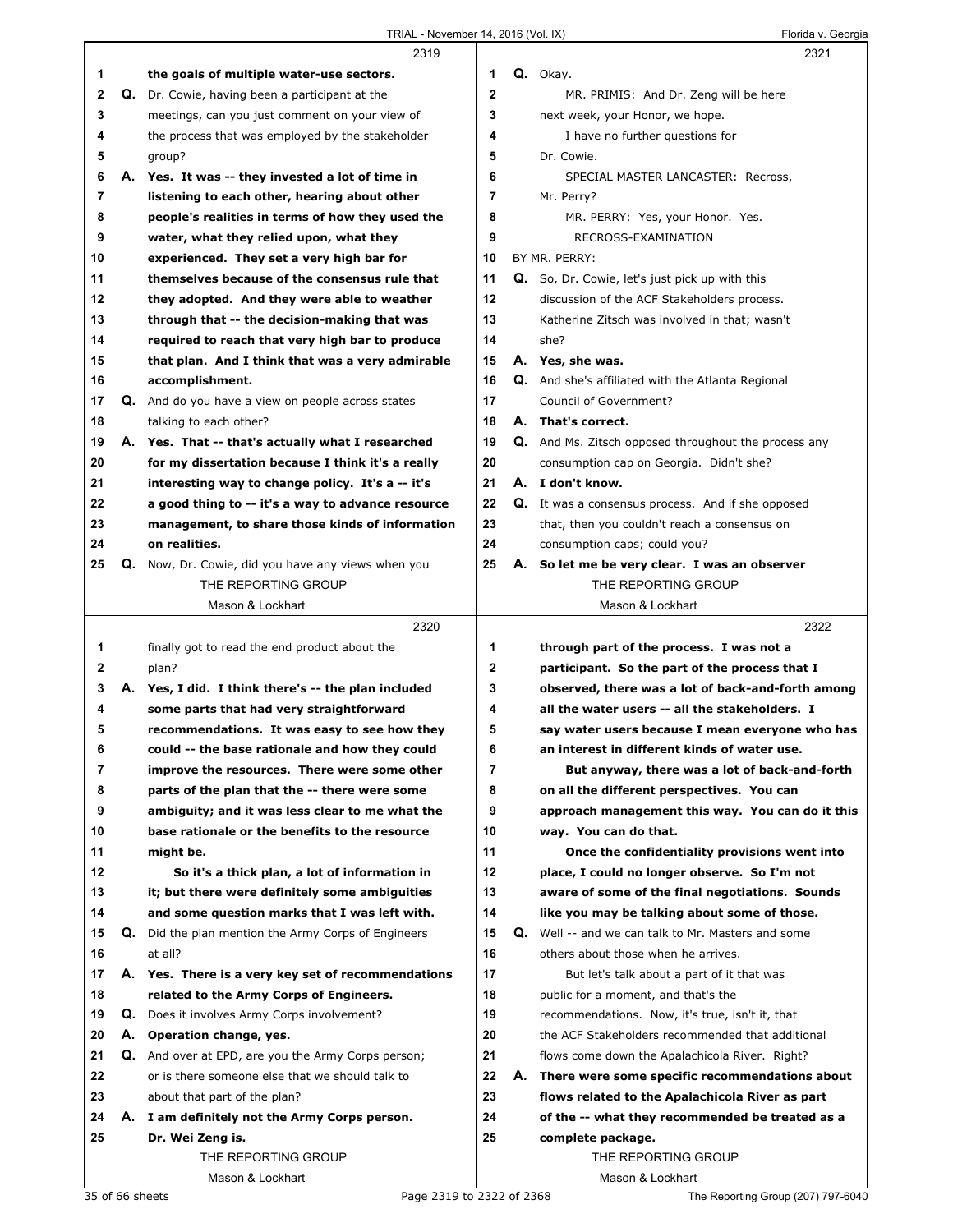|              |          | 2323                                                                                            |              |          | 2325                                                                                               |
|--------------|----------|-------------------------------------------------------------------------------------------------|--------------|----------|----------------------------------------------------------------------------------------------------|
| 1            |          | Q. And they did it in two different ways; didn't                                                | 1            |          | A. I'm there.                                                                                      |
| $\mathbf{2}$ |          | they?                                                                                           | $\mathbf{2}$ |          | Q. Okay. And I would like to spend a little time on                                                |
| 3            |          | They had one proposal that was 9,000 cfs for                                                    | 3            |          | this -- on this row related to Bainbridge.                                                         |
| 4            |          | four weeks and another proposal they studied was                                                | 4            |          | Now, internally at EPD, they refer or you all                                                      |
| 5            |          | 14,000 cfs for a similar period. Right?                                                         | 5            |          | refer to this issue as the Bainbridge gap. Don't                                                   |
| 6            |          | A. They evaluated different approaches to that.                                                 | 6            |          | you?                                                                                               |
| 7            |          | They made a set of recommendations that had a set                                               | 7            | А.       | That's correct. When we looked at the difference                                                   |
| 8            |          | of pulse flows and specifically emphasized that                                                 | 8            |          | between the modeled demand and the shortfall -- I                                                  |
| 9            |          | it should be treated as the package -- the                                                      | 9            |          | mean, the modeled demand and the flow, if there                                                    |
| 10           |          | recommendation should be treated as a package,                                                  | 10           |          | was a shortfall, we called it gap.                                                                 |
| 11           |          | that one part should not be implemented without                                                 | 11           |          | <b>Q.</b> Okay. And it's true, isn't it, that the gap is                                           |
| 12           |          | the other part.                                                                                 | 12           |          | substantial not just for one day but for a                                                         |
| 13           |          | Q. But it was a consensus recommendation, wasn't it,                                            | 13           |          | lengthy time period. Isn't it?                                                                     |
| 14           |          | that the Apalachicola River and Apalachicola Bay                                                | 14           |          | A. The time period that -- at which there was a gap                                                |
| 15           |          | receive more water?                                                                             | 15           |          | over that 68 -- in which there was a gap over                                                      |
| 16           |          | A. The -- the whole water plan -- the whole                                                     | 16           |          | that 68-year period of record is shown in the                                                      |
| 17           |          | sustainable water plan was adopted by consensus                                                 | 17           |          | first column. The maximum shortfall occurred on                                                    |
| 18           |          | with the emphasis that the whole package be                                                     | 18           |          | a single day.                                                                                      |
| 19           |          | treated together.                                                                               | 19           |          | <b>Q.</b> Okay. Let's focus very specifically on the                                               |
| 20           |          | <b>Q.</b> And it's your understanding, isn't it, that even                                      | 20           |          | maximum shortfall. You're not suggesting, are                                                      |
| 21           |          | Katherine Zitsch of the Atlanta Regional Council                                                | 21           |          | you, that there wasn't a significant shortfall on                                                  |
| 22           |          | of Government voted to send more water to                                                       | 22           |          | other days; are you?                                                                               |
| 23           |          | Apalachicola River and Apalachicola Bay. Right?                                                 | 23           | А.       | The shortfall -- actually, there's a distribution                                                  |
| 24           |          | A. I don't have that specific understanding. What I                                             | 24           |          | in the size of the shortfall. And so we more                                                       |
| 25           |          | do know is that the plan was adopted by                                                         | 25           |          | recently have broken it down and looked at that                                                    |
|              |          | THE REPORTING GROUP                                                                             |              |          | THE REPORTING GROUP                                                                                |
|              |          | Mason & Lockhart                                                                                |              |          | Mason & Lockhart                                                                                   |
|              |          |                                                                                                 |              |          |                                                                                                    |
|              |          | 2324                                                                                            |              |          | 2326                                                                                               |
| 1            |          |                                                                                                 | 1            |          |                                                                                                    |
| 2            |          | consensus, that it included pulse flows to the                                                  | $\mathbf{2}$ |          | size. It -- the shortfall -- the vast majority<br>of the days on which there was a shortfall, they |
| 3            |          | Apalachicola, and that it had the strong emphasis<br>that all of the recommendations be treated | 3            |          | are much smaller.                                                                                  |
| 4            |          |                                                                                                 | 4            |          |                                                                                                    |
| 5            |          | together, including those related to the Corps of<br>Engineers.                                 | 5            |          | Q. Well, we have the charts that were modeled; and<br>we'll work with -- Dr. Wei, is it?           |
| 6            |          |                                                                                                 | 6            |          |                                                                                                    |
| 7            | Q.<br>Α. | Can you tell me who Hailian Luang is, please?                                                   | 7            | Α.<br>Q. | Dr. Zeng.                                                                                          |
| 8            | Q.       | I'm not sure who you're referencing.                                                            | 8            |          | -- Dr. Zeng on that.                                                                               |
| 9            |          | I'm sorry. It might be my fault. I may not be                                                   | 9            |          | But they are not anywhere close to zero; are                                                       |
| 10           |          | pronouncing it well. But is there a person who                                                  | 10           | А.       | they? They're significant?                                                                         |
|              |          | works for Mr. Wei Zeng within EPD named something                                               | 11           | Q.       | They -- they go from zero to 1,376.                                                                |
| 11<br>12     |          | like Hailian Luang?                                                                             | 12           | А.       | Right. But there are --                                                                            |
| 13           | Α.       | And I apologize for my mispronunciation.                                                        | 13           | Q.       | There's a distribution of them, absolutely.                                                        |
| 14           | Q.       | <b>Hailian Luang?</b>                                                                           | 14           |          | Depending on the season, right?                                                                    |
|              |          | Is that right?                                                                                  |              |          | A. It depends on the year and the flows --                                                         |
| 15           |          | A. I think so, yes. That's the closest I can get                                                | 15           | А.       | $Q.$ Now $-$                                                                                       |
| 16           |          | from what you're saying.                                                                        | 16           |          | -- and the time period in which there are low                                                      |
| 17           |          | Q. And, I'm sorry. It's my fault.                                                               | 17           |          | flows. So, yes.                                                                                    |
| 18           | А.       | Okay.                                                                                           | 18           |          | I apologize for interrupting you.                                                                  |
| 19           |          | Q. All right. And you know that that individual did                                             | 19           |          | Q. And, likewise, I'm sorry, too.                                                                  |
| 20           |          | extensive work on what's called the Bainbridge                                                  | 20           |          | So when you're talking about the Bainbridge                                                        |
| 21           |          | gap. Right?                                                                                     | 21           |          | Gage, you recognize, don't you, that the flows                                                     |
| 22           | А.       | Oh, yes. It is Hailian Luang who did that, yes.                                                 | 22           |          | have been lower in the most recent 2011-2012 time                                                  |
| 23           | Q.       | I'm sorry. Could we turn, please, back to tab                                                   | 23           |          | period at the Bainbridge Gage than ever in                                                         |
| 24           |          | 35; and it's FX -- Florida Exhibit -- 24. And                                                   | 24           |          | history. Right?                                                                                    |
| 25           |          | it's page 3-6 with table 3-1.                                                                   | 25           | Α.       | Yes.                                                                                               |
|              |          | THE REPORTING GROUP<br>Mason & Lockhart                                                         |              |          | THE REPORTING GROUP<br>Mason & Lockhart                                                            |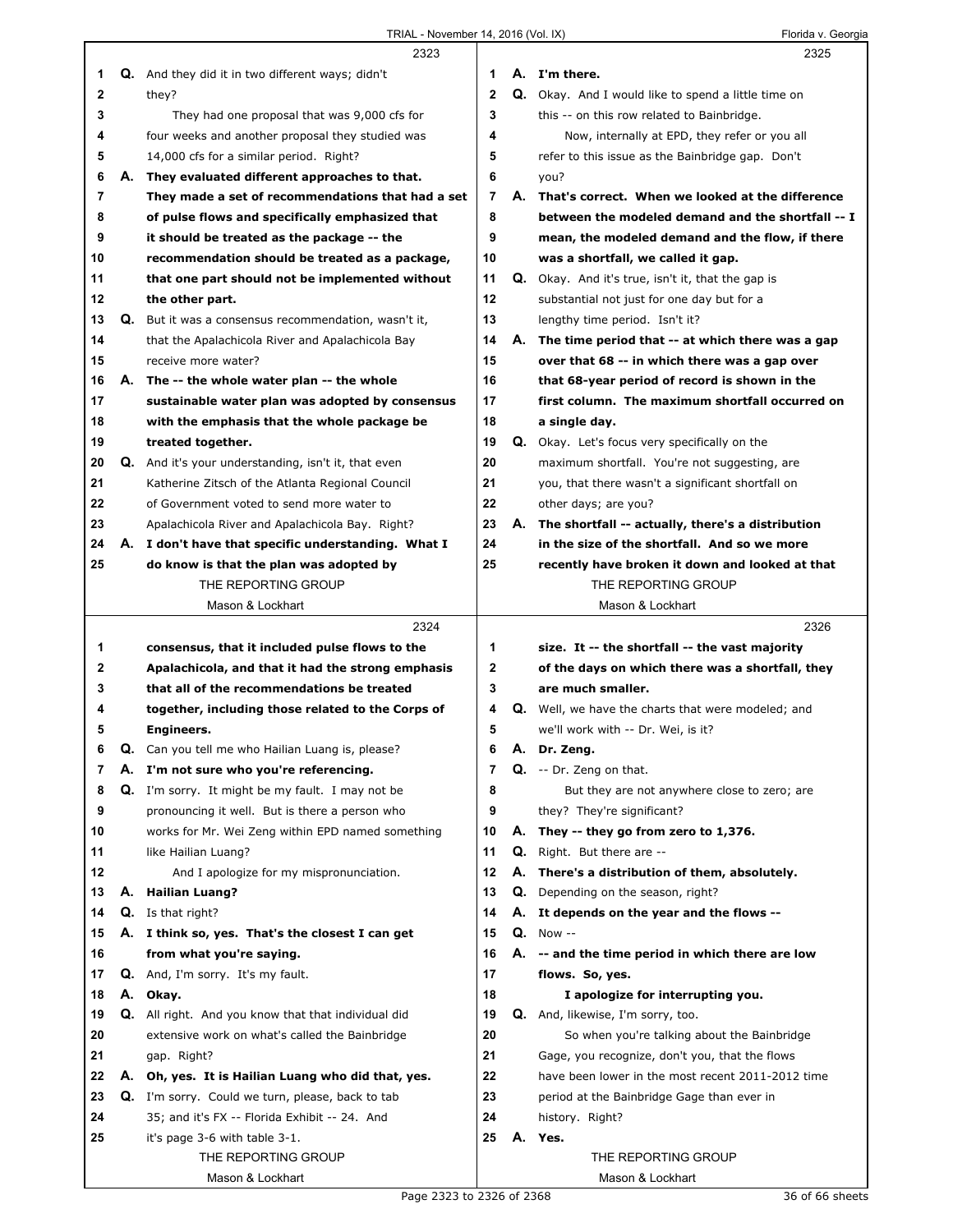|    |    | 2327                                                                      |                |    | 2329                                                                  |
|----|----|---------------------------------------------------------------------------|----------------|----|-----------------------------------------------------------------------|
| 1  |    | Q. Okay. So I would also like to talk for a minute                        | 1              |    | stream didn't affect Florida ignores the impact                       |
| 2  |    | about the -- the groundwater stainability                                 | $\mathbf{2}$   |    | of table 1, table 2, and table 3 and the baseflow                     |
| 3  |    | requirements. And there I would like to                                   | 3              |    | reductions in all the sub-basins listed there?                        |
| 4  |    | refer you to tab 36, please, which is Florida                             | 4              |    | A. Is there a question?                                               |
| 5  |    | Exhibit -- I'm sorry, Joint Exhibit 57. Are you                           | 5              |    | <b>Q.</b> I meant to end with an inflection that suggested            |
| 6  |    | with me?                                                                  | 6              |    | a question.                                                           |
| 7  |    | A. Yes. Sorry.                                                            | $\overline{7}$ |    | A. Oh.                                                                |
| 8  |    | Q. Can you turn with me, please, to page 8, page 9.                       | 8              |    | <b>Q.</b> All right. So let me now, if I might, go to                 |
| 9  |    | A. I'm there.                                                             | 9              |    | Exhibit -- it's at tab 30, and it's Exhibit                           |
| 10 |    | <b>Q.</b> Actually, I'm sorry, let's start with page 7.                   | 10             |    | GX-1247.                                                              |
| 11 |    | And do you see on page 7 where it says,                                   | 11             |    | A. I'm there.                                                         |
| 12 |    | sustainable yield estimate?                                               | 12             |    | Q. Okay. So this is the groundwater table in the                      |
| 13 |    | A. Yes.                                                                   | 13             |    | Upper Flint version which includes also the Upper                     |
| 14 |    | Q. And then it says, the Tennant method, in the very                      | 14             |    | Floridan Aquifer and the Dougherty Plain. It's                        |
| 15 |    | first words of the second paragraph.                                      | 15             |    | table 5-1 on page 5-3.                                                |
| 16 |    | A. Ido.                                                                   | 16             |    | A. I'm there.                                                         |
| 17 |    | Q. That Tennant method was the methodology employed.                      | 17             |    | Q. Okay. The Dougherty Plain is in the Lower Flint.                   |
| 18 |    | Right?                                                                    | 18             |    | Right?                                                                |
| 19 |    | A. That was the basis for the threshold chosen for                        | 19             |    | A. That's correct.                                                    |
| 20 |    | the -- what is called on the figure we looked at                          | 20             |    | <b>Q.</b> It's not a small area. It's a pretty large area;            |
| 21 |    | the violated baseflow criterion.                                          | 21             |    | isn't it?                                                             |
| 22 |    | Q. Okay. I understood when Mr. Primis walked                              | 22             |    | A. Yes.                                                               |
| 23 |    | through that figure with you, but I want to show                          | 23             |    | Q. Okay. Estimated 2050 groundwater withdrawals in                    |
| 24 |    | you something a little different; and that's on                           | 24             |    | millions of gallons per day, in parentheses. Do                       |
| 25 |    | page 8, if we might.                                                      | 25             |    | you see that at the top of the second column?                         |
|    |    | THE REPORTING GROUP                                                       |                |    | THE REPORTING GROUP                                                   |
|    |    | Mason & Lockhart                                                          |                |    | Mason & Lockhart                                                      |
|    |    |                                                                           |                |    |                                                                       |
|    |    |                                                                           |                |    |                                                                       |
|    |    | 2328                                                                      |                |    | 2330                                                                  |
| 1  |    | A. 8?                                                                     | 1              |    | A. Yes.                                                               |
| 2  |    | <b>Q.</b> Page 8 of tab $36 -$                                            | 2              |    | Q. All right. And then for Upper Floridan Aquifer,                    |
| 3  |    | A. Okay.                                                                  | 3              |    | the estimated 2050 withdrawal in a 75th                               |
| 4  |    | Q. -- Joint Exhibit 57.                                                   | 4              |    | percentile dry year is 681.                                           |
| 5  |    | And do you see at the bottom of the second                                | 5              |    | Do you see that?                                                      |
| 6  |    | paragraph the sentence that starts with, due to                           | 6              | Α. | I do.                                                                 |
| 7  |    | the cumulative effect on baseflow criterion, it                           | 7              | Q. | Now, if you read the figure directly to the right                     |
| 8  |    | became necessary to make reductions to the                                | 8              |    | of that under the title Sustainable Yield, the                        |
| 9  |    | multipliers until the baseflow criterion was no                           | 9              |    | 75th percentile dry year is 328 for the                               |
| 10 |    | longer violated?                                                          | 10             |    | sustainable yield of that Upper Floridan Aquifer                      |
| 11 |    | A. Ido.                                                                   | 11             |    | in the Dougherty Plain. Right?                                        |
| 12 |    | Q. All right. That's not one little river segment;                        | 12             |    | A. The range in the sustainable yield is not based                    |
| 13 |    | is it?                                                                    | 13             |    | on -- the range in the sustainable yield was                          |
| 14 | А. | No, but that's not how the sustainable yield                              | 14             |    | determined in a different way. But the number is                      |
| 15 |    | number was set.                                                           | 15             |    | 328. That's correct.                                                  |
| 16 |    | $Q.$ But $-$                                                              | 16             |    | <b>Q.</b> I'm just referring to the note below that table             |
| 17 |    | A. That's the method that was -- I mean, that's a                         | 17             |    | when I say 75th percentile.                                           |
| 18 |    | step in the method that was employed prior to the                         | 18             |    | A. That relates to the column with the estimated                      |
| 19 |    | results you saw.                                                          | 19             |    | groundwater withdrawal.                                               |
| 20 |    | <b>Q.</b> Right. But there were reductions in baseflow                    | 20             |    | Q. Yes, okay. That's right.                                           |
| 21 |    | across a whole range of streams, right, including                         | 21             |    | And that's 681, which is more than twice the                          |
| 22 |    | all of those different sub-basins on table 1 and                          | 22             |    | sustainable yield number 328; isn't it?                               |
| 23 |    | table 2 and table 3 on pages 9 and 10. Right?                             | 23             |    | A. That's correct.                                                    |
| 24 |    | A. Absolutely, yes.                                                       | 24             |    | Q. Now, a moment ago you, I believe, referred to                      |
| 25 |    | Q. And so saying it was one little stream and that<br>THE REPORTING GROUP | 25             |    | those surface water permits that have low flow<br>THE REPORTING GROUP |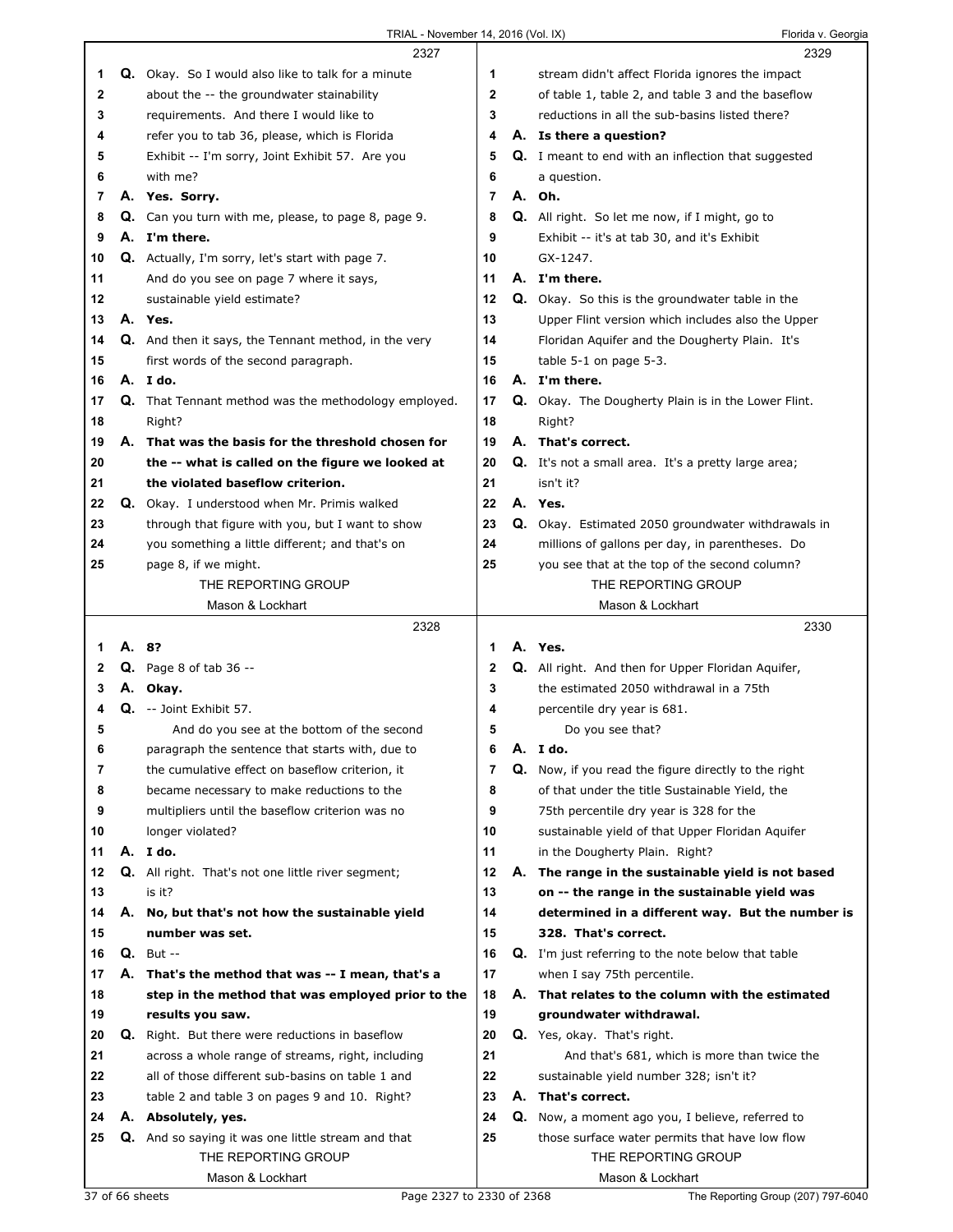|    |    | 2331                                                     |    | 2333                                                        |
|----|----|----------------------------------------------------------|----|-------------------------------------------------------------|
| 1  |    | protections; and you referred to 7Q10 and 25             | 1  | your 2014 stakeholder write-up; isn't it?                   |
| 2  |    | percent AAD. Right?                                      | 2  | A. That -- that is correct. Those changes were              |
| 3  |    | A. Yes.                                                  | 3  | considered modest.                                          |
| 4  |    | Q. And those -- those requirements, those low flow       | 4  | Q. Okay. Now, all right. I think you mentioned              |
| 5  |    | protections don't apply to any groundwater               | 5  | wastewater discharge just briefly when you were             |
| 6  |    | permits. Right?                                          | 6  | talking to Mr. Primis a moment ago. Do you                  |
| 7  |    | A. No. Because they -- the -- they are based on the      | 7  | recall that?                                                |
| 8  |    | flow that's in the stream.                               | 8  | A. Yes.                                                     |
| 9  |    | Q. Okay. So let's talk about how many surface water      | 9  | Q. Now, wastewater discharge is something that EPD          |
| 10 |    | permits there are in total in the entire ACF             | 10 | manages as a matter of implementing the Clean               |
| 11 |    | Basin. Do you know?                                      | 11 | Water Act. Right?                                           |
| 12 |    | A. I don't have that number, no.                         | 12 | A. That's correct.                                          |
| 13 |    | <b>Q.</b> It's 1598. And your testimony, I believe, was  | 13 | Q. And there's a certain amount of water that's             |
| 14 |    | that there are fewer than 30 that have the 25            | 14 | necessary to accommodate municipal and industrial           |
| 15 |    | percent AAD low flow protection. Is that                 | 15 | permit discharges from upstream permittees.                 |
| 16 |    | correct?                                                 | 16 | Correct?                                                    |
| 17 |    | A. Those are the permits that are subject -- that        | 17 | A. I'm not sure I understand the question.                  |
| 18 |    | were issued since the '06 plan was adopted and           | 18 | <b>Q.</b> All right. So EPD issues permits for municipal    |
| 19 |    | are subject to that, yes.                                | 19 | and industrial uses. Right?                                 |
| 20 |    | Q. Okay. And we have talked a little bit about           | 20 | A. Wastewater discharges.                                   |
| 21 |    | 7010. But let's focus on those that -- those             | 21 | Q. And it is governed in that exercise by Clean             |
| 22 |    | surface water permits that have a 7Q10 low flow          | 22 | Water Act requirements. Right?                              |
| 23 |    | protection level. I believe you said you didn't          | 23 | A. That's correct.                                          |
| 24 |    | know how many of those there were.                       | 24 | <b>Q.</b> Including NPDES, National Pollutant Discharge     |
| 25 | А. | That's correct.                                          | 25 | Elimination System requirements, right?                     |
|    |    | THE REPORTING GROUP                                      |    | THE REPORTING GROUP                                         |
|    |    | Mason & Lockhart                                         |    | Mason & Lockhart                                            |
|    |    |                                                          |    |                                                             |
|    |    |                                                          |    |                                                             |
|    |    | 2332                                                     |    | 2334                                                        |
| 1. |    | <b>Q.</b> Would you be surprised if it's fewer than 100? | 1  | A. That's correct.                                          |
| 2  |    | A. I actually would be surprised.                        | 2  | Q. And in order to ensure that those discharges do          |
| 3  |    | Q. And you don't know as you sit here today?             | 3  | not create a Clean Water Act problem, it's                  |
| 4  |    | A. I don't know; but I would be surprised, as I said     | 4  | necessary to meet a certain flow criteria; is it            |
| 5  |    | before, because of the number of permits we have         | 5  | not?                                                        |
| 6  |    | and the paper records in which those would be            | 6  | A. That is not correct, no. The -- there are                |
| 7  |    | documented. But I don't know.                            | 7  | certain flow levels that are assumed in                     |
| 8  |    | Q. Grandfathered surface water permits do not have       | 8  | determining the pollutant loads that are written            |
| 9  |    | 7Q10 low flow protection; do they?                       | 9  | into the permits.                                           |
| 10 |    | A. That's correct.                                       | 10 | <b>Q.</b> And if you are below those particular assumed low |
| 11 |    | Q. And there are quite a number of those; aren't         | 11 | flow criteria, you could have a significant                 |
| 12 |    | there?                                                   | 12 | problem under the Clean Water Act; couldn't you?            |
| 13 |    | A. There -- yes. There is a portion of those that        | 13 | A. I think it depends on what's going on and how the        |
| 14 |    | would be substantial, yes.                               | 14 | permit is written. I think there's a number of              |
| 15 |    | Q. Okay. Now, I believe Mr. Primis asked you about       | 15 | specific -- there's not a general answer to that            |
| 16 |    | the 2014 amendments; and he referred to an               | 16 | question. It depends on the specifics.                      |
| 17 |    | irrigation efficiency number. Is that right?             | 17 | Q. And you know, don't you, that the criteria for           |
| 18 |    | 2014 amendments to the Flint River Drought               | 18 | Bainbridge -- the annual criteria for Bainbridge            |
| 19 |    | Protection Act.                                          | 19 | under the NPDES permits was 2,500 cfs for                   |
| 20 |    | A. Yes. There were 2014 amendments.                      | 20 | wastewater simulation?                                      |
| 21 | Q. | And there was a number for irrigation efficiency         | 21 | A. I'm not aware of what annual criteria you're             |
| 22 |    | in there. Right?                                         | 22 | speaking of.                                                |
| 23 |    | A. A performance standard for irrigation efficiency      | 23 | <b>Q.</b> I'm talking about the annual criteria identified  |
| 24 |    | was amended into the statute.                            | 24 | in the 2006 plan. Are you familiar with that?               |
| 25 |    | Q. That is the statute that you called modest in         | 25 | A. The -- the annual criteria for the wastewater            |
|    |    | THE REPORTING GROUP<br>Mason & Lockhart                  |    | THE REPORTING GROUP<br>Mason & Lockhart                     |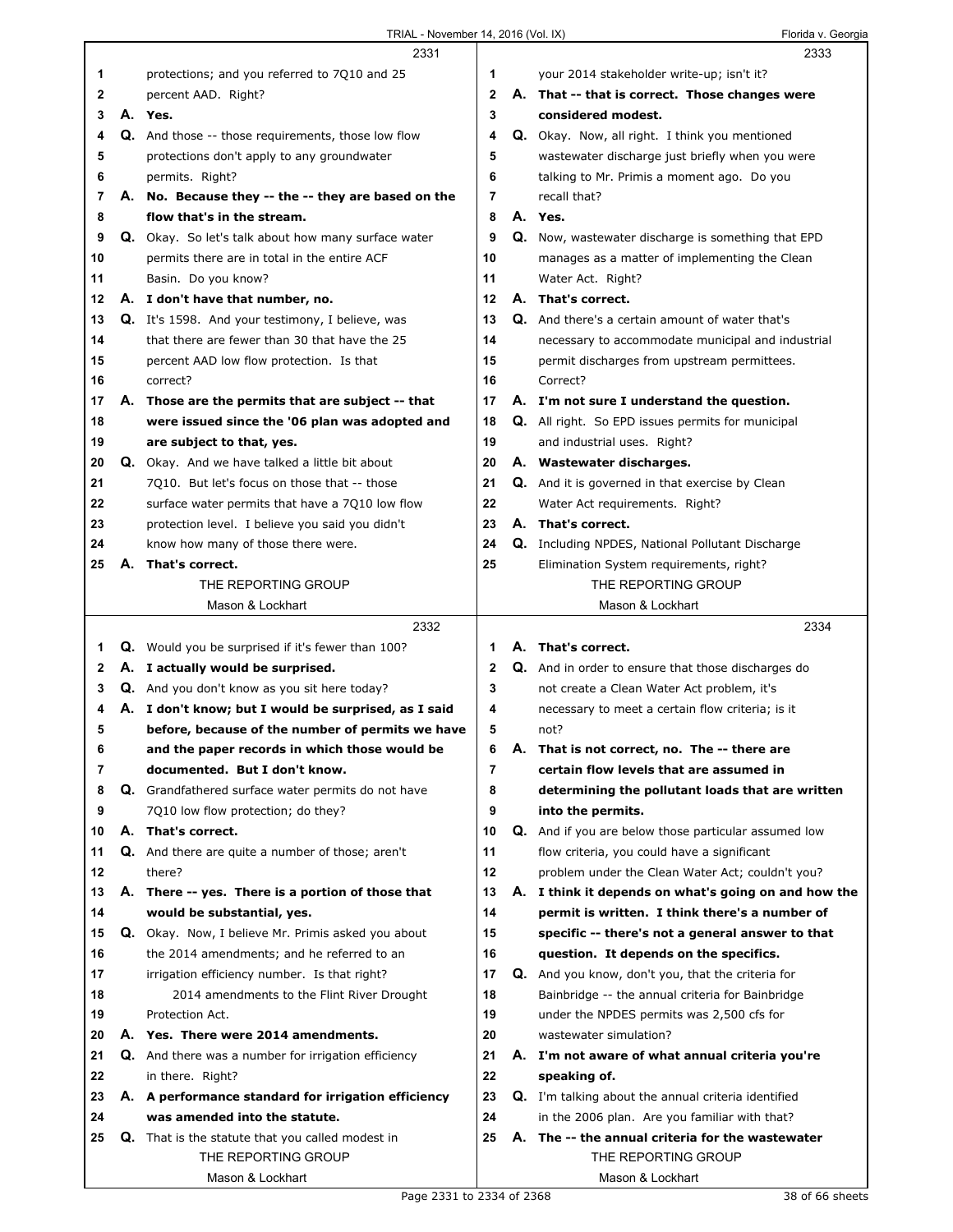|              |    | 2335                                                       |              |    | 2337                                              |  |
|--------------|----|------------------------------------------------------------|--------------|----|---------------------------------------------------|--|
| 1            |    | permits?                                                   | 1            |    | wouldn't it?                                      |  |
| $\mathbf{2}$ |    | $Q.$ Yes.                                                  | $\mathbf{2}$ | А. | Those -- that was one of the options evaluated.   |  |
| 3            |    | A. Those permits are reevaluated every five years.         | 3            |    | The plan was adopted after evaluation of that,    |  |
| 4            |    | Q. Right. But they hadn't changed as of 2006; had          | 4            |    | among other options. And the approach to          |  |
| 5            |    | they?                                                      | 5            |    | permitting those plans was specific               |  |
| 6            |    | A. That's no longer true.                                  | 6            |    | restrictions -- I mean, permitting those          |  |
| 7            |    | Q. All right. Does Mr. -- is it Zeng, Zung?                | 7            |    | applications with specific restrictions was       |  |
| 8            |    | A. Zeng.                                                   | 8            |    | adopted in the way I just -- I described earlier. |  |
| 9            |    | <b>Q.</b> Zeng. Does he -- is he involved in that process? | 9            |    | Q. And United States Fish and Wildlife Service    |  |
| 10           |    | A. He is not.                                              | 10           |    | disagreed with that approach. Didn't they?        |  |
| 11           |    | <b>Q.</b> And is Mr. -- is Ms. Luang involved in that      | 11           |    | A. The United States Fish and Wildlife Service is |  |
| 12           |    | process?                                                   | 12           |    | focused on one particular outcome in the basin.   |  |
| 13           |    | A. She is not.                                             | 13           |    | Georgia EPD has responsibility for multiple uses  |  |
| 14           |    | Q. All right.                                              | 14           |    | and balancing those uses. And we continue to      |  |
| 15           |    | A. She's watershed manager.                                | 15           |    | work in a very cordial and constructive manner    |  |
| 16           |    | $Q.$ And as of 2006 was the number 2,500?                  | 16           |    | with Fish and Wildlife Service on the mussel      |  |
| 17           |    | A. I don't know.                                           | 17           |    | issues in the basin.                              |  |
| 18           |    | Q. Okay.                                                   | 18           |    | Q. Thank you. Is there currently a habitat        |  |
| 19           |    | A. I don't have that number.                               | 19           |    | conservation plan in place in the Flint River     |  |
| 20           |    | I'm still not sure exactly what number you're              | 20           |    | Basin with U.S. Fish and Wildlife?                |  |
| 21           |    | talking about. They're permit-specific numbers,            | 21           |    | A. There is not.                                  |  |
| 22           |    | so that's why I'm unclear.                                 | 22           |    | MR. PERRY: Thank you, your Honor.                 |  |
| 23           |    | <b>Q.</b> All right. Now, let's go, if we could, to tab    | 23           |    | MR. PRIMIS: No further questions, your            |  |
| 24           |    | 11, please.                                                | 24           |    | Honor.                                            |  |
| 25           |    | A. I'm there.                                              | 25           |    | SPECIAL MASTER LANCASTER: You're going            |  |
|              |    | THE REPORTING GROUP                                        |              |    | THE REPORTING GROUP                               |  |
|              |    | Mason & Lockhart                                           |              |    | Mason & Lockhart                                  |  |
|              |    |                                                            |              |    |                                                   |  |
|              |    | 2336                                                       |              |    | 2338                                              |  |
| 1            |    | <b>Q.</b> Okay. Now, I believe that Mr. Primis asked you   | 1            |    | to have to help me. Is the ACF Stakeholders       |  |
| 2            |    | about the sensitivity of Spring Creek and                  | $\mathbf{2}$ |    | water management plan which Mr. Primis asked      |  |
| 3            |    | Ichawaynochaway Creek when he talked about the             | 3            |    | you about the one that was issued on March        |  |
| 4            |    | 2006 plan. You referred to red capacity and                | 4            |    | 13, 2015 -- May 13, 2015?                         |  |
| 5            |    | restricted -- and orange capacity restricted use           | 5            |    | THE WITNESS: I believe that's the date.           |  |
| 6            |    | areas. Right?                                              | 6            |    | 2015 is the year in which it was issued.          |  |
| 7            |    | A. Yeah. There are portions of those red and               | 7            |    | SPECIAL MASTER LANCASTER: And am I                |  |
| 8            |    | yellow -- portions of those two sub-basins,                | 8            |    | correct that you have been identified to          |  |
| 9            |    | Ichawaynochaway and Spring Creek, are identified           | 9            |    | provide testimony on Georgia's management of      |  |
| 10           |    | as red and yellow areas.                                   | 10           |    | water use?                                        |  |
| 11           |    | <b>Q.</b> It's true -- I'm sorry.                          | 11           |    | THE WITNESS: Yes, sir.                            |  |
| 12           | А. | I'm done.                                                  | 12           |    | SPECIAL MASTER LANCASTER: You're not              |  |
| 13           |    | <b>Q.</b> It's true, is it not, that the number of         | 13           |    | called upon to testify as to causation?           |  |
| 14           |    | permitted acres in all of those areas, all of              | 14           |    | THE WITNESS: I -- I'm not sure I                  |  |
| 15           |    | those capacity-use areas, have increased since             | 15           |    | understand the distinction.                       |  |
| 16           |    | 1999; isn't it?                                            | 16           |    | SPECIAL MASTER LANCASTER: Well, Florida           |  |
| 17           |    | A. Yes. Because there are those -- that was                | 17           |    | says that the problems arise because of           |  |
| 18           |    | specifically specified in the '06 plan that that           | 18           |    | mismanagement by Georgia of excessive water       |  |
| 19           |    | would happen. And there were restrictions on the           | 19           |    | use. And you're not testifying that -- in         |  |
| 20           |    | ways in which those permits would be granted.              | 20           |    | defense of Georgia on that point, you're not      |  |
| 21           |    | Q. But it would have been possible in 2006 or,             | 21           |    | testifying as to causation in that legal          |  |
| 22           |    | indeed, beforehand to stop granting new                    | 22           |    | context?                                          |  |
| 23           |    | permits --                                                 | 23           |    | THE WITNESS: What I'm trying to do is             |  |
| 24           |    | A. Those --                                                | 24           |    | provide information to you about what we do       |  |
| 25           |    | <b>Q.</b> -- in those restricted capacity use areas;       | 25           |    | in our approach to reasonable water use in        |  |
|              |    | THE REPORTING GROUP                                        |              |    | THE REPORTING GROUP                               |  |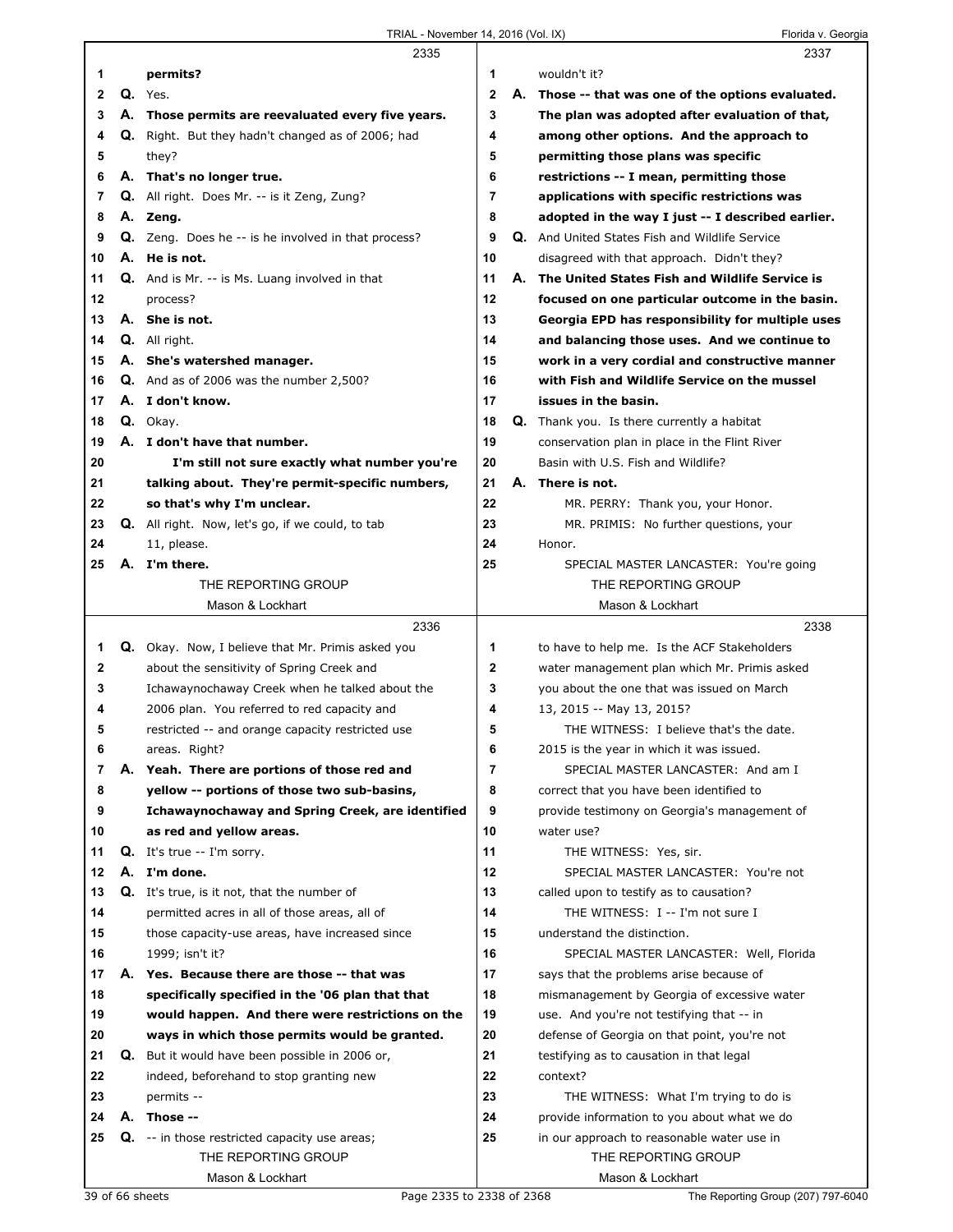| TRIAL - November 14, 2016 (Vol. IX) |  |  |
|-------------------------------------|--|--|

|                | 2339                                          |                | 2341                                          |
|----------------|-----------------------------------------------|----------------|-----------------------------------------------|
| 1              | implementing our responsible water management | 1              | suggesting we're done for the day?            |
| $\mathbf{2}$   | program in the Basin. I'm not sure I have     | $\mathbf{2}$   | MR. PRIMIS: If it pleases the Court,          |
| 3              | the legal background to answer your question, | 3              | your Honor.                                   |
| 4              | sir.                                          | 4              | SPECIAL MASTER LANCASTER: It pleases me       |
| 5              | SPECIAL MASTER LANCASTER: I'm not sure        | 5              | very much.                                    |
| 6              | I phrased it properly.                        | 6              | As you're aware, the bankruptcy judge,        |
| $\overline{7}$ | Let me ask you another question, and          | $\overline{7}$ | Judge Cary, has been very generous in letting |
| 8              | then I'm done. Is diagnosing the causal       | 8              | us use the facilities. He needs them          |
| 9              | factors of change at the ecosystem level      | 9              | tomorrow. And so we won't be back here until  |
| 10             | difficult?                                    | 10             | Wednesday.                                    |
| 11             | THE WITNESS: It is, because there are         | 11             | I'm sure you're also aware that tonight       |
| 12             | so many potential factors. So if you think    | 12             | is the night of the supermoon. I would        |
| 13             | about a -- here I could talk about causation, | 13             | suggest that you go and have a good meal      |
| 14             | not from a legal standpoint --                | 14             | somewhere, stare at the sky and see the       |
| 15             | SPECIAL MASTER LANCASTER: Right.              | 15             | supermoon. It will be another 18 years        |
| 16             | THE WITNESS: -- but from an                   | 16             | before it happens again. I at least won't be  |
| 17             | environmental standpoint.                     | 17             | here. You probably will, but I certainly      |
| 18             | If you think about an end point, you          | 18             | won't.                                        |
| 19             | observe an end point result; and you think    | 19             | And while I'm on this topic, let me just      |
| 20             | about the different factors that can lead to  | 20             | suggest to you all -- and this is just a      |
| 21             | that. In the environment you have so many of  | 21             | suggestion -- and it applies for everyone,    |
| 22             | those occurring at the same time, and they    | 22             | not just the lawyers, Jon Walton, Mr. Smith,  |
| 23             | vary so much.                                 | 23             | all of you. I, for one, would enjoy it very   |
| 24             | The other factor that contributes to the      | 24             | much if you would, when you're done, if we    |
| 25             | difficulty in it is the lag in time. So a     | 25             | are ever done, when you are finished with     |
|                | THE REPORTING GROUP                           |                | THE REPORTING GROUP                           |
|                | Mason & Lockhart                              |                | Mason & Lockhart                              |
|                |                                               |                |                                               |
|                | 2340                                          |                | 2342                                          |
| 1              | factor may change here, but the effect of it  | 1              | having eaten in these several places, if,     |
| 2              | may become evident at this point in time. So  | $\mathbf{2}$   | without consulting with someone else, you     |
| 3              | it is -- it is a significant challenge.       | 3              | would tell me -- give me your opinion of the  |
| 4              | SPECIAL MASTER LANCASTER: You've got          | 4              | food. Good food? Too expensive? Good          |
| 5              | precipitation; you've got evaporation, among  | 5              | accommodations? That sort of thing. If you    |
| 6              | others. And those factors change depending    | 6              | want, I'll share the results either           |
| 7              | upon season and drought, for example?         | 7              | anonymously or directly with you. But I       |
| 8              | Thank you.                                    | 8              | would appreciate it. And that's just me.      |
| 9              | Questions?                                    | 9              | We're adjourned.                              |
| 10             | MR. PERRY: Nothing further, your Honor.       | 10             | MR. PRIMIS: Thank you, your Honor.            |
| 11             | MR. PRIMIS: Nothing further, your             | 11             | MR. PERRY: Thank you.                         |
| 12             | Honor.                                        | 12             | SPECIAL MASTER LANCASTER: See you all         |
| 13             | SPECIAL MASTER LANCASTER: You're off          | 13             | Wednesday.                                    |
| 14             | the hook.                                     | 14             | (Time Noted: 2:30 p.m.)                       |
| 15             | THE WITNESS: So, your Honor, I spilled        | 15             | (Proceeding adjourned to Wednesday,           |
| 16             | water here. I need to clean it up. I'm        | 16             | November 16, 2016, at 9:00 a.m.)              |
| 17             | sorry.                                        | 17             | (End of day)                                  |
| 18             | MR. PRIMIS: We'll clean up after.             | 18             |                                               |
| 19             | Don't worry about it, Doctor.                 | 19             |                                               |
| 20             | THE WITNESS: Thank you.                       | 20             |                                               |
| 21             | MR. PERRY: Your Honor, due to what I          | 21             |                                               |
| 22             | mentioned this morning about accommodating    | 22             |                                               |
| 23             | schedules for our hydrologists, we don't have | 23             |                                               |
| 24             | a witness readily available at this time.     | 24             |                                               |
| 25             | SPECIAL MASTER LANCASTER: Are you             | 25             |                                               |
|                | THE REPORTING GROUP<br>Mason & Lockhart       |                | THE REPORTING GROUP<br>Mason & Lockhart       |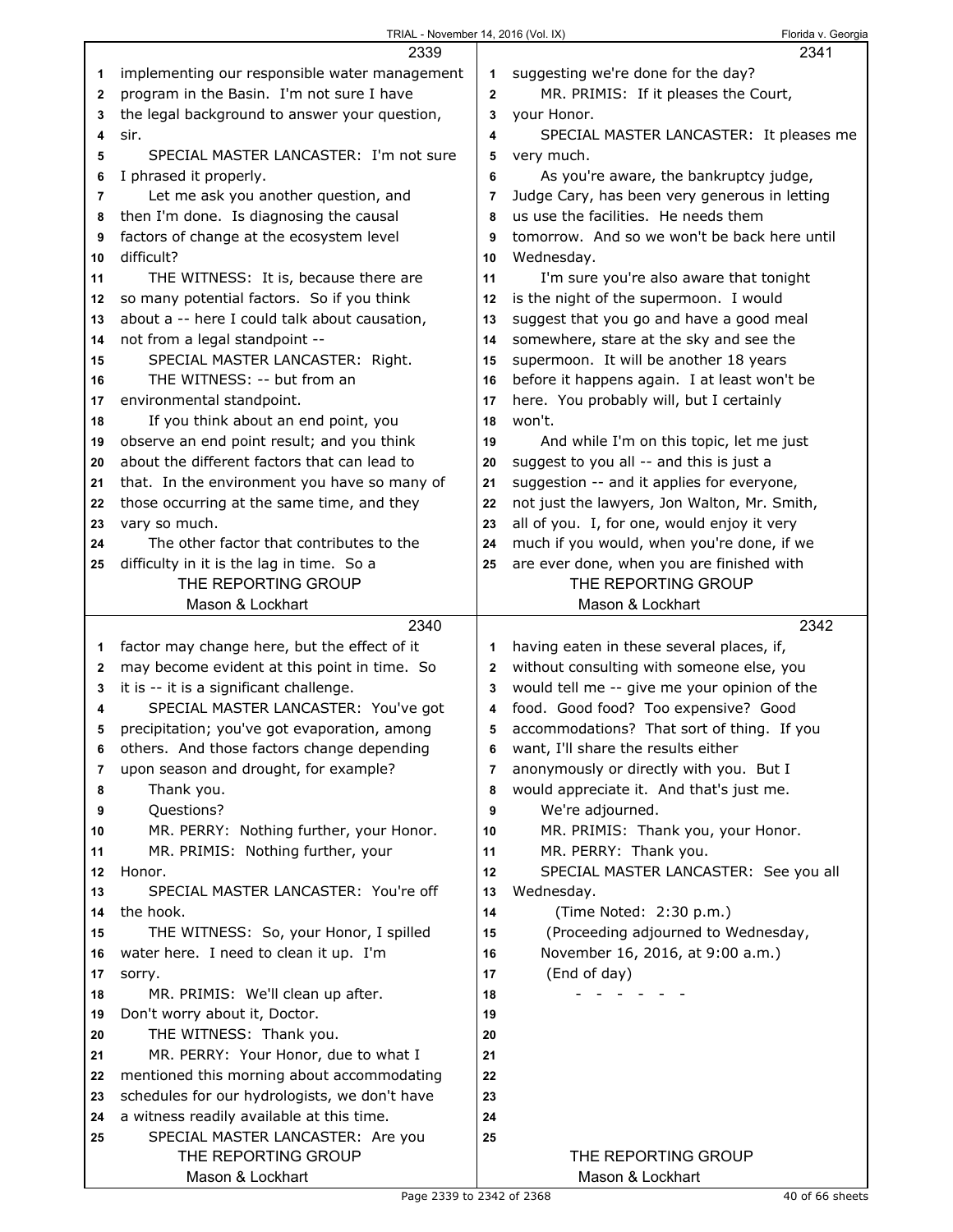|    | 2343                                          |
|----|-----------------------------------------------|
| 1  | <b>CERTIFICATE</b>                            |
| 2  | I, Claudette G. Mason, a Notary Public        |
| 3  | in and for the State of Maine, hereby certify |
| 4  | that the foregoing pages are a correct        |
| 5  | transcript of my stenographic notes of the    |
| 6  | Proceedings.                                  |
| 7  | I further certify that I am a                 |
| 8  | disinterested person in the event or outcome  |
| 9  | of the above-named cause of action.           |
| 10 | IN WITNESS WHEREOF, I subscribe my hand       |
| 11 | this 7th day of December, 2016.               |
| 12 |                                               |
| 13 |                                               |
| 14 |                                               |
| 15 | /s/ Claudette G. Mason                        |
|    | Claudette G. Mason, RMR, CRR                  |
| 16 | Court Reporter                                |
|    |                                               |
| 17 | My Commission Expires                         |
|    | June 9, 2019.                                 |
| 18 |                                               |
| 19 |                                               |
| 20 |                                               |
| 21 |                                               |
| 22 |                                               |
| 23 |                                               |
| 24 |                                               |
| 25 |                                               |
|    | THE REPORTING GROUP                           |
|    | Mason & Lockhart                              |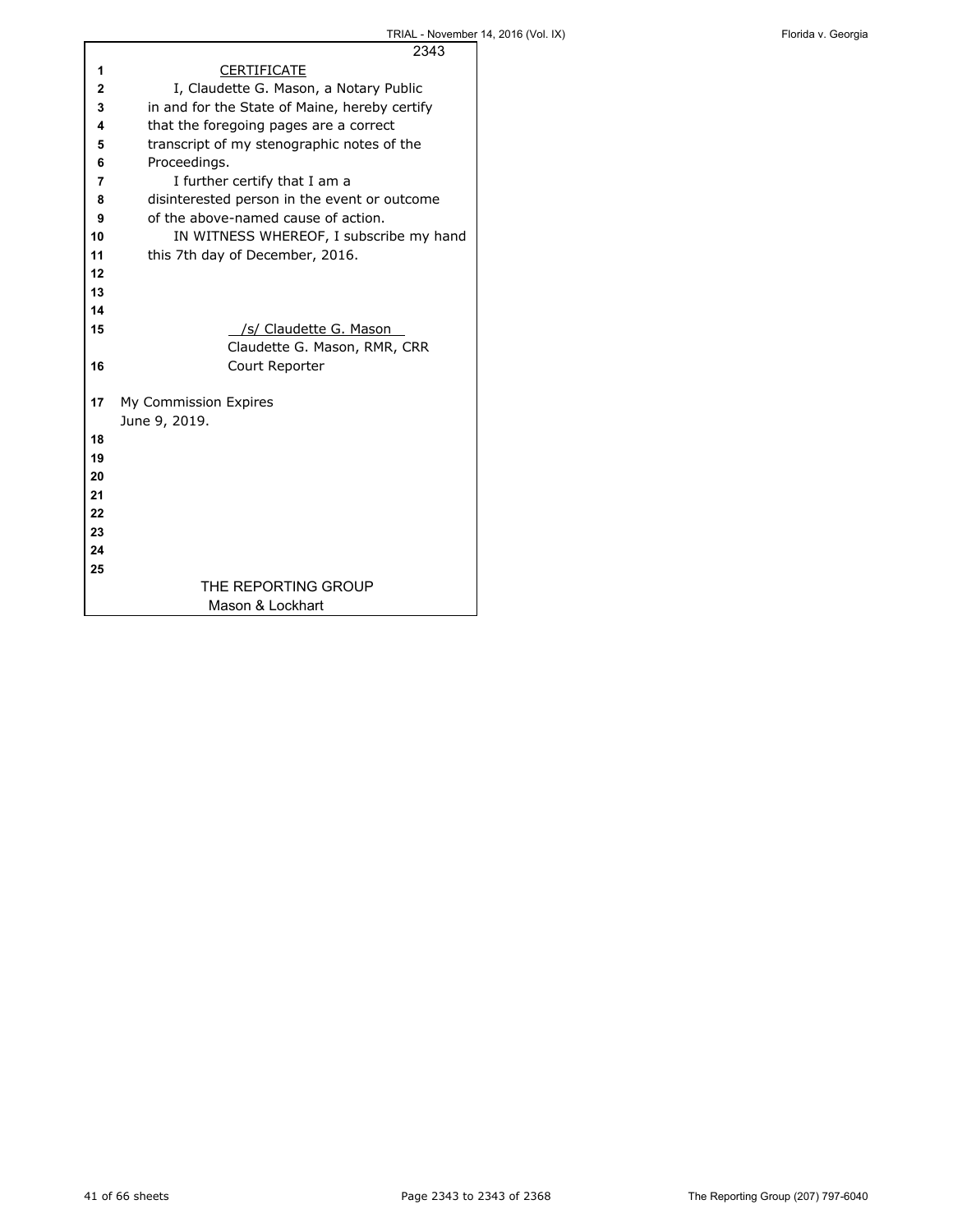|                            | $13$ [5] - 2206:18,          | 2000 [2] - 2198:17,                  | 2315:22, 2332:16,           | 2287 [1] - 2184:4    |
|----------------------------|------------------------------|--------------------------------------|-----------------------------|----------------------|
|                            | 2208:16, 2214:25,            | 2283:12                              | 2332:18, 2332:20,           | 2292 [1] - 2184:6    |
| $'06$ [7] - 2230:11,       | 2338:4                       | 2002 [1] - 2283:14                   | 2333:1                      | 2297 [1] - 2184:7    |
| 2230:14, 2295:10,          | 132 [1] - 2196:4             | 2003 [1] - 2193:25                   | 2015 [6] - 2199:7,          | 2299 [1] - 2184:12   |
| 2295:16, 2296:2,           | 134 [1] - 2208:24            | 2006 [37] - 2188:21,                 | 2266:22, 2277:3,            | 22nd [1] - 2315:1    |
| 2331:18, 2336:18           | 14 [4] - 2183:13,            | 2188:24, 2198:22,                    | 2338:4, 2338:6              | 23 [10] - 2188:22,   |
| <b>'80's</b> [1] - 2248:16 | 2208:9, 2208:11,             | 2199:1, 2214:12,                     | $2016$ [8] - 2183:13,       | 2189:7, 2189:10,     |
|                            | 2315:25                      | 2214:25, 2217:14,                    | 2213:1, 2213:8,             | 2189:13, 2220:20,    |
|                            | 14,000 [1] - 2323:5          | 2217:18, 2217:21,                    | 2213:14, 2213:24,           | 2220:21, 2233:2,     |
|                            | $142$ [1] - 2183:1           | 2218:22, 2220:20,                    | 2277:3, 2342:16,            | 2241:9, 2253:21,     |
| /s [1] - 2343:15           | <b>146</b> $[2] - 2253:11$ , | 2220:25, 2224:22,                    | 2343:11                     | 2292:23              |
|                            | 2253:21                      | 2228:15, 2230:22,                    | <b>2019</b> [1] - 2343:17   | 2306 [1] - 2184:12   |
| 0                          | 147 [1] - 2253:25            | 2234:10, 2285:8,                     | 2050 [2] - 2329:23,         | 2309 [1] - 2184:10   |
| 02353500 $[1]$ -           | 148 [2] - 2253:11,           | 2288:12, 2288:14,                    | 2330:3                      | 2314 [1] - 2184:25   |
| 2233:20                    | 2253:21                      | 2288:23, 2288:24,                    | 21 [9] - 2188:20,           | 2321 [1] - 2184:4    |
|                            | <b>15</b> $[1] - 2314.8$     | 2289:9, 2289:23,                     | 2188:23, 2214:13,           | 2324 [1] - 2184:12   |
|                            |                              | 2290:10, 2290:22,                    | 2217:14, 2220:21,           |                      |
| 1                          | 154 [1] - 2270:16            | 2291:11, 2294:4,                     | 2222:11, 2224:22,           | 2326 [1] - 2184:7    |
| <b>1</b> $[7] - 2231:7$ ,  | $1598$ [1] - 2331:13         | 2294:25, 2295:22,                    | 2225:4, 2278:13             | 2329 [1] - 2184:24   |
| 2241:20, 2259:2,           | 16 [3] - 2195:2.             | 2296:24, 2316:14,                    |                             | 2353500 [1] - 2234:5 |
| 2276:16, 2302:3,           | 2210:15, 2342:16             |                                      | 21,000 [1] - 2211:15        | $24$ [7] - 2223:17,  |
| 2328:22, 2329:2            | $17$ [9] - 2214:12,          | 2334:24, 2335:4,<br>2335:16, 2336:4, | $213$ [1] - 2276:6          | 2234:7, 2234:8,      |
| 1,295 [3] - 2245:6,        | 2214:13, 2216:3,             |                                      | 2187 [1] - 2184:3           | 2248:19, 2255:17,    |
| 2246:2, 2255:19            | 2216:5, 2220:21,             | 2336:21                              | 2188 [4] - 2184:6,          | 2283:16, 2324:24     |
| 1,376 [6] - 2255:23,       | 2222:11, 2224:21,            | 2007 [2] - 2228:8,                   | 2184:19, 2184:20,           | $25$ [25] - 2230:21, |
|                            | 2292:23, 2314:8              | 2228:21                              | 2184:22                     | 2231:15, 2231:21,    |
| 2301:16, 2302:4,           | 18 [4] - 2214:23,            | 2008 [4] - 2228:11,                  | 2189 [2] - 2184:12,         | 2233:14, 2233:18,    |
| 2304:2, 2304:24,           | 2216:11, 2217:7,             | 2228:21, 2229:22,                    | 2184:19                     | 2234:10, 2235:2,     |
| 2326:10                    | 2341:15                      | 2297:7                               | 2190 [2] - 2184:13,         | 2235:4, 2235:6,      |
| $1.1$ [1] - 2200:4         | 19 [3] - 2225:17,            | 2010 [1] - 2308:21                   | 2184:23                     | 2235:21, 2236:1,     |
| $10$ [5] - 2199:13,        | 2227:10, 2230:5              | 2011 [16] - 2235:17,                 | 2192 [1] - 2184:4           | 2236:3, 2236:6,      |
| 2222:21, 2251:23,          | 1990 [1] - 2256:23           | 2236:5, 2236:23,                     | 2193 [1] - 2184:4           | 2236:18, 2236:22,    |
| 2300:6, 2328:23            | 1991 [1] - 2193:25           | 2237:1, 2237:11,                     | 2194 [1] - 2184:11          | 2237:15, 2248:19,    |
| <b>100</b> [3] - 2207:6,   | 1999 [14] - 2195:2,          | 2241:9, 2241:19,                     | 2195 [1] - 2184:23          | 2249:2, 2295:25,     |
| 2232:18, 2332:1            | 2196:2, 2196:19,             | 2247:4, 2256:5,                      | 2196 [1] - 2184:9           | 2296:14, 2315:8,     |
| 101 $[1] - 2310:4$         | 2196:21, 2197:19,            | 2256:16, 2259:21,                    | 22 [1] - 2227:24            | 2315:10, 2331:1,     |
| $104$ [2] - 2188:3,        | 2198:12, 2198:15,            | 2259:23, 2277:8,                     | 2208 [1] - 2184:21          | 2331:14              |
| 2188:6                     | 2200:7, 2200:9,              | 2277:14, 2277:18,                    | 2214 [1] - 2184:6           | $26$ [1] - 2237:8    |
| 104,000 [1] - 2198:19      | 2200:13, 2288:25,            | 2300:7                               | 2216 [1] - 2184:14          | 27 [2] - 2237:20,    |
| <b>105</b> [2] - 2276:4,   | 2289:18, 2290:9,             | 2011-2012 [1] -                      | 2225 [2] - 2184:15,         | 2238:3               |
| 2277:23                    | 2336:16                      | 2326:22                              | 2184:16                     | $28$ [2] - 2240:9,   |
| 10:36 [1] - 2224:17        |                              | 2012 [23] - 2199:17,                 |                             | 2297:13              |
| 10:50 [1] - 2224:19        | $\mathbf{2}$                 | 2199:21, 2201:12,                    | 2227 [1] - 2184:11          |                      |
| 11 [2] - 2240:13,          |                              | 2235:24, 2236:5,                     | 2233 [1] - 2184:18          | 29 [1] - 2241:7      |
| 2335:24                    | 2 [8] - 2194:7,              | 2237:11, 2245:21,                    | $2237$ [1] - 2184:13        | 291504 [1] - 2280:18 |
| 110 [1] - 2190:21          | 2194:18, 2215:13,            | 2250:22, 2256:5,                     | 2238 [1] - 2184:22          | 291505 [1] - 2279:14 |
| 11:51 [1] - 2270:6         | 2218:21, 2241:17,            | 2256:16, 2258:2,                     | 2240 [1] - 2184:7           | $2:30$ [1] - 2342:14 |
| <b>12</b> [7] - 2200:16,   | 2260:2, 2328:23,             | 2258:6, 2265:3,                      | 2241 [1] - 2184:14          |                      |
| 2201:7, 2213:6,            | 2329:2                       | 2266:1, 2266:7,                      | 2243 [1] - 2184:24          | 3                    |
| 2303:17, 2303:18,          | 2,500 [6] - 2205:16,         | 2267:16, 2267:22,                    | 2251 [1] - 2184:20          | $3$ [10] - 2219:4,   |
| 2303:19, 2303:22           | 2208:12, 2209:8,             | 2268:3, 2269:2,                      | $2255$ [1] - 2184:12        | 2220:10, 2263:19,    |
| 120 [1] - 2191:14          | 2257:5, 2334:19,             | 2269:12, 2276:24,                    | 2257 [1] - 2184:18          | 2267:6, 2268:8,      |
| 1200 [1] - 2244:22         | 2335:16                      | 2277:9, 2277:14                      | 2260 [1] - 2184:21          | 2276:13, 2276:15,    |
|                            | $2,506$ [2] - 2246:5,        | $2013$ [3] - 2226:3,                 | 2263 [1] - 2184:19          | 2277:23, 2328:23,    |
| $121$ [1] - 2191:10        | 2255:25                      | 2250:24, 2285:18                     | $2264$ [1] - 2184:8         | 2329:2               |
| 1247 [1] - 2243:23         |                              |                                      | 2269 [1] - 2184:16          |                      |
| $125$ [3] - 2201:24,       | $2.3$ [1] - 2224:24          | <b>2014</b> [16] - 2234:2,           | 2270 [1] - 2184:9           | $3-1$ [3] - 2255:20, |
| 2205:5, 2213:7             | $2.9$ [1] - 2222:7           | 2275:21, 2276:1,                     | 2276 [1] - 2184:8           | 2300:16, 2324:25     |
| <b>127</b> [2] - 2203:9,   | 20 [2] - 2220:12,            | 2276:9, 2276:21,                     | 2278 [1] - 2184:17          | $3-3$ [1] - 2306:11  |
| 2204:4                     | 2270:2                       | 2278:13, 2286:4,                     | $2281$ [1] - 2184:17        | $3-6$ [4] - 2255:16, |
| 1284553 [1] - 2188:16      | 20-fold [1] - 2268:14        | 2286:17, 2314:20,                    |                             | 2300:15, 2300:21,    |
| 12:58 [1] - 2270:8         | 200-page [1] - 229<br>THE    | REPORTING                            | GROUP <sup>1</sup> -2184:15 | 2324:25              |
|                            |                              | $Mason$ for $k$ and $N+1$            |                             |                      |

Mason & Lockhart <u>external and the 2342 of 66 sheets</u>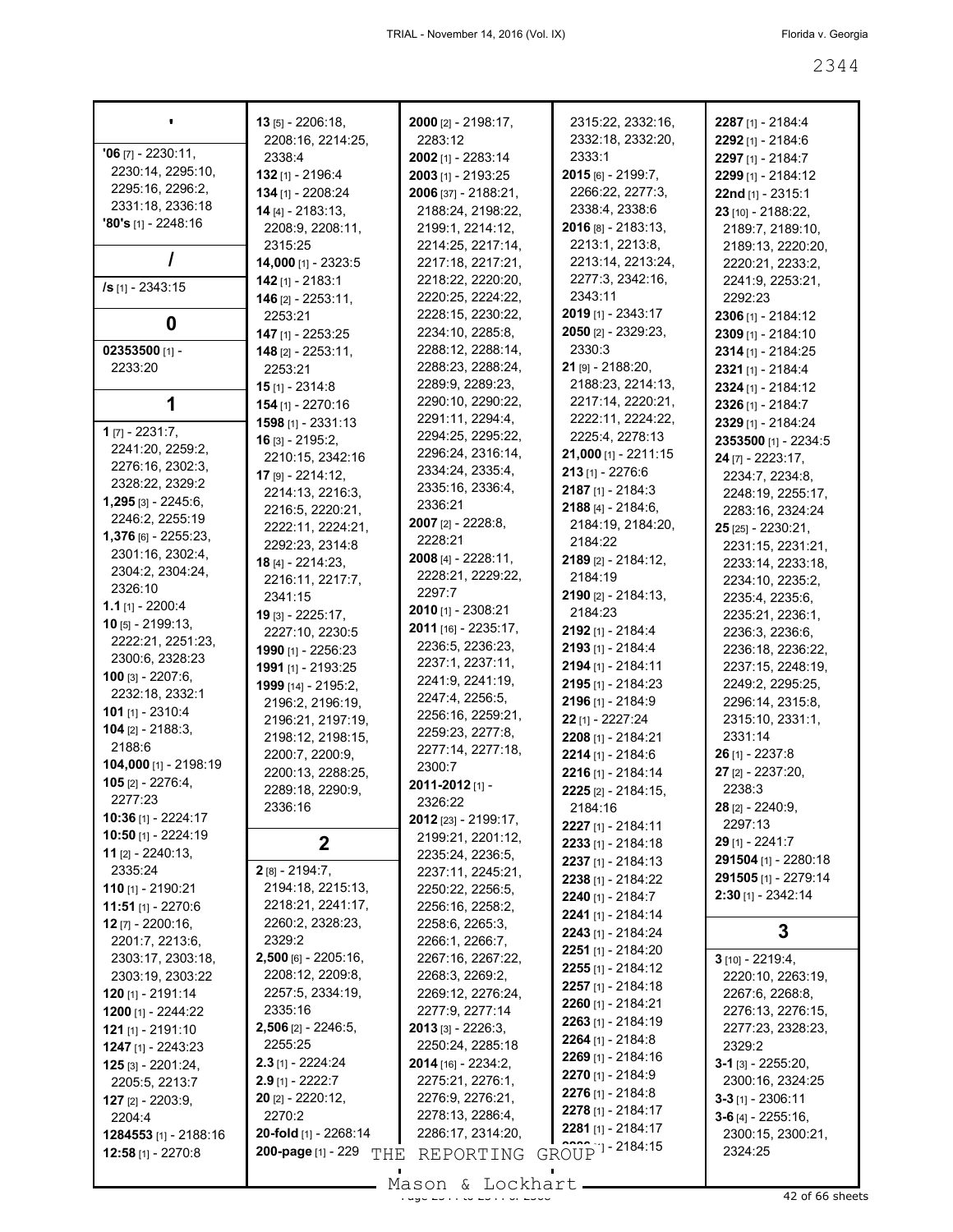| $3-9$ [1] - 2306:10                        | 2224:23                                    | 2256:24, 2257:2,<br>2257:5, 2331:1, | 2250:15, 2319:12                      | 2200:12, 2202:18,<br>2205:10, 2207:6, |
|--------------------------------------------|--------------------------------------------|-------------------------------------|---------------------------------------|---------------------------------------|
| $3.1$ [1] - 2300:21<br>$3.5$ [3] - 2284:8, | 5                                          | 2331:21, 2331:22,                   | above-entitled [1] -<br>2183:10       | 2208:13, 2209:1,                      |
|                                            |                                            | 2332:9                              | above-named [1] -                     | 2209:7, 2213:13,                      |
| 2284:16, 2285:3<br>$30$ [19] - 2191:3,     | $5$ [2] - 2194:18,                         | 7th [1] - 2343:11                   | 2343:9                                | 2278:1, 2336:14                       |
| 2204:6, 2204:23,                           | 2236:24                                    |                                     | abreast [1] - 2318:12                 | act [1] - 2265:8                      |
| 2206:12, 2208:11,                          | 5-1 $[4] - 2244:6$                         | 8                                   | absolutely [3] -                      | Act $[28] - 2221:8$                   |
| 2231:3, 2231:4,                            | 2244:22, 2244:24,                          |                                     | 2235:8, 2326:12,                      | 2222:15, 2228:20,                     |
| 2231:6, 2231:18,                           | 2329:15                                    | $8$ [12] - 2196:6,                  | 2328:24                               | 2258:6, 2258:19,                      |
| 2239:20, 2240:1,                           | $5-3$ [1] - 2329:15                        | 2196:11, 2196:23,                   | <b>abstract</b> [2] - 2226:18,        | 2258:25, 2259:24,                     |
| 2243:23, 2299:1,                           | $5-6$ [2] $-2246:10$ ,                     | 2200:3, 2314:21,                    | 2226:24                               | 2260:9, 2265:2,                       |
| 2316:18, 2316:19,                          | 2246:11                                    | 2314:22, 2314:25,                   | abundance [2] -                       | 2266:19, 2267:23,                     |
| 2316:20, 2316:22,                          | $5.4$ [1] - 2246:12                        | 2327:8, 2327:25,                    | 2242:6, 2269:16                       | 2268:4, 2269:2,                       |
| 2329:9, 2331:14                            | $50$ [1] - 2225:3                          | 2328:1, 2328:2                      | accept [1] - 2218:23                  | 2274:17, 2275:17,                     |
| $31$ [1] - 2240:9                          | 51 [2] - 2269:4, 2281:8                    | $8,000$ [2] - 2231:4,               | accommodate [1] -                     | 2275:22, 2276:3,                      |
| 315,000 [1] - 2200:9                       | $537$ [1] - 2183:12                        | 2231:5                              | 2333:14                               | 2276:9, 2276:14,                      |
| $328$ [3] - 2330:9,                        | $54$ [1] - 2283:8                          | $800$ [1] - 2281:19                 | accommodating [1] -                   | 2277:4, 2282:10,                      |
| 2330:15, 2330:22                           | 55 $[4] - 2221:15,$                        | $878$ [1] - 2195:5                  | 2340:22                               | 2282:25, 2315:23,                     |
| $33$ [2] - 2251:7,                         | 2222:5, 2281:8,                            | $881$ [2] - 2188:22,                | accommodations [1]                    | 2332:19, 2333:11,                     |
| 2251:10                                    | 2281:12                                    | 2189:2                              | $-2342:5$                             | 2333:22, 2334:3,                      |
| 34 [1] - 2209:1                            | $56$ [3] - 2221:15,                        | 882 $[2] - 2190:6$                  | accomplished [1] -                    | 2334:12                               |
| $35$ [4] - 2255:15,                        | 2222:9, 2222:10                            | 2190:8                              | 2196:7                                | <b>action</b> $[3] - 2212:3$          |
| 2296:23, 2299:25,                          | 57 [2] - 2327:5, 2328:4                    |                                     | accomplishment [1] -                  | 2271:15, 2343:9                       |
| 2324:24                                    |                                            | 9                                   | 2319:16                               | actions [7] - 2211:24,                |
| 36 [2] - 2327:4, 2328:2                    | 6                                          | $9$ [10] - 2193:15,                 | account [1] - 2203:8                  | 2213:18, 2221:12,                     |
| $37$ [3] - 2201:21,                        | $6$ [2] - 2220:22,                         | 2194:2, 2194:10,                    | accurate [1] - 2195:21                | 2279:1, 2279:20,                      |
| 2213:6, 2257:9                             | 2253:21                                    | 2200:1, 2243:1,                     | accurately [1] -                      | 2279:22, 2314:11                      |
| 38 [2] - 2240:11,                          | $6,600$ [1] - 2205:23                      | 2243:13, 2283:18,                   | 2271:21                               | active [2] - 2219:24,                 |
| 2260:12                                    | 6-1 $[1] - 2246:23$                        | 2327:8, 2328:23,                    | ACF [24] - 2195:1,                    | 2317:25                               |
| 39 [2] - 2240:22,                          | $6-6$ [1] - 2246:23                        | 2343:17                             | 2200:4, 2200:12,                      | actively [1] - 2274:12                |
| 2263:8                                     | 6.1 $[1] - 2315:18$                        | $9,000$ [1] - 2323:3                | 2201:19, 2205:20,                     | activities [3] -                      |
|                                            | 60 $[1] - 2240:1$                          | 931314 [2] - 2189:24,               | 2205:24, 2206:1,                      | 2213:25, 2288:7,<br>2315:2            |
| 4                                          | 64 [1] - 2232:10                           | 2190:3                              | 2206:5, 2224:6,                       | actual [3] - 2202:18,                 |
| 4 [4] - 2218:15,                           | 68 [4] - 2303:22,                          | 946279 [1] - 2281:22                | 2228:18, 2229:24,                     | 2205:9, 2256:17                       |
| 2222:9, 2269:6,                            | 2303:25, 2304:4,                           | 946289 [1] - 2281:13                | 2248:14, 2298:20,                     | adapted [2] - 2304:12,                |
| 2276:13                                    | 2325:15                                    | 97 $[4] - 2189.16$                  | 2298:24, 2317:15,                     | 2304:15                               |
| $4(a_{[1]} - 2276:15$                      | 68-year [1] - 2325:16                      | 2189:17, 2189:23,                   | 2317:18, 2317:23,                     | addition [1] - 2247:16                |
| 4(b [1] - 2277:23                          | 681 [2] - 2330:4,                          | 2190:2                              | 2317:24, 2318:2,<br>2318:5, 2321:12,  | additional [5] -                      |
| 40 [4] - 2200:11,                          | 2330:21                                    | 99 [2] - 2188:10,                   | 2322:20, 2331:10,                     | 2221:1, 2288:19,                      |
| 2240:2, 2264:17,                           | 69a [1] - 2280:19                          | 2188:15                             | 2338:1                                | 2290:2, 2290:14,                      |
| 2264:21                                    |                                            | $9:00$ [2] - 2183:14,               | ACFS $[2] - 2317:18$                  | 2322:20                               |
| 41 [1] - 2266:16                           | 7                                          | 2342:16                             | 2318:19                               | address [11] - 2188:6,                |
| 42 [9] - 2190:7,                           | 7 [8] - 2195:4, 2195:6,                    | A                                   | achieved [1] - 2229:17                | 2199:9, 2200:19,                      |
| 2190:12, 2190:15,                          | 2198:9, 2230:5,                            |                                     | acquiring [1] - 2274:3                | 2203:14, 2210:8,                      |
| 2190:17, 2190:21,                          | 2242:9, 2327:10,                           | A-98-100-0564 [1] -                 | $accre$ [4] - 2209:11,                | 2211:14, 2271:25,                     |
| 2191:7, 2191:11,                           | 2327:11                                    | 2208:14                             | 2222:15, 2223:21,                     | 2272:8, 2274:13,                      |
| 2191:14, 2191:18                           | <b>70</b> [1] - 2251:25                    | $a.m_{[6]} - 2183.14,$              | 2224:1                                | 2286:5, 2291:6                        |
| $43$ [3] - 2216:3,                         | 700 [1] - 2281:19                          | 2224:17, 2224:19,                   | acreage [13] -                        | addresses [2] -                       |
| 2216:4, 2269:3                             | 724353 [1] - 2188:7                        | 2270:6, 2270:8,                     | 2194:25, 2200:3,                      | 2292:18, 2307:18                      |
| 45 [2] - 2270:15,                          | 75,000 [1] - 2199:22                       | 2342:16                             | 2202:6, 2202:13,                      | addressing [1] -                      |
| 2278:14<br>45746 [1] - 2263:17             | <b>75th</b> [3] - 2330:3,                  | $AB$ [8] - 2233:14,                 | 2202:14, 2202:17,                     | 2220:5                                |
| 46 [2] - 2217:6, 2276:3                    | 2330:9, 2330:17                            | 2233:19, 2234:11,                   | 2203:5, 2205:4,                       | adequately [1] -                      |
| <b>47</b> [2] - 2228:1,                    | 788,000 [1] - 2200:6                       | 2236:3, 2236:6,                     | 2208:7, 2208:24,                      | 2241:24<br>adjourned [2] -            |
| 2286:13                                    | 7A [1] - 2296:25                           | 2316:22, 2331:2,<br>2331:15         | 2210:9, 2223:6,                       | 2342:9, 2342:15                       |
| 48 [4] - 2221:22,                          | <b>7Q10</b> [17] - 2191:5,                 | ABID [1] - 2183:18                  | 2223:24                               | Administration [1] -                  |
| 2222:1, 2278:9,                            |                                            |                                     | acres [17] - 2197:23,                 |                                       |
|                                            | 2232:5, 2232:7,                            |                                     |                                       |                                       |
| 2278:23                                    | 2238:19, 2238:22,                          | <b>ability</b> $[3] - 2262:17$ ,    | 2198:5, 2198:17,                      | 2287:18                               |
| 49 [2] - 2221:22,                          | 2249:19, 2249:25<br>THE<br>2250:1, 2250:3, | 2301:4, 2304:9<br>REPORTING         | 2198:19, 2199:6,<br>GROUP 22, 2200:4, | admirable [1] -<br>2319:15            |

Mason & Lockhart

43 of 66 sheets **Page 2345 of 236 to 236 of 2368 The Reporting Group (207) 797-6040**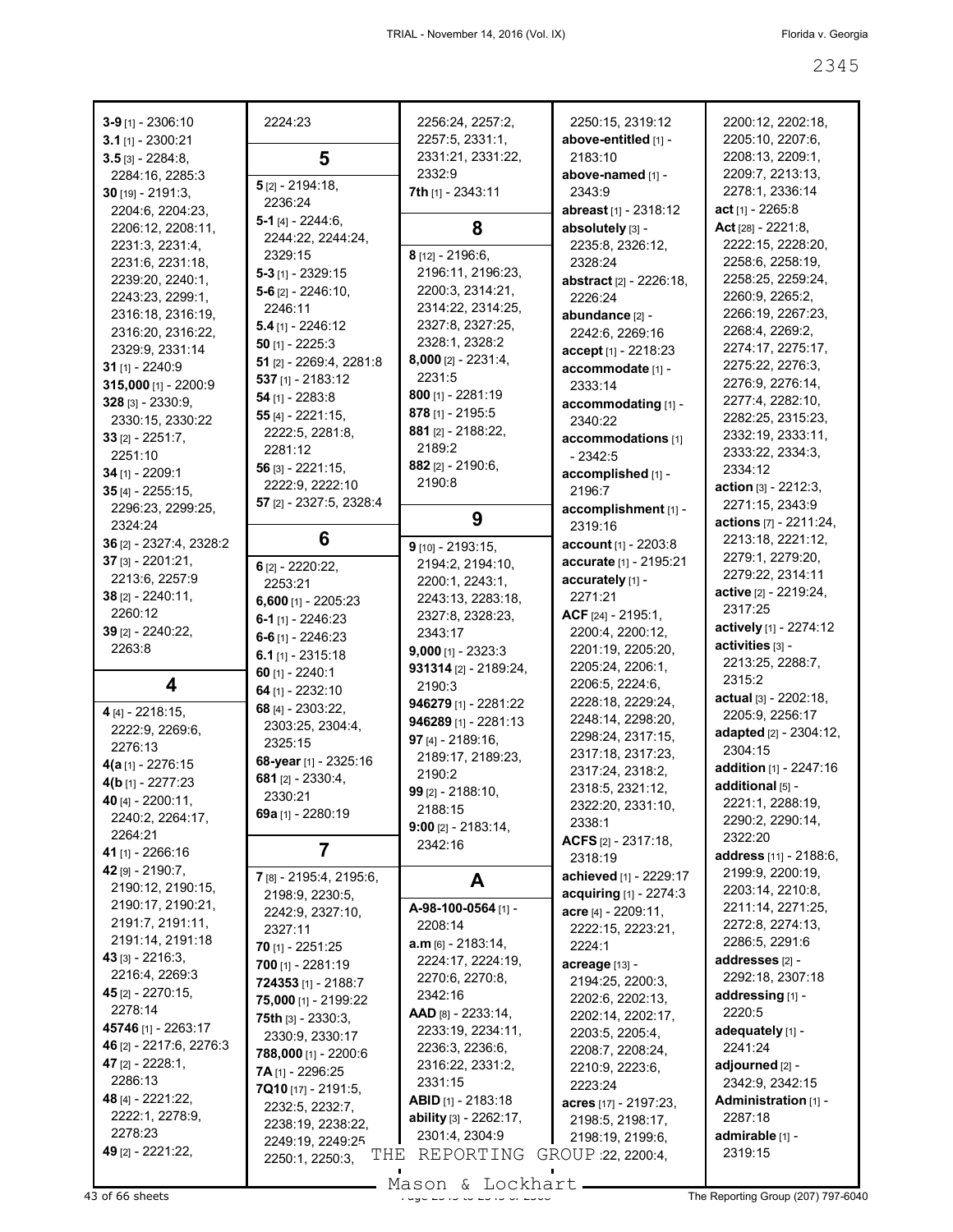| adopt [1] - 2192:24             | 2209:12, 2211:1,              | 2227:4, 2261:20,                | apply [6] - 2223:8,            | 2336:6, 2336:10,              |
|---------------------------------|-------------------------------|---------------------------------|--------------------------------|-------------------------------|
| adopted [14] - 2241:6,          | 2211:8, 2211:12,              | 2272:5, 2285:25,                | 2223:10, 2272:12,              | 2336:14, 2336:15,             |
| 2249:16, 2283:2,                | 2212:2, 2212:20,              | 2299:14, 2302:13,               | 2284:17, 2303:22,              | 2336:25                       |
| 2294:4, 2297:6,                 | 2223:2, 2229:7,               | 2306:2, 2307:4,                 | 2331:5                         | arguments [1] -               |
| 2300:7, 2318:5,                 | 2233:8, 2257:19,              | 2308:3, 2308:5,                 | appointed [1] -                | 2306:5                        |
| 2318:22, 2319:12,               | 2268:13, 2268:21,             | 2311:14, 2311:16,               | 2298:25                        | arise $[1] - 2338:17$         |
| 2323:17, 2323:25,               | 2274:10, 2279:4,              | 2313:13, 2313:21                | appointing [1] -               | Army [5] - 2320:15,           |
| 2331:18, 2337:3,                | 2288:25, 2290:3,              | analyst [1] - 2195:15           | 2203:13                        | 2320:18, 2320:19,             |
| 2337:8                          | 2290:6, 2315:17,              | announcement [1] -              | apportionment [1] -            | 2320:21, 2320:24              |
| adoption [1] - 2315:21          | 2315:20, 2315:21              | 2203:21                         | 2271:14                        | array [1] - 2317:20           |
| advance [2] - 2272:16,          | aid [1] - 2278:17             | annual [23] - 2191:4,           | appreciate [3] -               | arrives [1] - 2322:16         |
| 2319:22                         | Aid) [1] - 2280:25            | 2230:21, 2230:22,               | 2201:3, 2238:16,               | artificially [6] -            |
| adverse [1] - 2192:19           | Alabama [1] - 2310:8          | 2231:16, 2231:22,               | 2342:8                         | 2245:17, 2302:25,             |
| advice [5] - 2217:22,           | Alabama-Georgia [1]           | 2235:2, 2235:4,                 | approach [12] -                | 2303:2, 2303:8,               |
| 2254:19, 2258:9,                | - 2310:8                      | 2235:6, 2235:22,                | 2187:8, 2192:14,               | 2303:24, 2304:3               |
| 2258:11, 2258:17                | Albany [1] - 2280:4           | 2236:18, 2237:17,               | 2193:10, 2200:25,              | <b>assess</b> [1] - 2316:8    |
| <b>advises</b> [1] - 2260:3     | alerting [1] - 2238:5         | 2239:20, 2249:25,               | 2273:12, 2273:18,              | assessment [6] -              |
| Advisory [1] - 2224:24          | Allen [1] - 2203:22           | 2257:2, 2257:5,                 | 2301:23, 2309:3,               | 2298:6, 2302:24,              |
| advisory [2] - 2285:8,          | allocation [7] -              | 2295:2, 2295:25,                | 2322:9, 2337:4,                | 2305:17, 2306:16,             |
| 2289:14                         | 2216:15, 2216:20,             | 2296:15, 2316:13,               | 2337:10, 2338:25               | 2307:24, 2309:1               |
| affect $[4] - 2209.8$           | 2216:24, 2217:23,             | 2334:18, 2334:21,               | approaches [3] -               | assign [1] - 2212:14          |
| 2217:15, 2262:22,               | 2218:12, 2218:25,             | 2334:23, 2334:25                | 2242:18, 2249:25,              | assist [1] - 2212:23          |
| 2329:1                          | 2243:8                        | anonymously [1] -               | 2323:6                         | assistant [2] - 2186:6,       |
| <b>affected</b> [2] - 2244:10,  | allow [1] - 2223:4            | 2342:7                          | appropriate [4] -              | 2287:25                       |
| 2244:11                         | allowed [4] - 2223:2,         | answer [8] - 2197:10,           | 2249:3, 2249:4,                | assisted [1] - 2282:21        |
| affecting [1] - 2268:20         | 2231:19, 2293:12,             | 2213:15, 2250:1,                | 2249:19, 2276:25               | assisting [2] -               |
| <b>affiliated</b> [3] - 2211:8, | 2293:17                       | 2254:4, 2255:4,                 | appropriated [2] -             | 2212:18, 2212:21              |
| 2280:1, 2321:16                 | allowing [3] - 2221:6,        | 2266:10, 2334:15,               | 2265:15, 2266:8                | associated [4] -              |
| afford [1] - 2280:9             | 2294:11                       | 2339:3                          | appropriately [1] -            | 2198:6, 2198:17,              |
| afternoon [6] -                 | almost [3] - 2249:20,         | <b>ante</b> [1] - 2274:8        | 2228:16                        | 2261:16, 2281:18              |
| 2270:9, 2270:11,                | 2254:22, 2282:4               | ante-legal [1] - 2274:8         | approve [1] - 2241:1           | assume [2] - 2221:24,         |
| 2270:13, 2270:14,               | alternative [1] -             | anticipated [1] -               | April [1] - 2195:2             | 2257:24                       |
| 2287:7, 2287:8                  | 2277:21                       | 2221:7                          | aquatic [6] - 2186:1,          | assumed [2] - 2334:7,         |
| Ag [1] - 2262:10                | alternatives [3] -            | anyway [1] - 2322:7             | 2238:9, 2239:3,                | 2334:10                       |
| agency [2] - 2212:22,           | 2222:24, 2283:21,             | Apalachicola [8] -              | 2242:5, 2249:14,               | assumptions [1] -             |
| 2253:1                          | 2283:24                       | 2186:13, 2322:21,               | 2249:21                        | 2305:19                       |
| ago [12] - 2194:9,              | ambiguities [1] -             | 2322:23, 2323:14,               | Aquifer [10] - 2207:11,        | <b>Atkins</b> [1] - 2203:23   |
| 2196:20, 2205:3,                | 2320:13                       | 2323:23, 2324:2                 | 2272:21, 2272:22,              | Atlanta [2] - 2321:16,        |
| 2225:24, 2238:22,               | ambiguity [1] - 2320:9        | apologize [6] -                 | 2273:10, 2306:22,              | 2323:21                       |
| 2248:19, 2250:2,                | ambiguous [1] -               | 2187:23, 2204:18,               | 2309:9, 2310:2,                | attaching [1] -               |
| 2250:18, 2251:21,               | 2219:14                       | 2229:10, 2239:15,               | 2329:14, 2330:2,               | 2278:12                       |
| 2255:17, 2330:24,               | amended [1] -                 | 2324:12, 2326:18                | 2330:10                        | attempted [1] -               |
| 2333:6                          | 2332:24                       | APPEARANCES [1] -               | aquifer [6] - 2273:13,         | 2252:13                       |
| <b>agree</b> [12] - 2208:4,     | amendments [8] -              | 2183:16                         | 2307:3, 2308:11,               | <b>attend</b> [5] - 2226:6,   |
| 2234:12, 2235:1,                | 2275:16, 2275:21,             | application [1] -               | 2311:21, 2312:8,               | 2266:25, 2285:20,             |
| 2235:8, 2242:10,                | 2276:2, 2276:8,               | 2277:12                         | 2316:9                         | 2313:17, 2318:3               |
| 2245:9, 2263:23,                | 2315:22, 2332:16,             | applications [3] -              | <b>aquifers</b> [9] - 2247:23, | <b>attended</b> [5] - 2271:3, |
| 2268:12, 2268:21,               | 2332:18, 2332:20              | 2194:12, 2317:1,                | 2272:18, 2273:1,               | 2271:6, 2271:9,               |
| 2275:24, 2305:13                | American [3] -                | 2337:7                          | 2273:10, 2273:20,              | 2278:21, 2285:18              |
| <b>agreed</b> [1] - 2185:24     | 2251:15, 2252:16,             | applied [14] - 2218:5,          | 2273:22, 2274:25,              | attending [2] - 2318:4,       |
| agreement $[2]$ -               | 2252:23                       | 2223:21, 2224:2,                | 2275:1, 2306:19                | 2318:11                       |
| 2186:19, 2274:9                 | amount [11] - 2215:8,         | 2224:8, 2227:2,                 | area [10] - 2207:5,            | attention [40] -              |
| agribusiness [1] -              | 2223:14, 2223:20,             | 2230:23, 2231:23,               | 2224:9, 2293:17,               | 2196:5, 2200:1,               |
| 2222:2                          | 2224:2, 2245:19,              | 2234:15, 2236:10,               | 2310:1, 2310:22,               | 2200:15, 2206:25,             |
| agricultural [30] -             | 2257:3, 2304:24,              | 2256:12, 2290:16,               | 2311:11, 2311:20,              | 2208:10, 2214:11,             |
| 2195:9, 2195:16,                | 2304:25, 2305:5,              | 2293:23, 2303:25,               | 2312:8, 2329:20                | 2220:10, 2222:19,             |
| 2196:1, 2196:3,                 | 2305:6, 2333:13               | 2317:6                          | areas [13] - 2261:17,          | 2224:23, 2225:5,              |
| 2202:2, 2203:25,                | <b>analyses</b> [1] - 2308:22 | <b>applies</b> $[5] - 2250:11,$ | 2292:15, 2293:11,              | 2225:16, 2226:17,             |
| 2204:12, 2205:6,                | analysis [16] -               | 2256:14, 2265:10,               | 2302:14, 2308:8,               | 2237:19, 2240:10,             |
| 2206:20, 2208:6,                | THE<br>2195:17, 2198:1        | REPORTING                       | GROUP 1, 2317:7,               | 2241:20, 2242:25,             |
|                                 |                               |                                 |                                |                               |

 $\frac{235611}{446666}$  of  $\frac{236861}{44666}$  sheets Mason & Lockhart.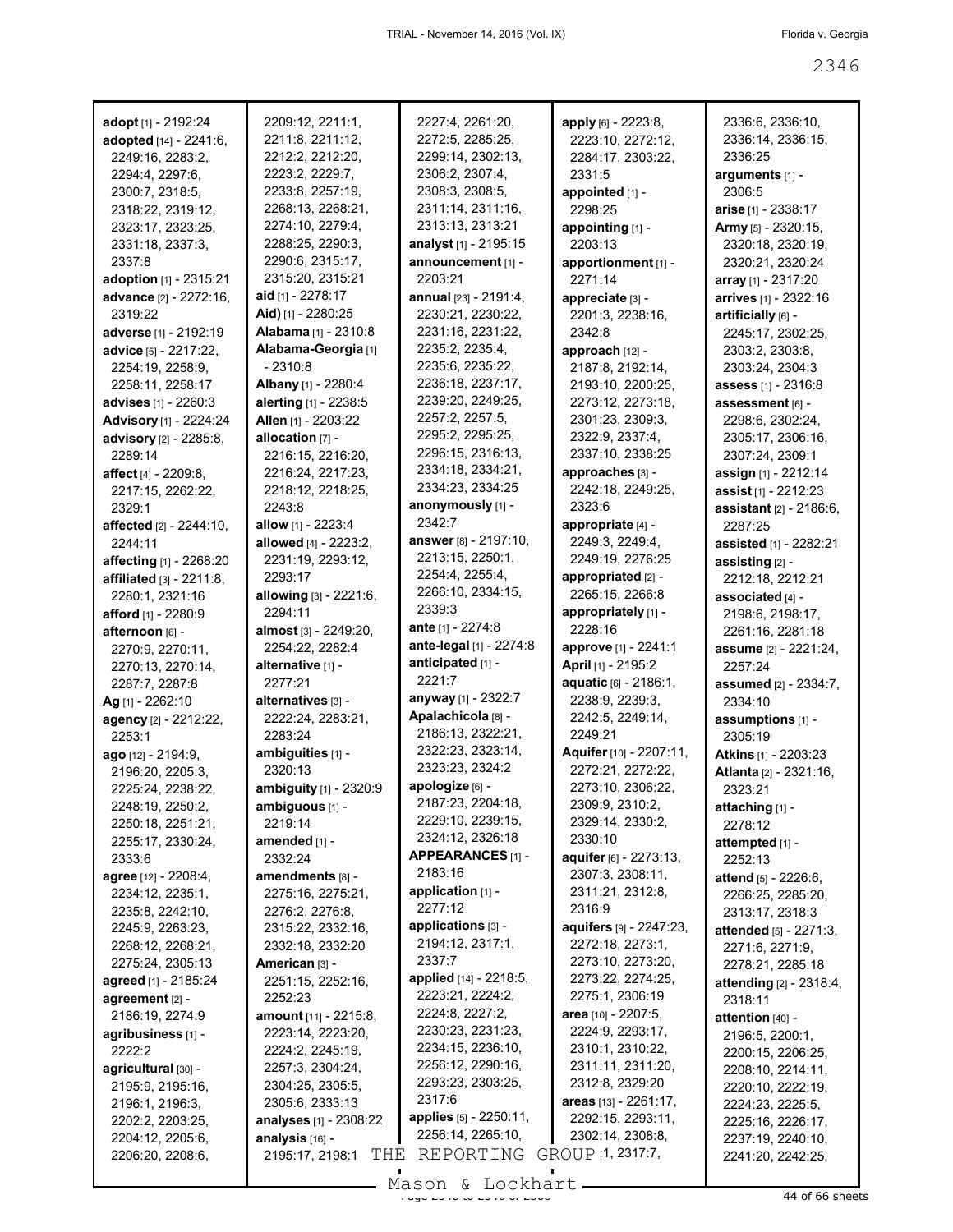| 2243:9, 2243:18,                      | 2277:11, 2285:24,                     | 2252:17, 2261:23,                      | belongings [1] -                        | 2224:25, 2254:10,                   |
|---------------------------------------|---------------------------------------|----------------------------------------|-----------------------------------------|-------------------------------------|
| 2244:5, 2255:19,                      | 2286:3, 2322:13,                      | 2264:25, 2265:5,                       | 2287:1                                  | 2254:13, 2263:17,                   |
| 2257:25, 2261:8,                      | 2334:21, 2341:6,                      | 2265:11, 2265:12,                      | below [21] - 2216:13,                   | 2265:17, 2271:13,                   |
| 2263:8, 2263:16,                      | 2341:11                               | 2266:14, 2277:1,                       | 2234:17, 2235:4,                        | 2275:11, 2278:25,                   |
| 2264:16, 2267:5,                      |                                       | 2277:7, 2277:11,                       | 2235:6, 2235:21,                        | 2279:14, 2310:9,                    |
| 2268:8, 2269:3,                       | B                                     | 2289:4, 2289:8,                        | 2236:6, 2236:12,                        | 2328:5                              |
| 2269:5, 2271:12,                      |                                       | 2290:15, 2291:7,                       | 2236:14, 2236:17,                       | <b>bottom-up</b> $[1]$ -            |
| 2275:9, 2278:9,                       | Bachelor's [1] -                      | 2291:15, 2294:6,                       | 2236:18, 2237:15,                       | 2254:10                             |
| 2278:24, 2281:12,                     | 2287:15                               | 2295:18, 2295:19,                      | 2256:17, 2257:1,                        | boundary [2] -                      |
| 2283:15, 2300:14,                     | back-and-forth [2] -                  | 2311:9, 2312:4,                        | 2295:14, 2296:6,                        | 2293:15, 2293:17                    |
| 2302:15, 2304:19,                     | 2322:3, 2322:7                        | 2312:23, 2313:15,                      | 2296:7, 2296:10,                        | <b>boxes</b> $[2] - 2234:25$ ,      |
| 2307:7, 2308:8                        | background [3] -                      | 2313:25, 2316:25,                      | 2296:12, 2296:14,                       | 2236:16                             |
| <b>auction</b> [7] - 2259:24,         | 2187:19, 2287:12,                     | 2318:23, 2337:12,                      | 2330:16, 2334:10                        | brainstorming [1] -                 |
| 2260:8, 2262:16,                      | 2339:3                                | 2337:17                                | Ben [1] - 2252:23                       | 2258:13                             |
| 2262:20, 2265:2,                      | backlog [3] - 2194:11,                | <b>Basin</b> [37] - 2195:1,            | beneficial [1] -                        | <b>branch</b> $[6] - 2186:6$ ,      |
| 2266:9, 2278:2                        | 2194:15, 2293:14                      | 2200:4, 2200:12,                       | 2280:13                                 | 2204:13, 2204:14,                   |
| augment [1] - 2247:16                 | Bainbridge [20] -<br>2244:7, 2244:14, | 2201:19, 2205:20,                      | <b>benefits</b> [3] - 2261:16,          | 2258:15, 2287:25,                   |
| augmentation [12] -                   | 2244:18, 2244:20,                     | 2205:23, 2205:24,                      | 2274:8, 2320:10                         | 2288:1                              |
| 2219:25, 2220:2,                      | 2245:4, 2245:10,                      | 2206:1, 2206:5,                        | <b>BENJAMIN [1] -</b>                   | <b>briefing</b> [1] - 2282:7        |
| 2220:7, 2247:20,                      | 2245:20, 2255:18,                     | 2217:24, 2224:7,                       | 2183:18                                 | briefly [2] - 2287:13,              |
| 2247:23, 2247:24,                     | 2255:20, 2256:3,                      | 2227:3, 2228:19,                       | <b>beside</b> [1] - 2197:23             | 2333:5                              |
| 2248:4, 2249:10,                      | 2257:8, 2301:8,                       | 2229:24, 2248:6,                       | best [1] - 2197:10                      | <b>bring</b> $[2] - 2186:9$ ,       |
| 2281:11, 2281:14,                     | 2301:11, 2324:20,                     | 2250:7, 2261:17,<br>2262:4, 2265:15,   | between [6] - 2209:16,                  | 2285:15                             |
| 2281:16, 2282:6                       | 2325:3, 2325:5,                       | 2265:25, 2271:25,                      | 2211:23, 2216:1,                        | <b>brings</b> $[1] - 2298:5$        |
| augmented [1] -<br>2280:25            | 2326:20, 2326:23,                     | 2272:9, 2279:21,                       | 2290:22, 2295:24,                       | <b>BRITNEY</b> $[1]$ -              |
|                                       | 2334:18                               | 2285:2, 2288:9,                        | 2325:8                                  | 2183:20                             |
| augmenting [2] -<br>2273:4, 2275:2    | balancing [1] -                       | 2289:1, 2298:21,                       | beyond [4] - 2214:2,                    | broken [1] - 2325:25                |
| <b>August</b> [6] - 2213:1,           | 2337:14                               | 2298:24, 2300:12,                      | 2218:5, 2218:7,<br>2272:12              | <b>building</b> [1] - 2299:23       |
| 2213:8, 2213:14,                      | <b>Band</b> [1] - 2280:25             | 2300:13, 2306:18,                      | $big$ [2] - 2280:7,                     | bullet [5] - 2246:14,               |
| 2213:24, 2236:24,                     | <b>Band-Aid)</b> [1] -                | 2316:6, 2317:21,                       | 2290:4                                  | 2247:13, 2281:25,<br>2282:9, 2304:5 |
| 2237:1                                | 2280:25                               | 2318:2, 2331:11,                       | <b>Bill</b> [1] - 2276:6                | <b>bullets</b> $[1] - 2268:10$      |
| <b>authority</b> [2] - 2208:5,        | Bankruptcy [1] -                      | 2337:20, 2339:2                        | binder [3] - 2195:5,                    | business [1] -                      |
| 2211:14                               | 2183:12                               | <b>basins</b> $[6] - 2288:3$ ,         | 2270:16, 2299:25                        | 2223:12                             |
| authorized [1] -                      | bankruptcy [1] -                      | 2295:17, 2296:16,                      | binders [2] - 2187:11,                  | <b>buying</b> $[1]$ - 2274:4        |
| 2221:1                                | 2341:6                                | 2328:22, 2329:3,                       | 2193:11                                 | BY [26] - 2192:21,                  |
| <b>authors</b> [1] - 2238:25          | <b>bar</b> $[2] - 2319:10$ ,          | 2336:8                                 | <b>biologic</b> [1] - 2248:8            | 2193:5, 2193:13,                    |
| availability [5] -                    | 2319:14                               | <b>basis</b> $[5] - 2209:14$ ,         | biological [2] -                        | 2196:16, 2197:18,                   |
| 2244:25, 2299:14,                     | <b>Barnes</b> [1] - 2203:23           | 2229:25, 2235:16,                      | 2248:24, 2249:4                         | 2204:20, 2206:11,                   |
| 2299:19, 2309:1,                      | <b>baron</b> [1] - 2267:3             | 2236:9, 2327:19                        | biologist [1] - 2186:2                  | 2211:5, 2215:19,                    |
| 2313:14                               | <b>base</b> $[2] - 2320:6$ ,          | <b>Bates</b> [1] - 2264:9              | Biology [1] - 2287:15                   | 2224:20, 2253:12,                   |
| available [4] -                       | 2320:10                               | <b>Bay</b> $[2] - 2323:14$ ,           | <b>bit</b> $[22] - 2185:14$ ,           | 2264:15, 2267:10,                   |
| 2212:23, 2242:16,                     | <b>based</b> [18] - 2222:25,          | 2323:23                                | 2190:3, 2195:24,                        | 2270:12, 2287:6,                    |
| 2258:24, 2340:24                      | 2236:9, 2246:3,<br>2257:2, 2257:4,    | became [3] - 2317:24,                  | 2198:22, 2199:11,                       | 2287:21, 2293:8,                    |
| <b>average</b> [21] - 2191:4,         | 2277:19, 2289:10,                     | 2318:2, 2328:8                         | 2210:16, 2215:25,                       | 2296:21, 2297:14,                   |
| 2230:21, 2230:22,                     | 2290:12, 2291:21,                     | <b>become</b> [3] - 2276:21,           | 2218:9, 2220:6,                         | 2300:22, 2302:1,                    |
| 2231:16, 2231:21,                     | 2294:9, 2294:11,                      | 2317:22, 2340:2                        | 2221:5, 2228:7,                         | 2309:5, 2309:21,                    |
| 2235:2, 2235:4,                       | 2296:2, 2302:11,                      | beforehand [1] -<br>2336:22            | 2230:9, 2236:6,                         | 2314:24, 2317:14,                   |
| 2235:6, 2235:22,                      | 2302:18, 2308:13,                     |                                        | 2238:22, 2242:19,                       | 2321:10                             |
| 2236:15, 2236:19,<br>2237:1, 2237:17, | 2313:23, 2330:12,                     | <b>began</b> [2] - 2196:20,<br>2254:20 | 2246:8, 2246:19,                        |                                     |
| 2239:20, 2295:2,                      | 2331:7                                | beginning [1] -                        | 2250:2, 2251:21,                        | C                                   |
| 2295:25, 2296:10,                     | <b>baseflow</b> $[10]$ -              | 2241:17                                | 2267:15, 2295:23,                       | calculated [3] -                    |
| 2296:11, 2296:15,                     | 2312:11, 2313:3,                      | begins [5] - 2217:11,                  | 2331:20                                 | 2245:6, 2246:4,                     |
| 2316:13                               | 2313:5, 2313:7,                       | 2225:7, 2226:19,                       | <b>blessed</b> [1] - 2280:7             | 2257:2                              |
| <b>aware</b> [16] - 2203:3,           | 2327:21, 2328:7,                      | 2229:1, 2261:9                         | <b>blocks</b> [2] - 2299:23,<br>2310:25 | Caldwell [10] -                     |
| 2213:17, 2214:6,                      | 2328:9, 2328:20,                      | <b>behalf</b> $[1]$ - 2187:13          |                                         | 2257:16, 2258:11,                   |
| 2214:9, 2224:5,                       | 2329:2                                | <b>behind</b> [1] - 2289:2             | <b>blue</b> $[2] - 2311:3$ ,<br>2311:12 | 2260:3, 2307:14,                    |
| 2224:10, 2229:21,                     | <b>basin</b> [32] - $2221:20$ ,       | belabor [1] - 2253:19                  | <b>bottom</b> [14] - 2194:14,           | 2307:15, 2307:18,                   |
| 2244:16, 2267:12,                     | 2231:4, 2231:6,<br>THE                | REPORTING                              | GROUP 12, 2200:10,                      | 2307:20, 2307:24,                   |
|                                       | 2231:8, 2237:7,                       |                                        |                                         |                                     |

Mason & Lockhart **Page 2347 of 66 sheets** Page 237 to 2347 to 2368 Mason & Lockhart **Page 237 to 2368 The Reporting Group** (207) 797-6040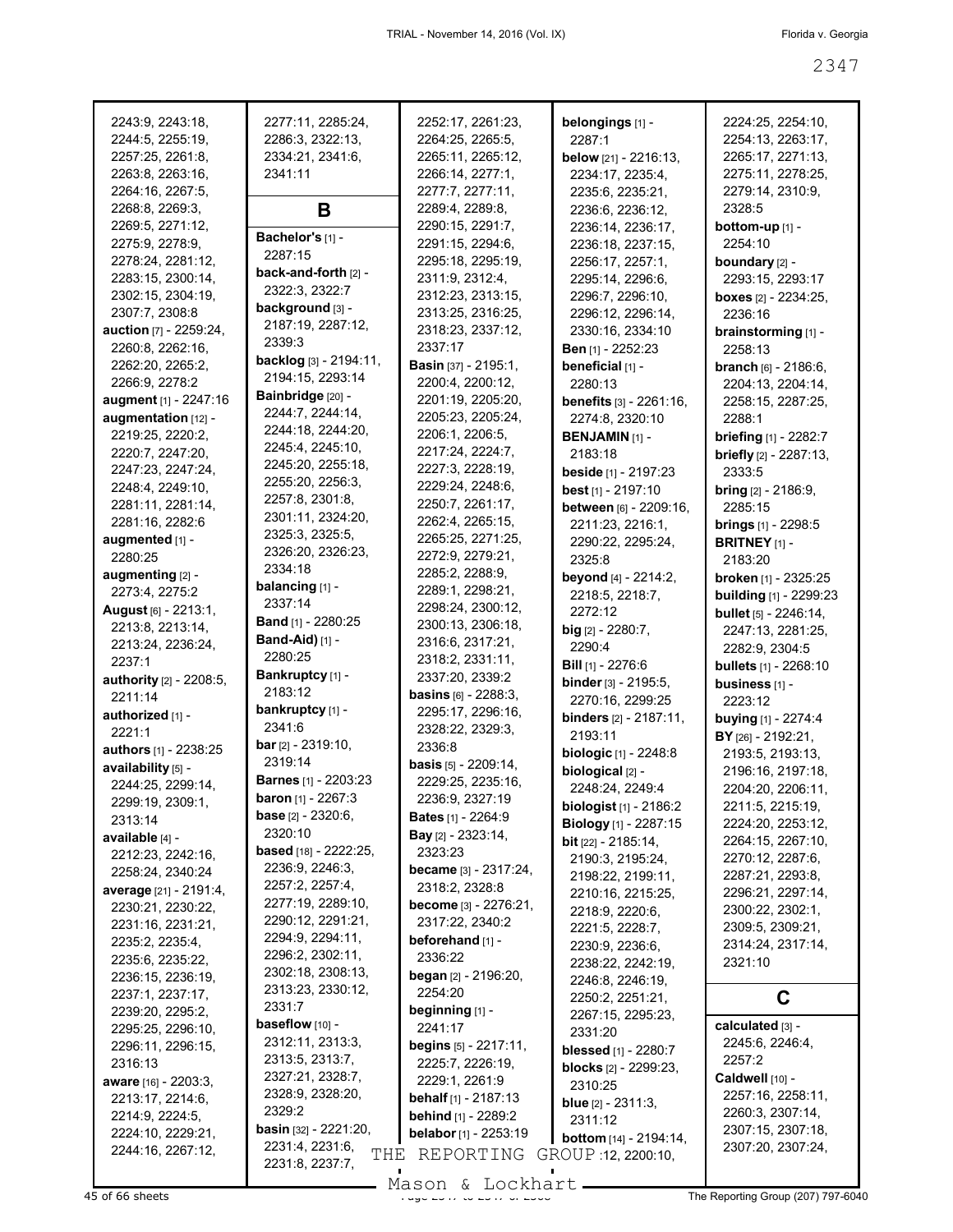| 2312:3, 2313:12                             | certify [2] - 2343:3,                        | 2333:21, 2334:3,                          | 2217.7                             | 2241:23, 2242:3,                       |
|---------------------------------------------|----------------------------------------------|-------------------------------------------|------------------------------------|----------------------------------------|
| Caldwell's [1] - 2258:9                     | 2343:7                                       | 2334:12                                   | commercial [1] -                   | 2242:22                                |
| cannot [2] - 2213:15,                       | $crs$ [9] - 2246:5,                          | clear [7] - 2276:5,                       | 2242:20                            | concerns [2] -                         |
| 2242:15                                     | 2255:23, 2257:5,                             | 2294:14, 2296:13,                         | Commission [1] -                   | 2217:25, 2241:18                       |
| cap [2] - 2194:21,                          | 2301:14, 2301:16,                            | 2302:8, 2306:8,                           | 2343:17                            | concise [1] - 2187:3                   |
| 2321:20                                     | 2304:24, 2323:3,                             | 2320:9, 2321:25                           | Committee [1] -                    | concluded [1] -                        |
| capacity [14] -                             | 2323:5, 2334:19                              | <b>CLERK</b> [2] - 2191:25,               | 2224:25                            | 2261:15                                |
| 2222:25, 2223:6,                            | chair [1] - 2203:22                          | 2192:7                                    | committee [2] -                    | Conclusion [1] -                       |
| 2223:23, 2223:24,                           | challenge [2] -                              | cliff [2] - 2212:22,<br>2233:8            | 2225:3, 2285:8                     | 2269:6                                 |
| 2292:14, 2293:11,                           | 2271:17, 2340:3                              |                                           | committees [1] -                   | conclusion [1] -                       |
| 2298:9, 2299:5,                             | challenging [1] -<br>2210:17                 | Cliff $[4] - 2233:3,$<br>2271:9, 2278:10, | 2289:14                            | 2217:6                                 |
| 2302:16, 2306:19,<br>2336:4, 2336:5,        |                                              | 2278:12                                   | commodity [1] -<br>2260:4          | Conclusions [1] -<br>2268:8            |
| 2336:15, 2336:25                            | change [15] - 2210:7,<br>2225:20, 2254:13,   | clip [11] - 2188:5,                       |                                    |                                        |
| capacity-use [1] -                          | 2276:19, 2308:14,                            | 2188:10, 2188:14,                         | communication [1] -<br>2243:19     | condition [1] - 2208:3                 |
| 2336:15                                     | 2311:1, 2312:5,                              | 2188:23, 2189:1,                          | communications [1] -               | conditions [11] -<br>2232:13, 2264:25, |
| <b>caps</b> [1] - 2321:24                   | 2313:2, 2313:5,                              | 2189:12, 2189:22,                         | 2243:6                             | 2265:5, 2266:1,                        |
| captures [2] -                              | 2319:21, 2320:20,                            | 2190:1, 2190:5,                           | comparable [1] -                   | 2266:14, 2276:25,                      |
| 2202:18, 2202:20                            | 2339:9, 2340:1,                              | 2190:14, 2191:17                          | 2306:6                             | 2277:7, 2277:10,                       |
| carries [1] - 2217:9                        | 2340:6                                       | clips $[8] - 2187:18$                     | compared [6] -                     | 2277:24, 2302:21,                      |
| Cary [1] - 2341:7                           | changed [4] -                                | 2187:25, 2188:19,                         | 2205:5, 2303:7,                    | 2305:21                                |
| case [14] - 2186:17,                        | 2277:14, 2277:15,                            | 2189:15, 2190:11,                         | 2304:3, 2313:2,                    | Conditions [1] -                       |
| 2192:25, 2203:4,                            | 2277:17, 2335:4                              | 2191:2, 2191:3,                           | 2313:6, 2313:9                     | 2207:16                                |
| 2210:10, 2211:7,                            | changes [9] -                                | 2191:21                                   | comparing [1] -                    | conduct [3] - 2197:15,                 |
| 2213:11, 2282:16,                           | 2209:19, 2209:20,                            | close [1] - 2326:8                        | 2302:16                            | 2266:8, 2313:13                        |
| 2284:24, 2286:2,                            | 2210:5, 2229:6,                              | closest [1] - 2324:15                     | comparison [1] -                   | conducted [1] -                        |
| 2288:17, 2292:22,                           | 2229:18, 2241:2,                             | cofferdams [1] -                          | 2244:25                            | 2316:8                                 |
| 2295:7, 2301:5,                             | 2242:4, 2254:8,                              | 2247:8                                    | compelled [1] -                    | Conference [1] -                       |
| 2308:11                                     | 2333:2                                       | cold [1] - 2187:23                        | 2244:1                             | 2285:18                                |
| catch [1] - 2238:1                          | characteristics [1] -                        | colleagues [1] -                          | competent [1] -                    | conference [6] -                       |
| categories [3] -                            | 2291:17                                      | 2255:12                                   | 2314:1                             | 2226:4, 2226:6,                        |
| 2291:21, 2291:24,                           | chart $[8] - 2210:18$ ,                      | collected [1] -                           | compile [1] - 2210:3               | 2226:14, 2266:23,                      |
| 2292:13                                     | 2255:21, 2269:14,                            | 2202:21                                   | compiled [2] - 2197:6,             | 2285:20, 2314:20                       |
| categorization [1] -                        | 2300:15, 2306:12,                            | collecting [2] -                          | 2202:10                            | conferences [1] -                      |
| 2293:4                                      | 2306:14, 2307:11,                            | 2258:13, 2290:2                           | complaining [1] -                  | 2226:11                                |
| categorizes [1] -                           | 2307:19                                      | collection [1] - 2290:5                   | 2228:14                            | confess [1] - 2295:5                   |
| 2291:20                                     | charts [1] - 2326:4                          | College [1] - 2287:16                     | complete [2] - 2275:5,             | confidentiality [5] -                  |
| category [1] - 2292:14                      | Chattahoochee [3] -                          | color [2] - 2310:24,                      | 2322:25                            | 2318:6, 2318:7,                        |
| causal [1] - 2339:8                         | 2205:25, 2240:19,                            | 2310:25                                   | complex [1] - 2251:1               | 2318:10, 2318:15,                      |
| causation [3] -                             | 2300:12                                      | colored [2] - 2292:15,                    | compliance [10] -                  | 2322:11                                |
| 2338:13, 2338:21,                           | chief [3] - 2186:6,                          | 2311:3                                    | 2204:12, 2209:22,                  | <b>confirm</b> [1] - 2296:22           |
| 2339:13                                     | 2258:15, 2287:25                             | column [9] - 2211:3,                      | 2211:21, 2211:23,                  | confuses [1] -                         |
| caused [1] - 2268:13                        | chosen [3] - 2302:19,                        | 2212:9, 2233:14,                          | 2211:24, 2212:1,                   | 2234:14                                |
| causing [1] - 2226:20                       | 2303:14, 2327:19                             | 2247:1, 2301:13,                          | 2212:5, 2212:6,                    | Congress [1] -                         |
| caveats [1] - 2245:19                       | <b>CHRISTIAN [1] -</b>                       | 2307:1, 2325:17,                          | 2212:8, 2212:11                    | 2183:12                                |
| cease [3] - 2234:18,                        | 2183:21                                      | 2329:25, 2330:18                          | complicated [3] -                  | connection $[1]$ -                     |
| 2235:12                                     | chronically [1] -                            | columns [1] - 2197:20                     | 2215:25, 2295:6,                   | 2290:22                                |
| center [2] - 2280:2,                        | 2255:10                                      | combination [1] -                         | 2301:18                            | connections [1] -                      |
| 2280:3                                      | chunks [1] - 2310:24<br>City $[1]$ - 2236:23 | 2290:2                                    | Comprehensive [2] -                | 2289:16                                |
| Center [1] - 2225:14                        |                                              | comfortable [2] -                         | 2240:7, 2248:13                    | consensus [8] -                        |
| central $[2] - 2283:1$ ,                    | clarify [1] - 2233:25                        | 2291:10, 2294:5                           | comprehensive [3] -                | 2239:3, 2318:22,                       |
| 2311:11                                     | clarifying [1] -<br>2305:25                  | coming [1] - 2315:19                      | 2248:10, 2248:14,                  | 2319:11, 2321:22,                      |
| certain [6] - 2261:17,                      | Claudette [4] -                              | commencing [1] -                          | 2297.7                             | 2321:23, 2323:13,                      |
| 2264:2, 2272:19,                            |                                              | 2183:13                                   | computer [1] -                     | 2323:17, 2324:1                        |
| 2333:13, 2334:4,                            | 2183:14, 2343:2,<br>2343:15, 2343:15         | <b>comment</b> [4] - 2281:3,              | 2310:13                            | conservation $[2]$ -                   |
| 2334:7                                      | <b>clause</b> [1] - 2271:15                  | 2281:6, 2308:23,<br>2319:3                | concept [2] - 2216:2,<br>2218:11   | 2229:16, 2337:19<br>Conservation [2] - |
| certainly [3] - 2203:6,<br>2290:20, 2341:17 | clean $[2] - 2340:16$ ,                      | comments [2] -                            |                                    | 2199:2, 2288:9                         |
| <b>CERTIFICATE [1] -</b>                    | 2340:18                                      | 2241:5, 2241:14                           | concepts [2] -<br>2299:13, 2299:19 | consideration [4] -                    |
| 2343:1                                      | <b>Clean</b> [4] - 2333:1( $THE REPORTING$   |                                           | $GROUP$ rned $[3]$ -               | 2218:1, 2258:14,                       |
|                                             |                                              |                                           |                                    |                                        |

Mason & Lockhart <u>external and the 2348 of 66 sheets</u>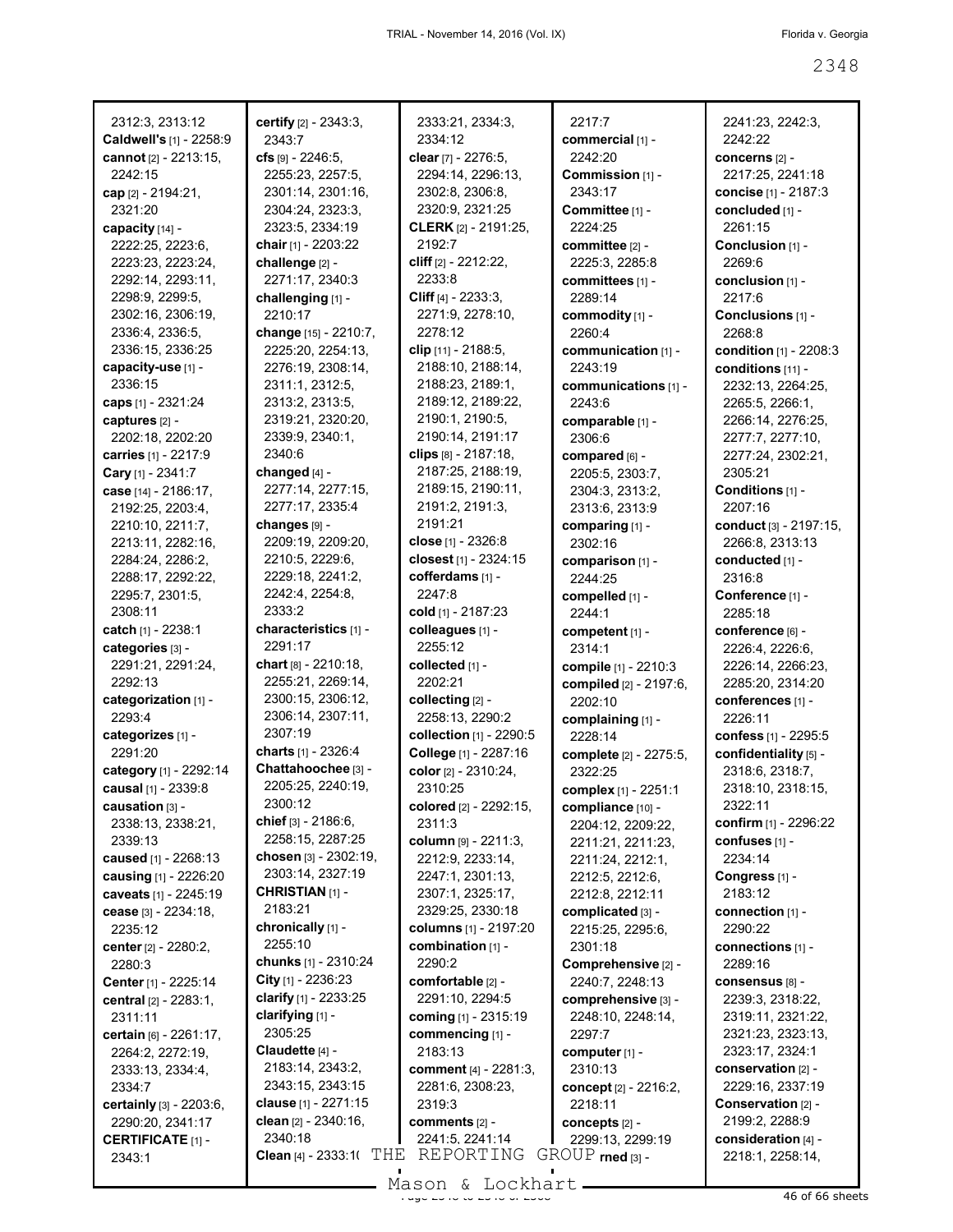| 2258:15, 2259:17       | corner [2] - 2210:22,                         | 2334:6, 2338:8,           | 2287:7, 2287:9,         | 2334:17, 2334:18,        |
|------------------------|-----------------------------------------------|---------------------------|-------------------------|--------------------------|
| considerations [3] -   | 2300:10                                       | 2343:4                    | 2288:8, 2289:15,        | 2334:21, 2334:23,        |
| 2259:3, 2259:5,        | Corps [6] - 2320:15,                          | correcting [1] - 2234:1   | 2290:9, 2290:19,        | 2334:25                  |
| 2259:10                | 2320:18, 2320:19,                             | cost $[5] - 2283:20,$     | 2293:9, 2294:3,         | criterion [4] - 2313:11, |
| considered [1] -       | 2320:21, 2320:24,                             | 2284:5, 2284:17,          | 2294:23, 2295:23,       | 2327:21, 2328:7,         |
| 2333:3                 | 2324:4                                        | 2285:2, 2315:19           | 2296:22, 2297:1,        | 2328:9                   |
|                        |                                               |                           | 2297:15, 2299:13,       |                          |
| considering [1] -      | correct [112] - 2194:4,                       | cost-share [1] -          |                         | critical [3] - 2263:25,  |
| 2274:13                | 2195:10, 2195:22,                             | 2315:19                   | 2300:23, 2301:7,        | 2264:2, 2269:22          |
| consistent [1] -       | 2196:21, 2199:20,                             | Couch [3] - 2217:21,      | 2302:2, 2302:3,         | crop [3] - 2223:8,       |
| 2198:8                 | 2201:13, 2201:14,                             | 2218:22, 2228:14          | 2304:23, 2305:25,       | 2223:11, 2224:3          |
| constructed [3] -      | 2201:20, 2206:15,                             | council [3] - 2298:25,    | 2308:17, 2309:6,        | crops [1] - 2224:8       |
| 2303:10, 2303:18,      | 2210:21, 2211:17,                             | 2299:7, 2313:22           | 2309:19, 2309:22,       | cross [2] - 2186:22,     |
| 2305:4                 | 2211:18, 2211:20,                             | Council [4] - 2251:22,    | 2311:6, 2313:11,        | 2187:15                  |
| constructive [1] -     | 2214:5, 2214:8,                               | 2282:19, 2321:17,         | 2314:3, 2314:10,        | CROSS [1] - 2193:4       |
| 2337:15                | 2215:5, 2217:17,                              | 2323:21                   | 2314:25, 2315:24,       | Cross $[1] - 2184:2$     |
| consulting [1] -       | 2217:18, 2217:19,                             | councils [7] -            | 2316:11, 2317:8,        | cross-designations       |
| 2342:2                 | 2219:2, 2219:13,                              | 2299:23, 2302:14,         | 2319:2, 2319:25,        | $[1] - 2187:15$          |
| consumption [2] -      | 2221:3, 2221:9,                               | 2304:19, 2307:6,          | 2321:5, 2321:11         | <b>CROSS-</b>            |
|                        | 2223:5, 2224:4,                               | 2308:7, 2313:17,          | CRAIG [1] - 2183:20     |                          |
| 2321:20, 2321:24       | 2226:14, 2228:10,                             | 2314:11                   | create [2] - 2288:23,   | <b>EXAMINATION [1] -</b> |
| contact [1] - 2212:22  | 2228:11, 2228:22,                             |                           | 2334:3                  | 2193:4                   |
| contacting [1] -       |                                               | counsel [12] - 2185:3,    |                         | crossed [1] - 2311:18    |
| 2252:22                | 2230:25, 2231:13,                             | 2185:21, 2187:22,         | created [1] - 2270:18   | CRR [2] - 2183:14,       |
| contain [1] - 2262:25  | 2231:22, 2232:6,                              | 2197:13, 2200:23,         | creating [2] - 2273:14, | 2343:15                  |
| contains [2] -         | 2233:9, 2234:3,                               | 2204:16, 2205:15,         | 2289.9                  | cubic [1] - 2245:6       |
| 2225:18, 2236:3        | 2234:4, 2235:24,                              | 2264:12, 2282:7,          | Creek [40] - 2207:9,    | cumulative [1] -         |
| context [3] - 2216:25, | 2236:20, 2238:11,                             | 2302:6, 2304:23,          | 2207:10, 2209:7,        | 2328:7                   |
| 2284:22, 2338:22       | 2240:13, 2241:2,                              | 2305:10                   | 2219:20, 2220:3,        | current [9] - 2215:7,    |
| continue [3] -         | 2241:3, 2244:4,                               | couple [6] - 2202:21,     | 2220:4, 2235:18,        | 2216:15, 2218:24,        |
| 2220:16, 2270:3,       | 2244:9, 2244:12,                              | 2203:1, 2216:1,           | 2236:22, 2237:9,        | 2226:24, 2228:5,         |
| 2337:14                | 2244:15, 2244:20,                             | 2267:6, 2275:6,           | 2247:24, 2248:2,        | 2229:18, 2260:4,         |
|                        |                                               |                           |                         |                          |
|                        |                                               |                           |                         |                          |
| continues [4] -        | 2247:5, 2250:19,                              | 2275:13                   | 2248:4, 2262:1,         | 2306:24, 2307:9          |
| 2188:5, 2189:23,       | 2251:16, 2251:17,                             | course [2] - 2185:18,     | 2263:24, 2264:1,        | cut [1] - 2231:11        |
| 2190:14, 2253:4        | 2252:7, 2256:13,                              | 2197:15                   | 2264:22, 2264:24,       |                          |
| continuing [1] -       | 2257:18, 2258:7,                              | <b>COURT</b> [1] - 2183:1 | 2265:8, 2265:12,        | D                        |
| 2268:25                | 2258:22, 2259:1,                              | Court [23] - 2183:12,     | 2266:18, 2267:7,        |                          |
| contract [1] - 2250:23 | 2259:22, 2260:1,                              | 2187:1, 2287:11,          | 2267:15, 2267:24,       | damage [1] - 2223:11     |
| contracted [1] -       | 2260:10, 2261:4,                              | 2287:14, 2288:20,         | 2268:5, 2268:15,        | data [9] - 2195:8,       |
| 2250:24                | 2261:6, 2263:6,                               | 2292:11, 2292:18,         | 2269:11, 2269:22,       | 2195:15, 2196:10,        |
|                        | 2264:4, 2265:4,                               | 2295:8, 2296:2,           | 2280:25, 2281:11,       | 2202:6, 2235:7,          |
| contributed [1] -      | 2268:6, 2270:18,                              | 2296:18, 2297:5,          | 2281:13, 2281:16,       | 2256:10, 2256:14,        |
| 2262:15                | 2270:19, 2271:1,                              | 2298:21, 2300:2,          | 2282:6, 2295:17,        | 2269:21, 2295:2          |
| contributes [2] -      | 2271:2, 2271:8,                               |                           | 2311:25, 2312:2,        | database [15] -          |
| 2309:23, 2339:24       | 2271:11, 2272:1,                              | 2302:4, 2302:10,          | 2312:18, 2313:8,        | 2195:9, 2196:1,          |
| controlled $[1]$ -     | 2272:2, 2272:11,                              | 2306:8, 2306:15,          | 2336:2, 2336:3,         | 2196:4, 2202:2,          |
| 2312:15                | 2272:21, 2273:3,                              | 2308:19, 2309:14,         | 2336:9                  | 2202:10, 2202:18,        |
| convened [1] -         | 2274:14, 2274:15,                             | 2309:23, 2310:19,         |                         |                          |
| 2252:17                |                                               | 2341:2, 2343:16           | Creeks [1] - 2269:19    | 2203:5, 2205:4,          |
| convenient [1] -       | 2274:19, 2276:11,                             | courtesy [1] - 2197:4     | criteria [32] - 2236:4, | 2205:6, 2209:11,         |
| 2224:14                | 2276:20, 2276:23,                             | covers [1] - 2310:22      | 2236:7, 2236:8,         | 2209:13, 2210:5,         |
| conversation [1] -     | 2278:7, 2278:20,                              | Cowie [59] - 2184:4,      | 2236:12, 2236:15,       | 2210:9, 2232:11,         |
| 2258:16                | 2278:22, 2279:6,                              | 2186:5, 2191:22,          | 2236:17, 2246:2,        | 2232:14                  |
| conversations [1] -    | 2284:15, 2294:22,                             | 2192:11, 2192:17,         | 2246:16, 2249:14,       | databases [2] -          |
| 2261:19                | 2296:25, 2301:10,                             | 2192:22, 2193:6,          | 2256:18, 2256:24,       | 2197:6, 2210:3           |
|                        | 2303:6, 2305:24,                              | 2193:14, 2196:9,          | 2259:13, 2295:20,       | date $[9] - 2196:7$ ,    |
| coordinating [2] -     | 2307:12, 2312:20,                             | 2197:8, 2204:21,          | 2304:22, 2307:23,       | 2199:1, 2199:16,         |
| 2288:2, 2288:5         | 2317:5, 2321:18,                              | 2204:22, 2215:20,         | 2308:1, 2308:5,         | 2200:9, 2240:1,          |
| Coppage [3] -          | 2325:7, 2329:19,                              | 2222:22, 2224:21,         | 2308:10, 2308:11,       | 2253:4, 2275:6,          |
| 2195:12, 2195:15,      | 2330:15, 2330:23,                             | 2254:6, 2255:17,          | 2308:13, 2311:15,       | 2275:8, 2338:5           |
| 2198:9                 | 2331:16, 2331:25,                             |                           | 2312:2, 2312:11,        | dated [2] - 2195:2,      |
| copy [2] - 2196:14,    | 2332:10, 2333:2,                              | 2263:9, 2264:16,          | 2312:15, 2312:21,       | 2214:24                  |
| 2206:19                | 2333:12, 2333:1 <sup>e</sup>                  | 2269:8, 2270:13,          |                         | dates $[1] - 2196.9$     |
| cordial [1] - 2337:15  | $\operatorname{{\bf THE}}$<br>2333:23, 2334:1 | REPORTING                 | GROUP 4, 2334:11,       |                          |

Mason & Lockhart **Page 2349 of 66 sheets** Page 23797-6040 to 2349 to 2368 Mason & Lockhart **Page 2368 The Reporting Group (207) 797-6040**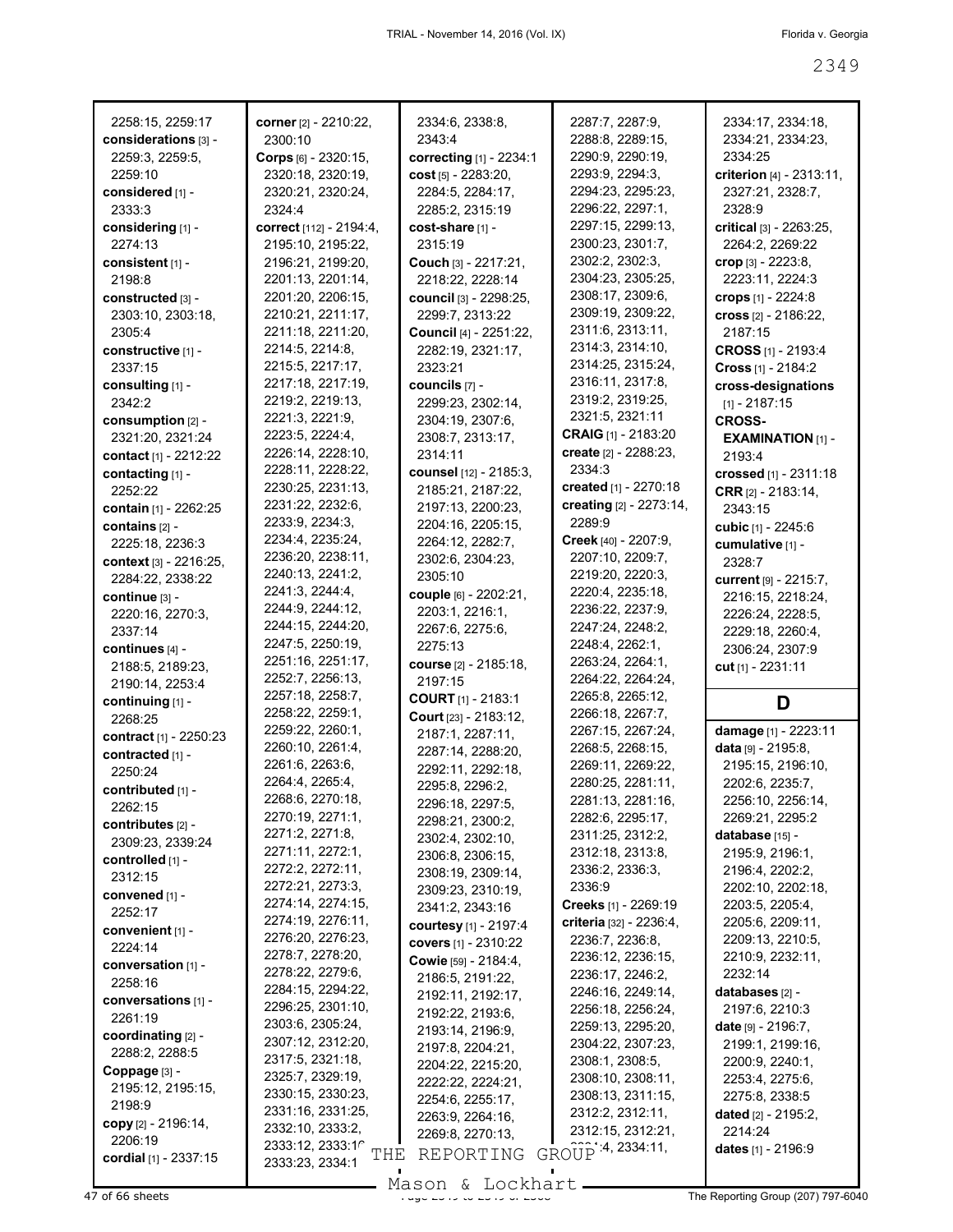|        |                                                                                                                                                                                                                                                                                                                                                                                                                                                                                                                                                                                                                                                                                                                                                                                                                                                                                                                                                                                                                                                                                                                                        | discharge [20] -                                                                                                                                                                                                                                                                                                                                                                                                                                                                                                                                                                                                                                                                                                                                                                                                                                                                                                                                                                                                                                                                                                                                                                                                                    |
|--------|----------------------------------------------------------------------------------------------------------------------------------------------------------------------------------------------------------------------------------------------------------------------------------------------------------------------------------------------------------------------------------------------------------------------------------------------------------------------------------------------------------------------------------------------------------------------------------------------------------------------------------------------------------------------------------------------------------------------------------------------------------------------------------------------------------------------------------------------------------------------------------------------------------------------------------------------------------------------------------------------------------------------------------------------------------------------------------------------------------------------------------------|-------------------------------------------------------------------------------------------------------------------------------------------------------------------------------------------------------------------------------------------------------------------------------------------------------------------------------------------------------------------------------------------------------------------------------------------------------------------------------------------------------------------------------------------------------------------------------------------------------------------------------------------------------------------------------------------------------------------------------------------------------------------------------------------------------------------------------------------------------------------------------------------------------------------------------------------------------------------------------------------------------------------------------------------------------------------------------------------------------------------------------------------------------------------------------------------------------------------------------------|
|        | 2288:9                                                                                                                                                                                                                                                                                                                                                                                                                                                                                                                                                                                                                                                                                                                                                                                                                                                                                                                                                                                                                                                                                                                                 | 2191:4, 2230:21,                                                                                                                                                                                                                                                                                                                                                                                                                                                                                                                                                                                                                                                                                                                                                                                                                                                                                                                                                                                                                                                                                                                                                                                                                    |
| 2302:3 |                                                                                                                                                                                                                                                                                                                                                                                                                                                                                                                                                                                                                                                                                                                                                                                                                                                                                                                                                                                                                                                                                                                                        | 2230:22, 2231:16,                                                                                                                                                                                                                                                                                                                                                                                                                                                                                                                                                                                                                                                                                                                                                                                                                                                                                                                                                                                                                                                                                                                                                                                                                   |
|        |                                                                                                                                                                                                                                                                                                                                                                                                                                                                                                                                                                                                                                                                                                                                                                                                                                                                                                                                                                                                                                                                                                                                        | 2231:22, 2235:2,                                                                                                                                                                                                                                                                                                                                                                                                                                                                                                                                                                                                                                                                                                                                                                                                                                                                                                                                                                                                                                                                                                                                                                                                                    |
|        |                                                                                                                                                                                                                                                                                                                                                                                                                                                                                                                                                                                                                                                                                                                                                                                                                                                                                                                                                                                                                                                                                                                                        | 2235:5, 2235:6,                                                                                                                                                                                                                                                                                                                                                                                                                                                                                                                                                                                                                                                                                                                                                                                                                                                                                                                                                                                                                                                                                                                                                                                                                     |
|        |                                                                                                                                                                                                                                                                                                                                                                                                                                                                                                                                                                                                                                                                                                                                                                                                                                                                                                                                                                                                                                                                                                                                        | 2235:22, 2236:19,                                                                                                                                                                                                                                                                                                                                                                                                                                                                                                                                                                                                                                                                                                                                                                                                                                                                                                                                                                                                                                                                                                                                                                                                                   |
|        |                                                                                                                                                                                                                                                                                                                                                                                                                                                                                                                                                                                                                                                                                                                                                                                                                                                                                                                                                                                                                                                                                                                                        | 2237:17, 2239:21,                                                                                                                                                                                                                                                                                                                                                                                                                                                                                                                                                                                                                                                                                                                                                                                                                                                                                                                                                                                                                                                                                                                                                                                                                   |
|        |                                                                                                                                                                                                                                                                                                                                                                                                                                                                                                                                                                                                                                                                                                                                                                                                                                                                                                                                                                                                                                                                                                                                        | 2295:3, 2296:1,                                                                                                                                                                                                                                                                                                                                                                                                                                                                                                                                                                                                                                                                                                                                                                                                                                                                                                                                                                                                                                                                                                                                                                                                                     |
|        |                                                                                                                                                                                                                                                                                                                                                                                                                                                                                                                                                                                                                                                                                                                                                                                                                                                                                                                                                                                                                                                                                                                                        | 2296:15, 2298:8,                                                                                                                                                                                                                                                                                                                                                                                                                                                                                                                                                                                                                                                                                                                                                                                                                                                                                                                                                                                                                                                                                                                                                                                                                    |
|        |                                                                                                                                                                                                                                                                                                                                                                                                                                                                                                                                                                                                                                                                                                                                                                                                                                                                                                                                                                                                                                                                                                                                        | 2316:13, 2333:5,                                                                                                                                                                                                                                                                                                                                                                                                                                                                                                                                                                                                                                                                                                                                                                                                                                                                                                                                                                                                                                                                                                                                                                                                                    |
|        |                                                                                                                                                                                                                                                                                                                                                                                                                                                                                                                                                                                                                                                                                                                                                                                                                                                                                                                                                                                                                                                                                                                                        | 2333:9, 2333:24                                                                                                                                                                                                                                                                                                                                                                                                                                                                                                                                                                                                                                                                                                                                                                                                                                                                                                                                                                                                                                                                                                                                                                                                                     |
|        |                                                                                                                                                                                                                                                                                                                                                                                                                                                                                                                                                                                                                                                                                                                                                                                                                                                                                                                                                                                                                                                                                                                                        | discharges [3] -                                                                                                                                                                                                                                                                                                                                                                                                                                                                                                                                                                                                                                                                                                                                                                                                                                                                                                                                                                                                                                                                                                                                                                                                                    |
|        |                                                                                                                                                                                                                                                                                                                                                                                                                                                                                                                                                                                                                                                                                                                                                                                                                                                                                                                                                                                                                                                                                                                                        | 2333:15, 2333:20,                                                                                                                                                                                                                                                                                                                                                                                                                                                                                                                                                                                                                                                                                                                                                                                                                                                                                                                                                                                                                                                                                                                                                                                                                   |
|        |                                                                                                                                                                                                                                                                                                                                                                                                                                                                                                                                                                                                                                                                                                                                                                                                                                                                                                                                                                                                                                                                                                                                        | 2334:2                                                                                                                                                                                                                                                                                                                                                                                                                                                                                                                                                                                                                                                                                                                                                                                                                                                                                                                                                                                                                                                                                                                                                                                                                              |
|        |                                                                                                                                                                                                                                                                                                                                                                                                                                                                                                                                                                                                                                                                                                                                                                                                                                                                                                                                                                                                                                                                                                                                        | disclosed [1] -                                                                                                                                                                                                                                                                                                                                                                                                                                                                                                                                                                                                                                                                                                                                                                                                                                                                                                                                                                                                                                                                                                                                                                                                                     |
|        |                                                                                                                                                                                                                                                                                                                                                                                                                                                                                                                                                                                                                                                                                                                                                                                                                                                                                                                                                                                                                                                                                                                                        | 2213:13                                                                                                                                                                                                                                                                                                                                                                                                                                                                                                                                                                                                                                                                                                                                                                                                                                                                                                                                                                                                                                                                                                                                                                                                                             |
|        |                                                                                                                                                                                                                                                                                                                                                                                                                                                                                                                                                                                                                                                                                                                                                                                                                                                                                                                                                                                                                                                                                                                                        | disclosure [1] -                                                                                                                                                                                                                                                                                                                                                                                                                                                                                                                                                                                                                                                                                                                                                                                                                                                                                                                                                                                                                                                                                                                                                                                                                    |
|        |                                                                                                                                                                                                                                                                                                                                                                                                                                                                                                                                                                                                                                                                                                                                                                                                                                                                                                                                                                                                                                                                                                                                        | 2212:24                                                                                                                                                                                                                                                                                                                                                                                                                                                                                                                                                                                                                                                                                                                                                                                                                                                                                                                                                                                                                                                                                                                                                                                                                             |
|        |                                                                                                                                                                                                                                                                                                                                                                                                                                                                                                                                                                                                                                                                                                                                                                                                                                                                                                                                                                                                                                                                                                                                        | discrepancies [2] -                                                                                                                                                                                                                                                                                                                                                                                                                                                                                                                                                                                                                                                                                                                                                                                                                                                                                                                                                                                                                                                                                                                                                                                                                 |
|        |                                                                                                                                                                                                                                                                                                                                                                                                                                                                                                                                                                                                                                                                                                                                                                                                                                                                                                                                                                                                                                                                                                                                        | 2205:7, 2209:16                                                                                                                                                                                                                                                                                                                                                                                                                                                                                                                                                                                                                                                                                                                                                                                                                                                                                                                                                                                                                                                                                                                                                                                                                     |
|        |                                                                                                                                                                                                                                                                                                                                                                                                                                                                                                                                                                                                                                                                                                                                                                                                                                                                                                                                                                                                                                                                                                                                        | discretionary [1] -                                                                                                                                                                                                                                                                                                                                                                                                                                                                                                                                                                                                                                                                                                                                                                                                                                                                                                                                                                                                                                                                                                                                                                                                                 |
|        |                                                                                                                                                                                                                                                                                                                                                                                                                                                                                                                                                                                                                                                                                                                                                                                                                                                                                                                                                                                                                                                                                                                                        | 2276:21                                                                                                                                                                                                                                                                                                                                                                                                                                                                                                                                                                                                                                                                                                                                                                                                                                                                                                                                                                                                                                                                                                                                                                                                                             |
|        |                                                                                                                                                                                                                                                                                                                                                                                                                                                                                                                                                                                                                                                                                                                                                                                                                                                                                                                                                                                                                                                                                                                                        |                                                                                                                                                                                                                                                                                                                                                                                                                                                                                                                                                                                                                                                                                                                                                                                                                                                                                                                                                                                                                                                                                                                                                                                                                                     |
|        |                                                                                                                                                                                                                                                                                                                                                                                                                                                                                                                                                                                                                                                                                                                                                                                                                                                                                                                                                                                                                                                                                                                                        | discuss [1] - 2314:5<br>discussed [2] -                                                                                                                                                                                                                                                                                                                                                                                                                                                                                                                                                                                                                                                                                                                                                                                                                                                                                                                                                                                                                                                                                                                                                                                             |
|        |                                                                                                                                                                                                                                                                                                                                                                                                                                                                                                                                                                                                                                                                                                                                                                                                                                                                                                                                                                                                                                                                                                                                        | 2233:19, 2288:10                                                                                                                                                                                                                                                                                                                                                                                                                                                                                                                                                                                                                                                                                                                                                                                                                                                                                                                                                                                                                                                                                                                                                                                                                    |
|        |                                                                                                                                                                                                                                                                                                                                                                                                                                                                                                                                                                                                                                                                                                                                                                                                                                                                                                                                                                                                                                                                                                                                        | discussing [3] -                                                                                                                                                                                                                                                                                                                                                                                                                                                                                                                                                                                                                                                                                                                                                                                                                                                                                                                                                                                                                                                                                                                                                                                                                    |
|        |                                                                                                                                                                                                                                                                                                                                                                                                                                                                                                                                                                                                                                                                                                                                                                                                                                                                                                                                                                                                                                                                                                                                        |                                                                                                                                                                                                                                                                                                                                                                                                                                                                                                                                                                                                                                                                                                                                                                                                                                                                                                                                                                                                                                                                                                                                                                                                                                     |
|        |                                                                                                                                                                                                                                                                                                                                                                                                                                                                                                                                                                                                                                                                                                                                                                                                                                                                                                                                                                                                                                                                                                                                        | 2202:4, 2213:12,                                                                                                                                                                                                                                                                                                                                                                                                                                                                                                                                                                                                                                                                                                                                                                                                                                                                                                                                                                                                                                                                                                                                                                                                                    |
|        |                                                                                                                                                                                                                                                                                                                                                                                                                                                                                                                                                                                                                                                                                                                                                                                                                                                                                                                                                                                                                                                                                                                                        | 2236:4                                                                                                                                                                                                                                                                                                                                                                                                                                                                                                                                                                                                                                                                                                                                                                                                                                                                                                                                                                                                                                                                                                                                                                                                                              |
|        |                                                                                                                                                                                                                                                                                                                                                                                                                                                                                                                                                                                                                                                                                                                                                                                                                                                                                                                                                                                                                                                                                                                                        | discussion [15] -                                                                                                                                                                                                                                                                                                                                                                                                                                                                                                                                                                                                                                                                                                                                                                                                                                                                                                                                                                                                                                                                                                                                                                                                                   |
|        |                                                                                                                                                                                                                                                                                                                                                                                                                                                                                                                                                                                                                                                                                                                                                                                                                                                                                                                                                                                                                                                                                                                                        | 2225:2, 2240:5,                                                                                                                                                                                                                                                                                                                                                                                                                                                                                                                                                                                                                                                                                                                                                                                                                                                                                                                                                                                                                                                                                                                                                                                                                     |
|        |                                                                                                                                                                                                                                                                                                                                                                                                                                                                                                                                                                                                                                                                                                                                                                                                                                                                                                                                                                                                                                                                                                                                        | 2253:1, 2258:4,                                                                                                                                                                                                                                                                                                                                                                                                                                                                                                                                                                                                                                                                                                                                                                                                                                                                                                                                                                                                                                                                                                                                                                                                                     |
|        |                                                                                                                                                                                                                                                                                                                                                                                                                                                                                                                                                                                                                                                                                                                                                                                                                                                                                                                                                                                                                                                                                                                                        | 2258:14, 2262:12,                                                                                                                                                                                                                                                                                                                                                                                                                                                                                                                                                                                                                                                                                                                                                                                                                                                                                                                                                                                                                                                                                                                                                                                                                   |
|        |                                                                                                                                                                                                                                                                                                                                                                                                                                                                                                                                                                                                                                                                                                                                                                                                                                                                                                                                                                                                                                                                                                                                        | 2262:14, 2279:19,                                                                                                                                                                                                                                                                                                                                                                                                                                                                                                                                                                                                                                                                                                                                                                                                                                                                                                                                                                                                                                                                                                                                                                                                                   |
|        |                                                                                                                                                                                                                                                                                                                                                                                                                                                                                                                                                                                                                                                                                                                                                                                                                                                                                                                                                                                                                                                                                                                                        | 2279:22, 2288:16,                                                                                                                                                                                                                                                                                                                                                                                                                                                                                                                                                                                                                                                                                                                                                                                                                                                                                                                                                                                                                                                                                                                                                                                                                   |
|        |                                                                                                                                                                                                                                                                                                                                                                                                                                                                                                                                                                                                                                                                                                                                                                                                                                                                                                                                                                                                                                                                                                                                        | 2295:8, 2296:19,                                                                                                                                                                                                                                                                                                                                                                                                                                                                                                                                                                                                                                                                                                                                                                                                                                                                                                                                                                                                                                                                                                                                                                                                                    |
|        |                                                                                                                                                                                                                                                                                                                                                                                                                                                                                                                                                                                                                                                                                                                                                                                                                                                                                                                                                                                                                                                                                                                                        | 2301:20, 2316:15,                                                                                                                                                                                                                                                                                                                                                                                                                                                                                                                                                                                                                                                                                                                                                                                                                                                                                                                                                                                                                                                                                                                                                                                                                   |
|        |                                                                                                                                                                                                                                                                                                                                                                                                                                                                                                                                                                                                                                                                                                                                                                                                                                                                                                                                                                                                                                                                                                                                        | 2321:12                                                                                                                                                                                                                                                                                                                                                                                                                                                                                                                                                                                                                                                                                                                                                                                                                                                                                                                                                                                                                                                                                                                                                                                                                             |
|        |                                                                                                                                                                                                                                                                                                                                                                                                                                                                                                                                                                                                                                                                                                                                                                                                                                                                                                                                                                                                                                                                                                                                        | discussions [1] -<br>2261:22                                                                                                                                                                                                                                                                                                                                                                                                                                                                                                                                                                                                                                                                                                                                                                                                                                                                                                                                                                                                                                                                                                                                                                                                        |
|        |                                                                                                                                                                                                                                                                                                                                                                                                                                                                                                                                                                                                                                                                                                                                                                                                                                                                                                                                                                                                                                                                                                                                        |                                                                                                                                                                                                                                                                                                                                                                                                                                                                                                                                                                                                                                                                                                                                                                                                                                                                                                                                                                                                                                                                                                                                                                                                                                     |
|        |                                                                                                                                                                                                                                                                                                                                                                                                                                                                                                                                                                                                                                                                                                                                                                                                                                                                                                                                                                                                                                                                                                                                        | disinterested [1] -                                                                                                                                                                                                                                                                                                                                                                                                                                                                                                                                                                                                                                                                                                                                                                                                                                                                                                                                                                                                                                                                                                                                                                                                                 |
|        |                                                                                                                                                                                                                                                                                                                                                                                                                                                                                                                                                                                                                                                                                                                                                                                                                                                                                                                                                                                                                                                                                                                                        | 2343:8<br>disinvited [3] -                                                                                                                                                                                                                                                                                                                                                                                                                                                                                                                                                                                                                                                                                                                                                                                                                                                                                                                                                                                                                                                                                                                                                                                                          |
|        |                                                                                                                                                                                                                                                                                                                                                                                                                                                                                                                                                                                                                                                                                                                                                                                                                                                                                                                                                                                                                                                                                                                                        |                                                                                                                                                                                                                                                                                                                                                                                                                                                                                                                                                                                                                                                                                                                                                                                                                                                                                                                                                                                                                                                                                                                                                                                                                                     |
|        |                                                                                                                                                                                                                                                                                                                                                                                                                                                                                                                                                                                                                                                                                                                                                                                                                                                                                                                                                                                                                                                                                                                                        | 2252:19, 2252:21,                                                                                                                                                                                                                                                                                                                                                                                                                                                                                                                                                                                                                                                                                                                                                                                                                                                                                                                                                                                                                                                                                                                                                                                                                   |
|        |                                                                                                                                                                                                                                                                                                                                                                                                                                                                                                                                                                                                                                                                                                                                                                                                                                                                                                                                                                                                                                                                                                                                        | 2252:25                                                                                                                                                                                                                                                                                                                                                                                                                                                                                                                                                                                                                                                                                                                                                                                                                                                                                                                                                                                                                                                                                                                                                                                                                             |
|        |                                                                                                                                                                                                                                                                                                                                                                                                                                                                                                                                                                                                                                                                                                                                                                                                                                                                                                                                                                                                                                                                                                                                        | dissertation [1] -<br>2319:20                                                                                                                                                                                                                                                                                                                                                                                                                                                                                                                                                                                                                                                                                                                                                                                                                                                                                                                                                                                                                                                                                                                                                                                                       |
|        |                                                                                                                                                                                                                                                                                                                                                                                                                                                                                                                                                                                                                                                                                                                                                                                                                                                                                                                                                                                                                                                                                                                                        |                                                                                                                                                                                                                                                                                                                                                                                                                                                                                                                                                                                                                                                                                                                                                                                                                                                                                                                                                                                                                                                                                                                                                                                                                                     |
|        |                                                                                                                                                                                                                                                                                                                                                                                                                                                                                                                                                                                                                                                                                                                                                                                                                                                                                                                                                                                                                                                                                                                                        | distinction [2] -<br>2211:22, 2338:15                                                                                                                                                                                                                                                                                                                                                                                                                                                                                                                                                                                                                                                                                                                                                                                                                                                                                                                                                                                                                                                                                                                                                                                               |
|        |                                                                                                                                                                                                                                                                                                                                                                                                                                                                                                                                                                                                                                                                                                                                                                                                                                                                                                                                                                                                                                                                                                                                        | distribution [4] -                                                                                                                                                                                                                                                                                                                                                                                                                                                                                                                                                                                                                                                                                                                                                                                                                                                                                                                                                                                                                                                                                                                                                                                                                  |
|        |                                                                                                                                                                                                                                                                                                                                                                                                                                                                                                                                                                                                                                                                                                                                                                                                                                                                                                                                                                                                                                                                                                                                        | 2242:5, 2296:9,                                                                                                                                                                                                                                                                                                                                                                                                                                                                                                                                                                                                                                                                                                                                                                                                                                                                                                                                                                                                                                                                                                                                                                                                                     |
|        |                                                                                                                                                                                                                                                                                                                                                                                                                                                                                                                                                                                                                                                                                                                                                                                                                                                                                                                                                                                                                                                                                                                                        | 2325:23, 2326:12                                                                                                                                                                                                                                                                                                                                                                                                                                                                                                                                                                                                                                                                                                                                                                                                                                                                                                                                                                                                                                                                                                                                                                                                                    |
|        |                                                                                                                                                                                                                                                                                                                                                                                                                                                                                                                                                                                                                                                                                                                                                                                                                                                                                                                                                                                                                                                                                                                                        |                                                                                                                                                                                                                                                                                                                                                                                                                                                                                                                                                                                                                                                                                                                                                                                                                                                                                                                                                                                                                                                                                                                                                                                                                                     |
|        |                                                                                                                                                                                                                                                                                                                                                                                                                                                                                                                                                                                                                                                                                                                                                                                                                                                                                                                                                                                                                                                                                                                                        | division [3] - 2237:25,                                                                                                                                                                                                                                                                                                                                                                                                                                                                                                                                                                                                                                                                                                                                                                                                                                                                                                                                                                                                                                                                                                                                                                                                             |
|        |                                                                                                                                                                                                                                                                                                                                                                                                                                                                                                                                                                                                                                                                                                                                                                                                                                                                                                                                                                                                                                                                                                                                        | 2238:8, 2250:3                                                                                                                                                                                                                                                                                                                                                                                                                                                                                                                                                                                                                                                                                                                                                                                                                                                                                                                                                                                                                                                                                                                                                                                                                      |
|        |                                                                                                                                                                                                                                                                                                                                                                                                                                                                                                                                                                                                                                                                                                                                                                                                                                                                                                                                                                                                                                                                                                                                        | Division [13] - 2186:4,                                                                                                                                                                                                                                                                                                                                                                                                                                                                                                                                                                                                                                                                                                                                                                                                                                                                                                                                                                                                                                                                                                                                                                                                             |
|        |                                                                                                                                                                                                                                                                                                                                                                                                                                                                                                                                                                                                                                                                                                                                                                                                                                                                                                                                                                                                                                                                                                                                        | 2186:7, 2210:19,                                                                                                                                                                                                                                                                                                                                                                                                                                                                                                                                                                                                                                                                                                                                                                                                                                                                                                                                                                                                                                                                                                                                                                                                                    |
|        |                                                                                                                                                                                                                                                                                                                                                                                                                                                                                                                                                                                                                                                                                                                                                                                                                                                                                                                                                                                                                                                                                                                                        | 2226:13, 2239:1,                                                                                                                                                                                                                                                                                                                                                                                                                                                                                                                                                                                                                                                                                                                                                                                                                                                                                                                                                                                                                                                                                                                                                                                                                    |
|        |                                                                                                                                                                                                                                                                                                                                                                                                                                                                                                                                                                                                                                                                                                                                                                                                                                                                                                                                                                                                                                                                                                                                        | 2239:18, 2240:24,<br>2270:24, 2276:17,                                                                                                                                                                                                                                                                                                                                                                                                                                                                                                                                                                                                                                                                                                                                                                                                                                                                                                                                                                                                                                                                                                                                                                                              |
|        |                                                                                                                                                                                                                                                                                                                                                                                                                                                                                                                                                                                                                                                                                                                                                                                                                                                                                                                                                                                                                                                                                                                                        |                                                                                                                                                                                                                                                                                                                                                                                                                                                                                                                                                                                                                                                                                                                                                                                                                                                                                                                                                                                                                                                                                                                                                                                                                                     |
|        |                                                                                                                                                                                                                                                                                                                                                                                                                                                                                                                                                                                                                                                                                                                                                                                                                                                                                                                                                                                                                                                                                                                                        | 2277:25, 2288:22,<br>GROUP 10, 2305:3                                                                                                                                                                                                                                                                                                                                                                                                                                                                                                                                                                                                                                                                                                                                                                                                                                                                                                                                                                                                                                                                                                                                                                                               |
|        |                                                                                                                                                                                                                                                                                                                                                                                                                                                                                                                                                                                                                                                                                                                                                                                                                                                                                                                                                                                                                                                                                                                                        |                                                                                                                                                                                                                                                                                                                                                                                                                                                                                                                                                                                                                                                                                                                                                                                                                                                                                                                                                                                                                                                                                                                                                                                                                                     |
|        | 2196:7, 2196:11,<br>2301:19, 2302:2,<br>demonstratives [1] -<br>2197:5<br>department [1] -<br>2237:24<br>Department [1] -<br>2186:3<br>depicted [2] -<br>2306:23, 2314:25<br>depicting [1] -<br>2271:22<br>depiction [1] -<br>2195:21<br>depicts [1] - 2309:22<br>depletions [1] -<br>2194:21<br>deposed [1] - 2257:22<br>deposition [11] -<br>2185:25, 2187:7,<br>2214:3, 2215:9,<br>2234:9, 2253:9,<br>2253:11, 2260:23,<br>2263:10, 2275:3,<br>2307:17<br>describe [10] -<br>2195:14, 2202:9,<br>2254:1, 2273:16,<br>2273:17, 2287:13,<br>2292:8, 2293:1,<br>2300:2, 2306:14<br>described [2] -<br>2275:21, 2337:8<br>describes [1] - 2265:5<br>designation [1] -<br>2185:25<br>designations [3] -<br>2187:15, 2215:9<br>designed [2] - 2307:5,<br>2311:16<br>despite [3] - 2219:20,<br>2220:16, 2249:2<br><b>detail</b> [2] - 2284:20,<br>2314:4<br>detailed [1] - 2250:12<br>details [2] - 2209:24,<br>2308:24<br>determine [2] -<br>2211:25, 2278:1<br>determined [5] -<br>2307:23, 2307:25,<br>2308:12, 2312:16,<br>2330:14<br>determining [1] -<br>2334:8<br>developed [2] -<br>2214:19, 2277:19<br>developing [1] -<br>2299:2 | Development [1] -<br>development [3] -<br>2218:2, 2282:21,<br>2297:22<br>diagnosing [1] -<br>2339:8<br>dictionary [1] -<br>2216:21<br>difference [1] - 2325:7<br>different $[24]$ -<br>2202:21, 2203:1,<br>2231:25, 2235:12,<br>2243:10, 2249:6,<br>2249:23, 2249:24,<br>2249:25, 2264:9,<br>2291:18, 2291:21,<br>2292:1, 2292:2,<br>2311:1, 2322:6,<br>2322:8, 2323:1,<br>2323:6, 2327:24,<br>2328:22, 2330:14,<br>2339:20<br>difficult [1] - 2339:10<br>difficulty [1] - 2339:25<br><b>DIRECT</b> [1] - 2192:20<br>Direct [1] - 2184:2<br>direct [24] - 2186:22,<br>2192:14, 2192:23,<br>2193:15, 2194:10,<br>2198:11, 2198:24,<br>2199:17, 2201:7,<br>2201:22, 2202:23,<br>2204:5, 2204:24,<br>2205:8, 2205:11,<br>2212:25, 2213:17,<br>2230:2, 2240:6,<br>2247:23, 2266:11,<br>2268:7, 2274:8,<br>2314:6<br><b>directions</b> $[1]$ - 2266:5<br>directly [4] - 2228:17,<br>2229:23, 2330:7,<br>2342:7<br>Director [21] -<br>2193:21, 2193:24,<br>2194:8, 2198:12,<br>2199:17, 2201:22,<br>2204:5, 2215:10,<br>2217:21, 2218:22,<br>2228:14, 2265:20,<br>2271:6, 2271:20,<br>2271:22, 2275:12,<br>2275:20, 2289:17,<br>2289:18<br>director [4] - 2193:24,<br>2201:11, 2258:16,<br>2258:18<br>disagreed [1] -<br>REPORTING<br>THE |

| <b>divisional</b> [1] - 2299:3<br>Doctor [1] - 2340:19<br>Doctorate [1] -<br>2287:17 |
|--------------------------------------------------------------------------------------|
| Doctrine [1] - 2215:17                                                               |
| doctrine [4] - 2215:21,                                                              |
| 2216:14, 2242:11,<br>2242:13                                                         |
| document [28] -                                                                      |
| 2206:22, 2209:4,                                                                     |
| 2225:21, 2237:20,                                                                    |
| 2238:6, 2239:1,                                                                      |
| 2241:13, 2243:1,                                                                     |
| 2258:2, 2258:12,                                                                     |
| 2263:15, 2264:7,                                                                     |
| 2264:12, 2270:18,                                                                    |
| 2283:9, 2283:16,                                                                     |
| 2288:20, 2291:4,                                                                     |
| 2292:18, 2292:21,                                                                    |
| 2297:15, 2297:16,                                                                    |
| 2297:17, 2297:19,                                                                    |
| 2300:15, 2308:18,                                                                    |
| 2314:16, 2318:22                                                                     |
| documented [7] -<br>2277:12, 2290:13,                                                |
| 2315:3, 2315:10,                                                                     |
| 2315:18, 2316:3,                                                                     |
| 2332.7                                                                               |
| documents [2] -                                                                      |
| 2190:6, 2300:18                                                                      |
| done [18] - 2274:18,                                                                 |
| 2277:5, 2282:4,                                                                      |
| 2290:1, 2290:15,                                                                     |
| 2294:13, 2301:4,                                                                     |
| 2302:13, 2302:23,                                                                    |
| 2306:17, 2307:4,                                                                     |
| 2308:4, 2316:2,                                                                      |
| 2336:12, 2339:8,                                                                     |
| 2341:1, 2341:24,                                                                     |
| 2341:25                                                                              |
| <b>doubt</b> [1] - 2265:18                                                           |
| Doug [3] - 2279:24,                                                                  |
| 2280:1, 2280:5<br>Dougherty [7] -                                                    |
| 2309:9, 2310:3,                                                                      |
| 2310:24, 2311:22,                                                                    |
| 2329:14, 2329:17,                                                                    |
| 2330:11                                                                              |
| <b>down</b> [19] - 2194:19,                                                          |
| 2197:20, 2198:21,                                                                    |
| 2203:9, 2204:3,                                                                      |
| 2207:24, 2215:18,                                                                    |
| 2230:20, 2233:21,                                                                    |
| 2242:19, 2247:21,                                                                    |
| 2254:17, 2261:9,                                                                     |
| 2272:3, 2273:9,                                                                      |
| 2280:22, 2312:24,                                                                    |
| 2322:21, 2325:25                                                                     |
| downstream [2] -<br>2242:15, 2242:21                                                 |

 $\frac{235011}{480}$  of 66 sheets Mason & Lockhart.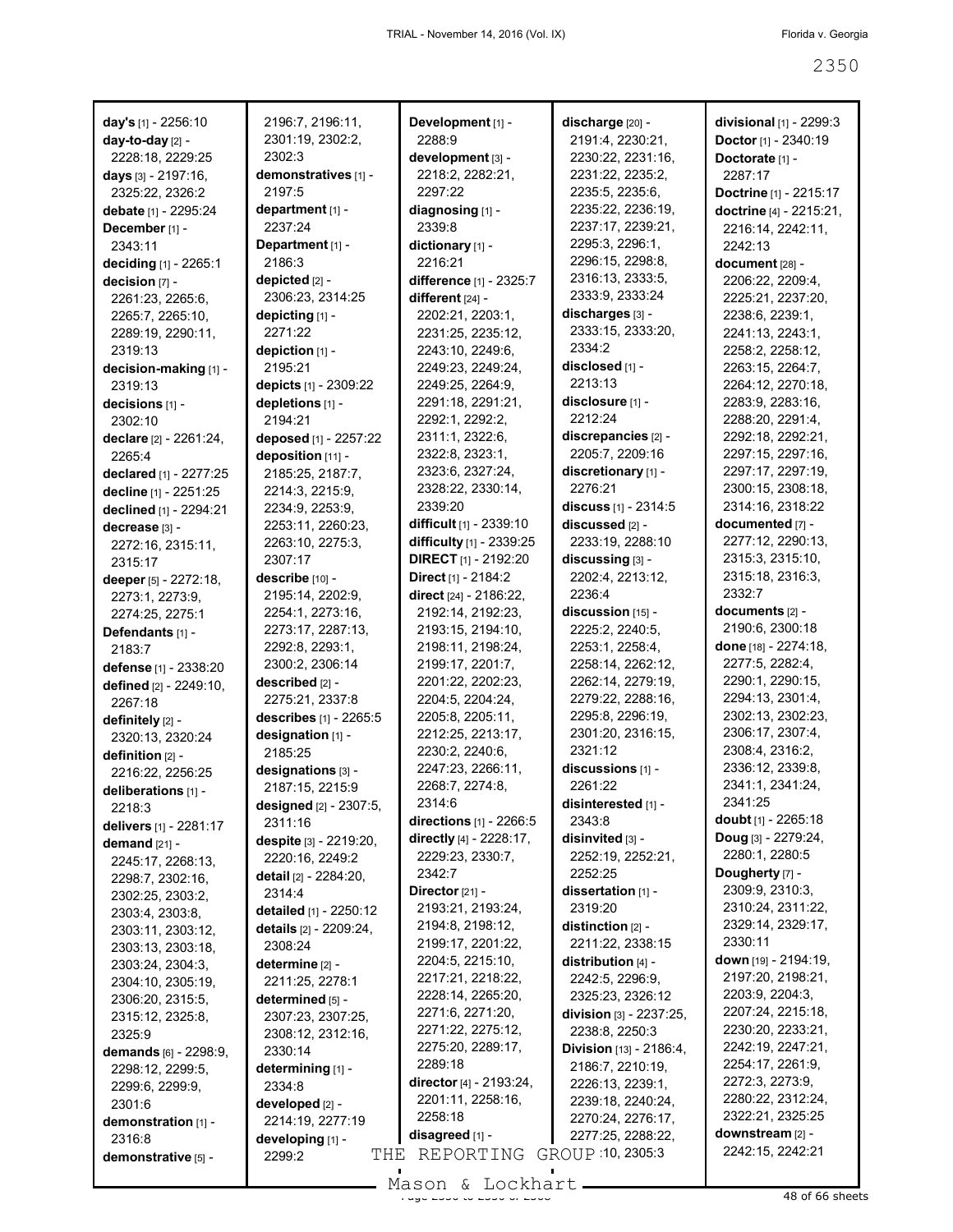| Dr $[74] - 2185:21$ ,          | 2268:23, 2272:9,                              | editor [2] - 2283:9,    | 2329:5, 2339:18,             | 2294:5, 2299:3,         |
|--------------------------------|-----------------------------------------------|-------------------------|------------------------------|-------------------------|
| 2186:5, 2186:10,               | 2272:12, 2272:15,                             | 2284:14                 | 2339:19                      | 2299:22, 2320:21,       |
| 2186:11, 2186:12,              | 2272:16, 2276:24,                             | educational [1] -       | endangered [4] -             | 2324:10, 2325:4,        |
| 2186:15, 2191:22,              | 2277:24, 2279:1,                              | 2287:13                 | 2188:1, 2189:19,             | 2333:9, 2333:18,        |
|                                |                                               |                         |                              |                         |
| 2192:17, 2192:22,              | 2340:7                                        | effect [11] - 2266:14,  | 2269:1, 2269:23              | 2337:13                 |
| 2193:6, 2193:14,               | Drought [23] - 2221:8,                        | 2267:20, 2268:25,       | endeavored [1] -             | EPD's [2] - 2208:5,     |
| 2194:3, 2196:9,                | 2222:14, 2228:20,                             | 2273:5, 2273:8,         | 2197:25                      | 2272:5                  |
| 2197:8, 2204:21,               | 2258:5, 2258:19,                              | 2280:12, 2291:18,       | enforcement [9] -            | equipment [1] -         |
| 2204:22, 2210:2,               | 2258:25, 2259:23,                             | 2312:21, 2312:23,       | 2206:17, 2211:17,            | 2202:19                 |
| 2215:20, 2222:22,              | 2260:8, 2265:2,                               | 2328:7, 2340:1          | 2211:19, 2211:21,            | equitable [1] -         |
| 2224:21, 2225:10,              | 2266:18, 2267:23,                             | effectively [2] -       | 2211:23, 2212:2,             | 2271:14                 |
| 2225:11, 2225:24,              | 2268:4, 2269:2,                               | 2247:11, 2251:3         | 2213:16, 2213:25,            | era [2] - 2268:15,      |
| 2227:17, 2255:17,              | 2274:17, 2275:17,                             | effectiveness [1] -     | 2214:5                       | 2268:19                 |
| 2260:18, 2263:9,               | 2275:21, 2276:2,                              | 2248:23                 | engage [1] - 2254:11         | $ESQ_{[7]} - 2183:17,$  |
| 2264:16, 2269:8,               | 2276:9, 2276:14,                              | effects [1] - 2289:6    | engagement [1] -             | 2183:17, 2183:18,       |
| 2270:13, 2270:15,              | 2277:4, 2282:10,                              | efficiency [7] -        | 2266:11                      | 2183:18, 2183:20,       |
| 2285:7, 2285:17,               | 2315:23, 2332:18                              | 2293:22, 2294:1,        | engaging [1] -               | 2183:20, 2183:21        |
| 2286:1, 2287:7,                | droughts [4] -                                | 2315:20, 2315:21,       | 2197:15                      | essential [2] -         |
| 2287:9, 2288:8,                | 2266:15, 2267:20,                             |                         |                              |                         |
| 2289:15, 2290:9,               | 2273:7, 2289:2                                | 2332:17, 2332:21,       | Engineers [3] -              | 2274:24, 2298:2         |
| 2290:19, 2293:9,               |                                               | 2332:23                 | 2320:15, 2320:18,            | essentially [2] -       |
|                                | <b>Drs</b> $[1]$ - 2185:20                    | efficiently [1] -       | 2324:5                       | 2247:7, 2273:14         |
| 2294:3, 2294:23,               | dry $[7] - 2234:13$ ,                         | 2293:24                 | <b>English</b> [1] - 2295:7  | establishes [2] -       |
| 2295:23, 2296:22,              | 2237:7, 2268:17,                              | effort [1] - 2250:6     | enjoy [1] - 2341:23          | 2297:7, 2297:9          |
| 2297:1, 2297:15,               | 2273:23, 2313:6,                              | eight $[5] - 2211:10$ , | enlarged [2] - 2211:6,       | estimate [4] - 2205:18, |
| 2299:13, 2300:23,              | 2330:4, 2330:9                                | 2211:11, 2211:13,       | 2267:11                      | 2232:19, 2307:1,        |
| 2301:7, 2302:2,                | due [2] - 2328:6,                             | 2234:9, 2270:1          | ensure [3] - 2209:18,        | 2327:12                 |
| 2304:23, 2305:25,              | 2340:21                                       | either [9] - 2204:11,   | 2249:3, 2334:2               | estimated [7] -         |
| 2308:17, 2309:6,               | duration [1] - 2226:21                        | 2214:1, 2228:21,        | ensuring [1] - 2238:9        | 2302:16, 2304:8,        |
| 2309:19, 2309:22,              | during [15] - 2214:3,                         | 2247:10, 2247:25,       | entered [1] - 2232:14        | 2307:8, 2307:20,        |
| 2311:6, 2313:11,               | 2220:13, 2260:23,                             | 2274:7, 2274:9,         | entire [3] - 2205:24,        | 2329:23, 2330:3,        |
| 2314:3, 2314:10,               | 2272:9, 2273:6,                               | 2277:5, 2342:6          | 2211:12, 2331:10             | 2330:18                 |
| 2314:25, 2315:24,              | 2273:18, 2273:21,                             | electronic [4] -        | entirely [1] - 2274:10       | estimates [4] -         |
| 2316:11, 2317:8,               | 2273:24, 2286:17,                             | 2196:14, 2232:11,       | entitled [1] - 2183:10       | 2202:12, 2203:2,        |
| 2319:2, 2319:25,               | 2302:15, 2303:14,                             | 2232:14, 2232:20        | entries [1] - 2233:21        | 2203:7, 2306:24         |
| 2320:25, 2321:2,               | 2304:23, 2307:7,                              | element [2] - 2212:11,  | entry [1] - 2190:8           | estuary [1] - 2242:20   |
| 2321:5, 2321:11,               | 2313:6                                        | 2298:2                  |                              | evaluate [5] - 2247:22, |
| 2326:5, 2326:6,                |                                               | eliminate [1] -         | environment [1] -            | 2259:13, 2290:8,        |
| 2326:7                         | Ε                                             | 2218:25                 | 2339:21                      | 2301:4, 2305:18         |
| <b>draft</b> $[2] - 2241:14$ , |                                               | eliminating [2] -       | Environmental [6] -          | evaluated [8] - 2277:7, |
| 2260:20                        | e-mail [3] - 2233:3,                          |                         | 2186:7, 2210:19,             |                         |
| drainage $[1] - 2311:1$        | 2233:12, 2278:10                              | 2217:23, 2247:12        | 2226:13, 2240:24,            | 2306:19, 2310:2,        |
| draw $[2] - 2208:22$ ,         | early $[2] - 2213.8$ ,                        | elimination [1] -       | 2270:24, 2288:22             | 2310:23, 2311:2,        |
| 2211:22                        | 2258:2                                        | 2333:25                 | environmental [2] -          | 2311:21, 2323:6,        |
| drawing [2] - 2207:11,         | ease [1] - 2199:25                            | elsewhere [1] - 2285:2  | 2283:21, 2339:17             | 2337:2                  |
| 2272:20                        | easements [1] -                               | Emanuel [2] -           | <b>EPA's</b> $[1]$ - 2246:15 | evaluating [1] -        |
|                                | 2274:3                                        | 2252:24, 2253:6         | EPD $[41] - 2204:1$ ,        | 2277:3                  |
| drier [2] - 2273:19,           | easier [1] - 2213:5                           | emphasis [2] -          | 2204:6, 2205:15,             | Evaluation [1] -        |
| 2273:22                        | easy [1] - 2320:5                             | 2323:18, 2324:2         | 2212:18, 2213:11,            | 2283:23                 |
| drilling [1] - 2273:9          | eaten [1] - 2342:1                            | emphasized [2] -        | 2213:15, 2215:4,             | evaluation [6] -        |
| drivers [2] - 2289:1,          |                                               | 2271:23, 2323:8         | 2228:15, 2229:4,             | 2248:1, 2277:5,         |
| 2289:8                         | Ecological [1] -                              | employed [3] -          | 2229:6, 2252:8,              | 2277:8, 2277:10,        |
| drops [3] - 2234:17,           | 2225:13                                       | 2319:4, 2327:17,        | 2252:18, 2252:21,            | 2316:4, 2337:3          |
| 2295:13, 2296:6                | economic [1] -                                | 2328:18                 | 2254:3, 2254:5,              | evaporation [1] -       |
| $\frac{drought}{23}$ -         | 2186:15                                       | employee [1] -          | 2254:20, 2254:23,            | 2340:5                  |
| 2220:13, 2221:8,               | economist [1] -                               | 2257:23                 | 2255:9, 2255:13,             | event [1] - 2343:8      |
| 2228:8, 2234:13,               | 2186:16                                       | End $[1]$ - 2342:17     | 2257:20, 2260:3,             | evidence [1] - 2254:15  |
| 2256:21, 2259:12,              | economize [1] -                               | end [12] - 2191:2,      | 2261:14, 2271:9,             | evident [1] - 2340:2    |
| 2259:20, 2259:21,              | 2187:2                                        | 2191:21, 2199:21,       | 2279:1, 2279:5,              | evolved [2] - 2202:10,  |
| 2261:24, 2262:25,              | ecosystem [1] -                               |                         | 2280:6, 2287:23,             | 2298:3                  |
| 2265:4, 2265:24,               | 2339:9                                        | 2222:19, 2226:23,       | 2288:1, 2288:21,             | exacerbated [1] -       |
| 2266:1, 2268:17,               | edited [1] - 2284:1 <sup>-</sup> $\text{THE}$ | 2262:9, 2312:7,         |                              |                         |
|                                |                                               | REPORTING               | GROUP 9, 2291:9,             | 2268:22                 |

Mason & Lockhart.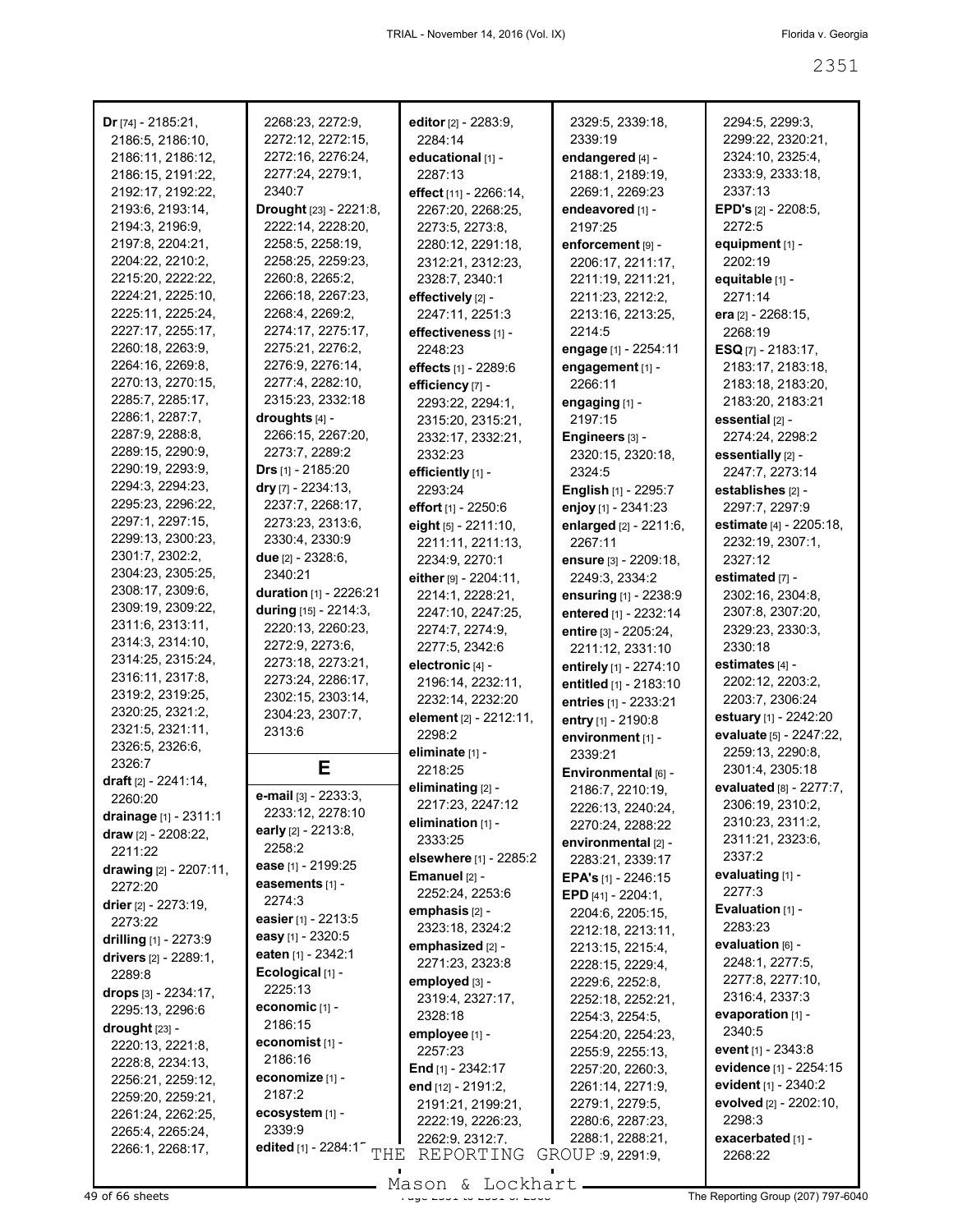| exact [1] - 2280:11           | 2272:4, 2276:4,                  | 2259:15, 2268:19,           | finally $[1]$ - 2320:1          | 2244:12, 2247:7,                 |
|-------------------------------|----------------------------------|-----------------------------|---------------------------------|----------------------------------|
| <b>exactly</b> $[5] - 2198.8$ | 2277:23, 2280:18,                | 2339:9, 2339:12,            | finance [1] - 2263:1            | 2248:6, 2250:7,                  |
| 2231:17, 2244:24,             | 2281:8, 2281:12,                 | 2339:20, 2340:6             | <b>financial</b> $[1]$ - 2263:1 | 2251:15, 2251:21,                |
| 2248:1, 2335:20               | 2283:7, 2283:8,                  | fair $[5] - 2215:8$ ,       | findings [1] - 2221:10          | 2251:24, 2252:6,                 |
| <b>EXAMINATION [4] -</b>      | 2306:11, 2324:24,                | 2216:24, 2217:20,           | fine [4] - 2187:24,             | 2252:10, 2252:14,                |
| 2192:20, 2193:4,              | 2327:5, 2328:4,                  | 2258:8, 2272:23             | 2213:22, 2253:15,               | 2252:16, 2254:9,                 |
| 2287:5, 2321:9                | 2329:9                           | fall $[1]$ - 2251:24        | 2257:12                         | 2254:13, 2254:16,                |
| example [2] - 2316:1,         | <b>exhibit</b> $[5] - 2196:23$ , | familiar [11] - 2202:6,     | finger [1] - 2208:23            | 2255:11, 2258:5,                 |
| 2340:7                        | 2198:9, 2201:6,                  | 2206:23, 2206:24,           | finished [2] - 2213:22,         | 2258:19, 2258:24,                |
| examples [3] -                | 2251:9, 2257:13                  | 2221:15, 2248:10,           | 2341:25                         | 2259:23, 2260:8,                 |
| 2208:11, 2208:12,             | exhibits [1] - 2216:1            | 2290:24, 2306:3,            | first $[32] - 2187:18$ ,        | 2261:17, 2262:4,                 |
| 2315:14                       | <b>EXHIBITS</b> [1] - 2184:5     | 2317:15, 2317:22,           | 2190:7, 2193:20,                | 2265:2, 2265:15,                 |
| exceeds [1] - 2307:10         | exist [1] - 2305:21              | 2318:18, 2334:24            | 2196:17, 2198:11,               | 2265:24, 2266:18,                |
| except [1] - 2293:13          | existing [6] - 2217:15,          | far $[5] - 2192:19$ ,       | 2207:1, 2217:11,                | 2267:22, 2268:3,                 |
| excerpts [1] - 2263:10        | 2218:10, 2218:24,                | 2256:17, 2280:8,            | 2230:17, 2233:20,               | 2269:1, 2271:25,                 |
| excess [1] - 2273:24          | 2221:6, 2247:11,                 | 2300:10, 2312:18            | 2238:13, 2238:14,               | 2272:9, 2272:19,                 |
| excessive [1] -               | 2247:20                          | farmer [2] - 2223:7,        | 2238:18, 2241:12,               | 2273:11, 2274:13,                |
| 2338:18                       | expanded [1] -                   | 2223:21                     | 2247:13, 2250:15,               | 2274:17, 2275:17,                |
| <b>excuse</b> $[3] - 2204:15$ | 2222:14                          | farmers [2] - 2222:2,       | 2251:5, 2259:21,                | 2276:2, 2276:9,                  |
| 2222:20, 2236:14              | expect [4] - 2186:14,            | 2223:3                      | 2271:13, 2272:17,               | 2276:13, 2277:4,                 |
| executed [1] - 2199:18        | 2296:8, 2296:10,                 | farms [1] - 2293:16         | 2274:24, 2275:10,               | 2279:1, 2279:20,                 |
| executive [1] -               | 2298:7                           | fault $[3] - 2282:9,$       | 2278:25, 2281:10,               | 2282:10, 2282:20,                |
| 2238:12                       | expected [1] - 2256:22           | 2324:8, 2324:17             | 2281:25, 2282:9,                | 2285:1, 2288:8,                  |
| exercise [13] -               | expensive [1] - 2342:4           | feasibility $[2]$ - 2316:4, | 2288:21, 2292:13,               | 2288:14, 2289:1,                 |
| 2245:13, 2245:16,             | experience [2] -                 | 2316:9                      | 2295:6, 2297:3,                 | 2300:6, 2300:9,                  |
| 2245:18, 2256:13,             | 2287:14, 2305:2                  | feasible [2] - 2250:11,     | 2315:5, 2325:17,                | 2300:11, 2301:6,                 |
| 2256:15, 2301:3,              | experienced [2] -                | 2250:13                     | 2327:15                         | 2304:25, 2306:3,                 |
| 2303:9, 2303:10,              | 2289:3, 2319:10                  | February [2] -              | fish $[2] - 2239:4,$            | 2306:18, 2312:25,                |
| 2304:22, 2305:6,              | expert [2] - 2186:12,            | 2210:12, 2303:15            | 2242:4                          | 2313:9, 2315:9,                  |
| 2305:18, 2307:5,              | 2284:25                          | federal [1] - 2279:8        | <b>Fish</b> $[20] - 2214:24$ ,  | 2315:13, 2315:23,                |
| 2333:21                       | experts [2] - 2203:3,            | Federally [1] -             | 2217:22, 2217:25,               | 2315:25, 2329:13,                |
| exercised [1] -               | 2225:7                           | 2188:12                     | 2218:16, 2218:23,               | 2329:17, 2332:18,                |
| 2228:21                       | <b>Expires</b> [1] - 2343:17     | feet $[3] - 2245:6$ ,       | 2219:23, 2227:25,               | 2337:19                          |
| exercises [2] -               | explain [11] - 2210:2,           | 2281:19                     | 2228:13, 2229:4,                | Flint-Ochlockonee <sup>[8]</sup> |
| 2302:20, 2302:21              | 2252:24, 2292:10,                | felt [1] - 2252:25          | 2229:15, 2229:21,               | - 2240:17, 2282:20,              |
| <b>Exhibit</b> [65] - 2188:2, | 2295:8, 2296:1,                  | few [8] - 2197:16,          | 2241:5, 2241:18,                | 2300:6, 2300:9,                  |
| 2188:6, 2188:10,              | 2297:5, 2302:4,                  | 2204:3, 2215:12,            | 2241:22, 2242:2,                | 2301:6, 2306:18,                 |
| 2188:15, 2188:20,             | 2309:7, 2309:22,                 | 2230:20, 2233:16,           | 2242:22, 2337:9,                | 2315:9, 2315:13                  |
| 2188:22, 2188:23,             | 2310:18, 2310:19                 | 2239:8, 2316:21,            | 2337:11, 2337:16,               | <b>FLORIDA</b> $[1]$ - 2183:3    |
| 2189:2, 2189:7,               | explaining [1] -                 | 2317:3                      | 2337:20                         | Florida [52] - 2183:17,          |
| 2189:10, 2189:13,             | 2252:20                          | fewer [3] - 2316:22,        | fishermen [1] -                 | 2188:2, 2188:6,                  |
| 2189:16, 2189:17,             | explains [1] - 2308:18           | 2331:14, 2332:1             | 2242:21                         | 2188:10, 2188:15,                |
| 2189:23, 2190:2,              | explicitly [1] - 2230:10         | field [1] - 2225:8          | fit $[2] - 2287:22$ ,           | 2188:21, 2188:22,                |
| 2190:6, 2190:7,               | expressed [2] -                  | fifth [1] - 2238:19         | 2299:8                          | 2189:2, 2189:7,                  |
| 2190:12, 2190:15,             | 2243:7, 2252:8                   | fifths $[1] - 2310.9$       | fits $[1] - 2300.3$             | 2189:10, 2189:13,                |
| 2190:17, 2190:21,             | $extensive$ $[2] -$              | figure [10] - 2283:18,      | five [7] - 2233:20,             | 2189:16, 2189:17,                |
| 2190:23, 2191:6,              | 2289:11, 2324:20                 | 2284:8, 2302:11,            | 2250:17, 2303:12,               | 2189:23, 2190:2,                 |
| 2191:10, 2191:14,             | extent [2] - 2242:15,            | 2308:19, 2309:6,            | 2303:14, 2303:15,               | 2190:6, 2190:7,                  |
| 2191:18, 2194:18,             | 2267:19                          | 2309:12, 2312:10,           | 2303:16, 2335:3                 | 2190:12, 2190:15,                |
| 2195:5, 2196:4,               | eyes [2] - 2194:9,               | 2327:20, 2327:23,           | five-year $[1]$ - 2303:12       | 2190:17, 2190:20,                |
| 2208:17, 2214:12,             | 2208:21                          | 2330:7                      | <b>fix</b> $[1] - 2227:13$      | 2191:6, 2191:10,                 |
| 2214:13, 2217:6,              |                                  | figured [1] - 2300:19       | <b>Flint</b> $[85] - 2199:2$    | 2191:13, 2191:17,                |
| 2217:14, 2220:20,             | F                                | file [3] - 2232:20,         | 2205:23, 2206:4,                | 2194:17, 2195:5,                 |
| 2222:11, 2224:22,             |                                  | 2232:21                     | 2217:24, 2221:7,                | 2197:3, 2205:14,                 |
| 2225:4, 2225:17,              | facilities [1] - 2341:8          | files $[5] - 2215:4,$       | 2222:14, 2225:20,               | 2206:14, 2210:10,                |
| 2225:18, 2228:1,              | fact $[3] - 2223:1$ ,            | 2215:6, 2228:3,             | 2227:3, 2228:20,                | 2212:25, 2213:13,                |
| 2240:9, 2243:23,              | 2271:22, 2296:6                  | 2228:4, 2232:13             | 2240:15, 2240:17,               | 2217:6, 2224:6,                  |
| 2251:7, 2251:12,              | factor $[3] - 2259:16$ ,         | fill $[1]$ - 2290:3         | 2243:9, 2243:22,                | 2228:1, 2255:17,                 |
| 2255:17, 2260:12,             | 2339:24, 2340:1                  | $final$ $131 - 2300.5$ .    | 2244:2, 2244:7,                 | 2269:4, 2280:18,                 |
| 2269:4, 2270:16,              | factors [7] - 2259:<br>THE       | REPORTING                   | GROUP 10, 2244:11,              | 2281:8, 2281:12,                 |
|                               |                                  |                             |                                 | 2284:24, 2302:6,                 |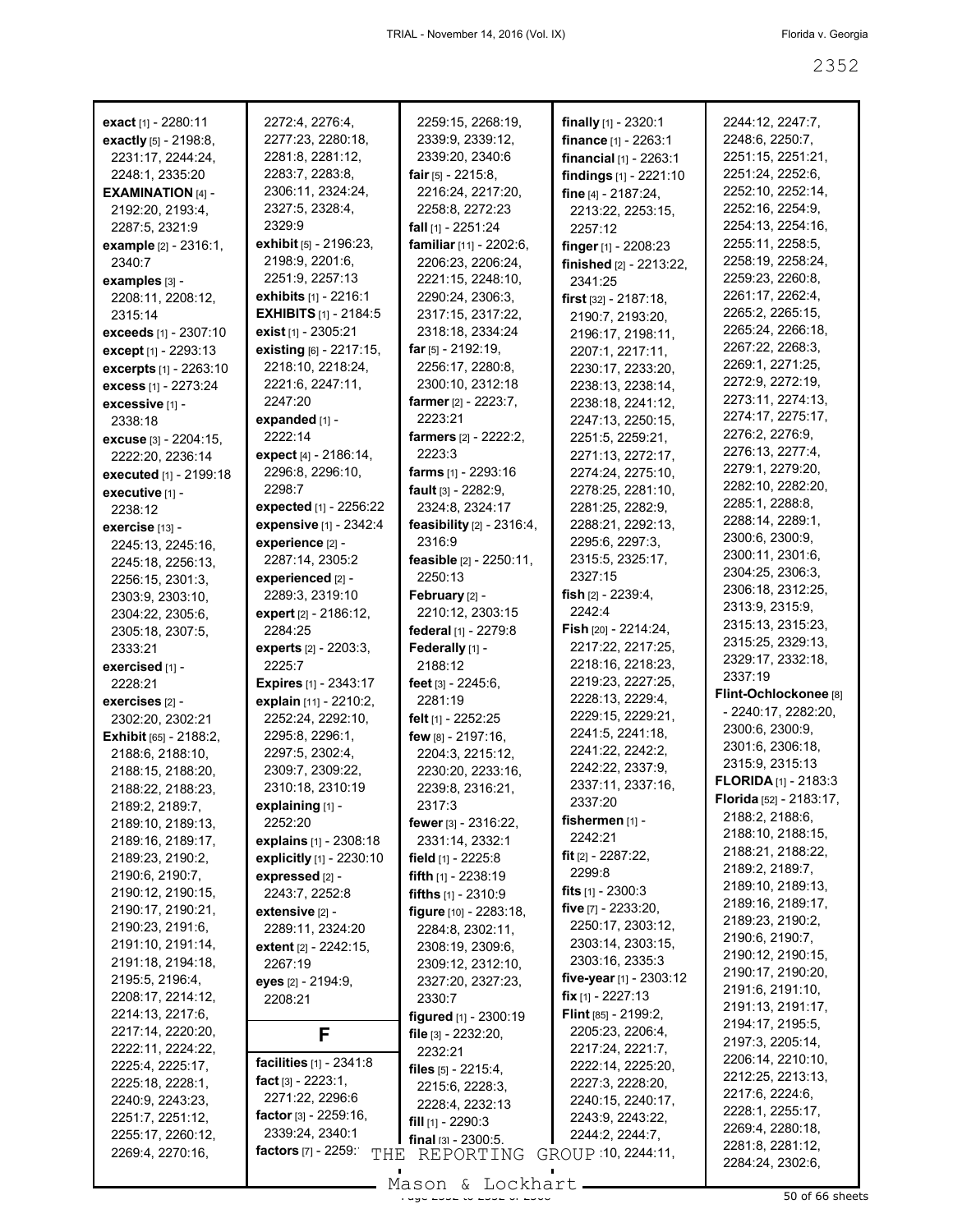| 2302:10, 2304:24,      | 2268:20, 2269:21,                 | 2228:7                        | $FX-49h$ [2] - 2184:16.      | generally [1] -             |
|------------------------|-----------------------------------|-------------------------------|------------------------------|-----------------------------|
| 2310:10, 2310:14,      | 2272:9, 2273:6,                   | framework [1] -               | 2227.7                       | 2202:16                     |
| 2311:21, 2324:24,      | 2273:23, 2274:1,                  | 2297:9                        | $FX - 5[3] - 2184:11,$       | generous [1] - 2341:7       |
| 2327:4, 2329:1,        | 2279:20, 2285:1,                  | frankly [1] - 2254:8          | 2194:17, 2195:2              | gentlemen [1] -             |
| 2338:16                | 2296:9, 2296:10,                  | freezing [1] - 2271:24        | FX-51 [1] - 2184:16          | 2225:23                     |
| Florida's $[3]$ -      | 2296:12, 2313:23,                 | frequent [2] - 2267:19,       | FX-536 $[2] - 2184:21$ ,     | geographically [1] -        |
| 2271:14, 2286:1        | 2322:21, 2322:23,                 |                               |                              |                             |
|                        |                                   | 2268:17                       | 2260:12                      | 2300:8                      |
| Floridan [12] -        | 2323:8, 2324:1,                   | frequently [2] -              | <b>FX-55</b> [2] - 2184:17,  | Geologic [1] - 2301:12      |
| 2207:11, 2272:21,      | 2326:14, 2326:17,                 | 2234:10, 2234:13              | 2281:22                      | Geological [1] -            |
| 2272:22, 2273:10,      | 2326:21                           | Friday's [1] - 2185:9         | $FX-69a$ [3] - 2184:17,      | 2244:13                     |
| 2306:22, 2307:10,      | focal [1] - 2189:24               | front $[5] - 2206.8$ ,        | 2278:23, 2279:13             | geologist [2] - 2261:5,     |
| 2309:9, 2310:2,        | focus [8] - 2193:19,              | 2235:8, 2241:25,              | <b>FX-72</b> [2] - 2184:18,  | 2277:16                     |
| 2310:23, 2329:14,      | 2210:25, 2229:11,                 | 2242:7, 2250:9                | 2232:25                      | <b>GEORGIA</b> [1] - 2183:6 |
| 2330:2, 2330:10        | 2231:15, 2249:12,                 | full $[6] - 2217:11$ ,        | <b>FX-85</b> [2] - 2257:9,   | Georgia [47] -              |
| Flow [1] - 2239:17     | 2299:18, 2325:19,                 | 2243:14, 2244:21,             | 2257:13                      | 2183:20, 2186:20,           |
| flow $[69] - 2191:5$ , | 2331:21                           | 2253:13, 2284:22,             | <b>FX-86</b> [1] - 2184:18   | 2188:12, 2189:20,           |
| 2229:5, 2229:17,       | focused [4] - 2218:10,            | 2288:17                       |                              | 2191:22, 2200:12,           |
| 2230:7, 2230:8,        | 2300:14, 2301:7,                  |                               | <b>FX-878</b> [2] - 2184:23, |                             |
| 2230:15, 2231:11,      | 2337:12                           | fund [2] - 2262:25,           | 2195:20                      | 2203:13, 2206:14,           |
|                        |                                   | 2279:19                       | <b>FX-880</b> [2] - 2184:22, | 2211:13, 2213:1,            |
| 2231:23, 2232:1,       | focusing [2] - 2242:9,            | fundamentally [3] -           | 2283:8                       | 2213:14, 2219:18,           |
| 2232:2, 2232:4,        | 2306:21                           | 2217:12, 2229:1,              | <b>FX-881</b> [1] - 2184:22  | 2223:19, 2224:3,            |
| 2232:7, 2235:1,        | folks $[3] - 2214:1,$             | 2229:12                       | FX-882 [1] - 2184:23         | 2226:3, 2228:8,             |
| 2235:4, 2235:10,       | 2299:1, 2318:16                   | funded [1] - 2279:23          | FX-97 [3] - 2184:19,         | 2237:10, 2239:2,            |
| 2235:15, 2235:21,      | follow [2] - 2185:20,             | funding [2] - 2222:13,        | 2263:8, 2264:8               | 2240:11, 2241:23,           |
| 2236:4, 2237:1,        | 2287:9                            | 2266:12                       | FX-99 [1] - 2184:19          | 2248:21, 2249:15,           |
| 2242:4, 2244:11,       | followed [3] -                    | Funding [1] - 2279:17         |                              | 2249:19, 2266:23,           |
| 2244:12, 2244:14,      | 2186:11, 2294:7,                  | funds [4] - 2258:24,          |                              | 2270:24, 2270:25,           |
| 2246:2, 2246:4,        | 2298:22                           | 2265:14, 2266:8,              | G                            | 2272:8, 2274:7,             |
| 2247:20, 2249:3,       | following [3] - 2212:3,           | 2315:19                       | GA [9] - 2188:7,             | 2274:12, 2280:3,            |
| 2249:14, 2249:16,      | 2253:20, 2293:3                   |                               | 2188:15, 2189:24,            | 2284:18, 2285:18,           |
|                        |                                   | future [7] - 2268:9,          |                              |                             |
|                        |                                   |                               |                              |                             |
| 2249:21, 2255:25,      | food [2] - 2342:4                 | 2280:10, 2280:16,             | 2190:2, 2263:17,             | 2287:17, 2287:19,           |
| 2256:6, 2256:25,       | force [8] - 2203:14,              | 2290:8, 2298:13,              | 2279:14, 2280:18,            | 2291:1, 2296:14,            |
| 2257:3, 2261:15,       | 2203:17, 2203:20,                 | 2304:20, 2313:20              | 2281:13, 2281:22             | 2297:4, 2297:24,            |
| 2264:1, 2269:11,       | 2204:1, 2212:17,                  | $FX$ [3] - 2228:1,            | Gage [9] - 2244:18,          | 2309:7, 2310:8,             |
| 2274:13, 2295:11,      | 2212:19, 2212:21,                 | 2280:18, 2324:24              | 2244:20, 2245:4,             | 2310:10, 2310:14,           |
| 2295:13, 2295:15,      | 2212:23                           | FX-104 [1] - 2184:20          | 2245:10, 2245:21,            | 2316:10, 2321:20,           |
| 2295:20, 2295:21,      | foregoing [1] - 2343:4            |                               | 2255:20, 2301:11,            | 2337:13, 2338:18,           |
| 2296:6, 2296:14,       | forgot [1] - 2316:12              | FX-17 $[2] - 2184:11$ ,       | 2326:21, 2326:23             | 2338:20                     |
| 2304:11, 2304:12,      |                                   | 2227:24                       | gage [6] - 2233:16,          | Georgia's [24] -            |
| 2304:13, 2304:25.      | formal [1] - 2254:16              | FX-23 [2] - 2184:12,          | 2233:22, 2234:1,             |                             |
| 2308:13, 2308:14,      | formation [1] -                   | 2189:4                        |                              | 2185:21, 2186:2,            |
|                        | 2297:17                           | <b>FX-24</b> [4] - 2184:12,   | 2244:14, 2295:1,             | 2186:7, 2187:1,             |
| 2311:2, 2312:6,        | former [3] - 2201:22,             | 2300:1, 2300:2,               | 2301:12                      | 2187:15, 2188:1,            |
| 2313:3, 2313:7,        | 2215:10, 2265:19                  | 2306:11                       | gaging [1] - 2233:11         | 2195:1, 2195:8,             |
| 2313:9, 2325:9,        | formerly [1] - 2257:21            | <b>FX-285</b> [2] - 2184:20,  | <b>Gail</b> [4] - 2184:4,    | 2202:2, 2202:5,             |
| 2330:25, 2331:4,       | forth $[2] - 2322:3$              | 2251:12                       | 2186:5, 2192:11,             | 2203:3, 2205:15,            |
| 2331:8, 2331:15,       | 2322:7                            | <b>FX-312</b> [2] - 2184:21,  | 2254:6                       | 2205:19, 2226:13,           |
| 2331:22, 2332:9,       | forthright [5] -                  | 2208:17                       | gallons [4] - 2284:9,        | 2237:24, 2240:7,            |
| 2334:4, 2334:7,        | 2258:10, 2258:18,                 | <b>fX-36</b> [1] - 2184:13    | 2284:16, 2285:4,             | 2240:24, 2242:11,           |
| 2334:11                | 2258:23, 2259:4,                  |                               | 2329:24                      | 2243:23, 2262:24,           |
| flowed $[1] - 2297:19$ | 2259:7                            | FX-36 [2] - 2237:19,          | gap [7] - 2247:13,           | 2288:21, 2305:1,            |
| flows [38] - 2220:15,  | forward [3] - 2199:11,            | 2238:3                        | 2324:21, 2325:5,             | 2318:2, 2338:9              |
| 2226:21, 2231:21,      |                                   | <b>FX-42</b> [2] - 2184:13,   | 2325:10, 2325:11,            | Georgia-Florida [2] -       |
| 2235:6, 2236:16,       | 2259:18, 2291:7                   | 2190:23                       | 2325:14, 2325:15             | 2310:10, 2310:14            |
| 2236:23, 2237:15,      | four [6] - 2211:19,               | FX-46 $[1]$ - 2184:14         | gearing [1] - 2317:10        | given [4] - 2185:9,         |
| 2239:4, 2244:2,        | 2261:9, 2264:19,                  | <b>FX-47</b> [1] - 2228:23    | gears [1] - 2297:1           | 2259:18, 2305:2,            |
| 2244:18, 2245:20,      | 2293:21, 2310:9,                  | <b>FX-48</b> [2] - 2184:14,   |                              |                             |
| 2247:16, 2251:24,      | 2323:4                            | 2241:7                        | general [9] - 2202:8,        | 2317:4                      |
| 2256:3, 2256:17,       | <b>four-fifths</b> $[1] - 2310.9$ | <b>FX-49b</b> $[2] - 2184:15$ | 2206:24, 2221:18,            | <b>goal</b> $[1]$ - 2299:3  |
|                        | four-zero [1] - 2264:19           | 2286:14                       | 2241:18, 2249:17,            | goals [2] - 2299:8,         |
| 2267:13, 2267:14,      | fourth $[1]$ - 2194:19            | FX-49n [3] - 2184:15          | 2264:24, 2318:12,            | 2319:1                      |
| 2268:2, 2268:14,       | <b>frame</b> $[2] - 2218.1$ THE   | REPORTING                     | GROUP 15                     | God [1] - 2192:5            |

- Mason & Lockhart -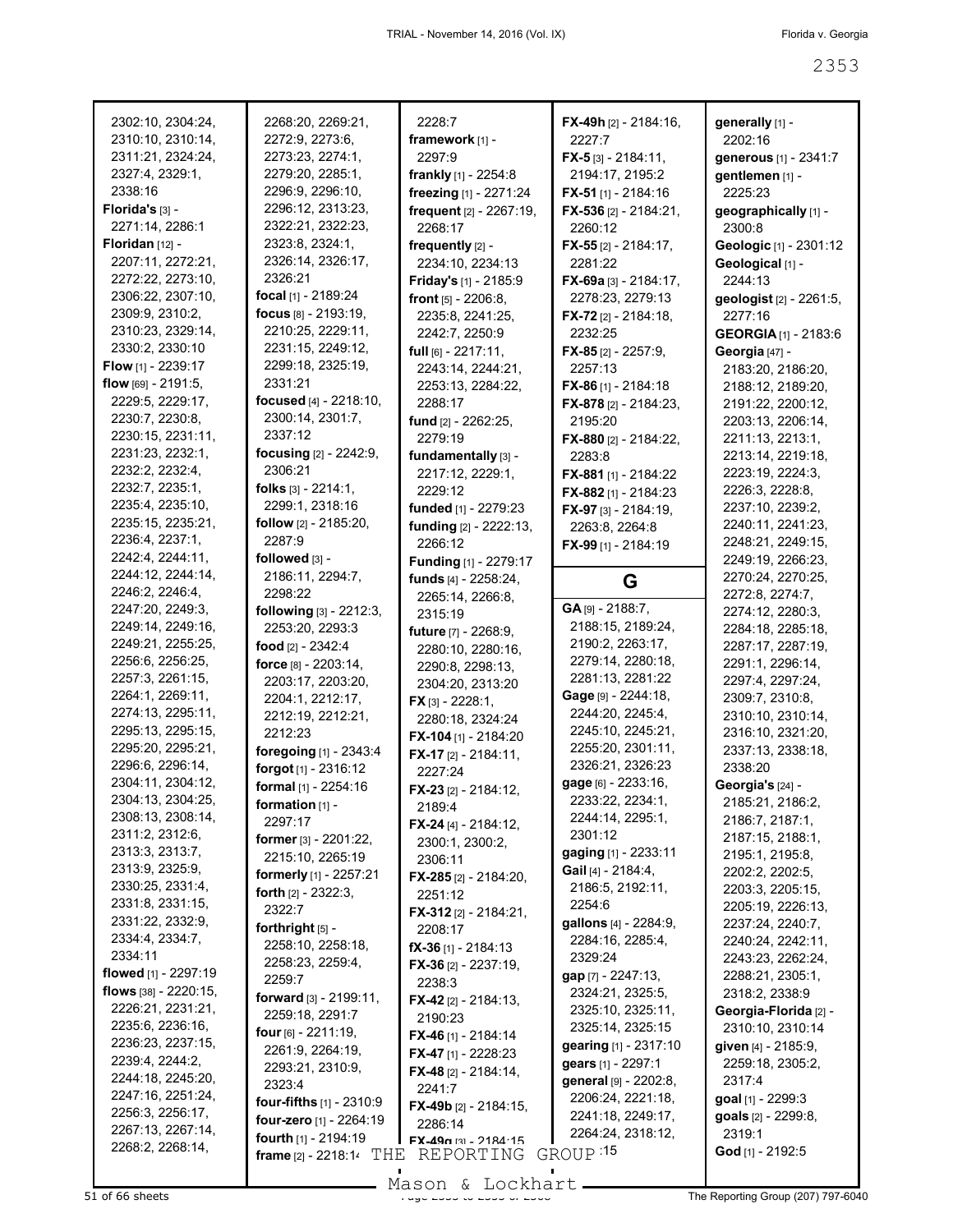| goings [1] - 2318:12                  | guiding [2] - 2242:18,         | 2303:2, 2303:8,                        | huge [1] - 2223:14             | immediately [2] -            |
|---------------------------------------|--------------------------------|----------------------------------------|--------------------------------|------------------------------|
| goings-on [1] -                       | 2297:8                         | 2303:24, 2304:3,                       | human [1] - 2226:19            | 2254:22, 2309:12             |
| 2318:12                               | GX-1247 [2] - 2184:24,         | 2319:10, 2319:14                       | hurry [1] - 2282:4             | impact [6] - 2268:23,        |
| Golladay [5] -                        | 2329:10                        | higher [3] - 2222:15,                  | hydrologic [4] -               | 2273:2, 2283:21,             |
| 2225:10, 2225:11,                     | GX-1249 [3] - 2184:25,         | 2239:4, 2267:15                        | 2225:19, 2248:8,               | 2291:2, 2291:3,              |
| 2225:24, 2227:17,                     | 2314:17, 2314:18               | highest [5] - 2303:13,                 | 2266:13, 2276:25               | 2329:1                       |
| 2285:7                                |                                | 2303:14, 2303:15,                      | hydrologists [4] -             | Impacts [1] - 2188:11        |
| Gordon [3] - 2251:18,                 | H                              | 2303:20, 2303:21                       | 2185:19, 2186:10,              | impacts [10] -               |
| 2252:4, 2255:8                        | <b>habitat</b> $[1]$ - 2337:18 | highlight [2] -                        | 2286:2, 2340:23                | 2269:21, 2272:16,            |
| qoverned [1] -                        | Hailian [4] - 2324:6,          | 2215:16, 2308:7                        | hydrology [1] -                | 2273:11, 2291:5,             |
| 2333:21                               | 2324:11, 2324:13,              | historic [2] - 2267:13,                | 2260:18                        | 2291:12, 2291:16,            |
| Government [2] -                      | 2324:22                        | 2267:14                                |                                | 2292:3, 2302:20,             |
| 2321:17, 2323:22                      | <b>half</b> $[3] - 2231:7$ ,   | historical [2] - 2257:3,               |                                | 2308:6, 2311:17              |
| governmental [2] -                    | 2288:4, 2313:10                | 2257:4                                 | Ichawaynochaway                | impetus [1] - 2289:8         |
| 2318:9                                | hand $[6] - 2187:8$ ,          | history [1] - 2326:24                  | $[22] - 2235:18,$              | implement [4] -              |
| Governor [1] -                        | 2192:1, 2193:11,               | hit [2] - 2312:1, 2312:6               | 2262:1, 2263:19,               | 2214:17, 2250:16,            |
| 2203:13                               | 2252:1, 2314:16,               | holder [1] - 2295:22                   | 2263:24, 2264:1,               | 2251:2, 2258:24              |
| Governor's [2] -                      | 2343:10                        | holders [4] - 2234:16,                 | 2264:22, 2264:24,              | implementation [3] -         |
| 2212:17, 2254:18                      | handed [1] - 2193:16           | 2262:19, 2262:21,                      | 2265:8, 2265:11,               | 2282:25, 2315:2,             |
| grandfathered [1] -                   | handled [1] - 2293:19          | 2304:15                                | 2266:17, 2267:6,               | 2315:3                       |
| 2332:8                                | happily [1] - 2185:6           | Honor [50] - 2185:4,                   | 2267:15, 2267:24,              | implemented [11] -           |
| granted [6] - 2194:25,                | happy [1] - 2270:3             | 2185:5, 2185:13,                       | 2268:5, 2268:14,               | 2214:20, 2219:24,            |
| 2196:24, 2199:6,                      | hatching [1] - 2311:13         | 2186:22, 2187:5,                       | 2269:11, 2269:19,              | 2228:15, 2248:5,             |
| 2221:1, 2221:7,                       | Hayes [1] - 2212:13            | 2187:12, 2187:21,                      | 2269:22, 2295:18,              | 2249:22, 2266:19,            |
| 2336:20                               | head [4] - 2203:22,            | 2188:9, 2188:18,                       | 2316:6, 2336:3,                | 2267:23, 2274:21,            |
| granting [1] - 2336:22                | 2205:22, 2245:22,              | 2189:10, 2189:12,                      | 2336:9                         | 2314:14, 2315:11,<br>2323:11 |
| graph [2] - 2199:7,                   | 2260:18                        | 2189:22, 2190:18,                      | idea [1] - 2202:17             |                              |
| 2246:8                                | heading [4] - 2222:6,          | 2190:24, 2191:1,<br>2191:9, 2191:16,   | <b>ideas</b> [2] - 2258:12,    | implementing [3] -           |
| <b>gray</b> $[2] - 2310:7$ ,          | 2239:16, 2278:25,              |                                        | 2258:13                        | 2249:9, 2333:10,<br>2339:1   |
| 2310:10                               | 2279:17                        | 2191:20, 2192:13,<br>2192:16, 2193:10, | identification [1] -           | implements [1] -             |
| great $[1]$ - 2186:23                 | <b>health</b> $[2] - 2238:9$ , | 2196:13, 2197:2,                       | 2298:13                        | 2249:20                      |
| greater [1] - 2292:5                  | 2249:14                        | 2224:12, 2224:15,                      | identified [15] -              | implications [2] -           |
| green [3] - 2293:24,                  | hear $[1]$ - 2213:23           | 2264:11, 2270:1,                       | 2189:19, 2211:2,               | 2260:4, 2260:7               |
| 2294:20, 2311:3                       | heard [8] - 2186:14,           | 2270:9, 2285:14,                       | 2240:5, 2245:12,               | importance [1] -             |
| ground [1] - 2202:25                  | 2187:22, 2213:25,              | 2286:22, 2286:25,                      | 2245:16, 2246:20,              | 2271:23                      |
| groundwater [34] -                    | 2217:3, 2228:17,               | 2292:24, 2293:7,                       | 2284:25, 2293:10,              | important [4] -              |
| 2207:19, 2218:13,                     | 2239:14, 2252:11,              | 2297:11, 2300:17,                      | 2293:25, 2295:18,              | 2248:7, 2302:6,              |
| 2243:8, 2250:7,                       | 2255:12                        | 2301:24, 2309:3,                       | 2296:23, 2298:25,              | 2309:16, 2314:5              |
| 2259:19, 2273:4,<br>2277:19, 2289:12, | HEARING [1] -                  | 2309:17, 2314:23,                      | 2334:23, 2336:9,               | improve [4] - 2279:20,       |
| 2290:23, 2291:2,                      | 2183:10                        | 2317:13, 2321:3,                       | 2338:8                         | 2299:11, 2315:20,            |
| 2291:19, 2299:16,                     | hearing [2] - 2192:3,          | 2321:8, 2337:22,                       | identifies [1] - 2259:2        | 2320:7                       |
| 2306:1, 2306:9,                       | 2319:7                         | 2337:24, 2340:10,                      | identify [12] - 2209:15,       | improvements [1] -           |
| 2306:17, 2306:24,                     | held [1] - 2183:11             | 2340:12, 2340:15,                      | 2291:14, 2302:13,              | 2266:5                       |
| 2307:9, 2307:20,                      | help [4] - 2192:5,             | 2340:21, 2341:3,                       | 2302:19, 2304:17,              | $IN$ [1] - 2343:10           |
| 2307:24, 2308:13,                     | 2264:12, 2309:7,               | 2342:10                                | 2307:5, 2308:5,                | in-house [1] - 2293:14       |
| 2308:15, 2308:16,                     | 2338:1                         | hook [1] - 2340:14                     | 2308:7, 2311:16,               | in-stream [6] -              |
| 2308:25, 2311:2,                      | helpful [2] - 2301:20,         | hope [1] - 2321:3                      | 2313:16, 2313:18,              | 2249:16, 2249:20,            |
| 2312:5, 2313:3,                       | 2309:18                        | hopefully [1] -                        | 2314:18                        | 2304:11, 2304:12,            |
| 2313:14, 2313:24,                     | helping [1] - 2214:17          | 2309:20                                | identifying [3] -              | 2304:13                      |
| 2316:7, 2327:2,                       | helps [3] - 2292:20,           | Hornberger [2] -                       | 2211:24, 2283:20,              | in-streamflows [1] -         |
| 2329:12, 2329:23,                     | 2309:20, 2310:19               | 2185:21, 2286:1                        | 2302:17                        | 2237:24                      |
| 2330:19, 2331:5                       | <b>hereby</b> $[1]$ - 2343:3   | hose $[1] - 2281:19$                   | <b>ignores</b> [1] - 2329:1    | inadequate [1] -             |
| groundwater-based                     | <b>Hicks</b> $[6] - 2225:13$   | hostile $[4] - 2186.5$ ,               | <b>illegal</b> [1] - 2209:8    | 2242:3                       |
| $[1] - 2277:19$                       | 2225:25, 2227:17,              | 2191:23, 2192:17,                      | <b>illegally</b> [2] - 2205:1, | incapable [1] -              |
| group [6] - 2189:15,                  | 2285:7, 2286:8,                | 2192:19                                | 2213:13                        | 2255:10                      |
| 2211:13, 2253:4,                      | 2286:9                         | <b>hour</b> $[1]$ - 2220:8             | <b>images</b> [1] - 2202:24    | inches [2] - 2224:2,         |
| 2254:22, 2299:1,                      | <b>Hicks's</b> [1] - 2286:19   | hours $[1]$ - 2223:17                  | immediate [3] -                | 2224:8                       |
| 2319:5                                | high $[9] - 2245:17$ ,         | house [2] - 2279:7,                    | 2243:9, 2243:17,               | include [2] - 2225:10,       |
| guide [1] - 2301:20                   | 2247:1, 2302:25<br>THE         | REPORTING                              | GROUP <sup>1</sup>             | 2294:9                       |
|                                       |                                | $Mason$ & Lockhart                     |                                |                              |

Mason & Lockhart 2000 and 2368 sheets 32 of 66 sheets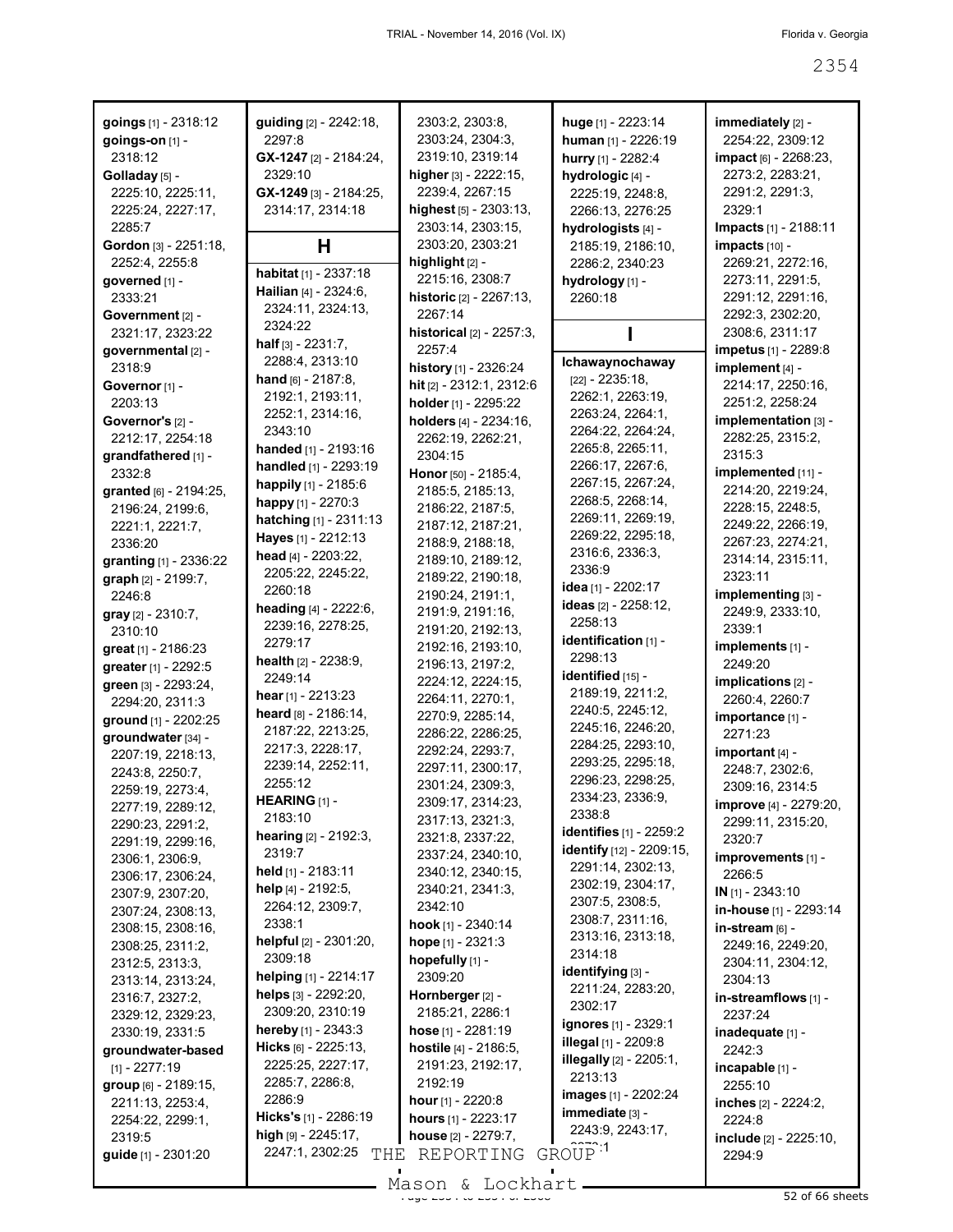| included [3] -                   | 2299:22, 2319:23,       | 2278:24, 2281:12,                         | 2338:3, 2338:6                          | 2309:4, 2309:11                |
|----------------------------------|-------------------------|-------------------------------------------|-----------------------------------------|--------------------------------|
| 2221:20, 2320:3,                 | 2320:12, 2338:24        | 2283:15                                   | <b>issues</b> [12] - 2186:13,           | $JX-21$ [5] - 2184:6,          |
| 2324:1                           | initial [5] - 2241:14,  | invited [2] - 2252:18,                    | 2201:18, 2213:24,                       | 2216:3, 2216:5,                |
| includes [5] -                   | 2258:13, 2261:19,       | 2317:25                                   | 2228:19, 2229:24,                       | 2292:23, 2296:24               |
| 2215:21, 2267:19,                | 2272:5, 2309:25         | invoke [3] - 2265:1,                      | 2252:10, 2252:14,                       | $JX-31$ [3] - 2184:7,          |
| 2285:25, 2300:11,                | initiative [2] -        | 2265:7, 2277:4                            | 2271:25, 2274:14,                       | 2297:13, 2297:20               |
| 2329:13                          | 2289:22, 2289:24        | <b>invoked</b> [2] - 2263:5,              | 2287:10, 2333:18,                       | $JX-57$ [1] - 2184:7           |
| including [5] -                  | injecting [2] -         | 2268:4                                    | 2337:17                                 | $JX-69$ [2] - 2184:8,          |
| 2205:24, 2215:9,                 | 2273:19, 2273:21        | invoking [1] - 2269:1                     | issuing [6] - 2204:6,                   | 2264:17                        |
| 2324:4, 2328:21,                 | input [3] - 2254:2,     | involuntarily [1] -                       | 2204:9, 2204:23,                        |                                |
| 2333:24                          | 2254:3, 2289:13         | 2262:18                                   | 2217:20, 2222:24,                       | K                              |
| incongruent $[1]$ -              | instituted [1] -        | involuntary [2] -                         | 2294:5                                  |                                |
| 2307:21                          | 2198:12                 | 2262:10, 2263:4                           | <b>item</b> $[8] - 2207:17$ ,           | Katherine [2] -                |
| increase $[3] - 2200:11$ ,       | intended [5] -          | involved [10] -                           | 2222:6, 2222:8,                         | 2321:13, 2323:21               |
| 2289:3, 2308:15                  | 2245:23, 2273:6,        | 2204:22, 2228:18,                         | 2222:9, 2222:21,                        | <b>Kennedy</b> [4] - 2261:3,   |
| increased [3] -                  | 2313:13, 2313:16,       | 2229:24, 2261:18,                         | 2242:9, 2246:25,                        | 2261:7, 2277:17,               |
| 2226:20, 2268:13,                | 2313:22                 | 2261:21, 2270:23,                         | 2260:2                                  | 2277:19                        |
| 2336:15                          | intentionally [1] -     | 2321:13, 2335:9,                          | iteration [1] - 2202:12                 | Kennedy's [1] -                |
| incredibly [1] -                 | 2318:8                  | 2335:11                                   | itself [3] - 2234:21,                   | 2261:1                         |
| 2243:25                          | interchangeably [1] -   | involvement [2] -                         | 2272:25, 2296:7                         | key [2] - 2196:9,              |
| indeed $[2] - 2261:15$ ,         | 2202:15                 | 2261:24, 2320:19                          | IV [1] - 2239:7                         | 2320:17                        |
| 2336:22                          | interest [2] - 2317:20, | involves [2] - 2298:10,                   | IX [1] - 2183:5                         | kind [4] - 2209:24,            |
| <b>INDEX [1] - 2184:1</b>        | 2322:6                  | 2320:19                                   |                                         | 2297:17, 2298:4,               |
| indicate [3] - 2226:19,          | interested [5] -        | Iron $[1]$ - 2236:23                      | J                                       | 2310:21                        |
| 2239:2, 2311:4                   | 2217:8, 2219:8,         | irrigate [1] - 2231:20                    |                                         | <b>kinds</b> $[2] - 2319:23$ , |
| indicated [1] - 2255:9           | 2230:6, 2243:2,         | <b>irrigated</b> [7] - 2202:14,           | jacket [1] - 2309:20                    | 2322:6                         |
| indicates [4] -                  | 2281:24                 | 2202:16, 2202:19,                         | <b>JAMIE</b> [1] - 2183:17              | knowledge [4] -                |
| 2194:21, 2241:13,                | interesting [1] -       | 2205:1, 2205:10,                          | January [3] - 2201:12,                  | 2204:2, 2206:13,               |
| 2247:15, 2262:24                 | 2319:21                 | 2213:13, 2274:11                          | 2214:25, 2303:15                        | 2222:18, 2305:3                |
| indication $[2]$ -               | interests [2] -         |                                           | <b>Jason</b> $[2] - 2184:3$ ,           | known [2] - 2213:18,           |
| 2207:5, 2207:19                  | 2221:19, 2317:21        | <b>irrigating</b> [2] - 2214:1,<br>2214:2 | 2186:1                                  | 2266:7                         |
|                                  |                         |                                           |                                         |                                |
|                                  |                         |                                           | $Jim$ [3] - 2261:3,                     | Kondolf [1] - 2186:12          |
| indicators [2] -                 | internally [2] -        | irrigation [33] -                         | 2277:16, 2277:19                        |                                |
| 2225:19, 2302:18                 | 2261:14, 2325:4         | 2202:19, 2205:19,                         |                                         | L                              |
| individual [7] -                 | interrupt [1] - 2213:20 | 2207:5, 2207:8,                           | job [1] - 2196:18                       |                                |
| 2234:15, 2235:11,                | interrupted [1] -       | 2208:6, 2208:12,                          | Joint [15] - 2188:20,                   | label [1] - 2219:12            |
| 2236:10, 2295:14,                | 2310:18                 | 2220:12, 2223:20,                         | 2188:23, 2196:4,<br>2214:13, 2217:14,   | labeled [4] - 2208:13,         |
| 2296:4, 2304:14,                 | interrupting [1] -      | 2231:12, 2259:24,                         |                                         | 2217:7, 2227:7,                |
| 2324:19                          | 2326:18                 | 2260:8, 2261:16,                          | 2220:20, 2222:11,<br>2224:22, 2225:4,   | 2263:17                        |
| individuals [5] -                | introduced [1] -        | 2262:18, 2266:9,                          |                                         | lack [1] - 2258:23             |
| 2211:8, 2212:14,                 | 2295:6                  | 2267:13, 2267:14,                         | 2240:9, 2270:16,<br>2276:4, 2277:23,    | lag [1] - 2339:25              |
| 2212:16, 2221:20,                | $introduction$ [1] -    | 2267:18, 2268:15,                         | 2327:5, 2328:4                          | laid $[4] - 2258:22$ ,         |
| 2231:19                          | 2192:22                 | 2268:19, 2268:22,                         | <b>Jon</b> [1] - $2341:22$              | 2299:7, 2305:16,               |
| industrial $[2]$ -               | invested [1] - 2319:6   | 2274:4, 2274:5,                           |                                         | 2305:19                        |
| 2333:14, 2333:19                 | invite [36] - 2196:5,   | 2274:6, 2274:16,                          | Jones [1] - 2225:13                     | <b>Lake</b> [1] - 2237:10      |
| <b>inflection</b> $[1]$ - 2329:5 | 2199:25, 2200:15,       | 2278:2, 2289:4,                           | Judge [1] - 2341:7                      | <b>LANCASTER [39] -</b>        |
| influence [1] -                  | 2201:23, 2206:25,       | 2289:7, 2293:22,                          | judge [2] - 2279:8,<br>2341:6           | 2183:11, 2185:2,               |
| 2268:17                          | 2208:10, 2214:11,       | 2294:1, 2332:17,                          |                                         | 2185:6, 2185:16,               |
| <b>informal</b> [1] - 2318:17    | 2215:15, 2215:20,       | 2332:21, 2332:23                          | <b>Judson</b> [2] - 2201:8,<br>2201:11  | 2186:23, 2187:4,               |
| informally $[1]$ -               | 2220:9, 2221:25,        | <b>irrigators</b> [1] - 2316:6            |                                         | 2187:10, 2187:24,              |
| 2318:14                          | 2222:19, 2224:22,       | $issue$ [9] - 2185:22,                    | <b>July</b> [2] - 2267:16,<br>2269:12   | 2191:24, 2192:15,              |
| information $[22]$ -             | 2225:4, 2225:16,        | 2213:12, 2232:20,                         |                                         | 2193:12, 2197:12,              |
| 2202:20, 2203:4,                 | 2226:17, 2237:18,       | 2240:5, 2264:14,                          | June [5] - 2199:18,<br>2201:12, 2241:9, | 2197:17, 2201:2,               |
| 2203:7, 2205:12,                 | 2240:10, 2241:19,       | 2276:17, 2276:19,                         |                                         | 2204:15, 2204:19,              |
| 2209:9, 2209:18,                 | 2242:25, 2244:5,        | 2317:8, 2325:5                            | 2315:4, 2343:17                         | 2206:7, 2206:10,               |
| 2210:1, 2210:4,                  | 2255:19, 2257:25,       | <b>issued</b> $[13] - 2198:4,$            | $JX-105$ [3] - 2184:8,                  | 2224:13, 2224:16,              |
| 2234:2, 2251:5,                  | 2261:8, 2263:7,         | 2198:18, 2199:3,                          | 2276:4, 2276:12                         | 2264:13, 2270:5,               |
| 2266:2, 2266:4,                  | 2263:16, 2264:16,       | 2204:11, 2205:19,                         | $JX-132$ [1] - 2184:9                   | 2270:10, 2286:23,              |
| 2266:12, 2288:19,                | 2267:5, 2269:3,         | 2214:7, 2251:15,                          | $JX-154$ [3] - 2184:9,                  | 2287:3, 2287:20,               |
| 2289:6, 2290:3,                  | 2269:5, 2271:12,        | 2265:23, 2317:6,                          | 2272:4, 2278:14                         | 2301:25, 2321:6,               |
| 2290:5, 2299:4,                  | 2275:9, 2278:8,<br>THE  | REPORTING                                 | GROUP $\sqrt{3}$ - 2184:10,             | 2337:25, 2338:7,               |

Mason & Lockhart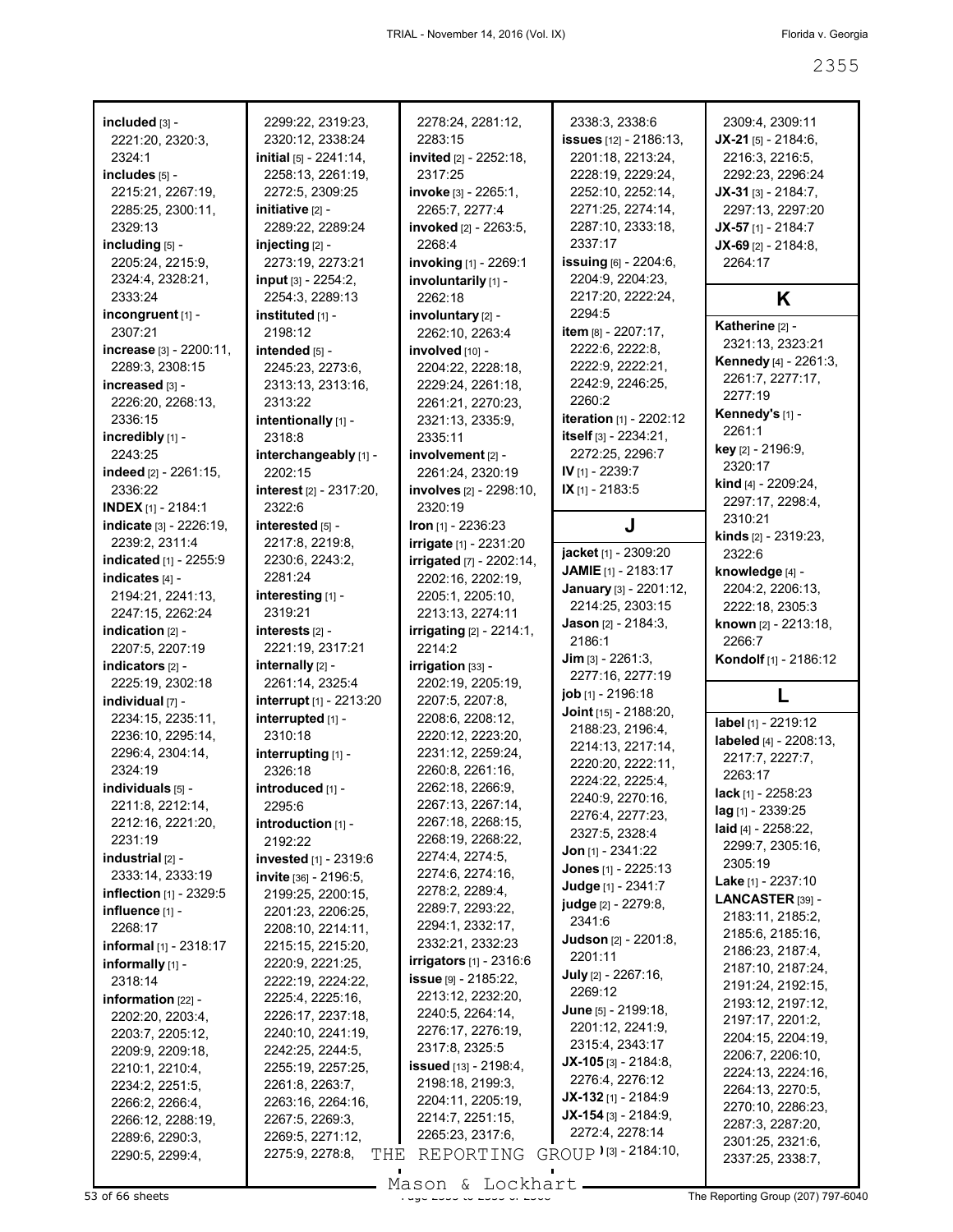| 2338:12, 2338:16,             | 2254:18                      | 2253:21, 2280:24,             | 2219:22, 2244:23                   | 2265:24, 2283:2,                      |
|-------------------------------|------------------------------|-------------------------------|------------------------------------|---------------------------------------|
| 2339:5, 2339:15,              | lengthy [1] - 2325:13        | 2310:1, 2310:7,               | <b>Louis</b> $[1]$ - 2212:13       | 2297:8, 2297:20,                      |
| 2340:4, 2340:13,              | less [13] - 2231:2,          | 2310:8, 2310:10,              |                                    | 2298:3, 2298:5,                       |
|                               |                              |                               | low [31] - 2226:21,                |                                       |
| 2340:25, 2341:4,              | 2231:4, 2231:6,              | 2310:11, 2310:14,             | 2230:7, 2230:8,                    | 2298:11, 2299:7,                      |
| 2342:12                       | 2231:7, 2231:18,             | 2310:21, 2312:19,             | 2230:15, 2231:11,                  | 2299:11, 2313:18,                     |
| land $[3] - 2274:9$ ,         | 2256:4, 2285:3,              | 2312:24, 2313:10,             | 2231:23, 2232:1,                   | 2315:6, 2318:25,                      |
| 2274:11, 2274:16              | 2293:16, 2294:20,            | 2313:23                       | 2232:2, 2232:7,                    | 2319:23, 2322:9,                      |
| language [1] - 2295:7         | 2313:10, 2316:19,            | lines $[4] - 2230:20$ ,       | 2235:1, 2236:3,                    | 2338:2, 2338:9,                       |
| large [3] - 2197:5,           | 2316:20, 2320:9              | 2280:22, 2310:5,              | 2242:3, 2249:14,                   | 2339:1                                |
| 2219:19, 2329:20              | lesser [1] - 2292:5          | 2311:3                        | 2259:18, 2268:2,                   | Management [3] -                      |
| larger [2] - 2291:20,         | Lettenmaier [1] -            | linked [1] - 2289:15          | 2269:21, 2272:8,                   | 2240:8, 2317:16,                      |
| 2295:21                       | 2186:10                      | list [4] - 2211:16,           | 2273:6, 2274:13,                   | 2318:18                               |
| $last$ [31] - 2186:17,        | letter [12] - 2214:23,       | 2241:17, 2242:24,             | 2279:20, 2283:1,                   | $manager [2] -$                       |
| 2192:10, 2197:16,             | 2215:2, 2215:9,              | 2272:7                        | 2285:1, 2295:11,                   | 2212:13, 2335:15                      |
| 2207:1, 2208:11,              | 2215:14, 2216:23,            | Listed [1] - 2188:12          | 2295:20, 2326:16,                  | managers [1] - 2239:3                 |
| 2208:13, 2217:9,              | 2218:1, 2218:16,             | listed [9] - 2212:10,         | 2330:25, 2331:4,                   | manages [2] -                         |
| 2219:8, 2219:11,              | 2219:23, 2227:25,            | 2233:12, 2234:3,              | 2331:15, 2331:22,                  | 2233:10, 2333:10                      |
| 2219:15, 2220:11,             | 2241:9, 2241:19,             | 2247:4, 2255:20,              | 2332:9, 2334:10                    | managing $[1]$ -                      |
| 2225:6, 2226:18,              | 2243:8                       | 2256:2, 2264:2,               | lower [6] - 2220:16,               | 2238:11                               |
| 2228:23, 2228:24,             | Lettermaier [1] -            | 2282:12, 2329:3               | 2232:1, 2232:4,                    |                                       |
|                               |                              |                               | 2312:7, 2312:16,                   | mandatory [1] -                       |
| 2228:25, 2234:9,              | 2185:20                      | listening [1] - 2319:7        |                                    | 2276:22                               |
| 2242:1, 2243:2,               | letting [1] - 2341:7         | loads [1] - 2334:8            | 2326:22                            | manner [2] - 2277:13,                 |
| 2243:13, 2243:14,             | level [5] - 2234:17,         | local [4] - 2254:11,          | Lower [23] - 2240:17,              | 2337:15                               |
| 2262:23, 2275:14,             | 2249:3, 2295:14,             | 2302:19, 2308:6,              | 2243:9, 2244:2,                    | map [9] - 2240:21,                    |
| 2281:24, 2282:3,              | 2331:23, 2339:9              | 2311:17                       | 2244:7, 2244:11,                   | 2309:15, 2309:18,                     |
| 2284:2, 2284:3,               | <b>levels</b> [2] - 2259:19, | localities [1] - 2252:14      | 2254:9, 2254:12,                   | 2309:22, 2309:25,                     |
| 2284:4, 2304:5,               | 2334:7                       | locations [3] -               | 2254:15, 2255:11,                  | 2310:16, 2310:19,                     |
| 2317:8                        | Lewis [6] - 2212:22,         | 2189:19, 2229:7,              | 2262:4, 2272:19,                   | 2310:22, 2311:6                       |
| lastly [1] - 2191:16          | 2233:4, 2233:8,              | 2292:2                        | 2279:20, 2282:19,                  | mapping [1] - 2202:25                 |
| law $[4] - 2262:17$ ,         | 2271:9, 2278:10,             | $long-term$ [2] -             | 2300:5, 2300:8,                    | maps [2] - 2292:15,                   |
| 2296:14, 2297:7,              | 2279:4                       | 2225:19, 2242:4               | 2300:11, 2301:6,                   | 2293:2                                |
| 2315:22                       | <b>LEWIS</b> [1] - 2183:20   | look $[27] - 2187:1,$         | 2306:3, 2306:18,                   | March [3] - 2276:16,                  |
| LAWLESS $[1]$ -               | Lewis's [1] - 2278:12        | 2194:18, 2197:20,             | 2315:8, 2315:12,                   | 2308:21, 2338:3                       |
| 2183:18                       | LFO [1] - 2305:11            | 2198:10, 2202:12,             | 2315:25, 2329:17                   | mark [3] - 2196:13,                   |
| <b>lawyers</b> [1] - 2341:22  |                              | 2207:24, 2221:23,             | <b>Luang</b> $[5] - 2324:6$ ,      | 2196:18, 2282:21                      |
| laying [2] - 2258:12,         | lies [1] - 2310:24           |                               | 2324:11, 2324:13,                  |                                       |
| 2258:17                       | lift $[2] - 2290.9$ ,        | 2221:25, 2236:21,             | 2324:22, 2335:11                   | Mark [4] - 2282:12,                   |
|                               | 2290:11                      | 2241:4, 2243:20,              | Lucius [1] - 2203:23               | 2282:14, 2282:18,                     |
| <b>lays</b> $[2] - 2259:12$ , | light [1] - 2291:8           | 2244:21, 2246:7,              | lunch [1] - 2270:4                 | 2283:3                                |
| 2290:14                       | likely [3] - 2186:16,        | 2248:4, 2251:22,              |                                    | marked [2] - 2234:9,                  |
| lead [1] - 2339:20            | 2226:25, 2259:3              | 2264:20, 2266:17,             |                                    | 2314:16                               |
| leading $[1]$ - 2258:15       | likewise [3] - 2188:14,      | 2268:25, 2277:22,             | M                                  | marks [2] - 2290:4,                   |
| leads $[1] - 2220:1$          | 2189:6, 2326:19              | 2280:17, 2281:10,             | $ma'am$ [1] - 2220:23              | 2320:14                               |
| <b>leaks</b> [1] - 2315:17    | limit [2] - 2223:25,         | 2282:23, 2290:8,              | mail [3] - 2233:3,                 | Mary [1] - 2185:10                    |
| <b>learned</b> [2] - 2291:9,  | 2224:1                       | 2298:8, 2304:9,               | 2233:12, 2278:10                   | Mason [4] - 2183:14,                  |
| 2291:12                       | $limitation$ [1] -           | 2304:20, 2310:1               | Maine [3] - 2183:13,               | 2343:2, 2343:15,                      |
| learning [1] - 2276:23        | 2313:14                      | <b>looked</b> [10] - 2185:10, | 2183:15, 2343:3                    | 2343:15                               |
| least $[4] - 2228:11$ ,       | Limitations [1] -            | 2210:3, 2251:20,              |                                    | Master [1] - 2317:9                   |
| 2259:24, 2293:25,             | 2207:17                      | 2259:14, 2259:16,             | mainstem [1] -                     | <b>MASTER [39] -</b>                  |
| 2341:16                       | $limitations 11 -$           | 2299:20, 2301:13,             | 2312:25                            | 2183:11, 2185:2,                      |
| $led$ [1] - 2218:3            | 2223:6                       | 2325:7, 2325:25,              | <b>maintain</b> [1] - 2219:25      | 2185:6, 2185:16,                      |
| $left [6] - 2194.9,$          | limited [2] - 2207:20,       | 2327:20                       | major [1] - 2260:4                 | 2186:23, 2187:4,                      |
| 2210:22, 2247:1,              | 2223:20                      | looking [12] - 2202:23,       | majority [1] - 2326:1              | 2187:10, 2187:24,                     |
| 2270:3, 2310:7,               | limiting [1] - 2294:9        | 2208:18, 2209:4,              | manage [2] - 2265:24,              | 2191:24, 2192:15,                     |
| 2320:14                       |                              | 2210:7, 2216:12,              | 2279:7                             | 2193:12, 2197:12,                     |
|                               | limits [2] - 2208:7,         | 2220:22, 2243:14,             | <b>managed</b> [1] - 2229:7        | 2197:17, 2201:2,                      |
| $\text{legal } [4] - 2274:8,$ | 2214:2                       | 2247:19, 2248:24,             | management $[27]$ -                | 2204:15, 2204:19,                     |
| 2338:21, 2339:3,              | <b>Linda</b> [1] - $2254:5$  | 2264:10, 2276:14,             | 2219:6, 2221:11,                   |                                       |
| 2339:14                       | line [21] - 2207:4,          | 2284:21                       | 2229:24, 2247:2,                   | 2206:7, 2206:10,<br>2224:13, 2224:16, |
| legend $[2] - 2310:16$ ,      |                              |                               |                                    |                                       |
|                               | 2208:11, 2208:13,            |                               | 2248:22, 2249:9,                   |                                       |
| 2312:9                        | 2228:25, 2230:17             | <b>looks</b> $[1] - 2281:11$  |                                    | 2264:13, 2270:5,                      |
| legislature [1] -             | THE<br>2238:20, 2251:2       | REPORTING                     | GROUP 10, 2250:11,<br>16, 2265.19, | 2270:10, 2286:23,                     |

 $\frac{235611}{x}$  and  $\frac{2356111}{x}$  of  $\frac{235611}{x}$  of  $\frac{2368}{x}$  54 of 66 sheets Mason & Lockhart.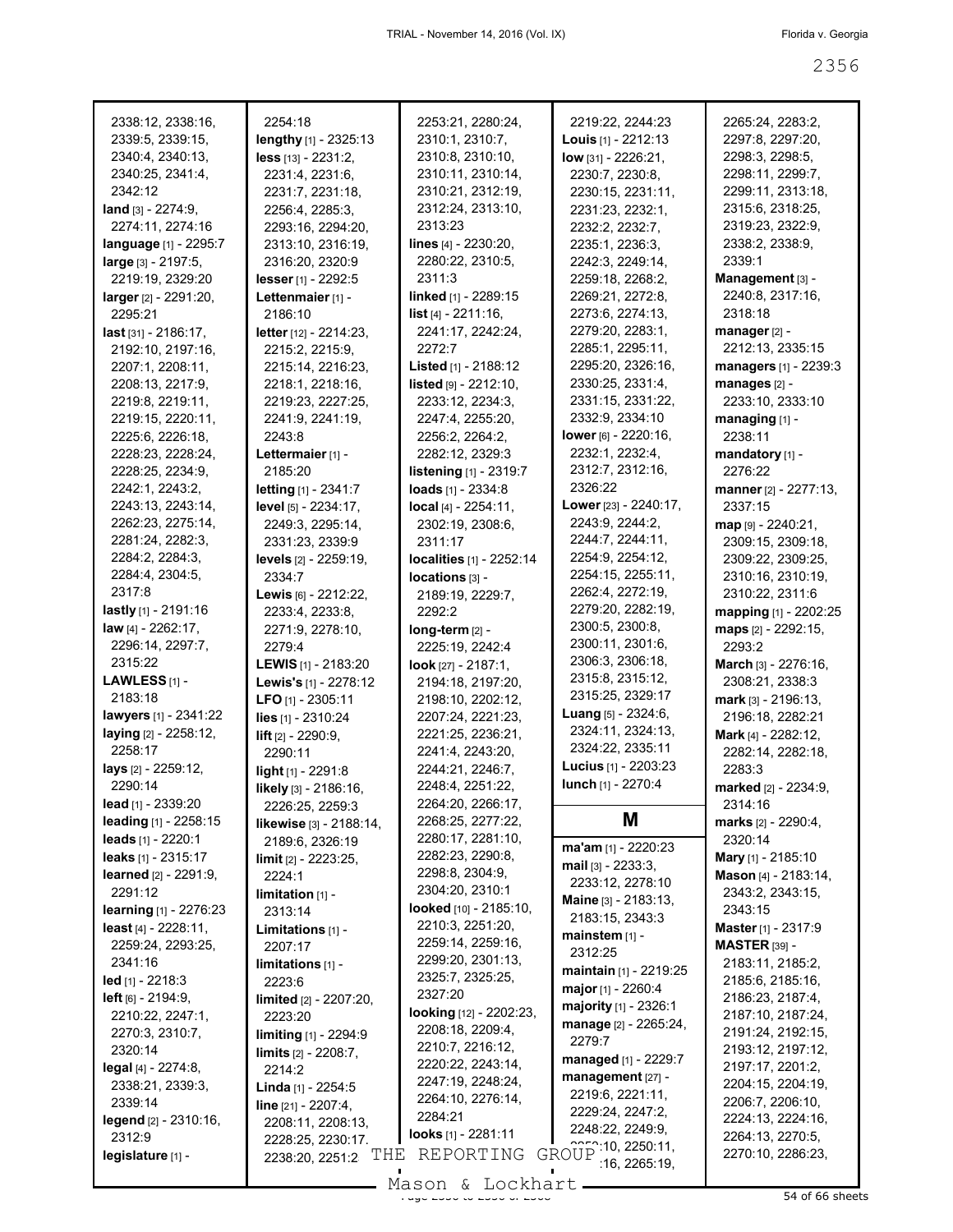| 2287:3, 2287:20,                      | measure [1] - 2312:17                 | <b>metric</b> [1] - 2257:1     | 2245:13, 2245:16,                     | MR [104] - 2185:4,                    |
|---------------------------------------|---------------------------------------|--------------------------------|---------------------------------------|---------------------------------------|
| 2301:25, 2321:6,                      | measurement [3] -                     | microphone [4] -               | 2256:13, 2256:15,                     | 2185:5, 2185:13,                      |
| 2337:25, 2338:7,                      | 2191:5, 2295:3,                       | 2192:8, 2204:17,               | 2289:12, 2289:13,                     | 2185:17, 2186:25,                     |
| 2338:12, 2338:16,                     | 2305:7                                | 2206:8, 2309:19                | 2290:1, 2290:7,                       | 2187:5, 2187:11,                      |
| 2339:5, 2339:15,                      | measures [1] - 2272:8                 | mid-'90's [1] - 2289:5         | 2301:3, 2302:20,                      | 2187:21, 2187:25,                     |
| 2340:4, 2340:13,                      | mechanism [1] -                       | middle [2] - 2219:19,          | 2303:9, 2305:5,                       | 2188:5, 2188:9,                       |
| 2340:25, 2341:4,                      | 2262:16                               | 2262:6                         | 2305:18, 2307:5                       | 2188:14, 2188:18,                     |
| 2342:12                               | mechanisms [1] -                      | Middle [1] - 2240:19           | modest [3] - 2275:22,                 | 2189:1, 2189:4,                       |
| Master's [1] - 2287:16                | 2223:15                               | midway [1] - 2215:17           | 2332:25, 2333:3                       | 2189:6, 2189:9,                       |
| masters [1] - 2322:15                 | meet [10] - 2253:4,                   | $mid$ [35] - 2185:15,          | Modifications [3] -                   | 2189:12, 2189:15,                     |
| Masters [4] - 2282:12,                | 2275:7, 2298:9,                       | 2187:6, 2187:8,                | 2260:15, 2261:1,                      | 2189:22, 2190:1,                      |
| 2282:14, 2282:18,                     | 2298:12, 2299:6,                      | 2187:21, 2193:14,              | 2261:7                                | 2190:5, 2190:10,                      |
| 2283:4                                | 2299:9, 2301:6,                       | 2194:7, 2194:16,               | modified [1] - 2219:2                 | 2190:14, 2190:17,                     |
| material [2] - 2196:11,               | 2304:10, 2306:20,                     | 2196:6, 2197:14,               | modify [1] - 2218:24                  | 2190:20, 2190:23,                     |
| 2226:9                                | 2334:4                                | 2201:7, 2206:25,               | moment [16] -                         | 2191:1, 2191:9,                       |
| materials [2] -                       | meeting $[22]$ -                      | 2215:13, 2221:13,              | 2193:19, 2196:19,                     | 2191:13, 2191:16,                     |
| 2205:14, 2205:17                      | 2233:18, 2246:15,                     | 2226:17, 2227:23,              | 2205:3, 2214:23,                      | 2191:20, 2192:13,                     |
| Mathias [1] - 2186:12                 | 2252:19, 2254:21,                     | 2228:8, 2237:8,                | 2216:9, 2225:24,                      | 2192:16, 2192:21,                     |
| matrix [6] - 2258:19,                 | 2270:20, 2270:21,                     | 2237:19, 2244:6,               | 2230:2, 2231:15,                      | 2193:3, 2193:5,                       |
| 2259:12, 2277:12,                     | 2270:23, 2271:3,                      | 2249:13, 2251:7,               | 2246:1, 2255:17,                      | 2193:10, 2193:13,                     |
| 2277:14, 2277:15,                     | 2271:6, 2271:9,                       | 2261:8, 2264:9,                | 2264:12, 2286:4,                      | 2196:12, 2196:16,                     |
| 2277:17                               | 2271:20, 2275:10,                     | 2267:8, 2277:20,               | 2309:15, 2322:18,                     | 2197:2, 2197:14,<br>2197:18, 2200:25, |
| <b>matter</b> [4] - 2183:10,          | 2278:13, 2278:18,                     | 2279:22, 2283:16,              | 2330:24, 2333:6                       | 2204:20, 2206:11,                     |
| 2191:6, 2278:14,                      | 2278:21, 2279:10,                     | 2285:14, 2290:8,               | money [3] - 2280:8,                   | 2211:4, 2211:5,                       |
| 2333:10                               | 2280:5, 2286:4,                       | 2301:20, 2317:10,              | 2280:14, 2280:15                      | 2215:15, 2215:19,                     |
| maximum [8] -                         | 2286:5, 2286:7,                       | 2320:11, 2324:8,               | month [3] - 2303:12,                  | 2224:12, 2224:15,                     |
| 2207:5, 2245:3,                       | 2286:17, 2286:20                      | 2327:25, 2329:8                | 2303:13, 2303:20                      | 2224:20, 2251:9,                      |
| 2256:7, 2301:14,                      | meetings [2] - 2318:3,                | Mike [1] - 2280:21             | monthly [12] - 2235:7,                | 2251:10, 2253:8,                      |
| 2302:4, 2303:5,                       | 2319:3                                | <b>Milford</b> $[1]$ - 2235:18 | 2235:16, 2235:21,                     | 2253:12, 2264:6,                      |
| 2325:17, 2325:20                      | <b>meets</b> [1] - 2318:25            | million $[7] - 2200.4$ ,       | 2236:10, 2236:12,                     | 2264:11, 2264:14,                     |
| McCormick $[2]$ -                     | members [4] -                         | 2284:9, 2284:16,               | 2236:14, 2236:16,                     | 2264:15, 2267:8,                      |
| 2267:2, 2267:4                        | 2203:24, 2203:25,                     | 2285:3, 2315:18                | 2236:18, 2237:2,                      | 2267:10, 2270:1,                      |
| McGregor [1] - 2254:5                 | 2317:19, 2318:9                       | millions [2] - 2285:3,         | 2237:14, 2250:1,                      | 2270:9, 2270:12,                      |
| meal $[1]$ - 2341:13                  | membership [2] -                      | 2329:24                        | 2256:24                               | 2285:14, 2286:21,                     |
| mean [31] - 2209:21,                  | 2255:3, 2318:6                        | $mid$ [1] - 2216:2             | months [11] - 2213:10,                | 2286:24, 2287:4,                      |
| 2213:20, 2216:21,                     | memory [1] - 2285:21                  | minimal [1] - 2283:21          | 2235:17, 2235:20,                     | 2287:6, 2287:21,                      |
| 2217:4, 2223:10,                      | mention [3] - 2194:11,                | $minimum$ [2] -                | 2235:23, 2236:6,                      | 2292:24, 2293:7,                      |
| 2223:11, 2223:17,                     | 2230:10, 2320:15                      | 2220:15, 2269:10               | 2256:5, 2256:17,                      | 2293:8, 2296:18,                      |
| 2235:7, 2235:16,                      | mentioned [17] -                      | minute [3] - 2286:24,          | 2303:17, 2303:18,<br>2303:19, 2303:22 | 2296:21, 2297:11,                     |
| 2235:21, 2236:12,                     | 2198:11, 2205:4,                      | 2293:6, 2327:1                 | <b>moratorium</b> $[12]$ -            | 2297:14, 2300:17,                     |
| 2236:14, 2236:16,                     | 2214:6, 2225:24,                      | $minutes$ $[3] - 2199:13$ ,    | 2194:3, 2196:2,                       | 2300:22, 2301:23,                     |
| 2236:18, 2237:2,<br>2241:25, 2242:24, | 2230:8, 2238:22,                      | 2270:2, 2270:3                 | 2196:19, 2196:20,                     | 2302:1, 2309:3,                       |
| 2253:15, 2266:10,                     | 2272:23, 2274:21,                     | mismanagement [1] -            | 2196:25, 2198:13,                     | 2309:5, 2309:14,                      |
| 2272:14, 2272:18,                     | 2289:18, 2289:21,<br>2298:15, 2302:7, | 2338:18                        | 2199:18, 2219:21,                     | 2309:21, 2314:22,                     |
| 2295:13, 2303:1,                      | 2312:3, 2313:12,                      | mispronunciation [1]           | 2288:25, 2289:18,                     | 2314:24, 2317:12,                     |
| 2304:7, 2312:13,                      | 2314:10, 2333:4,                      | - 2324:12                      | 2290:9, 2290:11                       | 2317:14, 2321:2,                      |
| 2315:9, 2317:5,                       | 2340:22                               | mistake [1] - 2233:24          | morning [8] - 2185:2,                 | 2321:8, 2321:10,                      |
| 2322:5, 2325:9,                       | $met_{[6]} - 2235:3,$                 | mitigate [1] - 2283:1          | 2185:4, 2185:5,                       | 2337:22, 2337:23,                     |
| 2328:17, 2337:6                       | 2235:19, 2254:4,                      | mitigation [1] -               | 2192:13, 2193:6,                      | 2340:10, 2340:11,                     |
| meaning [2] -                         | 2305:8, 2305:20,                      | 2272:15                        | 2193:7, 2263:11,                      | 2340:18, 2340:21,                     |
| 2254:11, 2306:6                       | 2311:8                                | model [4] - 2245:6,            | 2340:22                               | 2341:2, 2342:10,                      |
| means $[8] - 2234:16$ ,               | meters [1] - 2315:16                  | 2245:22, 2311:5,<br>2314:1     | $most$ [9] - 2292:13,                 | 2342:11                               |
| 2236:10, 2242:14,                     | method [6] - 2237:23,                 |                                | 2293:10, 2293:18,                     | Muckaloochee [4] -                    |
| 2246:19, 2254:17,                     | 2273:14, 2327:14,                     | modeled [9] -                  | 2293:20, 2294:15,                     | 2311:25, 2312:2,                      |
| 2295:10, 2295:25,                     | 2327:17, 2328:17,                     | 2244:17, 2244:19,              | 2295:19, 2310:22,                     | 2312:18, 2313:8                       |
| 2308:2                                | 2328:18                               | 2246:17, 2247:13,              | 2326:22                               | multi [2] - 2228:25,                  |
| meant $[5] - 2216:23$ ,               | methodology [3] -                     | 2256:18, 2256:24,              | move [5] - 2204:17,                   | 2266:15                               |
| 2231:10, 2231:11,                     | 2277:20, 2306:7,                      | 2325:8, 2325:9,<br>2326:4      | 2240:4, 2272:3,                       | multi-line $[1]$ -                    |
| 2284:17, 2329:5                       | 2327:17<br>THE                        | REPORTING                      | GROUP : 23, 2318:24                   | 2228:25                               |
|                                       |                                       |                                |                                       |                                       |

Mason & Lockhart **Page 2357 of 66 sheets**<br>55 of 66 sheets **Page 237 to 2368 The Reporting Group (207) 797-6040**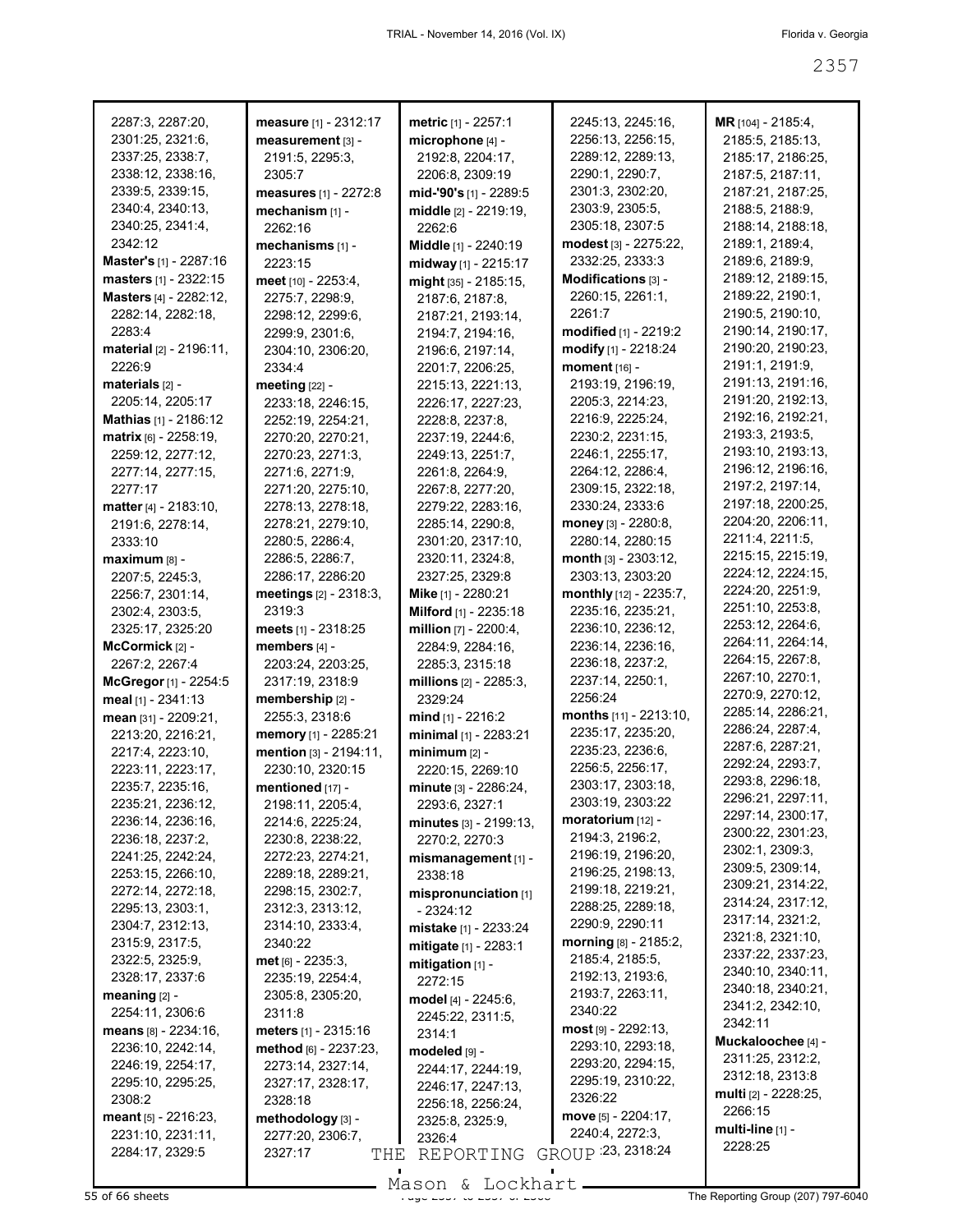| multi-year [1] -                  | 2299:11, 2307:6                       | 2197:3, 2226:2,                     | 2306:6, 2335:21                     | 2221:11, 2223:15,                      |
|-----------------------------------|---------------------------------------|-------------------------------------|-------------------------------------|----------------------------------------|
| 2266:15                           | needs [7] - 2206:8,                   | 2330:16                             |                                     | 2223:18, 2231:7,                       |
| multiple [2] - 2319:1,<br>2337:13 | 2209:10, 2209:14,<br>2212:3, 2295:15, | notebook [1] -<br>2227:11           | O                                   | 2234:25, 2242:11,<br>2243:20, 2245:12, |
| multipliers [1] -                 | 2298:14, 2341:8                       | Noted [5] - 2224:17,                | objection [1] -                     | 2245:16, 2247:21,                      |
| 2328:9                            | negotiations [1] -                    | 2224:19, 2270:6,                    | 2200:22                             | 2258:21, 2259:16,                      |
| municipal [3] -                   | 2322:13                               | 2270:8, 2342:14                     | oblong [1] - 2310:21                | 2269:10, 2272:17,                      |
| 2315:15, 2333:14,                 | never [3] - 2205:14,                  | notes [5] - 2200:18,                | observe [2] - 2322:12,              | 2284:21, 2286:1,                       |
| 2333:18                           | 2222:17, 2223:20                      | 2278:12, 2278:17,                   | 2339:19                             | 2286:4, 2290:3,                        |
| mussel [4] - 2219:19,             | new [22] - 2199:18,                   | 2279:11, 2343:5                     | observed [6] -                      | 2291:14, 2292:13,                      |
| 2242:5, 2269:15,                  | 2218:5, 2218:6,                       | nothing [4] - 2192:5,               | 2302:21, 2303:21,                   | 2292:17, 2294:24,                      |
| 2337:16                           | 2218:9, 2218:12,                      | 2286:21, 2340:10,                   | 2303:23, 2303:25,                   | 2299:14, 2299:19,                      |
| <b>Mussels</b> [1] - 2188:12      | 2219:21, 2221:6,                      | 2340:11                             | 2305:23, 2322:3                     | 2299:21, 2300:6,                       |
| mussels [4] - 2189:19,            | 2230:23, 2231:24,                     | notices [6] - 2204:6,               | observer [2] - 2318:2,              | 2300:20, 2300:24,                      |
| 2264:3, 2269:1,                   | 2247:10, 2266:2,                      | 2204:10, 2204:11,                   | 2321:25                             | 2306:10, 2312:15,                      |
| 2269:23                           | 2266:4, 2266:12,                      | 2204:23, 2206:12,                   | observers [1] -                     | 2313:12, 2315:14,                      |
| must [2] - 2231:20,               | 2289:6, 2293:12,                      | 2214:6                              | 2317:25                             | 2315:24, 2316:3,                       |
| 2242:14                           | 2293:21, 2294:3,                      | November [7] -                      | <b>obtained</b> [1] - 2195:25       | 2316:11, 2317:8,                       |
|                                   | 2294:5, 2294:18,                      | 2183:13, 2196:21,                   | obvious [1] - 2243:25               | 2323:3, 2323:11,                       |
| N                                 | 2295:22, 2316:14,                     | 2237:4, 2267:13,                    | occur [1] - 2254:9                  | 2325:12, 2328:12,                      |
|                                   | 2336:22                               | 2278:13, 2286:17,                   | occurred [6] -                      | 2328:25, 2337:2,                       |
| name [8] - 2192:9.                | Newberry [2] -                        | 2342:16                             | 2245:24, 2245:25,                   | 2337:12, 2338:3,                       |
| 2192:10, 2195:12,                 | 2280:21, 2281:3                       | <b>NPDES</b> [2] - 2333:24,         | 2256:8, 2256:23,                    | 2341:23                                |
| 2206:19, 2210:22,                 | $next$ [29] - 2187:25,                | 2334:19                             | 2303:20, 2325:17                    | one-day [1] - 2269:10                  |
| 2225:14, 2233:6,                  | 2188:9, 2188:18,                      | number [56] -                       | occurring [1] -                     | one-half [1] - 2231:7                  |
| 2280:21                           | 2189:15, 2189:22,                     | 2188:15, 2188:19,                   | 2339:22                             | ones [4] - 2255:2,                     |
| named [2] - 2324:10,              | 2190:1, 2190:5,                       | 2194:25, 2196:24,                   | occurs [3] - 2291:17,               | 2293:19, 2294:8,                       |
| 2343:9                            | 2190:10, 2190:14,                     | 2197:21, 2198:16,                   | 2304:2, 2313:4                      | 2298:24                                |
| names [4] - 2203:22,              | 2212:9, 2216:15,                      | 2199:5, 2202:18,                    | Ochlockonee [8] -                   | open [1] - 2193:17                     |
| 2221:20, 2225:10,<br>2225:23      | 2218:14, 2220:11,                     | 2204:4, 2205:21,                    | 2240:17, 2282:20,                   | opening [4] - 2302:7,                  |
| Napoleon [2] -                    | 2225:3, 2225:6,                       | 2208:18, 2224:7,                    | 2300:6, 2300:9,                     | 2304:23, 2305:10,                      |
| 2257:16, 2307:14                  | 2227:6, 2237:8,                       | 2227:18, 2231:2,                    | 2301:6, 2306:18,<br>2315:9, 2315:13 | 2307:13                                |
| narrowly [1] - 2249:10            | 2246:9, 2252:18,                      | 2231:9, 2232:9,                     | October [5] - 2200:6,               | operation [1] -                        |
| narrowly-defined [1] -            | 2260:25, 2271:21,                     | 2232:16, 2232:17,                   | 2200:9, 2200:13,                    | 2320:20                                |
| 2249:10                           | 2284:2, 2284:3,                       | 2233:1, 2233:11,                    | 2237:3, 2315:1                      | opinion [1] - 2342:3                   |
| national [1] - 2333:24            | 2291:8, 2293:20,<br>2298:4, 2315:8,   | 2234:1, 2234:5,                     | oddly [1] - 2300:18                 | opinions [1] - 2284:25                 |
| Natural [1] - 2186:3              | 2315:24, 2321:3                       | 2240:11, 2256:4,                    | oddly-paged [1] -                   | opportunity [1] -                      |
| natural [3] - 2186:16,            | nice [1] - 2193:8                     | 2257:6, 2270:25,<br>2275:4, 2278:1, | 2300:18                             | 2200:20                                |
| 2237:25, 2241:24                  | night [1] - 2341:12                   | 2280:7, 2284:17,                    | OF $[4] - 2183:1$ ,                 | opposed [2] -<br>2321:19, 2321:22      |
| <b>nature</b> [1] - 2254:2        | nobody [1] - 2213:11                  | 2284:20, 2284:25,                   | 2183:3, 2183:6,                     | <b>Options</b> [2] - 2258:1,           |
| near [7] - 2226:2,                | noncompliance [2] -                   | 2302:9, 2303:4,                     | 2183:9                              | 2260:2                                 |
| 2236:22, 2237:9,                  | 2208:2, 2208:6                        | 2303:5, 2305:3,                     | off-stream [2] -                    | options [4] - 2247:6,                  |
| 2237:10, 2266:21,                 | none [2] - 2212:18,                   | 2309:8, 2309:13,                    | 2304:10, 2305:19                    | 2258:22, 2337:2,                       |
| 2310:7, 2313:9                    | 2274:20                               | 2309:24, 2311:9,                    | offering [1] - 2258:11              | 2337:4                                 |
| nearing [1] - 2191:1              | nongovernmental [1]                   | 2312:3, 2317:9,                     | <b>office</b> [1] - 2254:18         | orange [1] - 2336:5                    |
| necessarily [1] -                 | - 2317:19                             | 2328:15, 2330:14,                   | <b>often</b> [1] - 2216:25          | order [2] - 2315:16,                   |
| 2209:22                           | nonrebuttal [1] -                     | 2330:22, 2331:12,                   | old [1] - 2232:21                   | 2334:2                                 |
| necessary [6] -                   | 2186:17                               | 2332:5, 2332:11,                    | older [1] - 2231:25                 | organization [3] -                     |
| 2239:4, 2250:15,                  | nonroutine [1] -                      | 2332:17, 2332:21,                   | on-the-ground [1] -                 | 2210:18, 2317:19,                      |
| 2263:1, 2328:8,                   | 2288:2                                | 2334:14, 2335:16,                   | 2202:25                             | 2317:23                                |
| 2333:14, 2334:4                   | $\text{noon}$ [1] - 2270:2            | 2335:19, 2335:20,                   | once [4] - 2215:22,                 | organizations [1] -                    |
| need [11] - 2203:7,               | normal [1] - 2185:18                  | 2336:13                             | 2219:18, 2311:17,                   | 2226:15                                |
| 2211:24, 2234:18,                 | north $[1]$ - 2312:23                 | Number [1] - 2184:6                 | 2322:11                             | Original [1] - 2183:1                  |
| 2259:14, 2265:19,                 | northern [2] - 2288:3,                | numbered [1] -                      | one [58] - 2185:21,                 | originally [1] - 2254:4                |
| 2295:21, 2298:7,                  | 2313:24                               | 2279:14                             | 2185:25, 2186:20,                   | otherwise [1] -                        |
| 2302:8, 2304:19,                  | Notary [2] - 2183:15,                 | numbers [8] -                       | 2186:21, 2187:22,                   | 2277:25                                |
| 2308:8, 2340:16                   | 2343:2                                | 2195:20, 2195:25,                   | 2190:6, 2203:23,                    | outcome [2] -                          |
| needed [5] - 2254:11,             | notation [1] - 2200:10                | 2198:4, 2233:22,                    | 2210:5, 2219:3,                     | 2337:12, 2343:8                        |
| 2266:5, 2273:24,                  | note $[4]$ - 2189:16, $THE$           | REPORTING                           | GROUP 1, 2221:10,                   | over-allocation [7] -                  |
|                                   |                                       | $Mogon$ $Iogon$                     |                                     |                                        |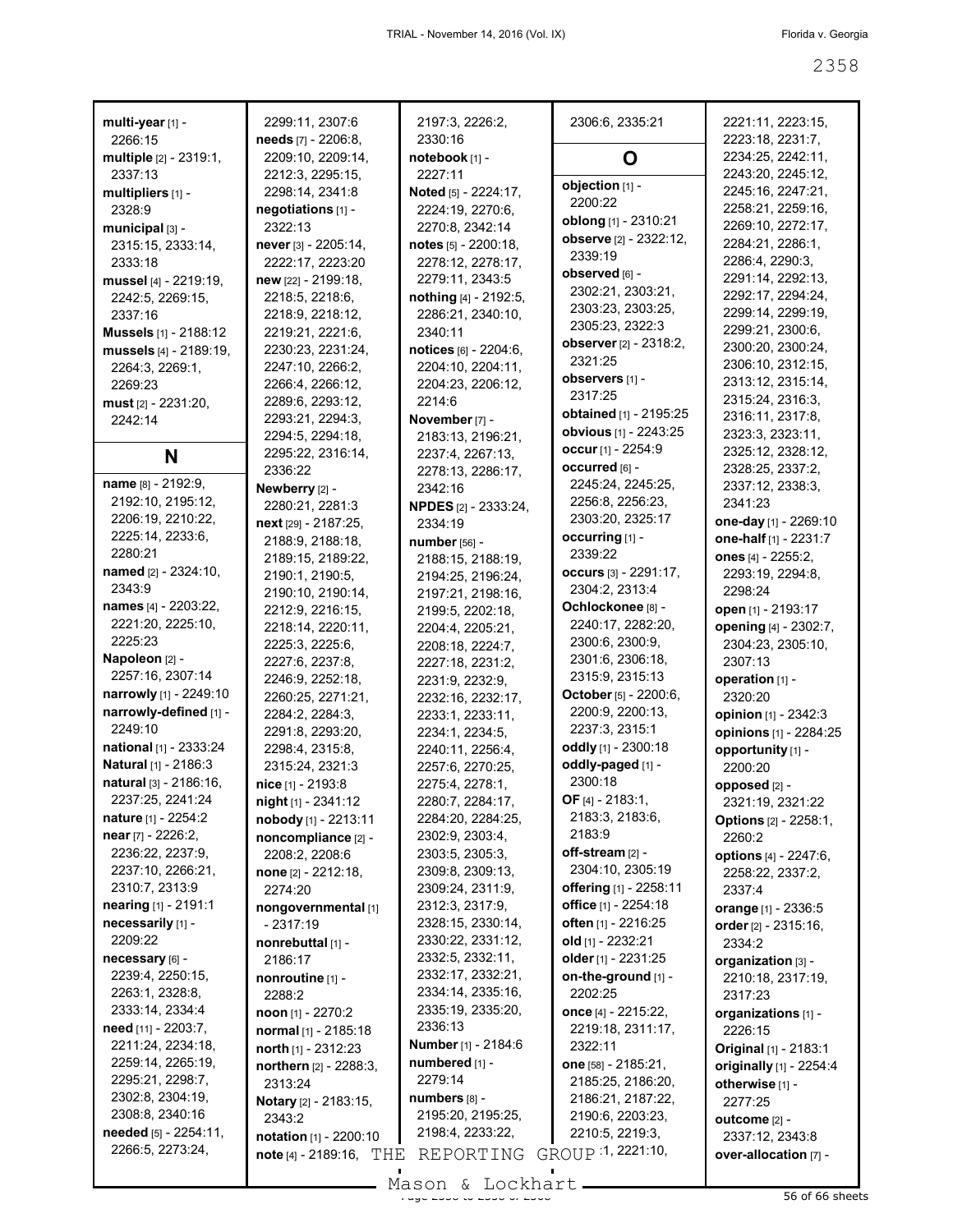| 2216:15, 2216:20,      | 2282:1, 2282:3,                      | parenthetical [1] -                  | 2292:17, 2303:1                       | 2207:6, 2207:8,                       |
|------------------------|--------------------------------------|--------------------------------------|---------------------------------------|---------------------------------------|
| 2216:24, 2217:23,      | 2283:5, 2283:16,                     | 2262:6                               | pay [4] - 2222:15,                    | 2207:15, 2207:21,                     |
| 2218:12, 2218:25,      | 2284:2, 2292:23,                     | part [20] - 2195:1,                  | 2302:15, 2304:19,                     | 2208:3, 2208:17,                      |
| 2243:8                 | 2293:3, 2296:23,                     | 2203:17, 2204:24,                    | 2308:8                                | 2208:18, 2233:20,                     |
| oversees [1] - 2257:19 | 2296:25, 2300:15,                    | 2205:19, 2213:16,                    | payment [2] - 2263:5,                 | 2233:22, 2234:16,                     |
| overwhelming [2] -     | 2306:10, 2309:11,                    | 2218:1, 2221:5,                      | 2274:8                                | 2262:19, 2262:21,                     |
| 2239:2, 2271:17        | 2309:13, 2310:9,                     | 2224:6, 2258:12,                     | pen [4] - 2200:17,                    | 2295:22, 2304:15,                     |
| own [3] - 2287:12,     | 2314:22, 2314:25,                    | 2263:12, 2292:9,                     | 2200:24, 2201:1,                      | 2333:15, 2334:14,                     |
| 2305:1, 2309:13        | 2324:25, 2327:8,                     | 2299:20, 2313:24,                    | 2201:4                                | 2335:21                               |
|                        | 2327:10, 2327:11,                    | 2320:23, 2322:1,                     | people [13] - 2211:13,                | permit-specific [1] -                 |
| P                      | 2327:25, 2328:2,<br>2329:15          | 2322:2, 2322:17,                     | 2211:16, 2212:6,                      | 2335:21                               |
| p.m [1] - 2342:14      |                                      | 2322:23, 2323:11,                    | 2212:9, 2261:22,                      | permits [80] - 2194:25,               |
| package [4] - 2322:25, | paged [1] - 2300:18                  | 2323:12                              | 2270:23, 2270:25,                     | 2196:24, 2197:21,                     |
| 2323:9, 2323:10,       | pages [6] - 2221:15,                 | participant [2] -                    | 2271:4, 2272:19,                      | 2198:4, 2198:6,                       |
| 2323:18                | 2227:6, 2239:8,                      | 2319:2, 2322:2                       | 2273:17, 2274:7,                      | 2198:16, 2198:18,                     |
| Page [1] - 2184:6      | 2314:8, 2328:23,<br>2343:4           | particular [48] -                    | 2298:10, 2319:17                      | 2199:6, 2199:22,                      |
| page [115] - 2188:7,   |                                      | 2187:13, 2188:7,                     | people's [1] - 2319:8                 | 2204:25, 2205:9,                      |
| 2188:15, 2189:24,      | paper [6] - 2226:12,                 | 2188:23, 2189:1,                     | per [8] - 2222:15,                    | 2205:18, 2205:22,<br>2206:24, 2208:5, |
| 2190:2, 2190:3,        | 2232:12, 2232:20,                    | 2190:8, 2191:2,                      | 2223:21, 2224:1,                      |                                       |
| 2190:21, 2191:10,      | 2232:21, 2268:18,<br>2332:6          | 2208:18, 2209:3,                     | 2245:7, 2284:9,                       | 2209:8, 2211:11,<br>2211:12, 2214:1,  |
| 2191:14, 2191:17,      |                                      | 2213:6, 2213:12,<br>2217:8, 2218:14, | 2284:16, 2285:4,                      | 2214:2, 2217:15,                      |
| 2195:20, 2201:21,      | paragraph [54] -<br>2193:15, 2194:2, | 2218:17, 2218:21,                    | 2329:24                               | 2217:17, 2218:5,                      |
| 2203:10, 2207:1,       | 2194:10, 2194:19,                    | 2222:6, 2223:7,                      | percent [29] - 2191:4,                | 2218:6, 2218:9,                       |
| 2207:14, 2207:24,      |                                      | 2224:1, 2224:24,                     | 2200:11, 2220:12,                     | 2218:10, 2218:12,                     |
| 2208:16, 2208:22,      | 2201:24, 2203:9,<br>2204:3, 2204:4,  | 2226:12, 2229:11,                    | 2230:21, 2230:22,                     | 2218:25, 2219:2,                      |
| 2213:6, 2215:13,       | 2205:5, 2207:1,                      | 2230:6, 2230:15,                     | 2231:7, 2231:15,                      | 2219:21, 2221:1,                      |
| 2215:15, 2216:3,       | 2207:12, 2213:7,                     | 2231:10, 2231:12,                    | 2231:21, 2233:14,                     | 2221:6, 2222:24,                      |
| 2216:4, 2216:12,       | 2215:17, 2216:4,                     | 2233:17, 2236:21,                    | 2233:19, 2234:11,                     | 2223:1, 2223:5,                       |
| 2216:13, 2217:9,       | 2216:8, 2217:10,                     | 2240:14, 2242:3,                     | 2235:2, 2235:4,<br>2235:6, 2235:21,   | 2223:23, 2230:17,                     |
| 2218:15, 2218:17,      | 2219:5, 2219:11,                     | 2246:2, 2246:4,                      |                                       | 2230:23, 2231:1,                      |
| 2219:3, 2219:4,        | 2220:11, 2220:22,                    | 2249:13, 2253:25,                    | 2236:3, 2236:6,                       | 2231:4, 2231:5,                       |
| 2220:10, 2220:20,      | 2225:6, 2228:25,                     | 2255:16, 2256:9,                     | 2236:18, 2237:15,<br>2239:20, 2240:1, | 2231:8, 2231:10,                      |
| 2220:21, 2221:22,      | 2230:5, 2230:6,                      | 2263:15, 2263:21,                    | 2240:2, 2251:25,                      | 2231:19, 2231:24,                     |
| 2221:23, 2222:1,       | 2230:15, 2238:14,                    | 2267:22, 2269:5,                     | 2295:25, 2296:15,                     | 2231:25, 2232:7,                      |
| 2222:5, 2222:8,        | 2238:15, 2238:19,                    | 2276:13, 2281:24,                    | 2313:10, 2331:2,                      | 2232:12, 2236:11,                     |
| 2222:10, 2222:20,      | 2242:1, 2242:20,                     | 2284:3, 2298:24,                     | 2331:15                               | 2293:12, 2293:13,                     |
| 2224:23, 2224:25,      | 2243:3, 2243:11,                     | 2301:13, 2302:24,                    | percentile [3] -                      | 2293:14, 2293:15,                     |
| 2225:2, 2225:3,        | 2243:12, 2243:14,                    | 2306:21, 2308:9,                     | 2330:4, 2330:9,                       | 2293:21, 2294:5,                      |
| 2226:3, 2228:23,       | 2243:17, 2244:22,                    | 2334:10, 2337:12                     | 2330:17                               | 2294:9, 2294:10,                      |
| 2230:5, 2238:13,       | 2252:1, 2259:2,                      | particularly [4] -                   | performance [2] -                     | 2294:11, 2294:18,                     |
| 2240:11, 2240:22,      | 2261:9, 2262:7,                      | 2219:8, 2242:22,                     | 2315:21, 2332:23                      | 2295:13, 2316:14,                     |
| 2241:17, 2242:9,       | 2262:24, 2265:13,                    | 2248:24, 2268:2                      | perhaps [1] - 2213:5                  | 2316:17, 2316:22,                     |
| 2242:10, 2243:1,       | 2265:17, 2275:14,                    | <b>parties</b> $[2] - 2187:14$ ,     | period [13] - 2198:23.                | 2317:3, 2317:6,                       |
| 2243:13, 2244:6,       | 2281:25, 2282:1,                     | 2191:3                               | 2199:7, 2214:8,                       | 2330:25, 2331:6,                      |
| 2244:22, 2246:9,       | 2282:3, 2282:6,                      | partly [1] - 2232:16                 | 2214:10, 2262:13,                     | 2331:10, 2331:17,                     |
| 2246:12, 2246:22,      | 2284:2, 2284:4,                      | partner [1] - 2219:24                | 2267:19, 2303:12,                     | 2331:22, 2332:5,                      |
| 2247:1, 2250:9,        | 2296:25, 2327:15,                    | <b>parts</b> [4] - 2271:4,           | 2323:5, 2325:13,                      | 2332:8, 2333:18,                      |
| 2251:23, 2253:11,      | 2328:6                               | 2272:19, 2320:4,                     | 2325:14, 2325:16,                     | 2334:9, 2334:19,                      |
| 2253:21, 2253:25,      | paragraphs [2] -                     | 2320:8                               | 2326:16, 2326:23                      | 2335:1, 2335:3,                       |
| 2255:16, 2258:1,       | 2214:19, 2261:9                      | pass [1] - 2295:15                   | periods [8] - 2256:25,                | 2336:20, 2336:23                      |
| 2260:25, 2263:16,      | <b>parallel</b> [1] - 2285:25        | passage [2] - 2292:25,               | 2273:19, 2273:21,                     | <b>permitted</b> $[5] - 2198:5$ ,     |
| 2263:21, 2264:21,      | parameters [1] -                     | 2307:19                              | 2273:22, 2273:23,                     | 2198:17, 2200:12,                     |
| 2267:6, 2268:8,        | 2235:13                              | passages [2] -                       | 2273:25, 2304:18,                     | 2205:10, 2336:14                      |
| 2269:6, 2269:15,       | <b>pardon</b> $[6] - 2201:6$         | 2290:21, 2290:24                     | 2313:7                                | permittees [1] -                      |
| 2271:13, 2272:3,       | 2213:20, 2214:13,                    | passed [1] - 2295:22                 | permanent [1] -                       | 2333:15                               |
| 2275:10, 2275:11,      | 2225:17, 2267:14,                    | <b>past</b> $[3] - 2187:12$          | 2274:3                                | $permitting$ [37] -                   |
| 2276:13, 2276:15,      | 2283:8                               | 2280:15, 2292:22                     | permanently [1] -                     | 2195:9, 2195:16,                      |
| 2277:23, 2278:25,      | parentheses [1] -                    | pattern [1] - 2311:12                | 2274:4                                | 2195:19, 2196:1,                      |
| 2279:13, 2280:17,      | 2329:24<br>THE                       | REPORTING                            | GROUP : [18] - 2206:20,               | 2196:3, 2198:22,                      |
| 2281:5, 2281:22,       |                                      |                                      |                                       |                                       |
|                        |                                      |                                      |                                       |                                       |

Mason & Lockhart **Page 2368 The Reporting Group (207) 797-6040**<br>
S7 of 66 sheets **Page 2379 to 2368 Contract Contract Contract Contract Contract Contract Contract Contract Contract Contract Contract Contract Contract Contr**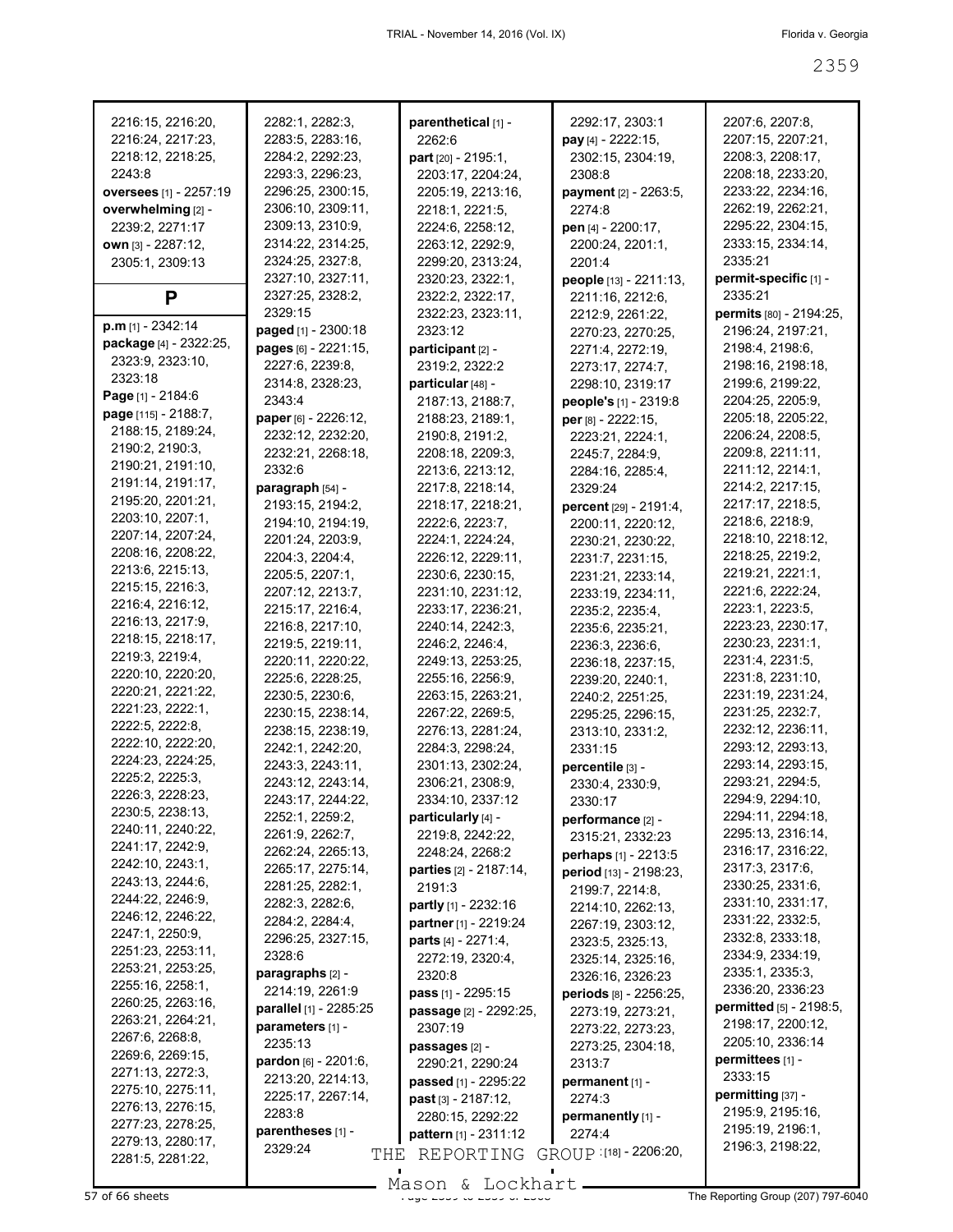| 2202:2, 2202:6,                  | person [4] - 2320:21,         | 2220:25, 2221:2,                           | 2189:11, 2189:14,           | potential [11] -               |
|----------------------------------|-------------------------------|--------------------------------------------|-----------------------------|--------------------------------|
| 2203:25, 2204:12,                | 2320:24, 2324:9,              | 2221:10, 2221:21,                          | 2189:21, 2189:25,           | 2247:19, 2258:17,              |
| 2205:4, 2205:6,                  | 2343:8                        | 2224:22, 2228:15,                          | 2190:4, 2190:9,             | 2272:7, 2272:24,               |
| 2209:13, 2211:1,                 | personal [1] - 2287:12        | 2230:12, 2230:14,                          | 2190:13, 2190:16,           | 2279:19, 2291:2,               |
| 2211:9, 2212:2,                  | perspectives [1] -            | 2230:23, 2234:10,                          | 2190:19, 2190:22,           | 2302:19, 2303:4,               |
| 2212:20, 2218:4,                 | 2322:8                        | 2236:9, 2246:20,                           | 2190:25, 2191:8,            | 2308:6, 2311:17,               |
| 2221:11, 2232:22,                | Peterson [1] - 2190:11        | 2248:11, 2251:20,                          | 2191:12, 2191:15,           | 2339:12                        |
| 2233:8, 2235:11,                 | <b>Ph.D</b> [1] - 2184:4      | 2282:22, 2283:2,                           | 2191:19, 2263:9,            | potentially [1] -              |
| 2257:20, 2279:5,                 | phenomenon [2] -              | 2285:9, 2288:12,                           | 2307:14, 2307:18            | 2272:25                        |
| 2289:1, 2290:15,                 | 2237:11, 2237:13              | 2288:17, 2288:18,                          | playing [1] - 2187:14       | PowerPoint [8] -               |
| 2290:17, 2291:6,                 | PHILIP [1] - 2183:17          | 2288:23, 2288:24,                          | pleases [2] - 2341:2,       | 2227:8, 2227:12,               |
| 2291:7, 2291:11,                 | photo [1] - 2248:4            | 2289:9, 2289:10,                           | 2341:4                      | 2227:16, 2227:18,              |
| 2292:9, 2293:12,                 | photograph [1] -              | 2289:23, 2290:10,                          | plus [1] - 2294:8           | 2285:12, 2285:22,              |
| 2294:4, 2294:7,                  | 2220:7                        | 2290:13, 2290:22,                          | point [16] - 2189:24,       | 2285:24, 2286:10               |
| 2294:12, 2337:5,                 | photographs [2] -             | 2291:4, 2291:20,                           | 2203:24, 2210:5,            | practicable [3] -              |
| 2337:6                           | 2267:6, 2267:11               | 2292:16, 2294:8,                           | 2212:22, 2222:25,           | 2283:20, 2284:5,               |
| PERRY [68] - 2183:17,            | phrase [2] - 2226:24,         | 2294:25, 2295:11,                          | 2225:17, 2236:8,            | 2284:17                        |
| 2185:5, 2185:13,                 | 2307:25                       | 2295:16, 2295:19,                          | 2243:11, 2253:20,           | practice [4] - 2247:2,         |
| 2185:17, 2186:25,                | phrased [1] - 2339:6          | 2296:3, 2296:24,                           | 2268:16, 2307:8,            | 2249:9, 2250:16,               |
| 2187:5, 2187:11,                 | physically [1] -              | 2297:2, 2297:4,                            | 2318:4, 2338:20,            | 2283:2                         |
| 2187:21, 2187:25,                | 2223:14                       | 2297:6, 2297:21,                           | 2339:18, 2339:19,           | practices [9] -                |
| 2188:5, 2188:9,                  | pick [1] - 2321:11            | 2298:15, 2300:5,                           | 2340:2                      | 2250:11, 2298:12,              |
| 2188:14, 2188:18,                | picture [3] - 2281:13,        | 2305:12, 2318:21,                          | pointed [1] - 2266:4        | 2299:7, 2313:19,               |
| 2189:1, 2189:4,                  | 2288:18, 2306:8               | 2319:15, 2320:2,                           | pointer [1] - 2310:12       | 2315:6, 2315:11,               |
| 2189:6, 2189:9,                  | pieced [1] - 2202:25          | 2320:3, 2320:8,                            | policies [5] - 2297:8,      | 2315:25, 2316:2,               |
| 2189:12, 2189:15,                | pieces [3] - 2250:24,         | 2320:12, 2320:15,                          | 2318:6, 2318:7,             | 2316:3                         |
| 2189:22, 2190:1,                 | 2258:21, 2299:21              | 2320:23, 2323:16,                          | 2318:11, 2318:15            | pre [6] - 2217:15,             |
| 2190:5, 2190:10,                 | pipe [2] - 2281:17,           | 2323:17, 2323:25,                          | policy [7] - 2249:16,       | 2218:10, 2267:13,              |
| 2190:14, 2190:17,                | 2281:20                       | 2331:18, 2334:24,                          | 2249:18, 2280:1,            | 2267:14, 2267:18,              |
| 2190:20, 2190:23,                | pipeline [2] - 2209:20,       | 2336:4, 2336:18,                           | 2280:3, 2304:13,            | 2268:15                        |
| 2191:1, 2191:9,                  | 2209:21                       | 2337:3, 2337:19,                           | 2304:14, 2319:21            | pre-existing [2] -             |
| 2191:13, 2191:16,                | place [10] - 2194:3,          | 2338:2                                     | political [1] - 2254:10     | 2217:15, 2218:10               |
| 2191:20, 2193:5,                 | 2217:17, 2217:18,             | planning [27] -                            | politically [1] -           | pre-irrigation [4] -           |
| 2193:10, 2193:13,                | 2218:8, 2290:18,              | 2240:12, 2240:14,                          | 2254:14                     | 2267:13, 2267:14,              |
| 2196:12, 2196:16,                | 2298:6, 2298:12,              | 2240:21, 2241:1,                           | pollutant [2] -             | 2267:18, 2268:15               |
| 2197:14, 2197:18,                | 2302:12, 2322:12,             | 2241:23, 2245:18,                          | 2333:24, 2334:8             | preceding [2] -                |
| 2200:25, 2204:20,                | 2337:19                       | 2280:3, 2288:6,                            | Poppins [1] - 2185:11       | 2289:3, 2309:12                |
| 2206:11, 2211:4,                 | placed [4] - 2192:23,         | 2297:10, 2297:25,                          | population [5] -            | precipitation [1] -            |
| 2211:5, 2215:15,                 | 2218:6, 2230:11,              | 2298:1, 2298:16,                           | 2219:19, 2219:22,           | 2340:5                         |
| 2215:19, 2224:12,                | 2245:17                       | 2299:12, 2299:20,                          | 2219:25, 2220:5,            | <b>precise</b> $[3] - 2211:21$ |
| 2224:15, 2224:20,                | places [3] - 2249:20,         | 2299:23, 2300:3,                           | 2269:23                     | 2231:2, 2248:18                |
| 2251:10, 2253:8,                 | 2249:23, 2342:1               | 2302:14, 2302:15,                          | portion [8] - 2209:23,      | precisely [1] - 2216:23        |
| 2253:12, 2264:11,                | <b>Plain</b> $[7] - 2309:9$   | 2302:23, 2304:16,                          | 2226:18, 2228:11,           | predecessor [2] -              |
| 2264:14, 2264:15,                | 2310:3, 2310:24,              | 2304:19, 2304:20,                          | 2261:20, 2262:18,           | 2215:7, 2228:5                 |
| 2267:8, 2267:10,                 | 2311:22, 2329:14,             | 2304:22, 2307:7,                           | 2296:11, 2300:12,           | predicted [1] -                |
| 2270:1, 2270:9,                  | 2329:17, 2330:11              | 2308:9, 2313:18,                           | 2332:13                     | 2277:25                        |
| 2270:12, 2285:14,                | plain [1] - 2295:7            | 2313:22                                    | portions [2] - 2336:7,      | preferred $[2]$ -              |
| 2286:21, 2321:8,                 | <b>Plaintiff</b> [1] - 2183:4 | plans [14] - 2230:7,                       | 2336:8                      | 2273:12, 2316:24               |
| 2321:10, 2337:22,                | <b>Plan</b> $[8] - 2199:2$    | 2230:8, 2230:16,                           | Portland [1] - 2183:13      | prefiled [12] - 2186:22,       |
| 2340:10, 2340:21,                | 2240:8, 2282:20,              | 2240:25, 2241:6,                           | position [5] - 2215:7,      | 2193:15, 2194:10,              |
| 2342:11                          | 2288:10, 2288:14,             | 2241:15, 2243:21,                          | 2228:6, 2229:22,            | 2196:10, 2198:11,              |
| Perry [15] - 2192:16,            | 2306:3, 2317:16,              | 2297:22, 2298:19,                          | 2287:23, 2291:1             | 2198:23, 2199:16,              |
| 2197:10, 2264:6,                 | 2318:19                       | 2299:2, 2299:15,                           | possibility [1] -           | 2201:22, 2204:5,               |
| 2270:11, 2287:10,                | <b>plan</b> [76] - 2186:8,    | 2299:24, 2300:7,                           | 2247:8                      | 2212:25, 2230:1,               |
| 2288:10, 2290:19,                | 2186:9, 2188:21,              | 2337:5                                     | possible [2] -              | 2240:6                         |
| 2294:25, 2295:24,                | 2188:24, 2214:12,             | play [1] - 2185:25                         | 2200:17, 2336:21            | prepare [1] - 2301:19          |
| 2300:1, 2300:14,                 | 2214:15, 2214:16,             | played [27] - 2187:20,                     | <b>post</b> $[2] - 2267:18$ | prepared [4] -                 |
| 2300:24, 2301:7,                 | 2214:19, 2217:14,             | 2188:4, 2188:8,                            | 2268:19                     | 2191:21, 2257:16,              |
| 2316:17, 2321:7                  | 2217:21, 2218:2.              | 2188:13, 2188:17,<br>A A A B A F A A A A A | post-irrigation [2] -       | 2258:2, 2258:4                 |
| Perry's [2] - 2287:1,<br>2307:13 | THE<br>2218:4, 2220:20        | REPORTING                                  | GROUP 18, 2268:19           | preparing [3] -                |
|                                  |                               | $Mason$ for $k$ and $N+1$                  |                             |                                |
|                                  |                               |                                            |                             |                                |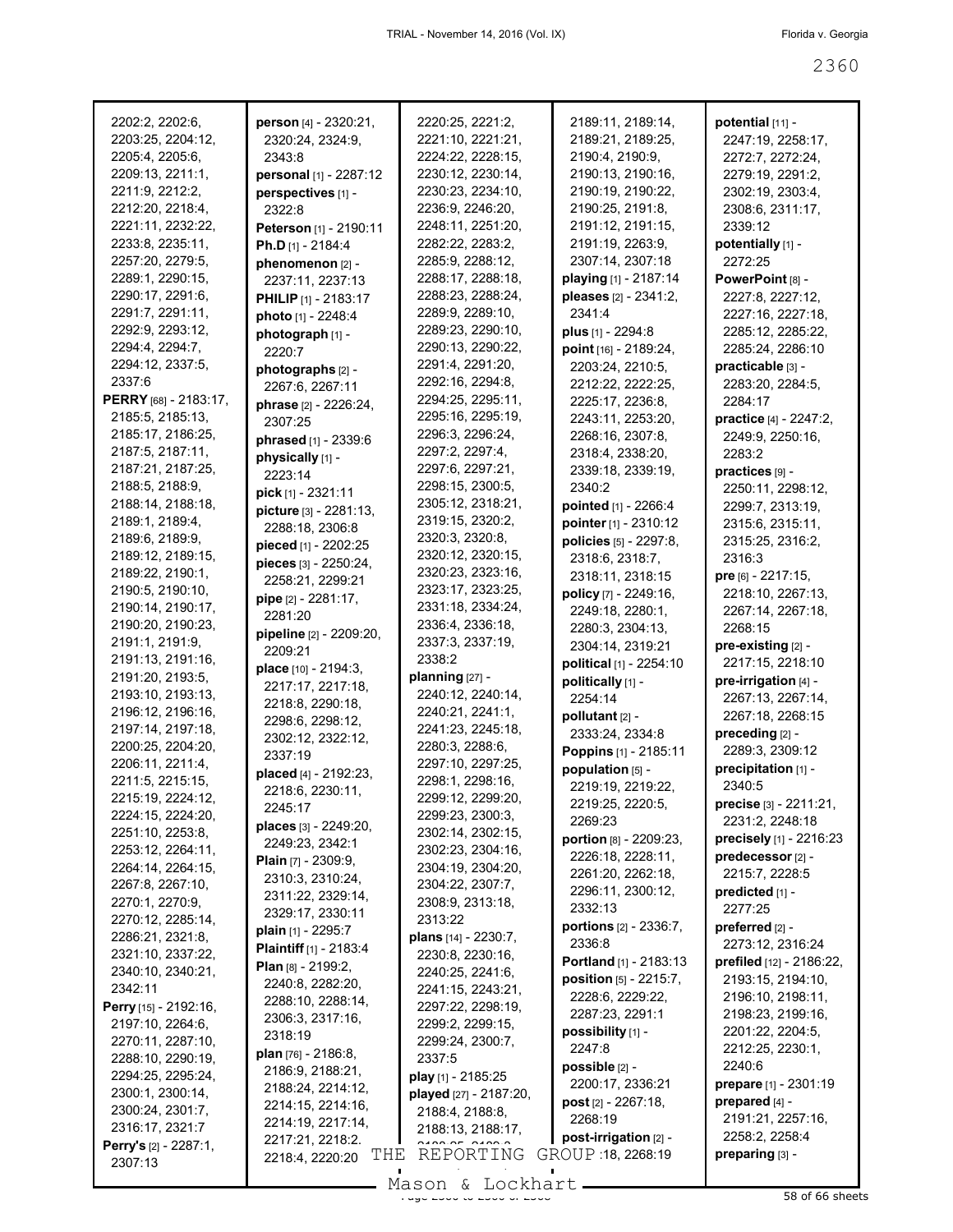| 2214:14, 2214:16,                     | 2342:15                               | 2295:12, 2295:20,                         | pumping [11] -                       | rated [1] - 2222:25                            |
|---------------------------------------|---------------------------------------|-------------------------------------------|--------------------------------------|------------------------------------------------|
| 2278:18                               | PROCEEDINGS [2] -                     | 2331:15, 2331:23,                         | 2223:15, 2231:20,                    | rates [2] - 2226:24,                           |
| present [2] - 2226:8,                 | 2183:9, 2185:1                        | 2332:9                                    | 2247:23, 2268:22,                    | 2227:3                                         |
| 2313:14                               | proceedings [1] -                     | Protection [29] -                         | 2290:23, 2291:2,                     | rather [3] - 2271:24,                          |
| presentation [12] -                   | 2266:22                               | 2186:7, 2210:19,                          | 2291:13, 2291:16,                    | 2276:21, 2318:15                               |
| 2188:11, 2226:8,                      | Proceedings [1] -                     | 2221:8, 2222:14,                          | 2291:17, 2308:16,                    | rationale [3] - 2221:5,                        |
| 2227:16, 2285:22,                     | 2343:6                                | 2226:13, 2228:20,                         | 2313:24                              | 2320:6, 2320:10                                |
| 2285:24, 2286:7,                      | proceeds [1] -                        | 2240:24, 2258:6,<br>2258:19, 2258:25,     | pumps [2] - 2223:3,<br>2292:2        | reach [2] - 2319:14,                           |
| 2286:9, 2286:16,<br>2286:19, 2314:19, | 2298:16                               | 2259:23, 2260:9,                          | purpose [4] - 2207:20,               | 2321:23                                        |
| 2314:21, 2315:1                       | $process [24] -$<br>2241:23, 2254:11, | 2265:2, 2266:18,                          | 2249:17, 2302:24,                    | reached [1] - 2186:19<br>reaches [1] - 2219:20 |
| presentations [1] -                   | 2292:9, 2297:5,                       | 2267:23, 2268:4,                          | 2304:16                              | read [33] - 2198:15,                           |
| 2227:19                               | 2297:25, 2298:1,                      | 2269:2, 2270:24,                          | purposes [8] -                       | 2198:21, 2201:24,                              |
| presented [1] -                       | 2298:16, 2298:21,                     | 2274:17, 2275:17,                         | 2235:11, 2245:18,                    | 2201:25, 2203:10,                              |
| 2285:19                               | 2299:1, 2299:12,                      | 2275:22, 2276:2,                          | 2246:5, 2249:11,                     | 2203:11, 2204:4,                               |
| <b>press</b> $[7] - 2260:20$ ,        | 2299:20, 2300:4,                      | 2276:9, 2276:14,                          | 2258:4, 2268:22,                     | 2205:8, 2210:17,                               |
| 2264:21, 2264:24,                     | 2302:15, 2307:7,                      | 2277:4, 2282:10,                          | 2274:2, 2275:1                       | 2215:20, 2215:23,                              |
| 2265:1, 2265:18,                      | 2308:9, 2313:18,                      | 2288:22, 2315:23,                         | push [1] - 2254:13                   | 2216:8, 2216:10,                               |
| 2265:23, 2277:2                       | 2319:4, 2321:12,                      | 2332:19                                   | put $[7] - 2194:3,$                  | 2216:16, 2216:18,                              |
| presumably [2] -                      | 2321:19, 2321:22,                     | protections [2] -                         | 2235:8, 2252:11,                     | 2219:9, 2219:15,                               |
| 2227:4, 2248:20                       | 2322:1, 2322:2,                       | 2331:1, 2331:5                            | 2267:9, 2290:17,                     | 2219:17, 2222:9,                               |
| presume [1] - 2241:9                  | 2335:9, 2335:12                       | Protective [1] -                          | 2292:12, 2298:11                     | 2222:12, 2226:18,                              |
| pretty [2] - 2312:18,                 | produce [2] - 2254:20,                | 2239:17                                   |                                      | 2226:22, 2238:15,                              |
| 2329:20                               | 2319:14                               | provide [9] - 2197:6,                     | Q                                    | 2238:17, 2261:12,                              |
| prices [2] - 2222:15,                 | produced [4] -                        | 2200:24, 2200:25,                         | quality [1] - 2187:23                | 2261:13, 2268:9,                               |
| 2260:4                                | 2210:10, 2307:1,                      | 2229:16, 2253:13,                         | quantity [1] - 2207:20               | 2268:11, 2290:21,                              |
| PRIMIS [38] - 2183:20,                | 2308:21, 2315:4                       | 2288:19, 2315:14,<br>2338:9, 2338:24      | questioned [1] -                     | 2292:21, 2318:20,                              |
| 2185:4, 2192:13,                      | product [1] - 2320:1                  | provided [4] -                            | 2302:7                               | 2320:1, 2330:7                                 |
| 2192:16, 2192:21,                     | production [2] -                      | 2205:15, 2289:6,                          | questions $[7]$ -                    | readily [1] - 2340:24                          |
| 2193:3, 2197:2,                       | 2274:10, 2274:11                      | 2299:4, 2299:22                           | 2194:16, 2197:10,                    | reading [4] - 2212:24,                         |
| 2251:9, 2264:6,<br>2286:24, 2287:4,   | productive [1] -<br>2253:1            | provides [2] -                            | 2200:20, 2215:13,                    | 2229:9, 2243:10,<br>2284:22                    |
| 2287:6, 2287:21,                      | program [5] - 2212:8,                 | 2202:11, 2291:5                           | 2321:4, 2337:23,                     | readings [1] - 2233:16                         |
| 2292:24, 2293:7,                      | 2212:13, 2232:23,                     | providing [2] - 2229:5,                   | 2340:9                               | reads [6] - 2208:2,                            |
| 2293:8, 2296:18,                      | 2298:5, 2339:2                        | 2241:13                                   | quickly [1] - 2253:19                | 2226:3, 2229:12,                               |
| 2296:21, 2297:11,                     | programs [1] - 2288:3                 | provision [3] -                           | quite [7] - 2196:24,                 | 2277:24, 2280:24,                              |
| 2297:14, 2300:17,                     | progress [1] - 2253:6                 | 2296:23, 2316:13,                         | 2198:16, 2198:21,                    | 2282:24                                        |
| 2300:22, 2301:23,                     | progressively [1] -                   | 2317:5                                    | 2199:5, 2236:6,                      | ready [1] - 2254:6                             |
| 2302:1, 2309:3,                       | 2294:20                               | provisions [6] -                          | 2267:15, 2332:11                     | real [2] - 2305:21,                            |
| 2309:5, 2309:14,                      | project [6] - 2188:2,                 | 2218:4, 2290:17,                          | quote [12] - 2229:12,                | 2305:23                                        |
| 2309:21, 2314:22,                     | 2248:2, 2281:11,                      | 2294:8, 2294:25,                          | 2258:9, 2277:24,                     | <b>realities</b> $[2] - 2319.8$                |
| 2314:24, 2317:12,                     | 2281:14, 2281:16,                     | 2295:12, 2322:11                          | 2279:7, 2280:6,                      | 2319:24                                        |
| 2317:14, 2321:2,                      | 2316:8                                | proximity [2] -                           | 2280:9, 2280:24,                     | realize [1] - 2280:6                           |
| 2337:23, 2340:11,                     | projected [2] - 2299:5,               | 2294:10, 2294:11                          | 2284:4, 2305:1,<br>2305:12, 2307:19, | really [3] - 2284:22,                          |
| 2340:18, 2341:2,                      | 2299:9                                | public [2] - 2308:23,                     | 2307:22                              | 2297:3, 2319:20                                |
| 2342:10                               | pronouncing [1] -                     | 2322:18                                   | quotes [1] - 2283:20                 | reason $[3] - 2223:13$ ,                       |
| <b>Primis</b> $[6] - 2193:16$ ,       | 2324:9                                | Public [3] - 2183:15,                     | quoting [1] - 2265:19                | 2223:18, 2302:12                               |
| 2327:22, 2332:15,<br>2333:6, 2336:1,  | properly [1] - 2339:6                 | 2287:18, 2343:2                           | QURESHI <sub>[1]</sub> -             | Reasonable [1] -                               |
| 2338:2                                | proposal $[2] - 2323:3$ ,             | publicly [1] - 2255:13<br>published [1] - | 2183:18                              | 2215:16                                        |
| priority [1] - 2247:1                 | 2323:4                                | 2252:16                                   |                                      | reasonable [7] -                               |
| problem [6] - 2210:8,                 | proposed [1] -<br>2199:18             | <b>Pull</b> [1] - 2192:8                  | R                                    | 2215:21, 2216:13,                              |
| 2246:21, 2252:9,                      | protect [3] - 2237:24,                | pull $[1]$ - 2253:9                       |                                      | 2229:6, 2229:17,<br>2242:11, 2242:16,          |
| 2254:24, 2334:3,                      | 2241:24, 2249:14                      | pulse [2] - 2323:8,                       | raise [1] - 2191:25                  | 2338:25                                        |
| 2334:12                               | protection [15] -                     | 2324:1                                    | raised [2] - 2217:25,                | reasons [2] - 2275:7,                          |
| problems [1] -                        | 2204:13, 2204:14,                     | pump [7] - 2222:25,                       | 2295:20<br>RALPH [1] - 2183:11       | 2305:16                                        |
| 2338:17                               | 2230:7, 2230:8,                       | 2223:3, 2223:6,                           | ran [1] - 2223:17                    | receive [2] - 2195:18,                         |
| proceed [3] - 2185:12,                | 2230:16, 2249:21,                     | 2223:17, 2223:23,                         | range [4] - 2291:14,                 | 2323:15                                        |
| 2287:2, 2293:9                        | 2259:12, 2262:25,                     | 2223:24, 2292:6                           | 2328:21, 2330:12,                    | received [3] - 2215:6,                         |
| Proceeding [1] -                      | 2279:1, 2288:1,<br>THE                | REPORTING                                 | $GROUP_{13}$                         | 2228:4, 2282:7                                 |
|                                       |                                       |                                           |                                      |                                                |

- Mason & Lockhart -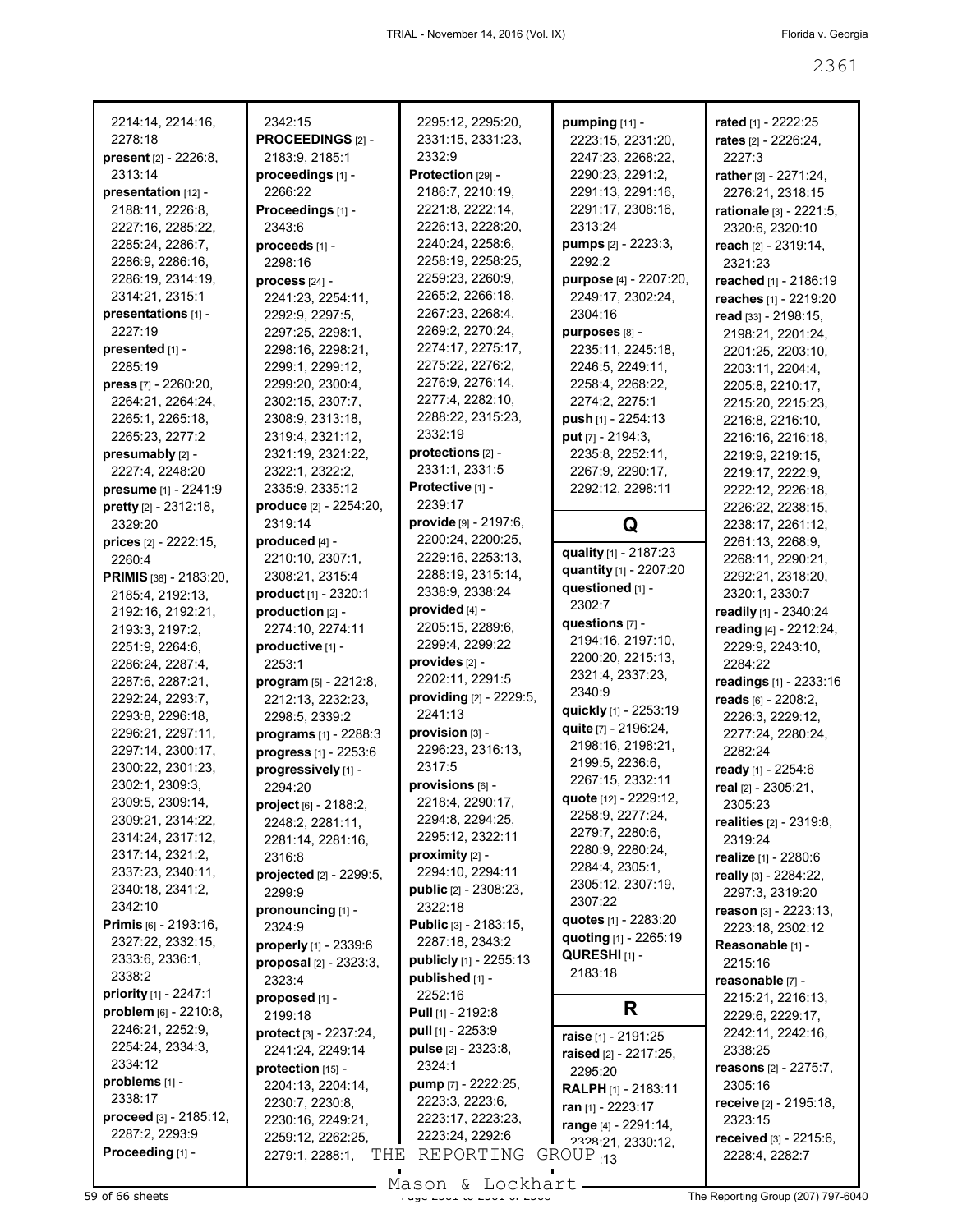| recent [3] - 2214:8,                            | 2287:5                                | Regional [6] - 2199:2,                           | remedy [1] - 2246:20                      | 2327:3, 2331:4,                       |
|-------------------------------------------------|---------------------------------------|--------------------------------------------------|-------------------------------------------|---------------------------------------|
| 2268:23, 2326:22                                | <b>Redirect</b> [1] - 2184:2          | 2251:21, 2282:19,                                | remember [10] -                           | 2333:22, 2333:25                      |
| recently [1] - 2325:25                          | reduce [1] - 2220:12                  | 2288:9, 2321:16,                                 | 2227:16, 2250:2,                          | requires [1] - 2243:9                 |
| recess [1] - 2270:5                             | reduction [1] -                       | 2323:21                                          | 2254:7, 2259:4,                           | Research [1] -                        |
| Recess [2] - 2224:18,                           | 2268:14                               | regional [16] -                                  | 2259:8, 2259:10,                          | 2225:14                               |
| 2270:7                                          | reductions [3] -                      | 2241:14, 2243:20,                                | 2279:9, 2280:11,                          | researched [1] -                      |
| reciprocated [1] -                              | 2328:8, 2328:20,                      | 2246:20, 2297:10,                                | 2280:12, 2285:9                           | 2319:19                               |
| 2197:8                                          | 2329:3                                | 2297:22, 2298:16,                                | reminded [1] -                            | resembles [1] -                       |
| recognize [6] -                                 | reevaluated [1] -                     | 2298:19, 2299:22,                                | 2282:24                                   | 2302:5                                |
| 2195:6, 2257:13,                                | 2335:3                                | 2299:24, 2300:5,                                 | remote [1] - 2202:24                      | reservoirs [5] -                      |
| 2260:3, 2290:22,                                | refer $[7] - 2217:1$ ,                | 2300:7, 2302:19,                                 | remote-sent [1] -                         | 2247:8, 2247:10,                      |
| 2306:12, 2326:21                                | 2218:17, 2219:4,                      | 2308:6, 2311:17,                                 | 2202:24                                   | 2247:11, 2247:20,                     |
| recollection [1] -                              | 2227:23, 2325:4,                      | 2314:10, 2314:20                                 | removal $[2] - 2274:3$ ,                  | 2273:15                               |
| 2242:2                                          | 2325:5, 2327:4                        | regions $[5]$ - 2240:12,                         | 2274:16                                   | resolve [1] - 2209:15                 |
| recommendation [8] -                            | reference [24] -                      | 2240:21, 2241:1,                                 | reopening [1] -                           | resolved [1] - 2264:14                |
| 2218:18, 2218:21,                               | 2199:25, 2202:1,                      | 2298:20, 2298:23                                 | 2291:11                                   | resource [6] - 2239:3,                |
| 2218:24, 2247:22,                               | 2202:5, 2203:12,                      | regular [1] - 2209:14<br>regularly [2] - 2210:6, | repaginate [1] -                          | 2280:13, 2302:17,                     |
| 2250:10, 2250:17,<br>2323:10, 2323:13           | 2204:6, 2213:7,<br>2216:5, 2216:14,   | 2210:7                                           | 2300:20<br>repeat [3] - 2213:3,           | 2316:25, 2319:22,<br>2320:10          |
| <b>Recommendations</b>                          | 2222:1, 2228:17,                      | regulated [3] - 2216:6,                          | 2229:10, 2231:14                          | Resources [4] -                       |
| $[1] - 2222:7$                                  | 2230:16, 2230:20,                     | 2239:25, 2253:2                                  | rephrase [2] -                            | 2186:3, 2186:4,                       |
| recommendations                                 | 2238:18, 2242:20,                     | regulating [1] -                                 | 2234:23, 2263:25                          | 2239:1, 2239:18                       |
| $[12] - 2218:3$                                 | 2246:14, 2251:24,                     | 2255:11                                          | replace [1] - 2250:6                      | resources [19] -                      |
| 2221:14, 2222:21,                               | 2254:3, 2264:22,                      | Regulatory [1] -                                 | replaced [2] - 2278:6,                    | 2186:16, 2226:3,                      |
| 2299:10, 2314:11,                               | 2264:23, 2265:14,                     | 2222:7                                           | 2315:16                                   | 2237:25, 2238:8,                      |
| 2318:24, 2320:5,                                | 2266:22, 2275:12,                     | regulatory [2] -                                 | replicate [1] - 2245:23                   | 2250:3, 2263:1,                       |
| 2320:17, 2322:19,                               | 2275:16, 2301:11                      | 2218:18, 2294:3                                  | report [6] - 2195:8,                      | 2266:23, 2289:7,                      |
| 2322:22, 2323:7,                                | referenced [1] -                      | Reheis [9] - 2193:21,                            | 2205:1, 2251:23,                          | 2290:7, 2298:9,                       |
| 2324:3                                          | 2274:22                               | 2193:24, 2194:3,                                 | 2252:1, 2252:15,                          | 2299:6, 2304:10,                      |
| recommended [5] -                               | Referenced [1] -                      | 2198:12, 2215:11,                                | 2308:25                                   | 2306:17, 2307:6,                      |
| 2237:23, 2240:25,                               | 2184:6                                | 2289:17, 2290:21                                 | reported [3] - 2206:14,                   | 2313:16, 2313:19,                     |
| 2299:2, 2322:20,                                | referencing [3] -                     | <b>Reheis's [2] - 2194:8,</b>                    | 2303:11, 2307:10                          | 2315:12, 2320:7                       |
| 2322:24                                         | 2266:13, 2293:2,                      | 2289:19                                          | Reporter [1] - 2343:16                    | respect [2] - 2217:22,                |
| Recommended [1] -                               | 2324:7                                | REIGSTAD <sub>[1]</sub> -                        | reporting [2] -                           | 2265:8                                |
| 2239:17                                         | referred [7] - 2192:17,               | 2183:21                                          | 2205:16, 2227:5                           | respected [1] -                       |
| record [8] - 2197:3,                            | 2196:19, 2289:25,                     | relate [3] - 2189:23,                            | reports [4] - 2202:23,                    | 2318:16                               |
| 2237:7, 2257:4,                                 | 2330:24, 2331:1,                      | 2190:11, 2190:15                                 | 2285:5, 2315:4,                           | respond [1] - 2197:14                 |
| 2269:11, 2302:9,                                | 2332:16, 2336:4                       | related [8] - 2221:19,                           | 2315:10                                   | response [4] -                        |
| 2308:18, 2309:4,                                | referring [9] -                       | 2256:7, 2288:2,                                  | representative [2] -                      | 2248:25, 2249:4,                      |
| 2325:16                                         | 2194:17, 2213:6,<br>2218:15, 2227:20, | 2318:1, 2320:18,                                 | 2252:23, 2254:21                          | 2288:24, 2290:6                       |
| recorded $[1] - 2304:1$<br>records [1] - 2332:6 | 2232:4, 2242:1,                       | 2322:23, 2324:4,<br>2325:3                       | representatives [1] -                     | responsibilities [5] -                |
| recovery [3] - 2264:2,                          | 2254:7, 2308:3,                       | <b>relates</b> $[7] - 2188:10,$                  | 2222:2                                    | 2201:17, 2211:22,<br>2212:1, 2287:24, |
| 2273:13, 2316:9                                 | 2330:16                               | 2189:16, 2190:5,                                 | represented [2] -                         | 2318:1                                |
| <b>recross</b> $[1] - 2321:6$                   | <b>refers</b> [4] - 2193:20,          | 2214:18, 2247:6,                                 | 2221:17, 2311:4<br>request [2] - 2195:17, | responsibility [5] -                  |
| <b>Recross</b> [1] - 2184:2                     | 2243:17, 2262:9,                      | 2298:20, 2330:18                                 | 2195:18                                   | 2204:24, 2206:16,                     |
| $RECROSS$ [1] -                                 | 2284:4                                | relating $[1]$ - 2188:20                         | require [3] - 2241:2,                     | 2213:17, 2288:5,                      |
| 2321:9                                          | reflect [2] - 2232:12,                | relation [1] - 2265:5                            | 2247:15, 2263:5                           | 2337:13                               |
| <b>RECROSS-</b>                                 | 2313:23                               | relatively $[1]$ - 2313:1                        | required $[6] - 2240.25$ ,                | responsible [9] -                     |
| <b>EXAMINATION</b> $[1]$ -                      | reflects $[1]$ - 2269:18              | release [7] - 2260:20,                           | 2262:19, 2293:21,                         | 2204:9, 2238:9,                       |
| 2321:9                                          | reform $[1]$ - 2218:19                | 2264:21, 2264:25,                                | 2294:1, 2318:6,                           | 2248:22, 2251:2,                      |
| red [9] - 2292:15,                              | <b>Reform</b> [1] - 2222:8            | 2265:1, 2265:18,                                 | 2319:14                                   | 2251:5, 2288:1,                       |
| 2292:16, 2293:19,                               | regard $[1] - 2298:19$                | 2265:23, 2277:3                                  | requirement [9] -                         | 2298:2, 2298:4,                       |
| 2294:14, 2310:1,                                | regime [3] - 2255:25,                 | released $[1] - 2308:22$                         | 2231:16, 2233:19,                         | 2339:1                                |
| 2310:21, 2336:4,                                | 2256:6, 2294:4                        | relevant [2] - 2198:23,                          | 2234:11, 2234:15,                         | rest $[3]$ - 2199:6,                  |
| 2336:7, 2336:10                                 | region $[8] - 2240:14,$               | 2199:16                                          | 2246:3, 2304:6,                           | 2212:1, 2307:22                       |
| <b>redacted</b> [1] - 2206:19                   | 2299:3, 2299:5,                       | relied $[2] - 2203:4$ ,                          | 2304:21, 2305:8,                          | <b>restricted</b> $[3] - 2336:5$ ,    |
| redactions [1] -                                | 2299:8, 2300:6,                       | 2319:9                                           | 2316:23                                   | 2336:25                               |
| 2189:18                                         | 2301:6, 2315:13,                      | <b>remains</b> [2] - 2189:13,                    | requirements [6] -                        | restricting [1] -                     |
| <b>REDIRECT</b> $[1]$ -                         | 2315:19<br>THE                        | REPORTING                                        | GROUP 1, 2305:2,                          | 2294:10                               |

Mason & Lockhart <u>external and the 2368 sheets</u>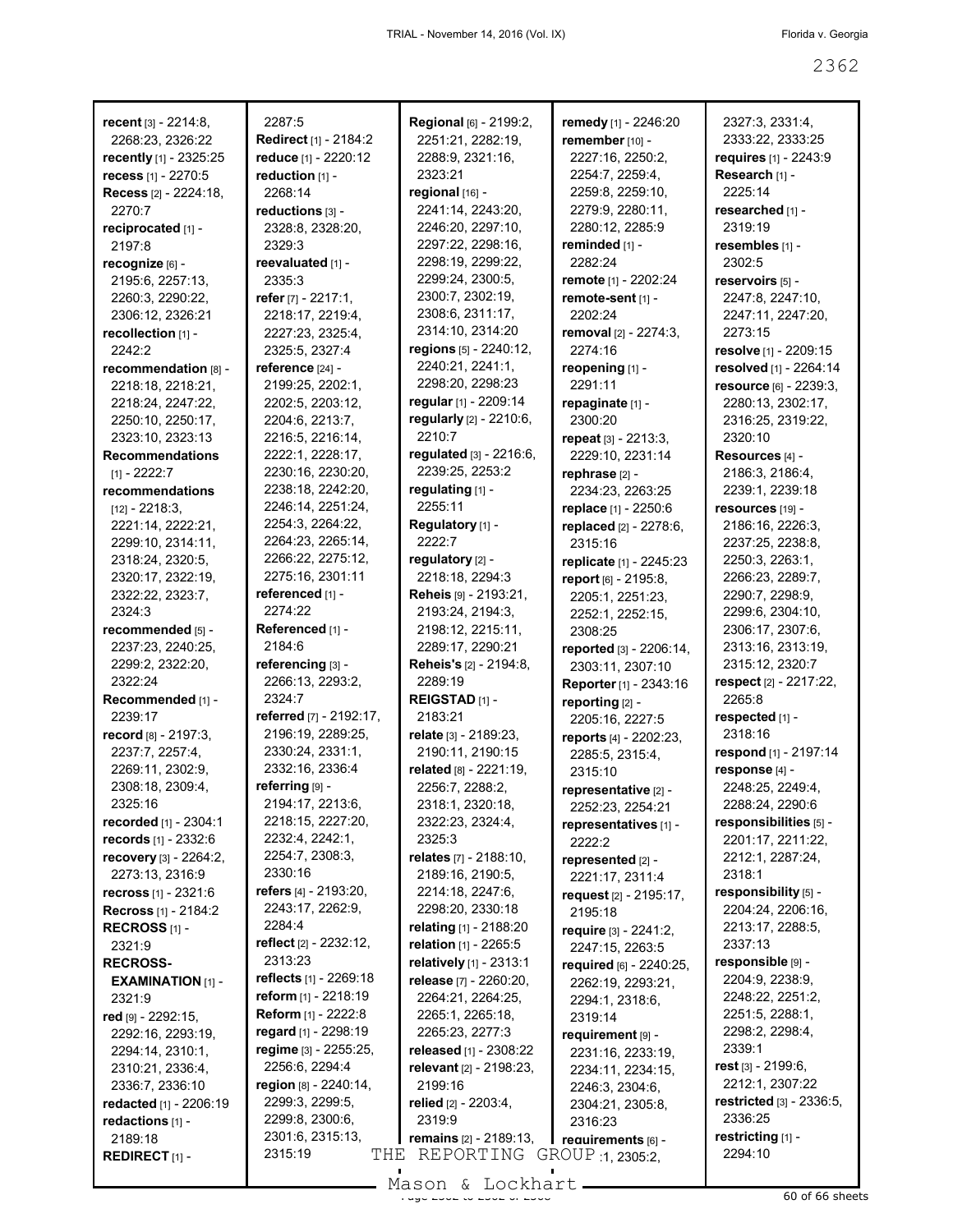| restriction [2] -            | 2234:24, 2245:24,                        | 2289:11, 2289:13             | 2233:17, 2233:21,           | 2273:7, 2274:6                        |
|------------------------------|------------------------------------------|------------------------------|-----------------------------|---------------------------------------|
| 2224:7, 2230:14              | 2246:1, 2256:9,                          | <b>scoping</b> [1] - 2250:21 | 2234:5, 2235:17,            | sensitive [8] -                       |
| restrictions [9] -           | 2256:11, 2272:25,                        | screen [7] - 2187:17,        | 2235:20, 2235:23,           | 2292:14, 2293:10,                     |
| 2218:6, 2221:2,              | 2288:3, 2302:22,                         | 2196:14, 2208:23,            | 2235:25, 2236:5,            | 2293:16, 2293:18,                     |
| 2221:4, 2230:11,             | 2305:7, 2305:8,                          | 2211:6, 2253:17,             | 2236:23, 2237:4,            | 2293:21, 2293:25,                     |
| 2290:16, 2291:6,             | 2305:9, 2305:13,                         | 2267:9                       | 2237:11, 2238:18,           | 2294:15, 2295:19                      |
|                              | 2305:17, 2312:11,                        |                              | 2238:25, 2239:6,            | sensitivity [4] -                     |
| 2336:19, 2337:6,<br>2337:7   | 2313:2, 2328:12                          | season [2] - 2326:13,        | 2239:13, 2239:16,           | 2291:15, 2291:22,                     |
|                              |                                          | 2340:7                       | 2239:20, 2240:21,           |                                       |
| restrictive [1] -<br>2294:15 | riverkeeper [2] -<br>2252:6, 2252:16     | seated [1] - 2192:7          | 2241:12, 2241:20,           | 2294:21, 2336:2                       |
|                              |                                          | second [22] - 2186:4,        | 2241:25, 2242:7,            | sent [1] - 2202:24                    |
| result [4] - 2242:4,         | rivers [4] - 2231:21,                    | 2207:4, 2207:12,             | 2242:19, 2245:3,            | sentence [20] -                       |
| 2246:17, 2306:16,            | 2273:2, 2273:3,<br>2301:5                | 2207:14, 2207:17,            | 2246:6, 2246:12,            | 2193:20, 2215:21,                     |
| 2339:19                      |                                          | 2215:17, 2216:12,            | 2246:23, 2246:25,           | 2216:16, 2217:11,                     |
| results [10] - 2226:19,      | Rivers [3] - 2251:15,                    | 2216:13, 2244:21,            | 2247:12, 2250:9,            | 2219:9, 2219:11,                      |
| 2244:17, 2244:19,            | 2252:16, 2252:23                         | 2245:7, 2246:14,             | 2251:24, 2253:15,           | 2225:5, 2225:6,                       |
| 2254:20, 2258:18,            | <b>RMR</b> $[2] - 2183:14$ ,             | 2258:1, 2259:20,             | 2253:17, 2255:6,            | 2228:24, 2229:11,                     |
| 2290:12, 2291:14,            | 2343:15                                  | 2272:3, 2280:24,             | 2255:23, 2255:25,           | 2229:13, 2241:12,<br>2259:9, 2262:23, |
| 2301:3, 2328:19,             | Rogers [9] - 2251:18,                    | 2281:21, 2282:23,            | 2260:2, 2260:5,             |                                       |
| 2342:6                       | 2252:4, 2252:20,                         | 2292:17, 2306:25,            | 2260:14, 2260:23,           | 2271:21, 2282:24,                     |
| retired [1] - 2257:21        | 2252:22, 2253:5,                         | 2327:15, 2328:5,             | 2260:25, 2261:10,           | 2284:3, 2284:21,                      |
| return [1] - 2286:25         | 2253:10, 2255:8,                         | 2329:25                      | 2262:7, 2262:9,             | 2328:6                                |
| review [2] - 2240:25,        | 2255:12                                  | section [12] - 2217:6,       | 2262:23, 2263:17,           | sentences [3] -                       |
| 2284:19                      | role $[4] - 2206:12$ ,                   | 2218:18, 2218:19,            | 2263:20, 2264:21,           | 2204:3, 2219:16,                      |
| Revocability [1] -           | 2214:14, 2214:16,                        | 2226:23, 2246:12,            | 2265:13, 2265:17,           | 2243:13                               |
| 2207:25                      | 2214:17                                  | 2268:10, 2269:7,             | 2266:21, 2267:20,           | September <sub>[2]</sub> -            |
| revoke [1] - 2208:5          | Roman [1] - 2239:7                       | 2276:13, 2276:15,            | 2269:10, 2269:14,           | 2237:3, 2247:4                        |
| Reynoldsville [1] -          | room [2] - 2253:3,                       | 2277:23, 2283:23,            | 2271:15, 2271:24,           | sequence [1] -                        |
| 2237:10                      | 2254:23                                  | 2311:7                       | 2272:4, 2275:12,            | 2185:23                               |
| right-hand [1] -             | roughly [6] - 2193:25,                   | sections [2] -               | 2275:17, 2275:20,           | series [5] - 2190:10,                 |
| 2252:1                       | 2196:21, 2199:17,                        | 2284:13, 2300:20             | 2276:16, 2278:3,            | 2200:19, 2227:7,                      |
| rights $[3]$ - 2216:25,      | 2201:12, 2211:7,                         | <b>sectors</b> [1] - 2319:1  | 2278:9, 2279:2,             | 2239:25, 2286:10                      |
| 2274:5, 2274:6               | 2282:16                                  | see [146] - 2193:8,          | 2279:11, 2279:17,           | served [1] - 2193:24                  |
| riparian [2] - 2216:6,       | row [6] - 2197:20,                       | 2194:11, 2195:12,            | 2280:21, 2281:1,            | Service [6] - 2214:24,                |
| 2216:25                      | 2256:17, 2301:8,                         | 2196:23, 2197:20,            | 2281:4, 2281:10,            | 2217:25, 2219:23,                     |
| River [49] - 2186:13,        | 2306:21, 2315:5,                         | 2197:23, 2198:15,            | 2282:9, 2282:12,            | 2337:9, 2337:11,                      |
| 2199:2, 2217:24,             | 2325:3                                   | 2198:19, 2198:21,            | 2283:5, 2283:18,            | 2337:16                               |
| 2221:8, 2222:14,             | rule [1] - 2319:11                       | 2199:5, 2199:21,             | 2284:7, 2284:8,             | set [16] - 2187:25,                   |
| 2225:20, 2228:20,            | run $[4] - 2195:8$ ,                     | 2200:2, 2200:3,              | 2291:25, 2293:3,            | 2188:18, 2191:3,                      |
| 2244:2, 2244:3,              | 2195:22, 2196:5,                         | 2200:8, 2200:10,             | 2308:24, 2310:13,           | 2227:6, 2286:24,                      |
| 2244:11, 2244:12,            | 2208:21                                  | 2202:1, 2203:12,             | 2312:9, 2313:8,             | 2289:11, 2292:9,                      |
| 2251:16, 2258:5,             | runs $[2] - 2281:20,$                    | 2204:7, 2205:6,              | 2320:5, 2327:11,            | 2297:7, 2311:19,                      |
| 2258:19, 2258:24,            | 2310:16                                  | 2206:20, 2207:2,             | 2328:5, 2329:25,            | 2312:3, 2312:7,                       |
| 2259:23, 2260:8,             |                                          | 2207:4, 2207:8,              | 2330:5, 2341:14,            | 2319:10, 2320:17,                     |
| 2261:17, 2265:2,             | S                                        | 2207:12, 2207:16,            | 2342:12                     | 2323:7, 2328:15                       |
| 2265:15, 2265:25,            | $S-30$ [2] - 2309:11,                    | 2207:23, 2207:25,            | <b>seeing</b> [5] - 2213:2, | setting [3] - 2303:3,                 |
| 2266:18, 2267:22,            | 2309:12                                  | 2208:14, 2208:17,            | 2260:21, 2286:19,           | 2309:23, 2311:8                       |
| 2268:3, 2269:2,              | sandy [1] - 2243:4                       | 2208:20, 2208:23,            | 2304:18, 2313:7             | seven [3] - 2235:23,                  |
| 2271:25, 2272:9,             | saving [1] - 2284:18                     | 2210:22, 2212:9,             | <b>seem</b> [1] - 2271:17   | 2289:10, 2289:25                      |
| 2274:13, 2274:17,            | saw [2] - 2267:16,                       | 2213:7, 2214:25,             | segment $[4]$ -             | several [3] - 2187:18,                |
| 2275:17, 2276:2,             | 2328:19                                  | 2216:4, 2217:11,             | 2311:13, 2311:14,           | 2214:18, 2342:1                       |
| 2276:9, 2276:14,             | schedule [2] -                           | 2218:19, 2219:6,             | 2311:19, 2328:12            | Severe [6] - 2221:8,                  |
| 2277:4, 2282:10,             | 2185:15, 2187:1                          | 2220:11, 2220:15,            | selected [2] - 2225:7,      | 2228:8, 2256:21,                      |
| 2288:8, 2288:14,             | schedules [1] -                          | 2222:1, 2222:13,             | 2308:5                      | 2265:4, 2267:20,                      |
| 2300:11, 2300:12,            | 2340:23                                  | 2224:24, 2225:8,             | Seminole [1] -              | 2277:24                               |
| 2304:25, 2306:18,            | scheduling [1] -                         | 2225:14, 2225:23,            | 2237:10                     | severity [1] - 2226:20                |
| 2313:9, 2315:23,             | 2185:22                                  | 2226:4, 2226:23,             | <b>Senate</b> [1] - 2276:6  | shall [2] - 2192:3,                   |
| 2322:21, 2322:23,            |                                          | 2227:8, 2228:24,             | send $[1]$ - 2323:22        | 2192:4                                |
| 2323:14, 2323:23,            | <b>science</b> [2] - 2289:22,<br>2289:24 | 2229:13, 2229:19,            | sense [5] - 2221:18,        | Shanahan [2] -                        |
| 2332:18, 2337:19             | scientific $[3] - 228$                   | 2230:18, 2233:3,             |                             | 2185:20, 2186:11                      |
| river $[17] - 2186:14$ ,     | THE                                      | REPORTING                    | GROUP 12, 2223:24,          | share [4] - 2222:20,                  |

Mason & Lockhart

 $\overline{61}$  of 66 sheets  $\overline{3363}$  of  $\overline{336}$   $\overline{336}$  of  $\overline{336}$   $\overline{336}$  of  $\overline{336}$   $\overline{336}$   $\overline{336}$  of  $\overline{336}$   $\overline{336}$   $\overline{336}$   $\overline{336}$   $\overline{336}$   $\overline{336}$   $\overline{336}$   $\overline{336}$   $\overline{336}$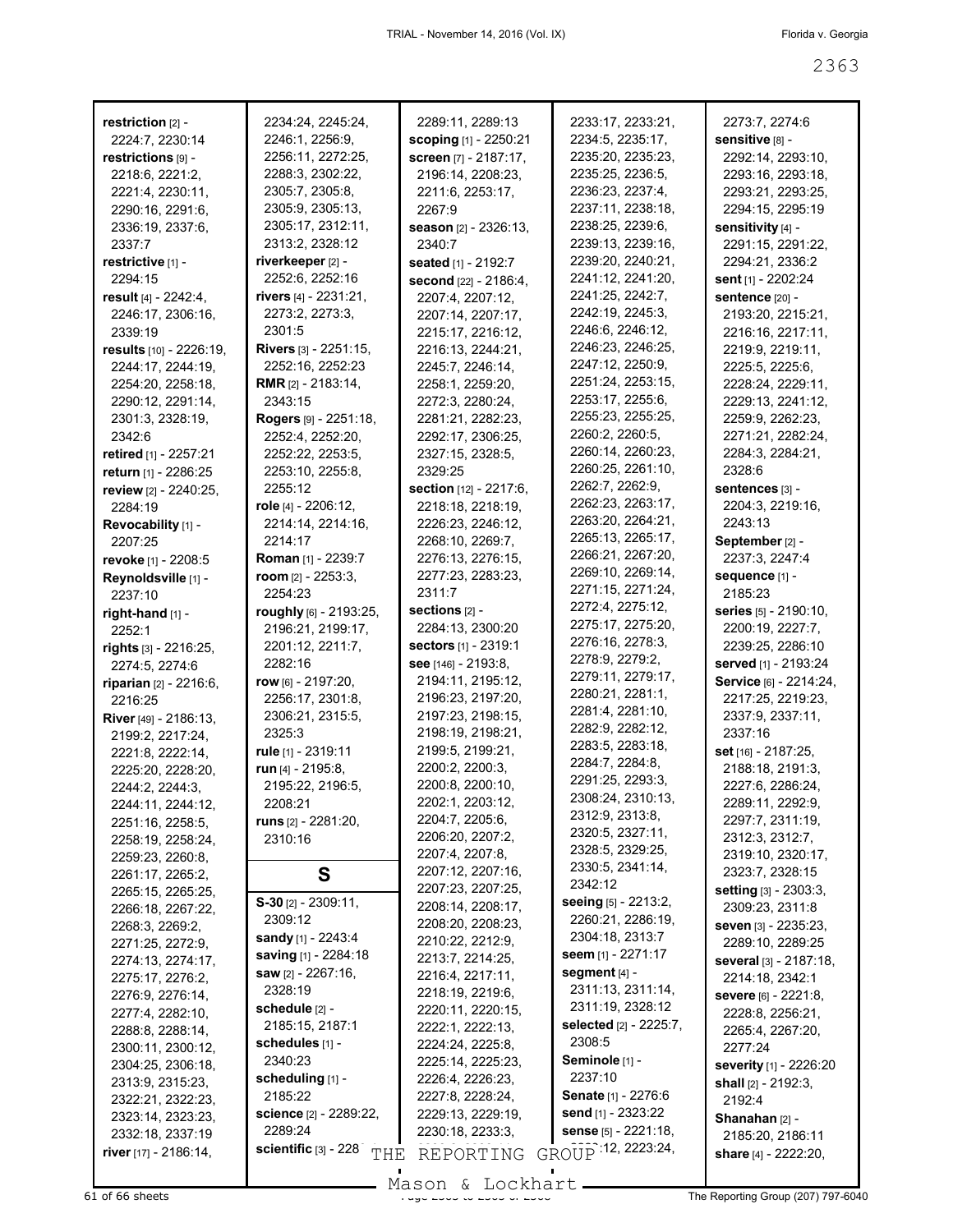| 2315:19, 2319:23,               | simply [1] - 2197:3           | 2324:17, 2324:23,           | specified [10] -              | 2339:17                         |
|---------------------------------|-------------------------------|-----------------------------|-------------------------------|---------------------------------|
| 2342:6                          | simulation $[1]$ -            | 2326:19, 2327:5,            | 2207:20, 2221:2,              | stare [1] - 2341:14             |
| <b>short</b> [4] - 2235:10,     | 2334:20                       | 2327:7, 2327:10,            | 2221:12, 2235:5,              | start [15] - 2187:6,            |
| 2236:9, 2305:1,                 | simultaneously [1] -          | 2336:11, 2340:17            | 2235:10, 2256:8,              | 2187:17, 2193:14,               |
| 2305:5                          | 2217:1                        | sort $[1]$ - 2342:5         | 2299:2, 2304:14,              | 2194:8, 2197:19,                |
| short-term [2] -                | single [4] - 2256:7,          | sound [3] - 2187:23,        | 2308:10, 2336:18              | 2201:24, 2232:22,               |
| 2235:10, 2236:9                 | 2304:2, 2311:19,              | 2289:22, 2289:24            | specifies [1] - 2250:9        | 2243:21, 2248:15,               |
| shortfall $[27]$ -              | 2325:18                       | <b>sounds</b> [1] - 2322:13 | specify [2] - 2223:5,         | 2253:18, 2253:25,               |
| 2244:17, 2244:19,               | sit $[1] - 2332:3$            | <b>source</b> [1] - 2254:24 | 2223:23                       | 2269:6, 2293:2,                 |
| 2245:3, 2245:10,                | sitting [2] - 2285:21,        | south [1] - 2237:9          | specifying [2] -              | 2302:12, 2327:10                |
| 2245:12, 2245:15,               | 2286:16                       | southwest [3] -             | 2236:17, 2256:10              | started [1] - 2303:11           |
| 2246:15, 2255:18,               | $six$ [3] - 2211:7,           | 2270:25, 2300:10,           | spell [1] - 2192:9            | starting [1] - 2215:13          |
| 2255:23, 2256:8,                | 2235:17, 2235:20              | 2316:10                     | spend [5] - 2215:11,          | starts [2] - 2194:20,           |
| 2301:14, 2302:5,                | sixth [1] - 2238:20           | speaking [2] - 2249:5,      | 2280:14, 2280:15,             | 2328:6                          |
| 2303:6, 2304:2,                 | size [2] - 2325:24,           | 2334:22                     | 2297:16, 2325:2               | <b>state</b> [29] - 2192:9,     |
| 2304:8, 2304:17,                | 2326:1                        | Special [1] - 2317:9        | spent $[1] - 2280.8$          | 2202:13, 2216:6,                |
| 2304:18, 2305:7,                | <b>skip</b> [1] - 2203:9      | <b>SPECIAL [39] -</b>       | spilled [1] - 2340:15         | 2242:13, 2255:13,               |
| 2325:8, 2325:10,                | sky [1] - 2341:14             | 2183:11, 2185:2,            | spoken [1] - 2253:5           | 2261:5, 2271:5,                 |
| 2325:17, 2325:20,               | slide [3] - 2304:5,           | 2185:6, 2185:16,            | sponsor [1] - 2226:15         | 2277:16, 2288:4,                |
| 2325:21, 2325:23,               | 2314:21, 2314:25              | 2186:23, 2187:4,            | sponsored [1] -               | 2296:14, 2297:2,                |
| 2325:24, 2326:1,                | slides $[5] - 2227:8$ ,       | 2187:10, 2187:24,           | 2226:14                       | 2297:4, 2297:6,                 |
| 2326:2                          | 2227:12, 2285:25,             | 2191:24, 2192:15,           | Spring [20] - 2207:9,         | 2297:9, 2297:23,                |
| shortfalls [1] -                | 2286:11, 2314:19              | 2193:12, 2197:12,           | 2207:10, 2209:7,              | 2298:11, 2298:14,               |
| 2302:18                         | small [8] - 2210:17,          | 2197:17, 2201:2,            | 2219:20, 2220:2,              | 2298:15, 2300:3,                |
| shorthand [1] -                 | 2231:9, 2232:3,               | 2204:15, 2204:19,           | 2220:4, 2236:22,              | 2300:10, 2310:5,                |
| 2312:14                         | 2313:1, 2313:5,               | 2206:7, 2206:10,            | 2237:9, 2247:24,              | 2312:19, 2312:24,               |
| show [7] - 2220:6,              | 2313:6, 2329:20               | 2224:13, 2224:16,           | 2248:2, 2248:3,               | 2313:10, 2313:21,               |
| 2233:16, 2285:11,               | smaller [2] - 2291:20,        | 2264:13, 2270:5,            | 2269:19, 2280:24,             | 2313:23, 2315:22,               |
| 2300:23, 2310:5,                | 2326:3                        | 2270:10, 2286:23,           | 2281:10, 2281:13,             | 2318:9                          |
| 2310:25, 2327:23                | <b>Smith</b> $[1]$ - 2341:22  | 2287:3, 2287:20,            | 2281:16, 2282:6,              | <b>STATE</b> [2] - 2183:3,      |
| showed [3] - 2244:18,           | snapshot [3] -                | 2301:25, 2321:6,            | 2295:17, 2336:2,              | 2183:6                          |
| 2244:19, 2295:1                 | 2202:22, 2209:12,             | 2337:25, 2338:7,            | 2336:9                        | State [9] - 2183:15,            |
| shown [3] - 2198:4,             | 2210:6                        | 2338:12, 2338:16,           | springs [1] - 2294:12         | 2183:17, 2183:20,               |
| 2301:2, 2325:16                 | snapshots [1] -               | 2339:5, 2339:15,            | staff [3] - 2212:18,          | 2189:20, 2211:13,               |
| shows [10] - 2198:7,            | 2202:11                       | 2340:4, 2340:13,            | 2258:14, 2282:21              | 2223:19, 2280:4,                |
| 2301:3, 2306:15,                | so-called [1] -               | 2340:25, 2341:4,            | stainability [1] -            | 2299:10, 2343:3                 |
| 2306:16, 2309:25,               | 2293:14                       | 2342:12                     | 2327:2                        | state's [1] - 2304:12           |
| 2310:1, 2310:8,                 | solemnly [1] - 2192:2         | special [3] - 2203:13,      | stakeholder [5] -             | statement [7] -                 |
| 2310:10, 2310:22,               | solution [1] - 2252:9         | 2203:17, 2203:19            | 2221:14, 2222:21,             | 2188:2, 2279:9,                 |
| 2311:11                         | <b>solutions</b> [1] - 2285:1 | specialists [1] -           | 2270:21, 2319:4,              | 2280:12, 2283:3,                |
| side $[1]$ - 2269:15            | Someone [3] -                 | 2225:8                      | 2333:1                        | 2305:10, 2307:13,               |
| $sign_{[1]} - 2318:10$          | 2211:25, 2320:22,             | species [4] - 2188:1,       | Stakeholder [1] -             | 2312:14                         |
| signature [1] -                 | 2342:2                        | 2238:10, 2242:5,            | 2222:7                        | statements $[2]$ -              |
| 2217:10                         | sometimes [1] -               | 2249:21                     | Stakeholders [8] -            | 2271:19, 2304:23                |
| significance [1] -              | 2288:12                       | specific $[16]$ -           | 2317:15, 2317:18,             | <b>states</b> $[4] - 2280.8$    |
| 2292:10                         | somewhere [1] -               | 2189:18, 2189:24,           | 2317:23, 2317:24,             | 2317:21, 2317:25,               |
| significant [7] -               | 2341:14                       | 2212:14, 2212:16,           | 2318:5, 2321:12,              | 2319:17                         |
| 2229:18, 2244:17,               | <b>sorry</b> [34] - 2204:21,  | 2224:7, 2231:11,            | 2322:20, 2338:1               | States [3] - 2244:13,           |
| 2288:5, 2325:21,                | 2206:3, 2210:16,              | 2259:12, 2264:23,           | stakeholders [7] -            | 2337:9, 2337:11                 |
| 2326:9, 2334:11,                | 2213:3, 2219:13,              | 2279:12, 2293:22,           | 2221:16, 2254:12,             | <b>STATES</b> [1] - 2183:1      |
| 2340:3                          | 2227:9, 2231:14,              | 2322:22, 2323:24,           | 2255:5, 2280:6,               | Statewide [1] - 2240:7          |
| significantly [1] -             | 2238:1, 2239:14,              | 2334:15, 2335:21,           | 2286:18, 2318:13,             | statewide [7] -                 |
| 2220:16                         | 2243:10, 2243:15,             | 2337:5, 2337:7              | 2322:4                        | 2249:18, 2288:6,                |
| <b>signifies</b> $[1] - 2302:5$ | 2244:23, 2245:14,             | specifically [10] -         | <b>Standard</b> [1] - 2207:16 | 2297:10, 2297:20,               |
| signing $[1]$ - 2318:7          | 2246:9, 2257:11,              | 2201:18, 2220:4,            | standard [2] -                | 2297:24, 2298:1,                |
| similar $[6] - 2273.5$ ,        | 2264:6, 2264:10,              | 2249:8, 2276:15,            | 2249:19, 2332:23              | 2298:6                          |
| 2273:8, 2306:5,                 | 2264:18, 2273:20,             | 2281:4, 2281:5,             | standards [1] -               | <b>stations</b> $[1]$ - 2233:12 |
| 2306:16, 2308:4,                | 2279:16, 2282:2,              | 2300:25, 2323:8,            | 2315:22                       | <b>status</b> $[1] - 2315.3$    |
| 2323:5                          | 2282:3, 2282:8,               | 2325:19, 2336:18            | standpoint $[3]$ -            | statute [3] - 2212:4,           |
| simple [1] - 2250:1             | THE<br>2317:12, 2324:8        | REPORTING                   | GROUP 9, 2339:14,             | 2332:24, 2332:25                |
|                                 |                               |                             |                               |                                 |
|                                 |                               | $M$ acon f. Iochart         |                               |                                 |

Mason & Lockhart <u>external and the 2366 sheets</u>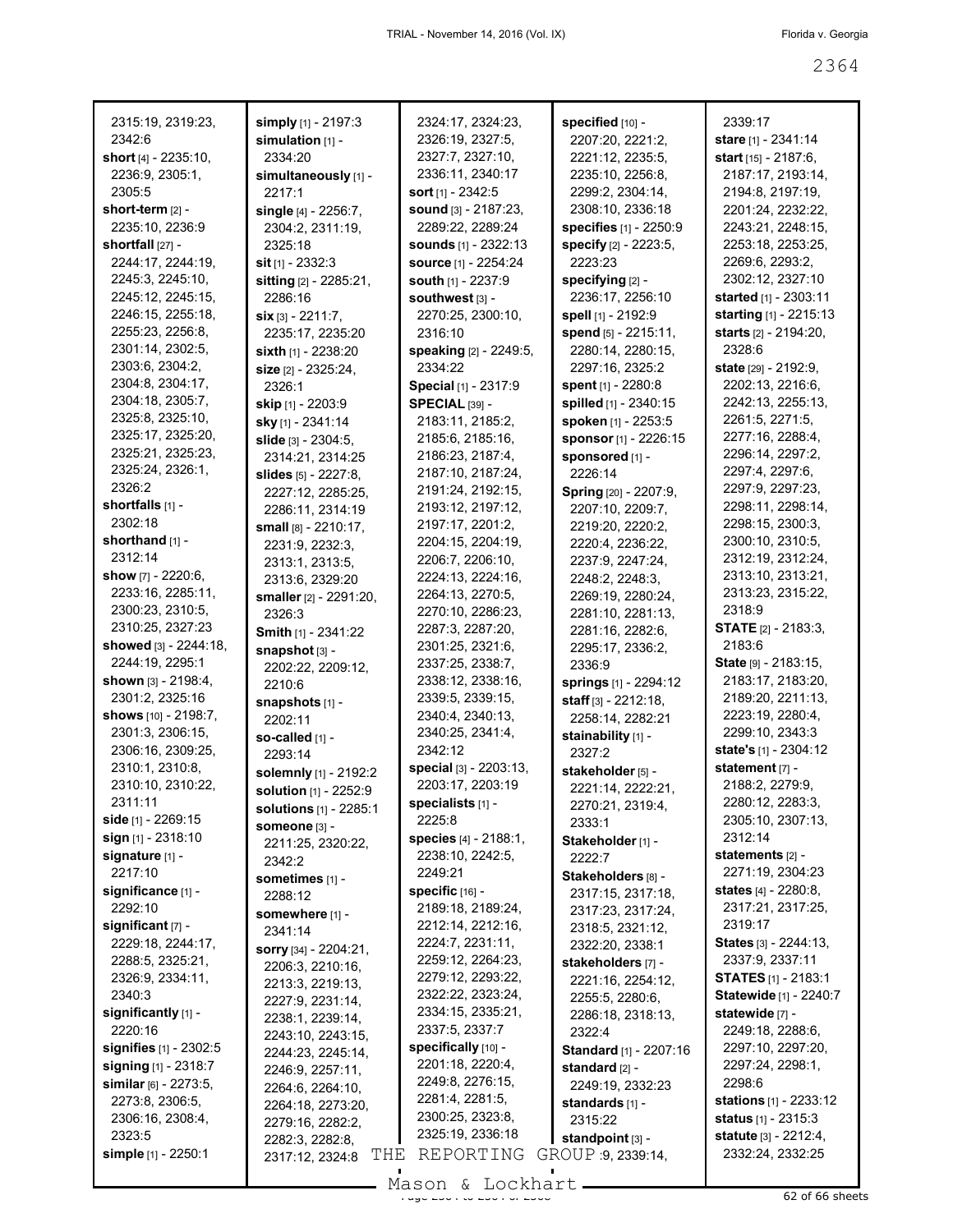| <b>Statutory</b> [1] - 2222:8       | 2312:24                                 | suggestion [2] -                             | 2246:3, 2246:5,                        | 2257:9, 2260:12,                       |
|-------------------------------------|-----------------------------------------|----------------------------------------------|----------------------------------------|----------------------------------------|
| stay [1] - 2318:12                  | streams [9] - 2233:17,                  | 2316:20, 2341:21                             | 2246:16, 2304:6,                       | 2263:8, 2264:17,                       |
| steal [1] - 2317:12                 | 2239:23, 2239:25,                       | suggests [1] -                               | 2304:21, 2305:1                        | 2264:18, 2264:21,                      |
| stenographic [1] -                  | 2273:3, 2294:11,                        | 2305:12                                      | sustainable [34] -                     | 2266:16, 2269:3,                       |
| 2343:5                              | 2308:14, 2308:15,                       | suite [1] - 2289:8                           | 2229:5, 2229:16,                       | 2270:15, 2276:3,                       |
| step [6] - 2209:10.                 | 2311:4, 2328:21                         | summarized [1] -                             | 2299:16, 2306:2,                       | 2278:9, 2278:14,                       |
| 2209:14, 2250:15,                   | <b>Street</b> [1] - 2183:12             | 2290:13                                      | 2306:9, 2307:2,                        | 2278:23, 2281:8,                       |
| 2251:6, 2298:4,                     | stretch [2] - 2311:23,                  | <b>Summary</b> [1] - 2217:7                  | 2307:11, 2307:21,                      | 2283:8, 2286:13,                       |
| 2328:18                             | 2312:22                                 | summary [8] - 2200:2,                        | 2307:23, 2308:1,                       | 2292:23, 2297:13,                      |
| steps [7] - 2212:3,                 | stricken [1] - 2278:5                   | 2238:13, 2270:20,                            | 2308:12, 2309:8,                       | 2299:25, 2324:23,                      |
| 2251:2, 2252:18,                    | stringent [1] - 2318:15                 | 2271:19, 2275:10,                            | 2309:24, 2310:20,                      | 2327:4, 2328:2,                        |
| 2271:23, 2272:15,                   | strong [1] - 2324:2                     | 2278:18, 2286:5,                             | 2311:7, 2311:8,                        | 2329:9, 2335:23                        |
| 2274:24, 2275:22                    | studied [1] - 2323:4                    | 2308:21                                      | 2311:15, 2311:18,                      | table [24] - 2198:7,                   |
| Steve [1] - 2225:10                 | studies [8] - 2251:4,                   | summer [3] - 2245:21,                        | 2311:20, 2312:1,                       | 2236:21, 2239:10,                      |
| still [10] - 2189:9,                | 2274:23, 2275:4,                        | 2268:3, 2275:5                               | 2312:7, 2312:14,                       | 2239:16, 2246:23,                      |
| 2190:17, 2190:23,                   | 2289:5, 2289:25,                        | <b>Sunding [2] - 2186:15,</b>                | 2312:16, 2312:17,                      | 2255:20, 2256:6,                       |
| 2191:13, 2194:9,                    | 2290:4, 2290:12,                        | 2210:2                                       | 2312:21, 2313:11,                      | 2300:16, 2300:21,<br>2300:23, 2305:11, |
| 2211:7, 2224:21,                    | 2291:9                                  | supermoon [2] -                              | 2318:25, 2323:17,<br>2327:12, 2328:14, | 2306:11, 2306:15,                      |
| 2248:21, 2257:22,                   | study [13] - 2190:11,                   | 2341:12, 2341:15                             | 2330:10, 2330:12,                      | 2315:5, 2324:25,                       |
| 2335:20                             | 2237:23, 2248:3,                        | supplement [1] -                             | 2330:13, 2330:22                       | 2328:22, 2328:23,                      |
| stop [6] - 2231:20,                 | 2248:7, 2248:13,                        | 2274:1                                       | Sustainable [3] -                      | 2329:2, 2329:12,                       |
| 2254:17, 2295:15,                   | 2248:14, 2248:22,                       | supplementing [1] -                          | 2317:16, 2318:18,                      | 2329:15, 2330:16                       |
| 2296:5, 2318:4,<br>2336:22          | 2249:2, 2250:14,                        | 2273:23                                      | 2330:8                                 | tables [1] - 2236:19                   |
| stopped [1] - 2318:11               | 2250:21, 2269:4,<br>2289:11             | supply [5] - 2247:16,                        | sustained [1] - 2242:3                 | tally [1] - 2315:2                     |
| storage [5] - 2247:6,               | studying [1] - 2248:21                  | 2283:24, 2303:4,<br>2315:24, 2316:2          | <b>swear</b> [1] - 2192:2              | Tammy [1] - 2195:15                    |
| 2247:16, 2273:13,                   | sub $[5] - 2295:17$ ,                   | support [3] - 2239:4,                        | switch [1] - 2297:1                    | target [7] - 2255:25,                  |
| 2273:22, 2316:9                     | 2295:18, 2328:22,                       | 2273:6, 2313:19                              | sworn [1] - 2192:24                    | 2256:6, 2256:9,                        |
| <b>storing</b> [2] - 2273:19,       | 2329:3, 2336:8                          | supporting [1] -                             | <b>synopsis</b> [1] - 2308:25          | 2256:11, 2256:12,                      |
| 2273:21                             | sub-basin [1] -                         | 2288:6                                       | system [5] - 2219:25,                  | 2275:6, 2275:7                         |
| straddled [1] -                     | 2295:18                                 | supports [1] - 2313:4                        | 2220:2, 2220:8,                        | task [8] - 2203:13,                    |
|                                     |                                         |                                              |                                        |                                        |
|                                     |                                         |                                              | 2300:19, 2333:25                       | 2203:17, 2203:19,                      |
| 2293:15                             | sub-basins [4] -                        | supposing [1] -                              | <b>systems</b> [3] - 2241:24,          | 2204:1, 2212:17,                       |
| straightforward [1] -<br>2320:4     | 2295:17, 2328:22,                       | 2254:25                                      | 2248:23, 2251:1                        | 2212:18, 2212:21,                      |
| strategies [1] - 2219:5             | 2329:3, 2336:8<br>subject [7] - 2191:6, | SUPREME <sub>[1]</sub> -<br>2183:1           |                                        | 2212:23                                |
| strategy [2] - 2220:12,             | 2204:25, 2214:4,                        |                                              | Т                                      | tax $[1] - 2274:8$                     |
| 2220:17                             | 2278:1, 2278:14,                        | surface [25] - 2218:13,<br>2230:16, 2230:23, |                                        | Technical [1] -                        |
| stream $[23] - 2232:3$ ,            | 2331:17, 2331:19                        | 2231:12, 2231:18,                            | tab [72] - 2194:6,                     | 2224:24                                |
| 2235:15, 2249:16,                   | submitted [1] -                         | 2244:25, 2250:6,                             | 2194:18, 2195:4,                       | technical [15] -                       |
| 2249:20, 2281:18,                   | 2186:21                                 | 2272:22, 2272:24,                            | 2195:6, 2196:6,                        | 2221:10, 2261:20,                      |
| 2291:19, 2304:10,                   | subscribe [1] -                         | 2289:12, 2299:14,                            | 2196:11, 2196:23,                      | 2274:23, 2275:4,                       |
| 2304:11, 2304:12,                   | 2343:10                                 | 2299:18, 2301:5,                             | 2198:9, 2200:1,                        | 2285:8, 2289:12,                       |
| 2304:13, 2305:19,                   | subsequent [1] -                        | 2307:4, 2308:4,                              | 2200:3, 2200:16,<br>2201:7, 2206:18,   | 2289:14, 2290:1,                       |
| 2311:7, 2311:13,                    | 2219:22                                 | 2310:25, 2316:5,                             | 2208:9, 2208:11,                       | 2291:10, 2299:4,                       |
| 2311:14, 2311:19,                   | substantial [5] -                       | 2316:7, 2316:24,                             | 2208:16, 2210:15,                      | 2299:21, 2308:17,                      |
| 2312:6, 2313:1,                     | 2245:10, 2245:19,                       | 2317:3, 2330:25,                             | 2213:6, 2214:13,                       | 2308:18, 2308:24,                      |
| 2313:6, 2328:25,                    | 2246:15, 2325:12,                       | 2331:9, 2331:22,                             | 2214:23, 2216:3,                       | 2314:4                                 |
| 2329:1, 2331:8                      | 2332:14                                 | 2332:8                                       | 2216:4, 2216:11,                       | technologies [2] -                     |
| streamflow [15] -                   | substantially [2] -                     | surprise [1] - 2256:19                       | 2217:7, 2220:21,                       | 2293:22, 2294:2                        |
| 2234:17, 2234:21,                   | 2256:4, 2285:2                          | surprised [3] - 2332:1,                      | 2222:10, 2224:21,                      | tee [1] - 2194:16<br>temporary [1] -   |
| 2235:13, 2247:22,                   | suffering [1] - 2251:25                 | 2332:2, 2332:4                               | 2225:17, 2227:10,                      | 2274:16                                |
| 2249:10, 2273:4,                    | sufficiently [1] -                      | Survey [2] - 2244:14,                        | 2227:24, 2233:1,                       | tender [1] - 2193:3                    |
| 2275:2, 2291:3,                     | 2229:5                                  | 2301:12                                      | 2233:2, 2234:7,                        | <b>Tennant</b> $[2] - 2327:14$ ,       |
| 2291:12, 2292:3,                    | suggest [2] - 2341:13,                  | suspend [1] - 2262:18                        | 2234:8, 2236:1,                        | 2327:17                                |
| 2303:23, 2304:1,<br>2304:4, 2311:2, | 2341:20                                 | suspending [1] -                             | 2236:3, 2236:22,                       | term [8] - 2216:19,                    |
| 2313:4                              | suggested [4] -                         | 2261:16<br>suspension [3] -                  | 2237:8, 2237:19,                       | 2225:19, 2235:10,                      |
| streamflows [5] -                   | 2185:7, 2277:17,<br>2277:20, 2329:5     |                                              | 2238:1, 2238:3,                        | 2236:9, 2242:4,                        |
| 2237:24, 2259:18,                   | suggesting [2] -                        | 2262:10, 2263:2,<br>2263:4                   | 2240:8, 2241:7,                        | 2248:10, 2268:18,                      |
| 2283:1, 2290:23,                    | THE<br>2325:20, 2341:1                  | REPORTING                                    | 2243:23, 2251:9,<br>GROUP 10, 2255 15, | 2298:14                                |

- Mason & Lockhart -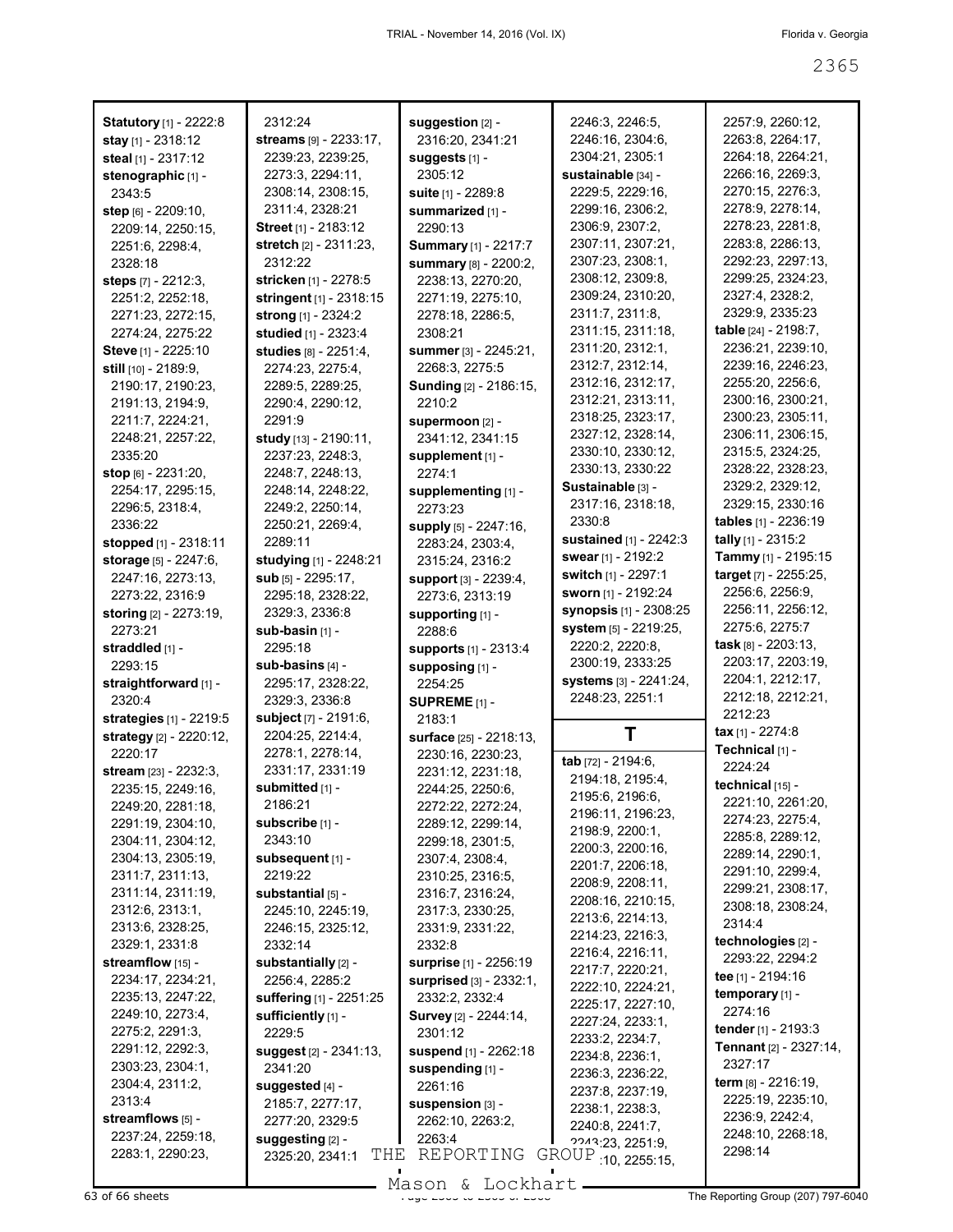| <b>terms</b> [7] - 2202:8,           | 2327:19                            | transferring [3] -             | 2271:6, 2271:20,          | undertaking [1] -                      |
|--------------------------------------|------------------------------------|--------------------------------|---------------------------|----------------------------------------|
| 2202:15, 2252:12,                    | throughout [4] -                   | 2272:17, 2274:24,              | 2271:22, 2275:12,         | 2274:23                                |
| 2294:18, 2295:10,                    | 2199:6, 2285:1,                    | 2316:5                         | 2275:20                   | underway [3] -                         |
| 2298:7, 2319:8                       | 2313:15, 2321:19                   | treated [5] - 2322:24,         | Turner's [1] - 2204:5     | 2250:12, 2250:14,                      |
| testified [1] - 2285:17              | thunder [1] - 2317:13              | 2323:9, 2323:10,               | turning [1] - 2216:1      | 2250:25                                |
| testify [2] - 2282:16,               | Thursday [3] -                     | 2323:19, 2324:3                | twice [1] - 2330:21       | unit [17] - 2195:16,                   |
| 2338:13                              | 2186:14, 2186:18,                  | tributaries [2] -              | two [20] - 2185:19,       | 2195:19, 2204:1,                       |
| testifying [2] -                     | 2210:2                             | 2261:10, 2273:11               | 2185:24, 2186:10,         | 2204:12, 2204:13,                      |
| 2338:19, 2338:21                     | tie [1] - 2289:22                  | trigger [1] - 2311:8           | 2186:20, 2190:5,          | 2211:1, 2211:9,                        |
| testimony [30] -                     | title [2] - 2260:14,               | triggered [2] -                | 2194:9, 2219:16,          | 2212:2, 2212:5,                        |
| 2187:7, 2187:13,                     | 2330:8                             | 2259:25, 2311:15               | 2235:12, 2243:13,         | 2212:7, 2212:12,                       |
| 2188:19, 2192:2,                     | titled $[6] - 2188:11$ ,           | triggering [1] -               | 2268:10, 2281:18,         | 2212:20, 2233:9,                       |
| 2192:14, 2192:23,                    | 2219:5, 2225:19,                   | 2262:20                        | 2294:1, 2295:16,          | 2233:10, 2257:20,                      |
| 2192:24, 2193:16,                    | 2230:7, 2230:15,                   | true [13] - 2218:22,           | 2296:15, 2299:13,         | 2260:19, 2279:5                        |
| 2194:8, 2196:10,                     | 2281:13                            | 2219:18, 2220:25,              | 2303:7, 2315:14,          | <b>UNITED</b> [1] - 2183:1             |
| 2198:11, 2198:24,                    | today [9] - 2185:17,               | 2223:19, 2256:16,              | 2316:1, 2323:1,           | United [3] - 2244:13,                  |
| 2201:7, 2201:22,                     | 2185:24, 2186:8,                   | 2277:16, 2298:23,              | 2336:8                    | 2337:9, 2337:11                        |
| 2204:5, 2205:8,                      | 2194:8, 2230:9,                    | 2305:4, 2322:19,               | type [6] - 2197:25,       | University [3] -                       |
| 2205:12, 2212:25,                    | 2271:23, 2285:6,                   | 2325:11, 2335:6,               | 2206:22, 2210:17,         | 2280:4, 2287:17,                       |
| 2214:18, 2215:8,                     | 2285:22, 2332:3                    | 2336:11, 2336:13               | 2214:4, 2242:21,          | 2287:18                                |
| 2230:2, 2230:5,                      | together [4] - 2203:1,             | truth $[3] - 2192:4,$          | 2312:10                   | unless [1] - 2232:2                    |
| 2240:6, 2249:1,                      | 2279:8, 2323:19,                   | 2192:5                         | types [1] - 2213:23       | unpermitted [2] -                      |
| 2253:9, 2307:17,                     | 2324:4                             | try $[5]$ - 2187:2,            |                           | 2208:12, 2209:1                        |
| 2314:6, 2314:8,                      | tomorrow [1] - 2341:9              | 2196:13, 2208:22,              | U                         | unquote [2] - 2279:9,                  |
| 2331:13, 2338:9                      | tonight [1] - 2341:11              | 2246:20, 2253:18               |                           | 2280:9                                 |
| text $[2] - 2233:12$ ,               | took [2] - 2254:19,                | trying [5] - 2198:2,           | $U.S$ [16] - 2214:24,     | unregulated [1] -                      |
| 2238:14                              | 2318:1                             | 2243:11, 2282:4,               | 2217:22, 2218:15,         | 2239:23                                |
| <b>THE</b> $[15] - 2183:1$ ,         | tool $[3] - 2265:19$ ,             | 2304:9, 2338:23                | 2218:23, 2227:25,         | unsustainable [1] -                    |
| 2191:25, 2192:6,                     | 2265:24, 2276:24                   | Tucker [2] - 2220:1,           | 2229:4, 2229:15,          | 2226:25                                |
| 2192:7, 2192:11,                     | tools [1] - 2266:3                 | 2243:4                         | 2229:21, 2233:11,         | unusual [1] - 2185:18                  |
| 2204:18, 2206:9,                     | top [12] - 2200:4,                 | tucker [1] - 2228:13           | 2241:5, 2241:18,          | up [28] - 2190:3,                      |
|                                      |                                    |                                |                           |                                        |
|                                      |                                    |                                | 2241:22, 2242:2,          |                                        |
| 2338:5, 2338:11,                     | 2225:5, 2226:2,                    | tucker's [1] - 2217:10         | 2242:22, 2301:12,         | 2192:8, 2193:11,                       |
| 2338:14, 2338:23,                    | 2245:22, 2246:25,                  | turn [47] - 2194:6,            | 2337:20                   | 2194:16, 2198:22,                      |
| 2339:11, 2339:16,                    | 2254:17, 2263:19,                  | 2195:4, 2201:21,               | <b>UGA</b> $[1]$ - 2226:4 | 2199:7, 2222:25,                       |
| 2340:15, 2340:20                     | 2266:21, 2268:10,                  | 2206:18, 2207:14,              | umbrellas [1] - 2185:8    | 2223:1, 2238:1,                        |
| theirs [1] - 2186:21                 | 2282:1, 2290:17,                   | 2208:9, 2214:22,               | unable [2] - 2275:7,      | 2253:9, 2254:10,                       |
| themselves [3] -                     | 2329:25                            | 2216:3, 2216:11,               | 2318:10                   | 2254:13, 2267:9,                       |
| 2218:11, 2302:22,                    | topic [5] - 2191:9,                | 2217:5, 2219:3,                | unclear [1] - 2335:22     | 2285:15, 2286:25,                      |
| 2319:11                              | 2194:17, 2253:10,                  | 2220:19, 2225:2,               | under [18] - 2207:6,      | 2287:9, 2289:15,                       |
| then-existing [1] -                  | 2317:8, 2341:19                    | 2228:23, 2230:1,               | 2207:16, 2217:15,         | 2292:9, 2296:20,                       |
| 2218:24                              | <b>total</b> $[5] - 2200:4$ ,      | 2230:4, 2232:24,               | 2222:6, 2230:22,          | 2303:4, 2309:7,                        |
| thereby [1] - 2311:8                 | 2205:18, 2208:24,                  | 2234:7, 2236:1,                | 2250:22, 2260:8,          | 2311:23, 2312:22,                      |
| <b>thick</b> $[1] - 2320:12$         | 2278:1, 2331:10                    | 2238:12, 2239:7,               | 2276:25, 2278:25,         | 2317:11, 2321:11,                      |
| <b>thinks</b> $[1]$ - 2255:9         | touched [2] - 2297:3,              | 2242:8, 2246:9,                | 2294:13, 2297:6,          | 2333:1, 2340:16,                       |
| third [3] - 2211:2.                  | 2297:12                            | 2246:22, 2251:7,               | 2305:1, 2305:18,          | 2340:18                                |
| 2216:4, 2265:13                      | towards [4] - 2226:23,             | 2260:11, 2260:25,              | 2305:21, 2315:8,          | updated [1] - 2209:13                  |
| three $[9] - 2211:19$ ,              | 2262:9, 2298:3,                    | 2266:16, 2270:15,              | 2330:8, 2334:12,          | Upper [22] - 2240:15,                  |
| 2213:10, 2280:22,                    | 2318:25                            | 2276:1, 2276:12,               | 2334:19                   | 2243:22, 2244:2,                       |
| 2291:21, 2291:23,                    | town $[1]$ - 2244:7                | 2278:23, 2279:13,              | underfunded $[2]$ -       | 2244:10, 2244:12,                      |
| 2292:12, 2306:18,                    | track $[2] - 2291:4,$              | 2281:7, 2281:21,               | 2255:10, 2255:14          | 2247:7, 2251:20,                       |
| 2317:21, 2317:25                     | 2312:10                            | 2283:7, 2286:13,               | underground [1] -         | 2252:9, 2252:14,                       |
| threshold [17] -                     | train [1] - 2312:10                | 2288:8, 2292:23,               | 2273:14                   | 2254:9, 2255:11,                       |
| 2231:23, 2232:1,                     | transcript [4] -                   | 2299:13, 2299:25,              | underlying $[1]$ -        | 2272:20, 2273:10,                      |
| 2232:2, 2232:4,                      | 2253:13, 2253:20,                  | 2306:1, 2306:10,               | 2242:13                   | 2306:22, 2307:9,                       |
| 2232:8, 2235:1,                      | 2253:22, 2343:5                    | 2309:11, 2314:21,              | understood [1] -          | 2309:8, 2310:2,                        |
| 2235:5, 2235:10,                     | TRANSCRIPT <sub>[1]</sub> -        | 2324:23, 2327:8                | 2327:22                   | 2310:23, 2329:13,                      |
| 2235:15, 2235:19,                    | 2183:9                             | <b>Turner</b> [12] - 2199:17,  | undertaken [3] -          | 2330:2, 2330:10                        |
| 2304:11, 2304:16,                    | transfer [1] - 2272:24             | 2201:8, 2201:11,               | 2250:22, 2288:24,         | upper [6] - 2210:22,                   |
| 2305:20, 2311:18,<br>2312:5, 2312:6, | transferred [1] -<br>THE<br>2212:4 | 2201:15, 2201:23,<br>REPORTING | GROUP <sup>13</sup>       | 2251:25, 2254:12,<br>2269:15, 2311:11, |

 $\frac{2366611}{2366666}$  of 66 sheets - Mason & Lockhart -

 $\overline{\phantom{a}}$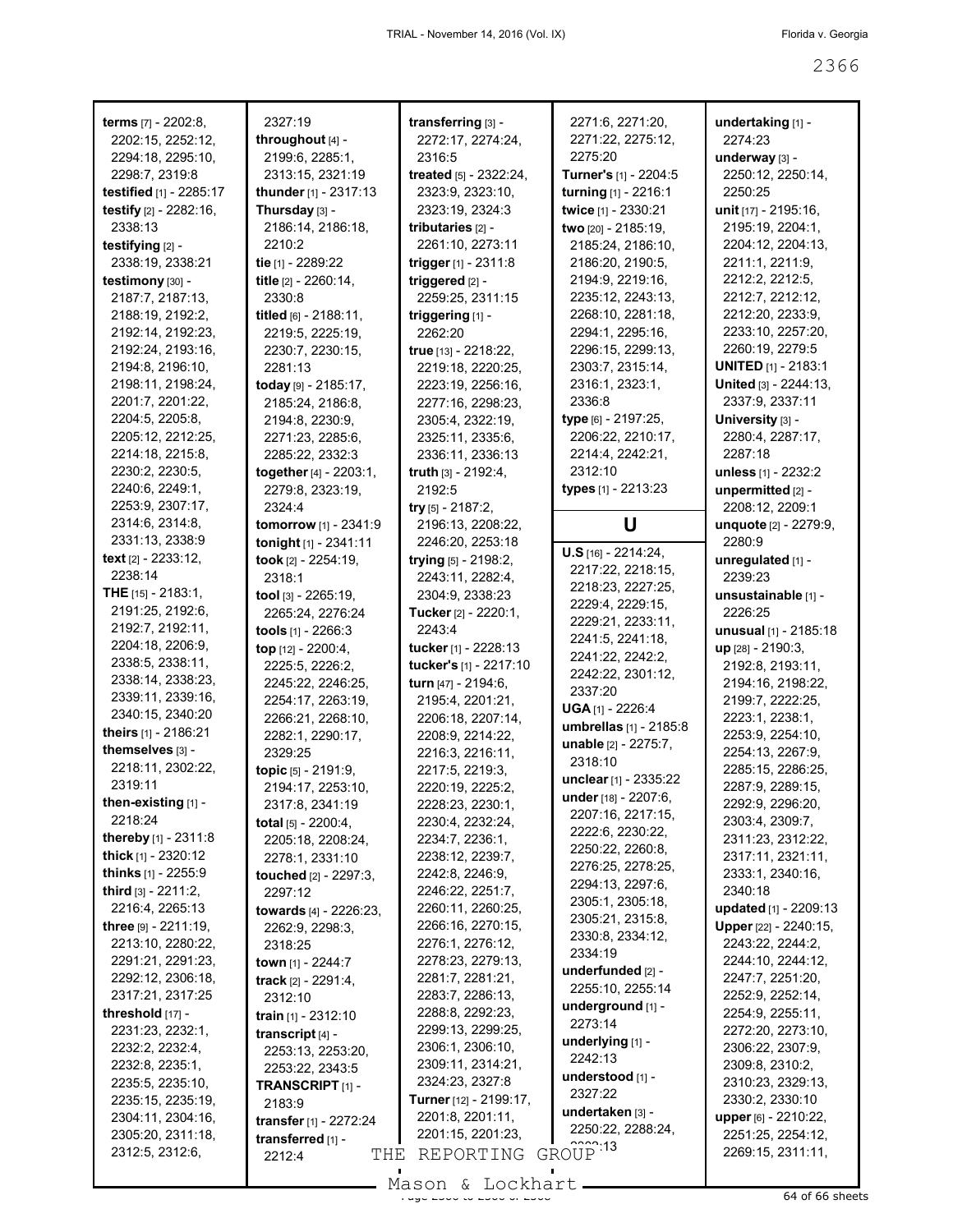| 2311:21                                | 2214:7, 2234:14,<br>2234:19, 2234:22,  | 2280:3, 2281:17,<br>2283:24, 2284:9,   | 2293:24                                 | <b>WINE</b> [1] - 2183:17              |
|----------------------------------------|----------------------------------------|----------------------------------------|-----------------------------------------|----------------------------------------|
| upstream [1] -<br>2333:15              | 2296:7, 2296:13                        | 2284:18, 2285:4,                       | ways [6] - 2202:21,                     | Wisniewski [6] -                       |
|                                        |                                        |                                        | 2203:1, 2223:25,                        | 2184:3, 2186:1,                        |
| usage [1] - 2207:2                     | violations $[2]$ -                     | 2285:18, 2288:2,<br>2288:6, 2288:25,   | 2266:3, 2323:1,                         | 2187:7, 2188:11,                       |
| users [17] - 2217:1,                   | 2205:16, 2206:14                       | 2289:7, 2289:12,                       | 2336:20                                 | 2263:10, 2263:13                       |
| 2221:19, 2231:13,                      | vision [1] - 2299:8                    | 2290:3, 2290:6,                        | weather [1] - 2319:12                   | withdrawal $[12]$ -                    |
| 2242:14, 2242:15,                      | vocal [1] - 2255:1                     | 2290:7, 2293:23,                       | Wednesday [4] -                         | 2219:21, 2230:17,                      |
| 2242:21, 2242:24,                      | VOLUME [1] - 2183:5                    | 2295:12, 2297:2,                       | 2186:9, 2341:10,                        | 2234:16, 2236:11,                      |
| 2272:17, 2272:22,<br>2274:25, 2298:10, | volume [1] - 2295:21                   | 2297:4, 2297:6,                        | 2342:13, 2342:15<br>week [3] - 2185:15, | 2249:23, 2288:25,<br>2291:19, 2295:12, |
| 2315:15, 2315:17,                      | voluntary [1] -                        | 2297:8, 2297:10,                       | 2282:17, 2321:3                         | 2304:15, 2307:9,                       |
| 2316:5, 2317:20,                       | 2282:25                                | 2297:20, 2297:22,                      | weekend [1] - 2185:8                    | 2330:3, 2330:19                        |
| 2322:4, 2322:5                         | voted [1] - 2323:22                    | 2297:25, 2298:1,                       | weeks [3] - 2187:3,                     | withdrawals $[6]$ -                    |
| uses [4] - 2307:25,                    |                                        | 2298:2, 2298:4,                        | 2194:9, 2323:4                          | 2250:6, 2250:7,                        |
| 2333:19, 2337:13,                      | W                                      | 2298:7, 2298:10,                       | Wei [5] - 2260:17,                      | 2272:25, 2306:25,                      |
| 2337:14                                | wait [1] - 2293:6                      | 2298:15, 2299:6,                       | 2260:18, 2320:25,                       | 2307:21, 2329:23                       |
| <b>USGS</b> $[1]$ - 2244:13            | walk $[4] - 2196.9$ ,                  | 2299:11, 2299:14,                      | 2324:10, 2326:5                         | withdrawer [2] -                       |
| utilities [3] - 2252:17,               | 2199:15, 2306:7,                       | 2299:18, 2299:23,                      | Wei's [1] - 2260:15                     | 2295:14, 2296:5                        |
| 2253:2, 2253:5                         | 2309:17                                | 2300:3, 2300:5,                        | Wells [1] - 2287:15                     | withdrawers $[1]$ -                    |
| utilizing [1] - 2247:10                | walked [1] - 2327:22                   | 2300:7, 2301:5,                        | wells [2] - 2281:18,                    | 2223:2                                 |
|                                        | Walton [5] - 2211:6,                   | 2302:14, 2302:17,                      | 2294:12                                 | withdrawing [6] -                      |
| V                                      | 2215:16, 2253:8,                       | 2304:9, 2304:14,                       | western [1] - 2288:4                    | 2217:2, 2234:18,                       |
|                                        | 2267:8, 2341:22                        | 2305:13, 2305:17,                      | wet [1] - 2273:24                       | 2234:19, 2235:12,                      |
| vary [1] - 2339:23                     | wants [1] - 2308:19                    | 2307:4, 2308:4,                        | wetted [10] - 2202:5,                   | 2295:15, 2296:5                        |
| vast [1] - 2326:1                      | wastewater [6] -                       | 2310:25, 2313:17,                      | 2202:13, 2202:16,                       | Witness [1] - 2184:2                   |
| version [1] - 2329:13                  | 2298:8, 2333:5,                        | 2313:21, 2314:11,                      | 2202:17, 2203:4,                        | <b>WITNESS</b> [13] -                  |
| versus [2] - 2191:4,                   | 2333:9, 2333:20,                       | 2314:20, 2315:12,                      | 2205:3, 2208:24,                        | 2192:6, 2192:11,                       |
| 2232:20                                | 2334:20, 2334:25                       | 2315:15, 2315:16,                      | 2209:11, 2210:9                         | 2204:18, 2206:9,                       |
| via $[1] - 2247:23$                    | Water [8] - 2240:7,                    | 2315:17, 2315:24,                      | wetter [1] - 2273:21                    | 2338:5, 2338:11,                       |
| viable [3] - 2219:19,                  | 2251:21, 2282:19,                      | 2316:1, 2316:5,                        | WHEREOF $[1]$ -                         | 2338:14, 2338:23,                      |
| 2265:19, 2265:23                       | 2288:9, 2333:11,                       | 2316:6, 2316:7,                        | 2343:10                                 | 2339:11, 2339:16,                      |
| Video [1] - 2184:3                     | 2333:22, 2334:3,                       | 2316:24, 2317:3,                       | white $[1]$ - 2311:13                   | 2340:15, 2340:20,                      |
| video [26] - 2187:20,                  | 2334:12                                | 2317:20, 2319:1,                       | whole [15] - 2192:4,                    | 2343:10                                |
| 2188:4, 2188:8,                        | water [141] - 2194:21,                 | 2319:9, 2322:4,                        | 2212:23, 2265:11,                       | witness $[9] - 2186:5,$                |
| 2188:13, 2188:17,                      | 2216:15, 2217:1,                       | 2322:5, 2322:6,                        | 2292:21, 2311:6,                        | 2186:17, 2191:23,                      |
| 2188:25, 2189:3,                       | 2217:2, 2217:15,                       | 2323:15, 2323:16,                      | 2311:9, 2311:20,                        | 2192:17, 2192:19,                      |
| 2189:5, 2189:8,                        | 2218:13, 2218:25,                      | 2323:17, 2323:22,                      | 2311:21, 2312:4,                        | 2193:3, 2201:1,                        |
| 2189:11, 2189:14,                      | 2219:21, 2221:19,                      | 2330:25, 2331:9,                       | 2312:8, 2313:15,                        | 2297:3, 2340:24                        |
| 2189:21, 2189:25,                      | 2223:2, 2223:8,                        | 2331:22, 2332:8,                       | 2323:16, 2323:18,                       | witness's $[1]$ -                      |
| 2190:4, 2190:9,                        | 2223:14, 2223:20                       | 2333:13, 2338:2.                       | 2328:21                                 | 2187:18                                |
| 2190:13, 2190:16,                      | 2224:2, 2224:8,                        | 2338:10, 2338:18,                      | Wildlife [20] - 2186:3,                 | witnesses $[6]$ -                      |
| 2190:19, 2190:22,                      | 2226:3, 2226:20,                       | 2338:25, 2339:1,                       | 2214:24, 2217:22,                       | 2186:20, 2187:2,                       |
| 2190:25, 2191:8,                       | 2226:24, 2227:3,                       | 2340:16                                | 2217:25, 2218:16,                       | 2290:20, 2296:20,                      |
| 2191:12, 2191:15,                      | 2229:16, 2229:18,                      | water-interest [1] -                   | 2219:23, 2227:25,                       | 2302:8, 2317:10                        |
| 2191:19, 2307:14,                      | 2230:17, 2230:23,                      | 2317:20                                | 2228:13, 2229:4,                        | woody [1] - $2225:13$                  |
| 2307:17                                | 2231:12, 2231:18,                      | water-related [2] -<br>2221:19, 2288:2 | 2229:15, 2239:1,                        | word [4] - 2216:13,                    |
| view [8] - 2243:7,                     | 2231:20, 2234:16,                      | water-use [1] - 2319:1                 | 2239:17, 2241:19,                       | 2234:14, 2257:6,                       |
| 2252:8, 2265:22,<br>2266:1, 2318:23,   | 2240:12, 2240:14,<br>2241:14, 2241:23, | waterlines [1] -                       | 2241:22, 2242:2,                        | 2278:5                                 |
| 2318:24, 2319:3,                       | 2241:24, 2242:11,                      | 2315:16                                | 2242:22, 2337:9,                        | words $[5]$ - 2198:18,                 |
| 2319:17                                | 2242:14, 2242:15,                      | watershed [7] -                        | 2337:11, 2337:16,                       | 2236:15, 2271:18,                      |
| <b>viewed</b> $[1]$ - 2254:23          | 2242:16, 2243:20,                      | 2204:13, 2204:14,                      | 2337:20                                 | 2280:11, 2327:15                       |
| views [1] - 2319:25                    | 2244:25, 2245:19,                      | 2207:10, 2212:8,                       | wildlife [4] - 2237:25,                 | workload [1] -                         |
| violate [1] - 2295:25                  | 2246:20, 2248:22,                      | 2212:11, 2287:25,                      | 2238:8, 2239:5,                         | 2212:15                                |
| <b>violated</b> $[7] - 2234:11$ ,      | 2250:6, 2252:17,                       | 2335:15                                | 2250:3                                  | works [2] - 2248:8,                    |
| 2296:3, 2296:4,                        | 2253:2, 2262:10,                       | watersheds [9] -                       | Wildlife's $[3]$ -                      | 2324:10                                |
| 2312:10, 2312:22,                      | 2266:23, 2268:13,                      | 2231:24, 2291:15,                      | 2218:23, 2229:21,                       | world [2] - 2305:22,                   |
| 2327:21, 2328:10                       | 2272:17, 2272:20,                      | 2291:18, 2291:21,                      | 2241:5                                  | 2305:23                                |
| violation [9] - 2204:7,                | 2272:22, 2272:24,                      | 2292:12, 2293:10,                      | Wilson [3] - 2279:24,                   | worry $[1]$ - 2340:19                  |
| 2204:23, 2206:13,                      | 2273:18, 2273:20                       |                                        | 2280:1, 2280:5                          | worth [1] - 2199:22                    |
|                                        | THE<br>2273:24, 2274:2                 | REPORTING                              | GROUP [1] - 2185:10                     | write [5] - 2194:2,                    |
|                                        |                                        | Mason & Lockhart                       |                                         |                                        |
| 65 of 66 sheets                        |                                        |                                        |                                         | The Reporting Group (207) 797-6040     |